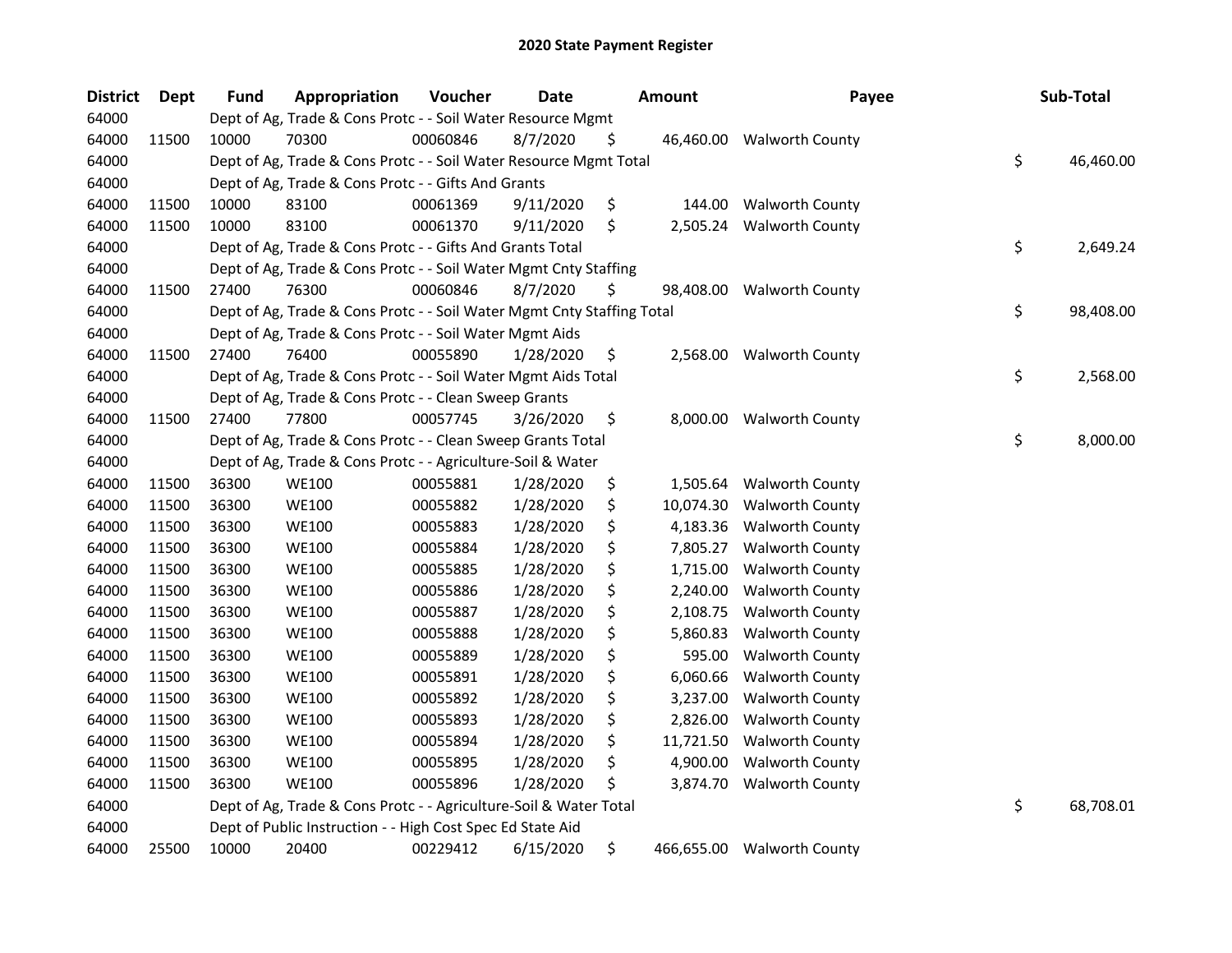| <b>District</b> | Dept  | <b>Fund</b> | Appropriation                                                       | Voucher  | <b>Date</b>   |     | <b>Amount</b> | Payee                  | Sub-Total          |
|-----------------|-------|-------------|---------------------------------------------------------------------|----------|---------------|-----|---------------|------------------------|--------------------|
| 64000           |       |             | Dept of Public Instruction - - High Cost Spec Ed State Aid Total    |          |               |     |               |                        | \$<br>466,655.00   |
| 64000           |       |             | Dept of Public Instruction - - Spec Ed & Schl Age Parents Aid       |          |               |     |               |                        |                    |
| 64000           | 25500 | 10000       | 20600                                                               | 00207937 | 1/21/2020     | \$  | 272,309.00    | <b>Walworth County</b> |                    |
| 64000           | 25500 | 10000       | 20600                                                               | 00211785 | 2/18/2020     | \$  | 272,309.00    | <b>Walworth County</b> |                    |
| 64000           | 25500 | 10000       | 20600                                                               | 00215801 | 3/16/2020     | \$  | 272,308.00    | <b>Walworth County</b> |                    |
| 64000           | 25500 | 10000       | 20600                                                               | 00226833 | 6/8/2020      | \$  | 470,008.00    | <b>Walworth County</b> |                    |
| 64000           | 25500 | 10000       | 20600                                                               | 00246015 | 11/16/2020    | \$  | 317,945.00    | <b>Walworth County</b> |                    |
| 64000           | 25500 | 10000       | 20600                                                               | 00250868 | 12/21/2020    | \$. | 317,944.00    | <b>Walworth County</b> |                    |
| 64000           |       |             | Dept of Public Instruction - - Spec Ed & Schl Age Parents Aid Total |          |               |     |               |                        | \$<br>1,922,823.00 |
| 64000           |       |             | Dept of Public Instruction - - Aids For School Lunches And Nu       |          |               |     |               |                        |                    |
| 64000           | 25500 | 10000       | 20900                                                               | 00225633 | 5/27/2020     | \$  |               | 868.52 Walworth County |                    |
| 64000           |       |             | Dept of Public Instruction - - Aids For School Lunches And Nu Total |          |               |     |               |                        | \$<br>868.52       |
| 64000           |       |             | Dept of Public Instruction - - Wisconsin School Day Milk Prog       |          |               |     |               |                        |                    |
| 64000           | 25500 | 10000       | 21400                                                               | 00225633 | 5/27/2020     | S   |               | 181.07 Walworth County |                    |
| 64000           |       |             | Dept of Public Instruction - - Wisconsin School Day Milk Prog Total |          |               |     |               |                        | \$<br>181.07       |
| 64000           |       |             | Dept of Public Instruction - - Aid To County Children With Di       |          |               |     |               |                        |                    |
| 64000           | 25500 | 10000       | 23100                                                               | 00228798 | 6/15/2020     | \$  | 1,625,383.00  | <b>Walworth County</b> |                    |
| 64000           |       |             | Dept of Public Instruction - - Aid To County Children With Di Total |          |               |     |               |                        | \$<br>1,625,383.00 |
| 64000           |       |             | Dept of Public Instruction - - Federal Aids, Local Aid              |          |               |     |               |                        |                    |
| 64000           | 25500 | 10000       | 24100                                                               | 00206928 | 1/13/2020     | \$  | 3,215.89      | <b>Walworth County</b> |                    |
| 64000           | 25500 | 10000       | 24100                                                               | 00218367 | 3/23/2020     | \$  | 4,334.24      | <b>Walworth County</b> |                    |
| 64000           | 25500 | 10000       | 24100                                                               | 00219359 | 4/6/2020      | \$  | 3,644.74      | <b>Walworth County</b> |                    |
| 64000           | 25500 | 10000       | 24100                                                               | 00221470 | 4/27/2020     | \$  | 2,072.11      | <b>Walworth County</b> |                    |
| 64000           | 25500 | 10000       | 24100                                                               | 00244215 | 10/26/2020    | \$  | 4,162.00      | <b>Walworth County</b> |                    |
| 64000           | 25500 | 10000       | 24100                                                               | 00251306 | 12/21/2020    | \$  | 4,460.40      | <b>Walworth County</b> |                    |
| 64000           |       |             | Dept of Public Instruction - - Federal Aids, Local Aid Total        |          |               |     |               |                        | \$<br>21,889.38    |
| 64000           |       |             | Dept of Natural Resources - - Gen Program Ops-State Funds           |          |               |     |               |                        |                    |
| 64000           | 37000 | 21200       | 16100                                                               | 00396965 | 3/17/2020     | \$  |               | 97.15 Walworth County  |                    |
| 64000           |       |             | Dept of Natural Resources - - Gen Program Ops-State Funds Total     |          |               |     |               |                        | \$<br>97.15        |
| 64000           |       |             | Dept of Natural Resources - - Er--Vol Pay, Sale, Lease & Fee        |          |               |     |               |                        |                    |
| 64000           | 37000 | 21200       | 16300                                                               | 00441353 | 10/16/2020 \$ |     |               | 442.74 Walworth County |                    |
| 64000           |       |             | Dept of Natural Resources - - Er--Vol Pay, Sale, Lease & Fee Total  |          |               |     |               |                        | \$<br>442.74       |
| 64000           |       |             | Dept of Natural Resources - - GPO--State Funds                      |          |               |     |               |                        |                    |
| 64000           | 37000 | 21200       | 36100                                                               | 00391823 | 2/26/2020     | \$  | 50.00         | <b>Walworth County</b> |                    |
| 64000           |       |             | Dept of Natural Resources - - GPO--State Funds Total                |          |               |     |               |                        | \$<br>50.00        |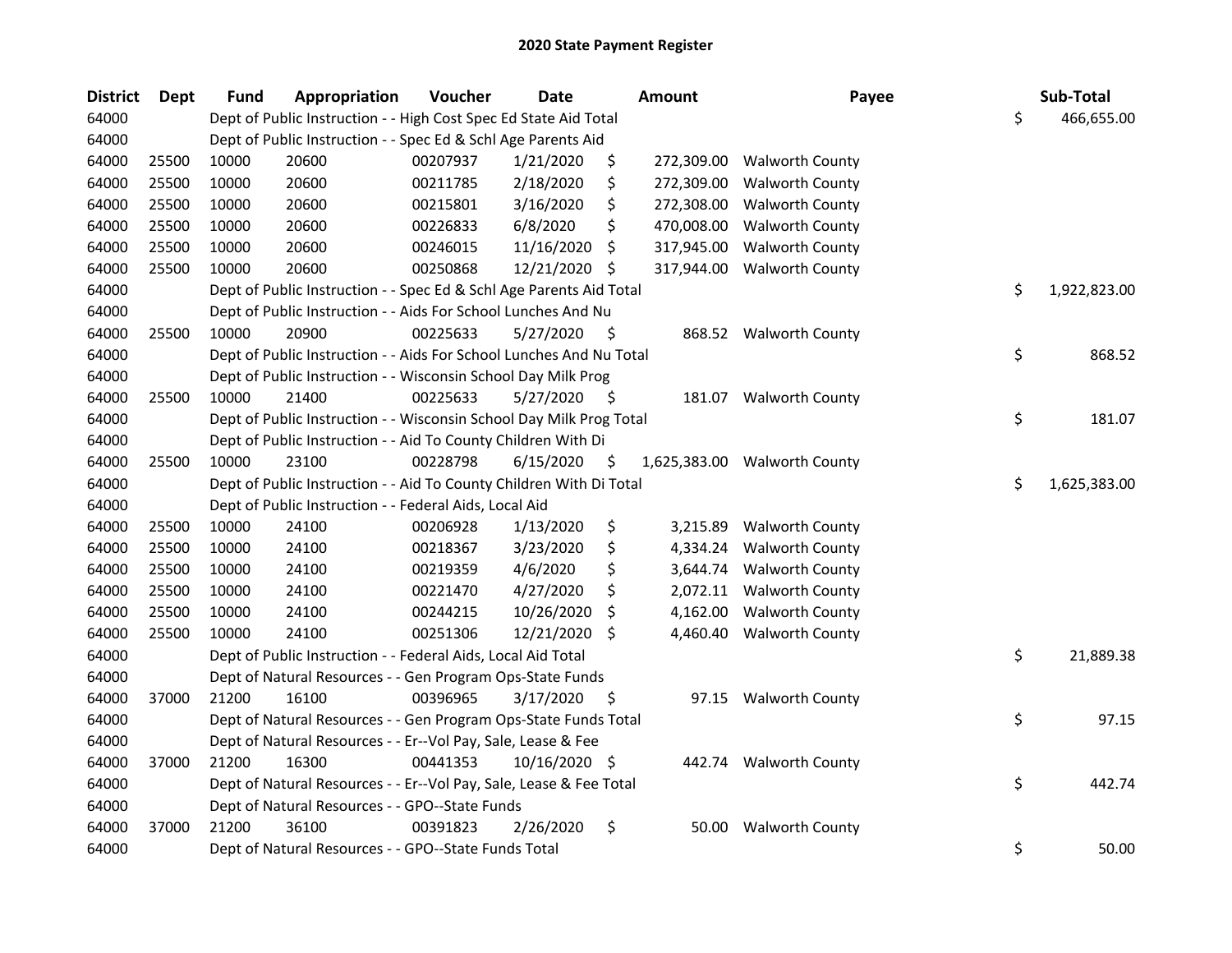| <b>District</b> | <b>Dept</b> | <b>Fund</b> | Appropriation                                                      | Voucher  | Date       |      | <b>Amount</b> | Payee                     | Sub-Total        |
|-----------------|-------------|-------------|--------------------------------------------------------------------|----------|------------|------|---------------|---------------------------|------------------|
| 64000           |             |             | Dept of Natural Resources - - Enf A - Atv & Utv Enforcement        |          |            |      |               |                           |                  |
| 64000           | 37000       | 21200       | 55100                                                              | 00436273 | 9/18/2020  | \$   |               | 5,342.50 Walworth County  |                  |
| 64000           |             |             | Dept of Natural Resources - - Enf A - Atv & Utv Enforcement Total  |          |            |      |               |                           | \$<br>5,342.50   |
| 64000           |             |             | Dept of Natural Resources - - Enf A - Snow Enforcement             |          |            |      |               |                           |                  |
| 64000           | 37000       | 21200       | 55200                                                              | 00436456 | 9/24/2020  | \$   |               | 8,471.01 Walworth County  |                  |
| 64000           |             |             | Dept of Natural Resources - - Enf A - Snow Enforcement Total       |          |            |      |               |                           | \$<br>8,471.01   |
| 64000           |             |             | Dept of Natural Resources - - Wildlife Damage Claims & Abat        |          |            |      |               |                           |                  |
| 64000           | 37000       | 21200       | 55300                                                              | 00395788 | 3/17/2020  | - \$ |               | 5,843.19 Walworth County  |                  |
| 64000           |             |             | Dept of Natural Resources - - Wildlife Damage Claims & Abat Total  |          |            |      |               |                           | \$<br>5,843.19   |
| 64000           |             |             | Dept of Natural Resources - - Ra- Cnty Snow Trail & Area Aid       |          |            |      |               |                           |                  |
| 64000           | 37000       | 21200       | 57400                                                              | 00428682 | 8/14/2020  | \$   |               | 27,964.84 Walworth County |                  |
| 64000           | 37000       | 21200       | 57400                                                              | 00432155 | 8/28/2020  | \$   |               | 30,615.00 Walworth County |                  |
| 64000           |             |             | Dept of Natural Resources - - Ra- Cnty Snow Trail & Area Aid Total |          |            |      |               |                           | \$<br>58,579.84  |
| 64000           |             |             | Dept of Natural Resources - - GPO-Environmental Fund               |          |            |      |               |                           |                  |
| 64000           | 37000       | 27400       | 46100                                                              | 00391698 | 2/28/2020  | \$   | 90.00         | <b>Walworth County</b>    |                  |
| 64000           |             |             | Dept of Natural Resources - - GPO-Environmental Fund Total         |          |            |      |               |                           | \$<br>90.00      |
| 64000           |             |             | Dept of Natural Resources - - Land Acquisition                     |          |            |      |               |                           |                  |
| 64000           | 37000       | 36300       | <b>TA100</b>                                                       | 00390843 | 2/18/2020  | \$   | 9.00          | <b>Walworth County</b>    |                  |
| 64000           |             |             | Dept of Natural Resources - - Land Acquisition Total               |          |            |      |               |                           | \$<br>9.00       |
| 64000           |             |             | Dept of Natural Resources - - GPO - Sd Water Loan Prog, Fed        |          |            |      |               |                           |                  |
| 64000           | 37000       | 57300       | 48200                                                              | 00383099 | 1/17/2020  | \$   | 17,087.75     | <b>Walworth County</b>    |                  |
| 64000           | 37000       | 57300       | 48200                                                              | 00400374 | 4/8/2020   | \$   | 8,382.50      | <b>Walworth County</b>    |                  |
| 64000           | 37000       | 57300       | 48200                                                              | 00418641 | 7/17/2020  | \$   | 8,382.50      | <b>Walworth County</b>    |                  |
| 64000           | 37000       | 57300       | 48200                                                              | 00436828 | 10/21/2020 | -S   | 8,382.50      | <b>Walworth County</b>    |                  |
| 64000           |             |             | Dept of Natural Resources - - GPO - Sd Water Loan Prog, Fed Total  |          |            |      |               |                           | \$<br>42,235.25  |
| 64000           |             |             | WI Dept of Transportation - - Eldly&Disa Co/Aid Sf                 |          |            |      |               |                           |                  |
| 64000           | 39500       | 21100       | 16800                                                              | 00481771 | 1/16/2020  | \$   | 280,155.00    | <b>Walworth County</b>    |                  |
| 64000           | 39500       | 21100       | 16800                                                              | 00520785 | 5/4/2020   | \$   | 1,299.50      | <b>Walworth County</b>    |                  |
| 64000           |             |             | WI Dept of Transportation - - Eldly&Disa Co/Aid Sf Total           |          |            |      |               |                           | \$<br>281,454.50 |
| 64000           |             |             | WI Dept of Transportation - - Tc, Trns Oper Aid Sf                 |          |            |      |               |                           |                  |
| 64000           | 39500       | 21100       | 17700                                                              | 00525632 | 5/14/2020  | \$   | 30,839.00     | <b>Walworth County</b>    |                  |
| 64000           | 39500       | 21100       | 17700                                                              | 00574846 | 8/28/2020  | \$   | 92,516.00     | <b>Walworth County</b>    |                  |
| 64000           |             |             | WI Dept of Transportation - - Tc, Trns Oper Aid Sf Total           |          |            |      |               |                           | \$<br>123,355.00 |
| 64000           |             |             | WI Dept of Transportation - - Trnst/Trns-Rel Aid F                 |          |            |      |               |                           |                  |
| 64000           | 39500       | 21100       | 18200                                                              | 00499458 | 3/5/2020   | \$   |               | 61,949.34 Walworth County |                  |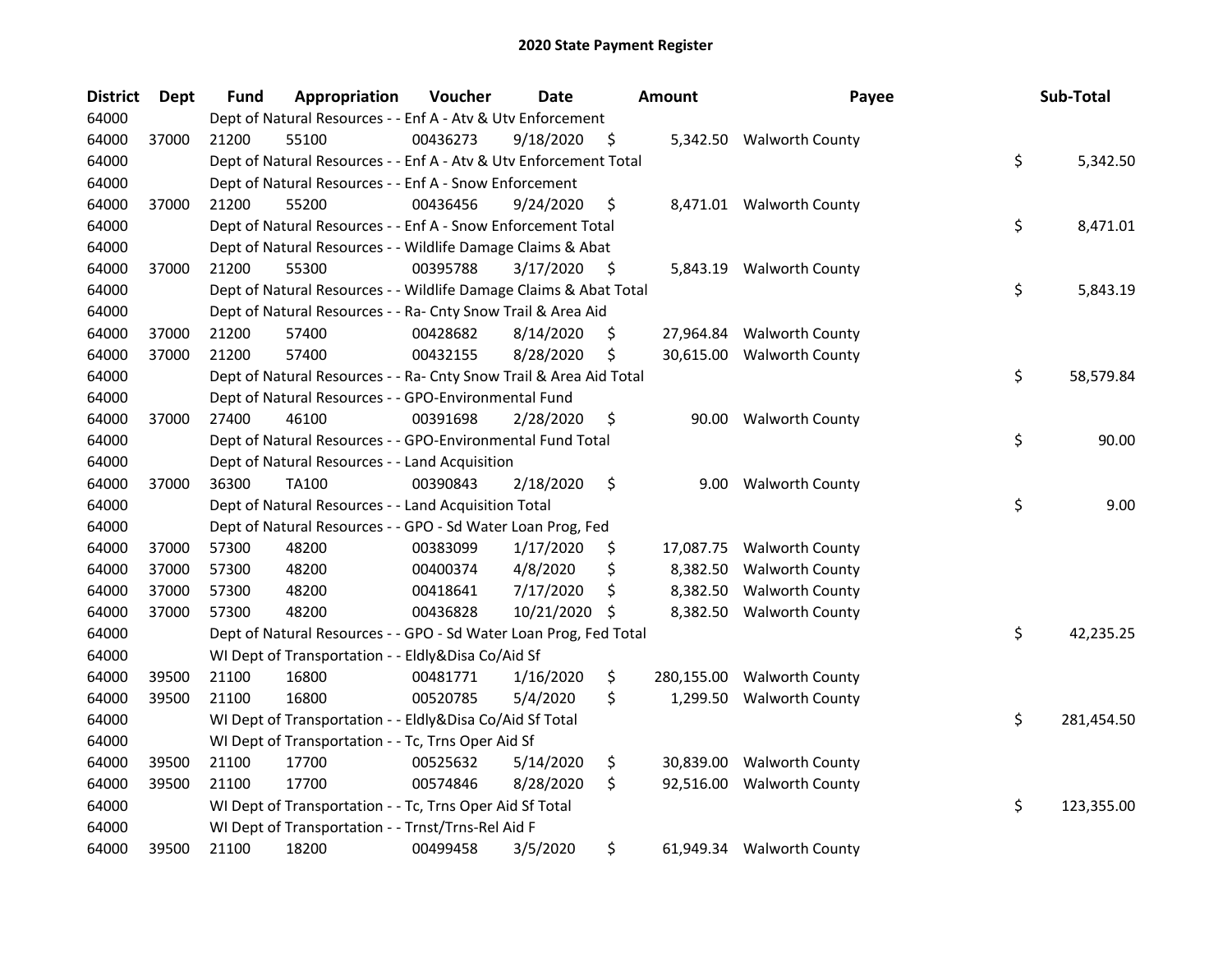| <b>District</b> | <b>Dept</b> | <b>Fund</b> | Appropriation                                            | Voucher  | <b>Date</b> | <b>Amount</b>    | Payee                  | Sub-Total        |
|-----------------|-------------|-------------|----------------------------------------------------------|----------|-------------|------------------|------------------------|------------------|
| 64000           | 39500       | 21100       | 18200                                                    | 00539258 | 6/19/2020   | \$<br>202,784.47 | <b>Walworth County</b> |                  |
| 64000           | 39500       | 21100       | 18200                                                    | 00566263 | 8/13/2020   | \$<br>30,359.20  | <b>Walworth County</b> |                  |
| 64000           | 39500       | 21100       | 18200                                                    | 00578295 | 9/8/2020    | \$<br>126,900.57 | <b>Walworth County</b> |                  |
| 64000           | 39500       | 21100       | 18200                                                    | 00633783 | 12/28/2020  | \$<br>86,211.60  | <b>Walworth County</b> |                  |
| 64000           |             |             | WI Dept of Transportation - - Trnst/Trns-Rel Aid F Total |          |             |                  |                        | \$<br>508,205.18 |
| 64000           |             |             | WI Dept of Transportation - - Hwy Sfty Loc Aid Ffd       |          |             |                  |                        |                  |
| 64000           | 39500       | 21100       | 18500                                                    | 00490587 | 2/11/2020   | \$<br>2,542.60   | <b>Walworth County</b> |                  |
| 64000           | 39500       | 21100       | 18500                                                    | 00500084 | 3/9/2020    | \$<br>4,387.22   | <b>Walworth County</b> |                  |
| 64000           | 39500       | 21100       | 18500                                                    | 00500088 | 3/9/2020    | \$<br>1,949.48   | <b>Walworth County</b> |                  |
| 64000           | 39500       | 21100       | 18500                                                    | 00500089 | 3/9/2020    | \$<br>1,516.80   | <b>Walworth County</b> |                  |
| 64000           | 39500       | 21100       | 18500                                                    | 00509181 | 3/31/2020   | \$<br>2,822.08   | <b>Walworth County</b> |                  |
| 64000           | 39500       | 21100       | 18500                                                    | 00509182 | 3/31/2020   | \$<br>2,034.54   | <b>Walworth County</b> |                  |
| 64000           | 39500       | 21100       | 18500                                                    | 00509186 | 3/31/2020   | \$<br>2,569.87   | <b>Walworth County</b> |                  |
| 64000           | 39500       | 21100       | 18500                                                    | 00509187 | 3/31/2020   | \$<br>3,016.44   | <b>Walworth County</b> |                  |
| 64000           | 39500       | 21100       | 18500                                                    | 00514193 | 4/10/2020   | \$<br>1,579.20   | <b>Walworth County</b> |                  |
| 64000           | 39500       | 21100       | 18500                                                    | 00514199 | 4/10/2020   | \$<br>3,554.40   | <b>Walworth County</b> |                  |
| 64000           | 39500       | 21100       | 18500                                                    | 00547974 | 7/7/2020    | \$<br>3,111.30   | <b>Walworth County</b> |                  |
| 64000           | 39500       | 21100       | 18500                                                    | 00547980 | 7/7/2020    | \$<br>6,920.93   | <b>Walworth County</b> |                  |
| 64000           | 39500       | 21100       | 18500                                                    | 00555726 | 7/27/2020   | \$<br>4,456.01   | <b>Walworth County</b> |                  |
| 64000           | 39500       | 21100       | 18500                                                    | 00577776 | 9/4/2020    | \$<br>13,503.67  | <b>Walworth County</b> |                  |
| 64000           | 39500       | 21100       | 18500                                                    | 00577777 | 9/4/2020    | \$<br>14,418.17  | <b>Walworth County</b> |                  |
| 64000           | 39500       | 21100       | 18500                                                    | 00577781 | 9/4/2020    | \$<br>7,003.70   | <b>Walworth County</b> |                  |
| 64000           | 39500       | 21100       | 18500                                                    | 00577782 | 9/4/2020    | \$<br>5,014.33   | <b>Walworth County</b> |                  |
| 64000           | 39500       | 21100       | 18500                                                    | 00577789 | 9/4/2020    | \$<br>8,560.92   | <b>Walworth County</b> |                  |
| 64000           | 39500       | 21100       | 18500                                                    | 00577790 | 9/4/2020    | \$<br>6,224.24   | <b>Walworth County</b> |                  |
| 64000           | 39500       | 21100       | 18500                                                    | 00605479 | 10/26/2020  | \$<br>12,585.72  | <b>Walworth County</b> |                  |
| 64000           | 39500       | 21100       | 18500                                                    | 00605481 | 10/26/2020  | \$<br>5,172.53   | <b>Walworth County</b> |                  |
| 64000           | 39500       | 21100       | 18500                                                    | 00605483 | 10/26/2020  | \$<br>6,849.00   | <b>Walworth County</b> |                  |
| 64000           | 39500       | 21100       | 18500                                                    | 00610581 | 11/4/2020   | \$<br>79.18      | <b>Walworth County</b> |                  |
| 64000           | 39500       | 21100       | 18500                                                    | 00611321 | 11/5/2020   | \$<br>11,482.74  | <b>Walworth County</b> |                  |
| 64000           | 39500       | 21100       | 18500                                                    | 00611322 | 11/5/2020   | \$<br>13,281.20  | <b>Walworth County</b> |                  |
| 64000           | 39500       | 21100       | 18500                                                    | 00611323 | 11/5/2020   | \$<br>19,282.28  | <b>Walworth County</b> |                  |
| 64000           | 39500       | 21100       | 18500                                                    | 00622403 | 12/3/2020   | \$<br>775.80     | <b>Walworth County</b> |                  |
| 64000           | 39500       | 21100       | 18500                                                    | 00622405 | 12/3/2020   | \$<br>1,657.57   | <b>Walworth County</b> |                  |
| 64000           | 39500       | 21100       | 18500                                                    | 00630538 | 12/22/2020  | \$<br>1,147.36   | <b>Walworth County</b> |                  |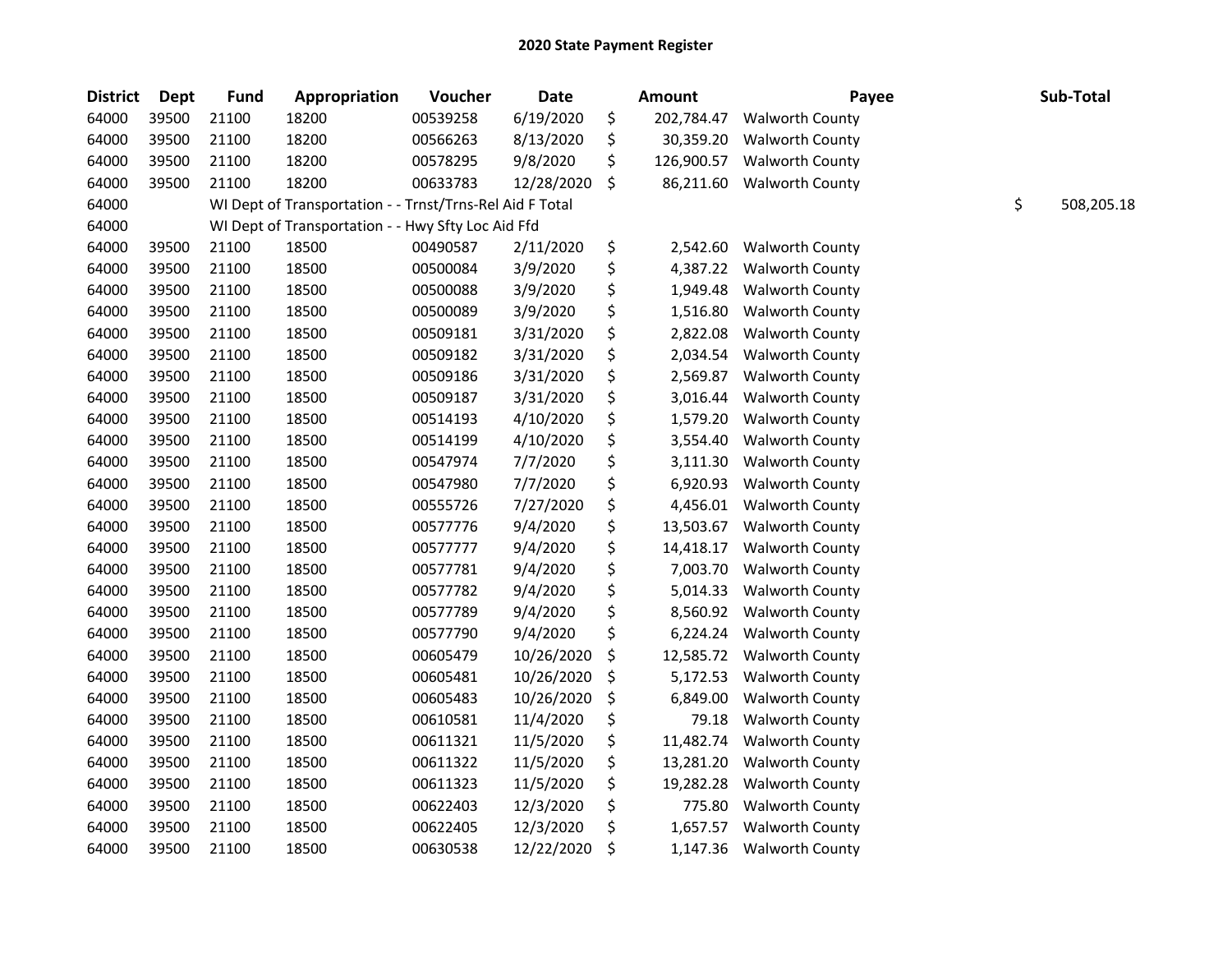| <b>District</b> | <b>Dept</b> | <b>Fund</b> | Appropriation                                            | Voucher  | <b>Date</b> |         | Amount       | Payee                      | Sub-Total          |
|-----------------|-------------|-------------|----------------------------------------------------------|----------|-------------|---------|--------------|----------------------------|--------------------|
| 64000           | 39500       | 21100       | 18500                                                    | 00630539 | 12/22/2020  | $\zeta$ | 1,163.08     | <b>Walworth County</b>     |                    |
| 64000           |             |             | WI Dept of Transportation - - Hwy Sfty Loc Aid Ffd Total |          |             |         |              |                            | \$<br>168,662.36   |
| 64000           |             |             | WI Dept of Transportation - - Trans Aids To Co.-Sf       |          |             |         |              |                            |                    |
| 64000           | 39500       | 21100       | 19000                                                    | 00475487 | 1/6/2020    | \$      | 609,591.85   | <b>Walworth County</b>     |                    |
| 64000           | 39500       | 21100       | 19000                                                    | 00542334 | 7/6/2020    | \$      | 1,219,183.70 | <b>Walworth County</b>     |                    |
| 64000           | 39500       | 21100       | 19000                                                    | 00585160 | 10/5/2020   | \$      | 609,591.86   | <b>Walworth County</b>     |                    |
| 64000           |             |             | WI Dept of Transportation - - Trans Aids To Co.-Sf Total |          |             |         |              |                            | \$<br>2,438,367.41 |
| 64000           |             |             | WI Dept of Transportation - - Local Rds, Grants Sf       |          |             |         |              |                            |                    |
| 64000           | 39500       | 21100       | 27000                                                    | 00479293 | 1/8/2020    | \$      |              | 208,641.24 Walworth County |                    |
| 64000           |             |             | WI Dept of Transportation - - Local Rds, Grants Sf Total |          |             |         |              |                            | \$<br>208,641.24   |
| 64000           |             |             | WI Dept of Transportation - - Loc Rd Imp Prg St Fd       |          |             |         |              |                            |                    |
| 64000           | 39500       | 21100       | 27800                                                    | 00479292 | 1/8/2020    | \$      | 220,769.51   | <b>Walworth County</b>     |                    |
| 64000           | 39500       | 21100       | 27800                                                    | 00556597 | 7/31/2020   | \$      | 7,225.04     | <b>Walworth County</b>     |                    |
| 64000           |             |             | WI Dept of Transportation - - Loc Rd Imp Prg St Fd Total |          |             |         |              |                            | \$<br>227,994.55   |
| 64000           |             |             | WI Dept of Transportation - - St Hwy Rehab, Sf           |          |             |         |              |                            |                    |
| 64000           | 39500       | 21100       | 36300                                                    | 00526343 | 5/15/2020   | \$      | 10.00        | <b>Walworth County</b>     |                    |
| 64000           | 39500       | 21100       | 36300                                                    | 00541924 | 6/25/2020   | \$      | 1,439.03     | <b>Walworth County</b>     |                    |
| 64000           | 39500       | 21100       | 36300                                                    | 00566275 | 8/14/2020   | \$      | 6.00         | <b>Walworth County</b>     |                    |
| 64000           |             |             | WI Dept of Transportation - - St Hwy Rehab, Sf Total     |          |             |         |              |                            | \$<br>1,455.03     |
| 64000           |             |             | WI Dept of Transportation - - Hwy Mgmt & Opers Sf        |          |             |         |              |                            |                    |
| 64000           | 39500       | 21100       | 36500                                                    | 00482198 | 1/17/2020   | \$      | 1,107.00     | <b>Walworth County</b>     |                    |
| 64000           | 39500       | 21100       | 36500                                                    | 00496453 | 2/25/2020   | \$      | 2,160.00     | <b>Walworth County</b>     |                    |
| 64000           | 39500       | 21100       | 36500                                                    | 00513998 | 4/10/2020   | \$      | 1,107.00     | <b>Walworth County</b>     |                    |
| 64000           | 39500       | 21100       | 36500                                                    | 00516352 | 4/17/2020   | \$      | 1,107.00     | <b>Walworth County</b>     |                    |
| 64000           | 39500       | 21100       | 36500                                                    | 00541924 | 6/25/2020   | \$      | 1,134.00     | <b>Walworth County</b>     |                    |
| 64000           | 39500       | 21100       | 36500                                                    | 00566968 | 8/17/2020   | \$      | 1,134.00     | <b>Walworth County</b>     |                    |
| 64000           | 39500       | 21100       | 36500                                                    | 00577029 | 9/1/2020    | \$      | 1,161.00     | <b>Walworth County</b>     |                    |
| 64000           | 39500       | 21100       | 36500                                                    | 00584399 | 9/18/2020   | \$      | 1,161.00     | <b>Walworth County</b>     |                    |
| 64000           | 39500       | 21100       | 36500                                                    | 00605317 | 10/23/2020  | \$      | 1,215.00     | <b>Walworth County</b>     |                    |
| 64000           | 39500       | 21100       | 36500                                                    | 00612021 | 11/5/2020   | \$      | 1,161.00     | <b>Walworth County</b>     |                    |
| 64000           | 39500       | 21100       | 36500                                                    | 00615963 | 11/16/2020  | \$      | 1,161.00     | <b>Walworth County</b>     |                    |
| 64000           | 39500       | 21100       | 36500                                                    | 00627362 | 12/15/2020  | \$      | 1,053.00     | <b>Walworth County</b>     |                    |
| 64000           |             |             | WI Dept of Transportation - - Hwy Mgmt & Opers Sf Total  |          |             |         |              |                            | \$<br>14,661.00    |
| 64000           |             |             | WI Dept of Transportation - - Routine Maint Sf           |          |             |         |              |                            |                    |
| 64000           | 39500       | 21100       | 36800                                                    | 00481177 | 1/13/2020   | \$      |              | 14,617.01 Walworth County  |                    |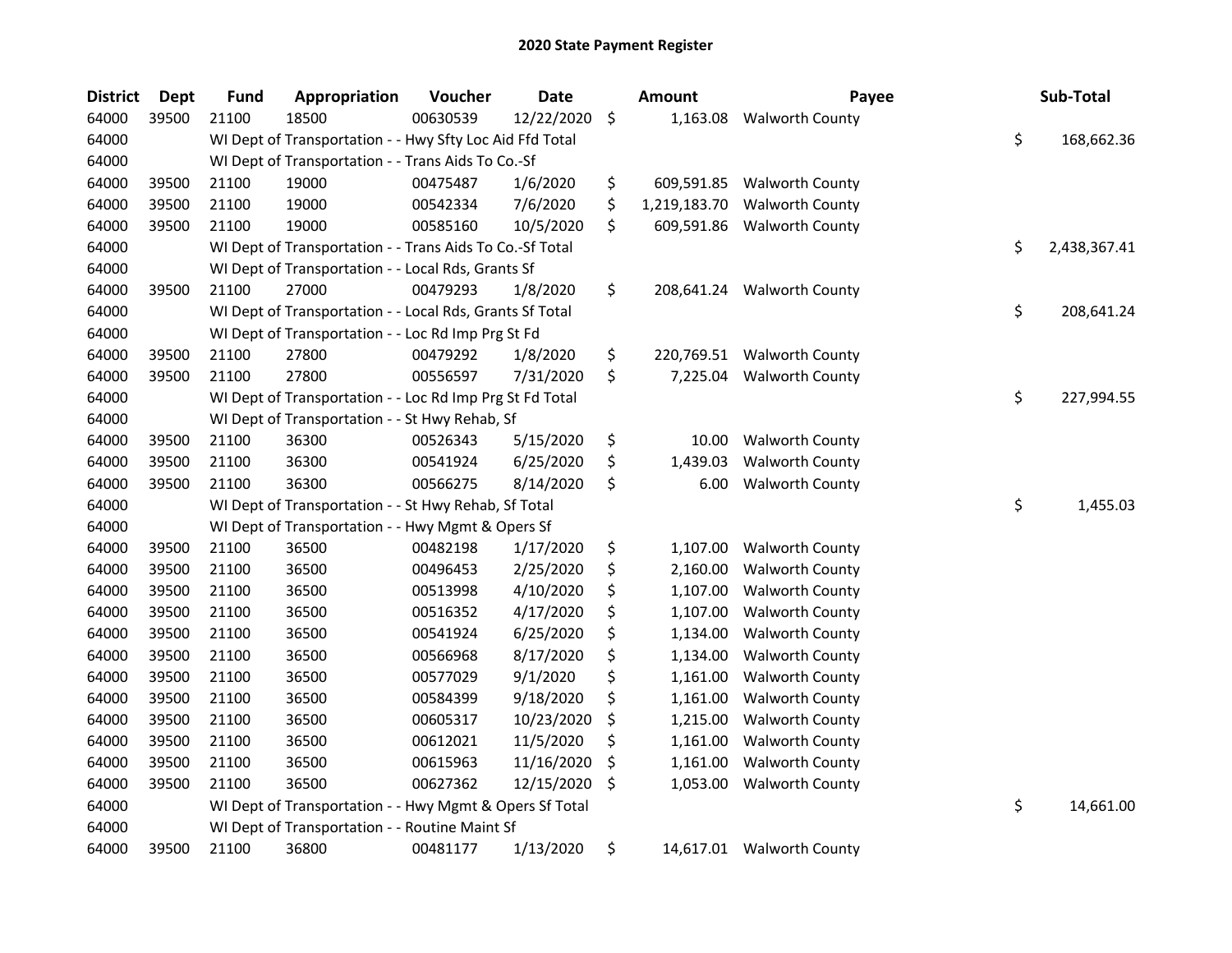| <b>District</b> | Dept  | <b>Fund</b> | Appropriation | Voucher  | <b>Date</b> | <b>Amount</b>    | Payee                  | Sub-Total |
|-----------------|-------|-------------|---------------|----------|-------------|------------------|------------------------|-----------|
| 64000           | 39500 | 21100       | 36800         | 00482198 | 1/17/2020   | \$<br>253,989.30 | <b>Walworth County</b> |           |
| 64000           | 39500 | 21100       | 36800         | 00492641 | 2/20/2020   | \$<br>222,439.14 | <b>Walworth County</b> |           |
| 64000           | 39500 | 21100       | 36800         | 00492642 | 2/20/2020   | \$<br>13,930.86  | <b>Walworth County</b> |           |
| 64000           | 39500 | 21100       | 36800         | 00493447 | 2/18/2020   | \$<br>319.89     | <b>Walworth County</b> |           |
| 64000           | 39500 | 21100       | 36800         | 00496453 | 2/25/2020   | \$<br>228,284.84 | <b>Walworth County</b> |           |
| 64000           | 39500 | 21100       | 36800         | 00499110 | 3/18/2020   | \$<br>9,808.01   | <b>Walworth County</b> |           |
| 64000           | 39500 | 21100       | 36800         | 00504218 | 3/19/2020   | \$<br>259,123.64 | <b>Walworth County</b> |           |
| 64000           | 39500 | 21100       | 36800         | 00509767 | 3/31/2020   | \$<br>5,129.45   | <b>Walworth County</b> |           |
| 64000           | 39500 | 21100       | 36800         | 00510314 | 4/1/2020    | \$<br>9,111.31   | <b>Walworth County</b> |           |
| 64000           | 39500 | 21100       | 36800         | 00513153 | 4/9/2020    | \$<br>468,719.78 | <b>Walworth County</b> |           |
| 64000           | 39500 | 21100       | 36800         | 00516352 | 4/17/2020   | \$<br>10,377.12  | <b>Walworth County</b> |           |
| 64000           | 39500 | 21100       | 36800         | 00521967 | 5/4/2020    | \$<br>46,683.00  | <b>Walworth County</b> |           |
| 64000           | 39500 | 21100       | 36800         | 00531789 | 6/2/2020    | \$<br>14,240.06  | <b>Walworth County</b> |           |
| 64000           | 39500 | 21100       | 36800         | 00537409 | 6/15/2020   | \$<br>186,351.67 | <b>Walworth County</b> |           |
| 64000           | 39500 | 21100       | 36800         | 00537410 | 6/15/2020   | \$<br>151,957.29 | <b>Walworth County</b> |           |
| 64000           | 39500 | 21100       | 36800         | 00541926 | 6/25/2020   | \$<br>1,604.99   | Walworth County        |           |
| 64000           | 39500 | 21100       | 36800         | 00550680 | 7/10/2020   | \$<br>73,563.91  | <b>Walworth County</b> |           |
| 64000           | 39500 | 21100       | 36800         | 00554099 | 7/22/2020   | \$<br>143,306.80 | <b>Walworth County</b> |           |
| 64000           | 39500 | 21100       | 36800         | 00560536 | 8/5/2020    | \$<br>5,780.88   | <b>Walworth County</b> |           |
| 64000           | 39500 | 21100       | 36800         | 00560537 | 8/5/2020    | \$<br>4,765.72   | <b>Walworth County</b> |           |
| 64000           | 39500 | 21100       | 36800         | 00564783 | 8/11/2020   | \$<br>68,441.23  | <b>Walworth County</b> |           |
| 64000           | 39500 | 21100       | 36800         | 00572530 | 8/24/2020   | \$<br>2,237.28   | <b>Walworth County</b> |           |
| 64000           | 39500 | 21100       | 36800         | 00573864 | 8/26/2020   | \$<br>160,125.13 | <b>Walworth County</b> |           |
| 64000           | 39500 | 21100       | 36800         | 00584399 | 9/18/2020   | \$<br>1,797.79   | <b>Walworth County</b> |           |
| 64000           | 39500 | 21100       | 36800         | 00594277 | 10/6/2020   | \$<br>193,413.92 | <b>Walworth County</b> |           |
| 64000           | 39500 | 21100       | 36800         | 00595066 | 10/6/2020   | \$<br>1,448.29   | <b>Walworth County</b> |           |
| 64000           | 39500 | 21100       | 36800         | 00595068 | 10/6/2020   | \$<br>1,139.10   | <b>Walworth County</b> |           |
| 64000           | 39500 | 21100       | 36800         | 00595714 | 10/7/2020   | \$<br>16,925.05  | <b>Walworth County</b> |           |
| 64000           | 39500 | 21100       | 36800         | 00595715 | 10/7/2020   | \$<br>19,688.49  | <b>Walworth County</b> |           |
| 64000           | 39500 | 21100       | 36800         | 00604054 | 10/22/2020  | \$<br>129,940.55 | <b>Walworth County</b> |           |
| 64000           | 39500 | 21100       | 36800         | 00604055 | 10/22/2020  | \$<br>54,365.44  | <b>Walworth County</b> |           |
| 64000           | 39500 | 21100       | 36800         | 00605317 | 10/23/2020  | \$<br>2,830.92   | <b>Walworth County</b> |           |
| 64000           | 39500 | 21100       | 36800         | 00612021 | 11/5/2020   | \$<br>517.73     | <b>Walworth County</b> |           |
| 64000           | 39500 | 21100       | 36800         | 00615963 | 11/16/2020  | \$<br>4,134.17   | <b>Walworth County</b> |           |
| 64000           | 39500 | 21100       | 36800         | 00624360 | 12/8/2020   | \$<br>93,381.98  | <b>Walworth County</b> |           |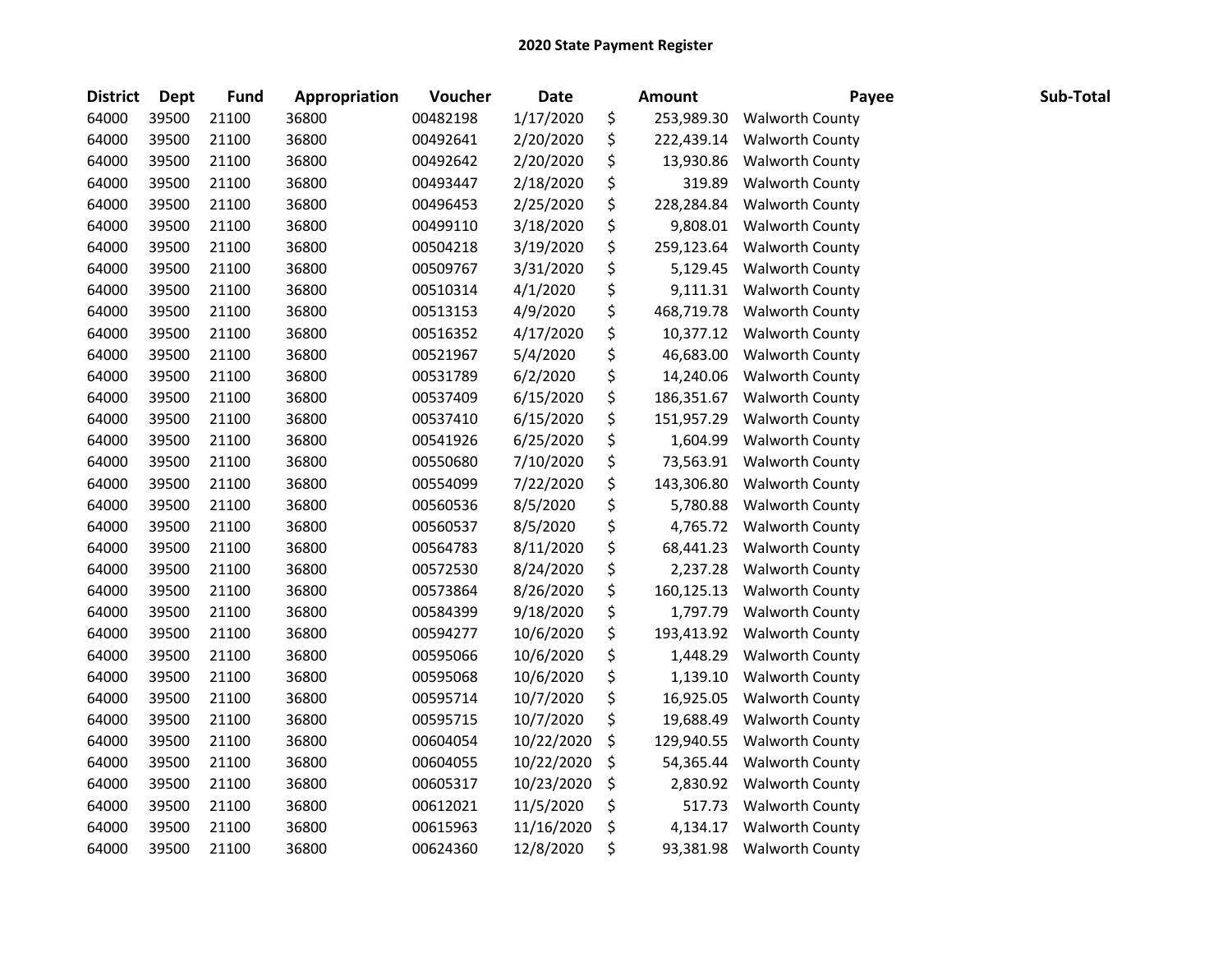| <b>District</b> | <b>Dept</b> | <b>Fund</b> | Appropriation                                                      | Voucher  | <b>Date</b> |     | <b>Amount</b> | Payee                    | Sub-Total          |
|-----------------|-------------|-------------|--------------------------------------------------------------------|----------|-------------|-----|---------------|--------------------------|--------------------|
| 64000           | 39500       | 21100       | 36800                                                              | 00627362 | 12/15/2020  | \$  | 7,250.02      | <b>Walworth County</b>   |                    |
| 64000           | 39500       | 21100       | 36800                                                              | 00633885 | 12/29/2020  | \$  | 56,549.52     | Walworth County          |                    |
| 64000           | 39500       | 21100       | 36800                                                              | 00633886 | 12/28/2020  | \$, | 12,095.07     | <b>Walworth County</b>   |                    |
| 64000           | 39500       | 21100       | 36800                                                              | 00633887 | 12/28/2020  | \$  | 13,788.92     | <b>Walworth County</b>   |                    |
| 64000           |             |             | WI Dept of Transportation - - Routine Maint Sf Total               |          |             |     |               |                          | \$<br>2,964,175.27 |
| 64000           |             |             | WI Dept of Transportation - - Dept Mgt & Oper St Fd                |          |             |     |               |                          |                    |
| 64000           | 39500       | 21100       | 46100                                                              | 00501433 | 3/10/2020   | \$  | 1,250.00      | <b>Walworth County</b>   |                    |
| 64000           | 39500       | 21100       | 46100                                                              | 00529348 | 5/22/2020   | \$  | 200.00        | <b>Walworth County</b>   |                    |
| 64000           | 39500       | 21100       | 46100                                                              | 00568621 | 8/18/2020   | \$  | 75.00         | <b>Walworth County</b>   |                    |
| 64000           | 39500       | 21100       | 46100                                                              | 00600613 | 11/6/2020   | \$  | 450.00        | <b>Walworth County</b>   |                    |
| 64000           |             |             | WI Dept of Transportation - - Dept Mgt & Oper St Fd Total          |          |             |     |               |                          | \$<br>1,975.00     |
| 64000           |             |             | Department of Corrections - - General Program Operations           |          |             |     |               |                          |                    |
| 64000           | 41000       | 10000       | 10100                                                              | 00350335 | 3/27/2020   | \$  | 6.00          | <b>Walworth County</b>   |                    |
| 64000           |             |             | Department of Corrections - - General Program Operations Total     |          |             |     |               |                          | \$<br>6.00         |
| 64000           |             |             | Department of Corrections - - Services For Drunken Driving O       |          |             |     |               |                          |                    |
| 64000           | 41000       | 10000       | 10300                                                              | 00333742 | 1/10/2020   | \$  | 491.00        | <b>Walworth County</b>   |                    |
| 64000           | 41000       | 10000       | 10300                                                              | 00342718 | 2/20/2020   | \$  | 673.00        | <b>Walworth County</b>   |                    |
| 64000           | 41000       | 10000       | 10300                                                              | 00351710 | 4/6/2020    | \$  | 647.00        | <b>Walworth County</b>   |                    |
| 64000           | 41000       | 10000       | 10300                                                              | 00356337 | 4/28/2020   | \$  | 644.00        | <b>Walworth County</b>   |                    |
| 64000           | 41000       | 10000       | 10300                                                              | 00363638 | 6/4/2020    | \$  | 200.00        | <b>Walworth County</b>   |                    |
| 64000           | 41000       | 10000       | 10300                                                              | 00363644 | 6/4/2020    | \$  | 300.00        | <b>Walworth County</b>   |                    |
| 64000           | 41000       | 10000       | 10300                                                              | 00375525 | 8/3/2020    | \$  | 300.00        | <b>Walworth County</b>   |                    |
| 64000           |             |             | Department of Corrections - - Services For Drunken Driving O Total |          |             |     |               |                          | \$<br>3,255.00     |
| 64000           |             |             | Department of Corrections - - Corrections Contracts And Agre       |          |             |     |               |                          |                    |
| 64000           | 41000       | 10000       | 11400                                                              | 00335103 | 1/15/2020   | \$  | 7,557.00      | <b>Walworth County</b>   |                    |
| 64000           | 41000       | 10000       | 11400                                                              | 00340941 | 2/11/2020   | \$  | 8,233.60      | <b>Walworth County</b>   |                    |
| 64000           | 41000       | 10000       | 11400                                                              | 00347582 | 3/19/2020   | \$  | 6,075.04      | <b>Walworth County</b>   |                    |
| 64000           | 41000       | 10000       | 11400                                                              | 00353573 | 4/15/2020   | \$  | 7,304.96      | <b>Walworth County</b>   |                    |
| 64000           | 41000       | 10000       | 11400                                                              | 00355104 | 4/23/2020   | \$  | 5,969.36      | <b>Walworth County</b>   |                    |
| 64000           | 41000       | 10000       | 11400                                                              | 00360611 | 5/22/2020   | \$  | 23,825.98     | <b>Walworth County</b>   |                    |
| 64000           | 41000       | 10000       | 11400                                                              | 00361983 | 5/27/2020   | \$  | 2,418.62      | <b>Walworth County</b>   |                    |
| 64000           | 41000       | 10000       | 11400                                                              | 00364107 | 6/23/2020   | \$  | 29,640.96     | <b>Walworth County</b>   |                    |
| 64000           | 41000       | 10000       | 11400                                                              | 00365168 | 6/15/2020   | \$  | 1,801.10      | <b>Walworth County</b>   |                    |
| 64000           | 41000       | 10000       | 11400                                                              | 00371685 | 7/17/2020   | \$  | 21,458.82     | <b>Walworth County</b>   |                    |
| 64000           | 41000       | 10000       | 11400                                                              | 00372162 | 7/16/2020   | \$  |               | 3,910.96 Walworth County |                    |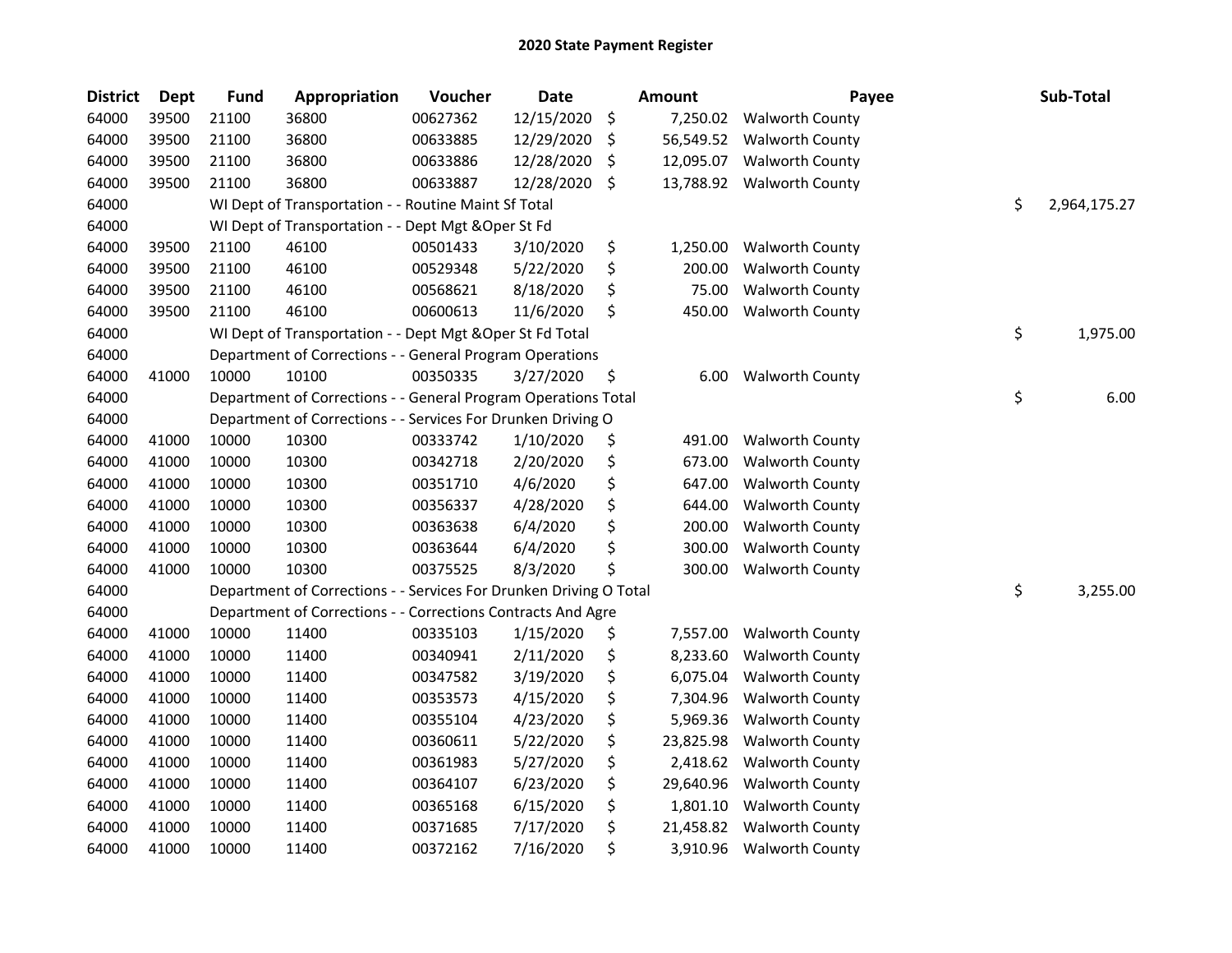| <b>District</b> | Dept  | <b>Fund</b> | Appropriation                                                      | Voucher  | <b>Date</b>   | <b>Amount</b>   | Payee                                                                                                         | Sub-Total          |
|-----------------|-------|-------------|--------------------------------------------------------------------|----------|---------------|-----------------|---------------------------------------------------------------------------------------------------------------|--------------------|
| 64000           | 41000 | 10000       | 11400                                                              | 00377460 | 8/13/2020     | \$<br>7,358.78  | <b>Walworth County</b>                                                                                        |                    |
| 64000           | 41000 | 10000       | 11400                                                              | 00379905 | 8/26/2020     | \$<br>8,748.20  | <b>Walworth County</b>                                                                                        |                    |
| 64000           | 41000 | 10000       | 11400                                                              | 00383723 | 9/16/2020     | \$<br>6,741.26  | <b>Walworth County</b>                                                                                        |                    |
| 64000           | 41000 | 10000       | 11400                                                              | 00387484 | 10/8/2020     | \$<br>5,814.98  | <b>Walworth County</b>                                                                                        |                    |
| 64000           | 41000 | 10000       | 11400                                                              | 00392782 | 11/6/2020     | \$<br>13,122.30 | <b>Walworth County</b>                                                                                        |                    |
| 64000           | 41000 | 10000       | 11400                                                              | 00394332 | 11/13/2020    | \$<br>30,052.64 | <b>Walworth County</b>                                                                                        |                    |
| 64000           | 41000 | 10000       | 11400                                                              | 00398660 | 12/9/2020     | \$<br>33,500.46 | <b>Walworth County</b>                                                                                        |                    |
| 64000           | 41000 | 10000       | 11400                                                              | 00398666 | 12/9/2020     | \$<br>27,994.24 | <b>Walworth County</b>                                                                                        |                    |
| 64000           | 41000 | 10000       | 11400                                                              | 00399494 | 12/15/2020    | \$<br>14,974.86 | <b>Walworth County</b>                                                                                        |                    |
| 64000           | 41000 | 10000       | 11400                                                              | 00400254 | 12/17/2020    | \$<br>19,863.56 | <b>Walworth County</b>                                                                                        |                    |
| 64000           |       |             | Department of Corrections - - Corrections Contracts And Agre Total |          |               |                 |                                                                                                               | \$<br>286,367.68   |
| 64000           |       |             |                                                                    |          |               |                 | Department of Corrections - - Reimbursing Counties For Probation, Extended Supervision And Parole Holds       |                    |
| 64000           | 41000 | 10000       | 11600                                                              | 00392473 | 11/5/2020     | \$              | 143,920.00 Walworth County                                                                                    |                    |
| 64000           |       |             |                                                                    |          |               |                 | Department of Corrections - - Reimbursing Counties For Probation, Extended Supervision And Parole Holds Total | \$<br>143,920.00   |
| 64000           |       |             | Child Abuse & Neglect Prev Bd - - General Aids                     |          |               |                 |                                                                                                               |                    |
| 64000           | 43300 | 10000       | 99000                                                              | 00002399 | 4/24/2020     | \$              | 7,596.71 Walworth County                                                                                      |                    |
| 64000           |       |             | Child Abuse & Neglect Prev Bd - - General Aids Total               |          |               |                 |                                                                                                               | \$<br>7,596.71     |
| 64000           |       |             | Department of Health Services - - State/Federal Aids               |          |               |                 |                                                                                                               |                    |
| 64000           | 43500 | 10000       | 00000                                                              | 92007    | $1/1/2020$ \$ | 40,234.00       | <b>Walworth County</b>                                                                                        |                    |
| 64000           | 43500 | 10000       | 00000                                                              | 92008    | $2/1/2020$ \$ | 97,864.00       | <b>Walworth County</b>                                                                                        |                    |
| 64000           | 43500 | 10000       | 00000                                                              | 92009    | $3/1/2020$ \$ | 14,924.00       | <b>Walworth County</b>                                                                                        |                    |
| 64000           | 43500 | 10000       | 00000                                                              | 92010    | $4/1/2020$ \$ | 763,766.00      | <b>Walworth County</b>                                                                                        |                    |
| 64000           | 43500 | 10000       | 00000                                                              | 92011    | $5/1/2020$ \$ | 283,934.00      | <b>Walworth County</b>                                                                                        |                    |
| 64000           | 43500 | 10000       | 00000                                                              | 92012    | $6/1/2020$ \$ | 184,011.00      | <b>Walworth County</b>                                                                                        |                    |
| 64000           | 43500 | 10000       | 00000                                                              | 92100    | 7/1/2020 \$   | 2,033,703.00    | <b>Walworth County</b>                                                                                        |                    |
| 64000           | 43500 | 10000       | 00000                                                              | 92101    | $8/1/2020$ \$ | 523,527.00      | <b>Walworth County</b>                                                                                        |                    |
| 64000           | 43500 | 10000       | 00000                                                              | 92102    | $9/1/2020$ \$ | 231,457.00      | Walworth County                                                                                               |                    |
| 64000           | 43500 | 10000       | 00000                                                              | 92103    | 10/1/2020 \$  | 280,367.00      | <b>Walworth County</b>                                                                                        |                    |
| 64000           | 43500 | 10000       | 00000                                                              | 92104    | 11/1/2020 \$  | 215,650.00      | <b>Walworth County</b>                                                                                        |                    |
| 64000           | 43500 | 10000       | 00000                                                              | 92105    | 12/1/2020 \$  | 222,215.00      | <b>Walworth County</b>                                                                                        |                    |
| 64000           |       |             | Department of Health Services - - State/Federal Aids Total         |          |               |                 |                                                                                                               | \$<br>4,891,652.00 |
| 64000           |       |             | Department of Health Services - - Public Health Dispensaries And   |          |               |                 |                                                                                                               |                    |
| 64000           | 43500 | 10000       | 10700                                                              | 00337439 | 1/29/2020     | \$<br>56.64     | <b>Walworth County</b>                                                                                        |                    |
| 64000           | 43500 | 10000       | 10700                                                              | 00342809 | 2/21/2020     | \$<br>68.87     | <b>Walworth County</b>                                                                                        |                    |
| 64000           | 43500 | 10000       | 10700                                                              | 00342815 | 2/21/2020     | \$<br>56.64     | <b>Walworth County</b>                                                                                        |                    |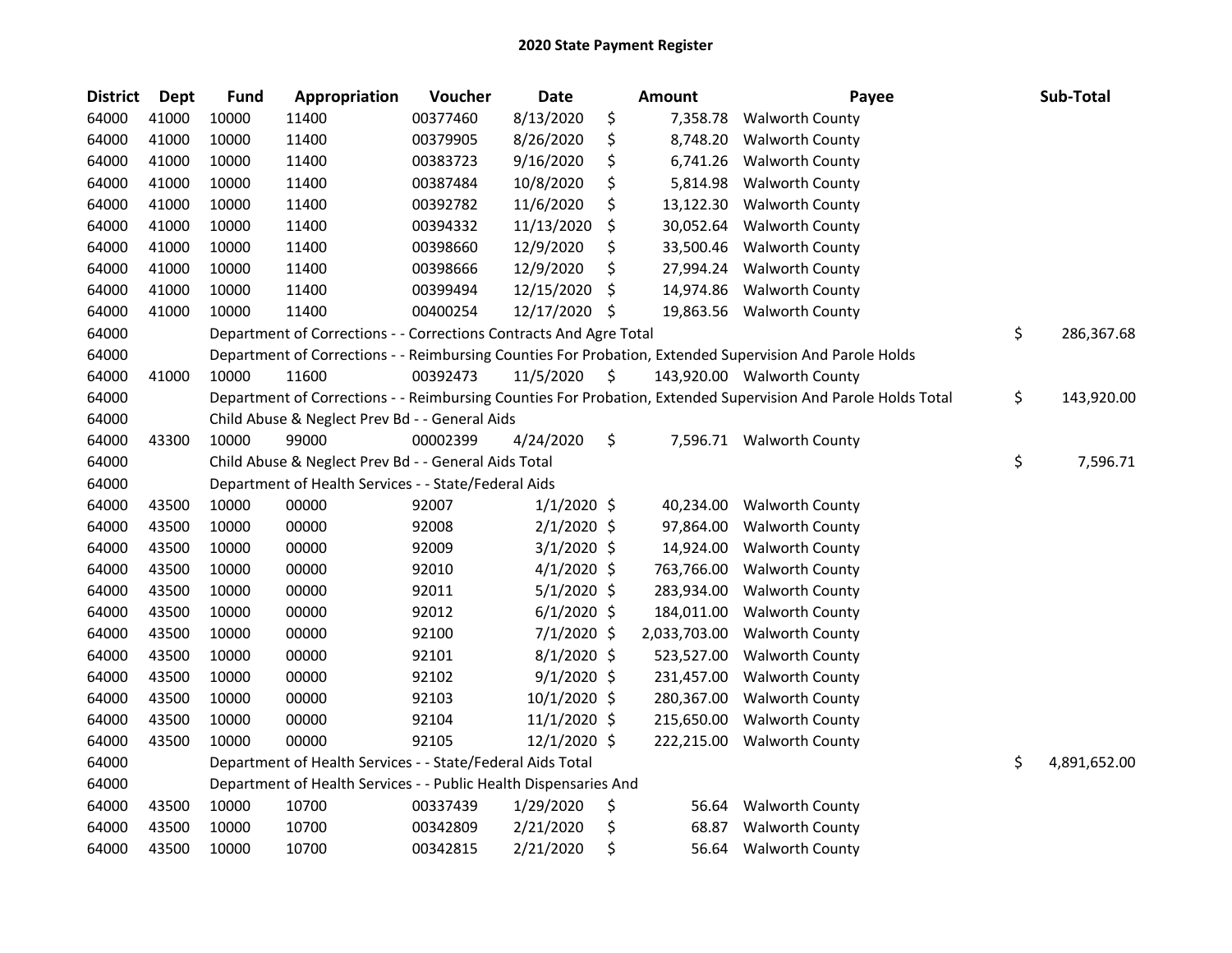| <b>District</b> | Dept  | <b>Fund</b> | Appropriation                                                          | Voucher  | <b>Date</b> | Amount |        | Payee                    | Sub-Total      |
|-----------------|-------|-------------|------------------------------------------------------------------------|----------|-------------|--------|--------|--------------------------|----------------|
| 64000           | 43500 | 10000       | 10700                                                                  | 00353267 | 4/8/2020    | \$     | 113.28 | <b>Walworth County</b>   |                |
| 64000           | 43500 | 10000       | 10700                                                                  | 00365260 | 7/10/2020   | \$     | 28.46  | <b>Walworth County</b>   |                |
| 64000           |       |             | Department of Health Services - - Public Health Dispensaries And Total |          |             |        |        |                          | \$<br>323.89   |
| 64000           |       |             | Department of Health Services - - Federal Project Aids                 |          |             |        |        |                          |                |
| 64000           | 43500 | 10000       | 15000                                                                  | 00361480 | 6/12/2020   | \$     |        | 4,500.00 Walworth County |                |
| 64000           |       |             | Department of Health Services - - Federal Project Aids Total           |          |             |        |        |                          | \$<br>4,500.00 |
| 64000           |       |             | Department of Health Services - - General Program Operations           |          |             |        |        |                          |                |
| 64000           | 43500 | 10000       | 40100                                                                  | 00354895 | 4/21/2020   | \$     | 1.50   | <b>Walworth County</b>   |                |
| 64000           | 43500 | 10000       | 40100                                                                  | 00354901 | 4/21/2020   | \$     | 1.00   | <b>Walworth County</b>   |                |
| 64000           | 43500 | 10000       | 40100                                                                  | 00354902 | 4/21/2020   | \$     | 15.00  | <b>Walworth County</b>   |                |
| 64000           | 43500 | 10000       | 40100                                                                  | 00354909 | 4/21/2020   | \$     | 1.00   | <b>Walworth County</b>   |                |
| 64000           | 43500 | 10000       | 40100                                                                  | 00354910 | 4/21/2020   | \$     | 15.00  | <b>Walworth County</b>   |                |
| 64000           | 43500 | 10000       | 40100                                                                  | 00364126 | 6/23/2020   | \$     | 1.00   | <b>Walworth County</b>   |                |
| 64000           | 43500 | 10000       | 40100                                                                  | 00365113 | 6/30/2020   | \$     | 15.00  | <b>Walworth County</b>   |                |
| 64000           | 43500 | 10000       | 40100                                                                  | 00366764 | 7/8/2020    | \$     | 15.00  | <b>Walworth County</b>   |                |
| 64000           | 43500 | 10000       | 40100                                                                  | 00366766 | 7/8/2020    | \$     | 1.50   | <b>Walworth County</b>   |                |
| 64000           | 43500 | 10000       | 40100                                                                  | 00369206 | 7/22/2020   | \$     | 1.50   | <b>Walworth County</b>   |                |
| 64000           | 43500 | 10000       | 40100                                                                  | 00378831 | 9/15/2020   | \$     | 1.50   | <b>Walworth County</b>   |                |
| 64000           | 43500 | 10000       | 40100                                                                  | 00383901 | 10/14/2020  | \$     | 1.50   | <b>Walworth County</b>   |                |
| 64000           |       |             | Department of Health Services - - General Program Operations Total     |          |             |        |        |                          | \$<br>70.50    |
| 64000           |       |             | Department of Health Services - - Medical Assistance State Admin       |          |             |        |        |                          |                |
| 64000           | 43500 | 10000       | 44000                                                                  | 00354895 | 4/21/2020   | \$     | 1.50   | <b>Walworth County</b>   |                |
| 64000           | 43500 | 10000       | 44000                                                                  | 00354901 | 4/21/2020   | \$     | 1.00   | <b>Walworth County</b>   |                |
| 64000           | 43500 | 10000       | 44000                                                                  | 00354902 | 4/21/2020   | \$     | 15.00  | <b>Walworth County</b>   |                |
| 64000           | 43500 | 10000       | 44000                                                                  | 00354909 | 4/21/2020   | \$     | 1.00   | <b>Walworth County</b>   |                |
| 64000           | 43500 | 10000       | 44000                                                                  | 00354910 | 4/21/2020   | \$     | 15.00  | <b>Walworth County</b>   |                |
| 64000           | 43500 | 10000       | 44000                                                                  | 00364126 | 6/23/2020   | \$     | 1.00   | <b>Walworth County</b>   |                |
| 64000           | 43500 | 10000       | 44000                                                                  | 00365113 | 6/30/2020   | \$     | 15.00  | <b>Walworth County</b>   |                |
| 64000           | 43500 | 10000       | 44000                                                                  | 00366764 | 7/8/2020    | \$     | 15.00  | <b>Walworth County</b>   |                |
| 64000           | 43500 | 10000       | 44000                                                                  | 00366766 | 7/8/2020    | \$     | 1.50   | <b>Walworth County</b>   |                |
| 64000           | 43500 | 10000       | 44000                                                                  | 00369206 | 7/22/2020   | \$     | 1.50   | <b>Walworth County</b>   |                |
| 64000           | 43500 | 10000       | 44000                                                                  | 00378831 | 9/15/2020   | \$     | 1.50   | <b>Walworth County</b>   |                |
| 64000           | 43500 | 10000       | 44000                                                                  | 00383901 | 10/14/2020  | \$     | 1.50   | <b>Walworth County</b>   |                |
| 64000           |       |             | Department of Health Services - - Medical Assistance State Admin Total |          |             |        |        |                          | \$<br>70.50    |
| 64000           |       |             | Dept of Children and Families - - Fees For Administrative Servic       |          |             |        |        |                          |                |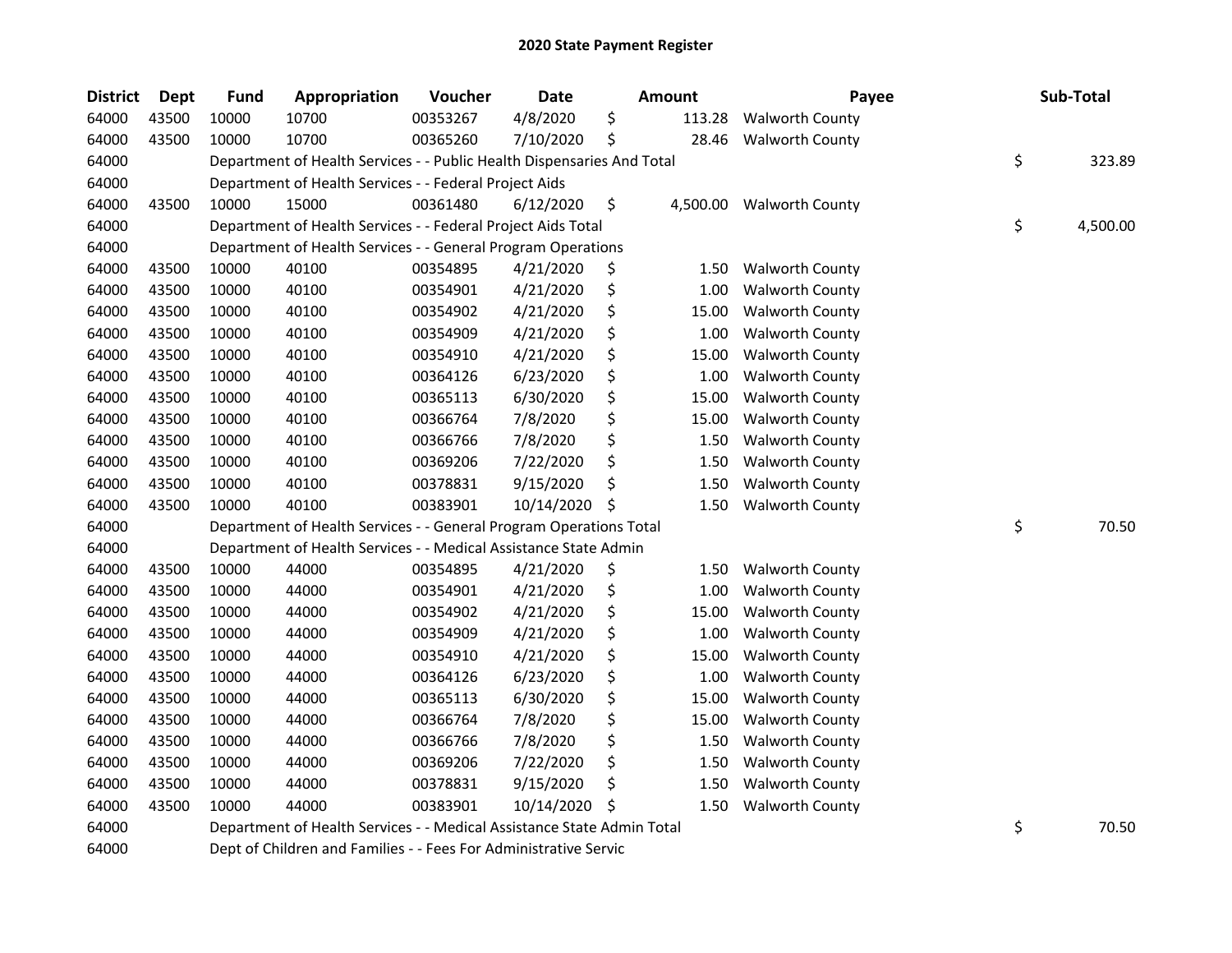| <b>District</b> | <b>Dept</b> | <b>Fund</b> | Appropriation                                                          | Voucher  | <b>Date</b> | <b>Amount</b>    | Payee                    | Sub-Total    |
|-----------------|-------------|-------------|------------------------------------------------------------------------|----------|-------------|------------------|--------------------------|--------------|
| 64000           | 43700       | 10000       | 23100                                                                  | 00065141 | 1/27/2020   | \$<br>130.00     | <b>Walworth County</b>   |              |
| 64000           | 43700       | 10000       | 23100                                                                  | 00069752 | 5/1/2020    | \$<br>110.00     | Walworth County          |              |
| 64000           | 43700       | 10000       | 23100                                                                  | 00073035 | 7/23/2020   | \$<br>5.00       | <b>Walworth County</b>   |              |
| 64000           | 43700       | 10000       | 23100                                                                  | 00076555 | 10/22/2020  | \$<br>25.00      | <b>Walworth County</b>   |              |
| 64000           |             |             | Dept of Children and Families - - Fees For Administrative Servic Total |          |             |                  |                          | \$<br>270.00 |
| 64000           |             |             | Dept of Children and Families - - Child Care Block Grant - Ops         |          |             |                  |                          |              |
| 64000           | 43700       | 10000       | 24500                                                                  | 00064804 | 1/14/2020   | \$<br>5.00       | <b>Walworth County</b>   |              |
| 64000           | 43700       | 10000       | 24500                                                                  | 00070452 | 5/22/2020   | \$<br>3.75       | <b>Walworth County</b>   |              |
| 64000           |             |             | Dept of Children and Families - - Child Care Block Grant - Ops Total   |          |             |                  |                          | \$<br>8.75   |
| 64000           |             |             | Dept of Children and Families - - General Aids                         |          |             |                  |                          |              |
| 64000           | 43700       | 10000       | 99000                                                                  | 00064540 | 1/6/2020    | \$<br>44,216.68  | <b>Walworth County</b>   |              |
| 64000           | 43700       | 10000       | 99000                                                                  | 00065391 | 1/30/2020   | \$<br>225,867.09 | <b>Walworth County</b>   |              |
| 64000           | 43700       | 10000       | 99000                                                                  | 00065690 | 2/5/2020    | \$<br>34,292.78  | <b>Walworth County</b>   |              |
| 64000           | 43700       | 10000       | 99000                                                                  | 00065818 | 2/11/2020   | \$<br>468.00     | <b>Walworth County</b>   |              |
| 64000           | 43700       | 10000       | 99000                                                                  | 00066360 | 2/25/2020   | \$<br>7,013.09   | <b>Walworth County</b>   |              |
| 64000           | 43700       | 10000       | 99000                                                                  | 00066882 | 3/5/2020    | \$<br>467,994.21 | <b>Walworth County</b>   |              |
| 64000           | 43700       | 10000       | 99000                                                                  | 00066959 | 3/5/2020    | \$<br>778.73     | <b>Walworth County</b>   |              |
| 64000           | 43700       | 10000       | 99000                                                                  | 00067685 | 3/26/2020   | \$<br>158.77     | <b>Walworth County</b>   |              |
| 64000           | 43700       | 10000       | 99000                                                                  | 00067857 | 3/31/2020   | \$<br>19,193.20  | <b>Walworth County</b>   |              |
| 64000           | 43700       | 10000       | 99000                                                                  | 00068310 | 4/6/2020    | \$<br>3,618.44   | <b>Walworth County</b>   |              |
| 64000           | 43700       | 10000       | 99000                                                                  | 00068311 | 4/6/2020    | \$<br>159,658.59 | <b>Walworth County</b>   |              |
| 64000           | 43700       | 10000       | 99000                                                                  | 00068756 | 4/10/2020   | \$<br>240.00     | <b>Walworth County</b>   |              |
| 64000           | 43700       | 10000       | 99000                                                                  | 00069410 | 4/30/2020   | \$<br>255,064.60 | <b>Walworth County</b>   |              |
| 64000           | 43700       | 10000       | 99000                                                                  | 00069623 | 4/30/2020   | \$<br>101,088.51 | <b>Walworth County</b>   |              |
| 64000           | 43700       | 10000       | 99000                                                                  | 00069940 | 5/5/2020    | \$<br>137,726.08 | <b>Walworth County</b>   |              |
| 64000           | 43700       | 10000       | 99000                                                                  | 00070080 | 5/8/2020    | \$<br>11,120.00  | <b>Walworth County</b>   |              |
| 64000           | 43700       | 10000       | 99000                                                                  | 00070900 | 6/5/2020    | \$<br>186,374.41 | <b>Walworth County</b>   |              |
| 64000           | 43700       | 10000       | 99000                                                                  | 00072078 | 6/30/2020   | \$<br>3,332.76   | <b>Walworth County</b>   |              |
| 64000           | 43700       | 10000       | 99000                                                                  | 00072354 | 7/6/2020    | \$<br>9,146.53   | <b>Walworth County</b>   |              |
| 64000           | 43700       | 10000       | 99000                                                                  | 00072355 | 7/6/2020    | \$<br>84,809.13  | <b>Walworth County</b>   |              |
| 64000           | 43700       | 10000       | 99000                                                                  | 00072761 | 7/14/2020   | \$<br>8,420.67   | <b>Walworth County</b>   |              |
| 64000           | 43700       | 10000       | 99000                                                                  | 00073362 | 7/30/2020   | \$<br>298,010.65 | <b>Walworth County</b>   |              |
| 64000           | 43700       | 10000       | 99000                                                                  | 00073597 | 8/5/2020    | \$<br>21,176.66  | <b>Walworth County</b>   |              |
| 64000           | 43700       | 10000       | 99000                                                                  | 00073913 | 8/12/2020   | \$<br>61,759.00  | <b>Walworth County</b>   |              |
| 64000           | 43700       | 10000       | 99000                                                                  | 00074027 | 8/18/2020   | \$               | 4,933.61 Walworth County |              |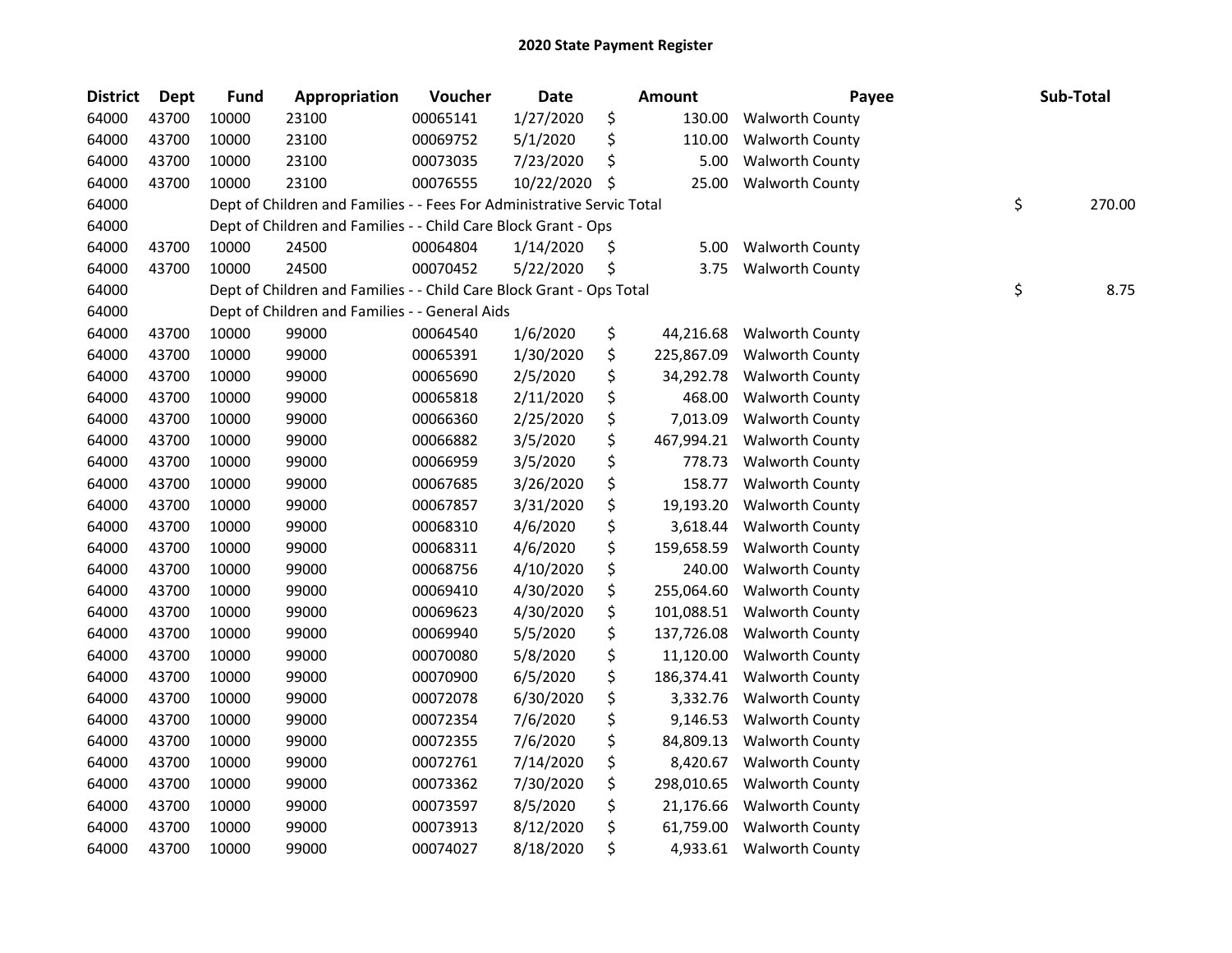| <b>District</b> | <b>Dept</b> | <b>Fund</b> | Appropriation                                                   | Voucher  | <b>Date</b> | <b>Amount</b>      | Payee                  | Sub-Total          |
|-----------------|-------------|-------------|-----------------------------------------------------------------|----------|-------------|--------------------|------------------------|--------------------|
| 64000           | 43700       | 10000       | 99000                                                           | 00074707 | 9/8/2020    | \$<br>43,774.94    | <b>Walworth County</b> |                    |
| 64000           | 43700       | 10000       | 99000                                                           | 00075029 | 9/16/2020   | \$<br>1,327,454.88 | <b>Walworth County</b> |                    |
| 64000           | 43700       | 10000       | 99000                                                           | 00075156 | 9/17/2020   | \$<br>119,705.00   | <b>Walworth County</b> |                    |
| 64000           | 43700       | 10000       | 99000                                                           | 00075157 | 9/17/2020   | \$<br>4,555.00     | <b>Walworth County</b> |                    |
| 64000           | 43700       | 10000       | 99000                                                           | 00075247 | 9/18/2020   | \$<br>62,012.94    | <b>Walworth County</b> |                    |
| 64000           | 43700       | 10000       | 99000                                                           | 00075943 | 10/5/2020   | \$<br>122,815.48   | <b>Walworth County</b> |                    |
| 64000           | 43700       | 10000       | 99000                                                           | 00076835 | 10/30/2020  | \$<br>280,175.11   | <b>Walworth County</b> |                    |
| 64000           | 43700       | 10000       | 99000                                                           | 00077063 | 11/5/2020   | \$<br>140,447.49   | <b>Walworth County</b> |                    |
| 64000           | 43700       | 10000       | 99000                                                           | 00077186 | 11/6/2020   | \$<br>17,422.00    | <b>Walworth County</b> |                    |
| 64000           | 43700       | 10000       | 99000                                                           | 00077290 | 11/10/2020  | \$<br>19,934.00    | <b>Walworth County</b> |                    |
| 64000           | 43700       | 10000       | 99000                                                           | 00078193 | 12/4/2020   | \$<br>10,020.00    | <b>Walworth County</b> |                    |
| 64000           | 43700       | 10000       | 99000                                                           | 00078282 | 12/7/2020   | \$<br>32,831.66    | <b>Walworth County</b> |                    |
| 64000           |             |             | Dept of Children and Families - - General Aids Total            |          |             |                    |                        | \$<br>4,327,610.69 |
| 64000           |             |             | Dept of Workforce Development - - Auxiliary Services            |          |             |                    |                        |                    |
| 64000           | 44500       | 10000       | 13000                                                           | 00304294 | 11/3/2020   | \$<br>50.00        | <b>Walworth County</b> |                    |
| 64000           | 44500       | 10000       | 13000                                                           | 00307427 | 12/2/2020   | \$<br>85.00        | <b>Walworth County</b> |                    |
| 64000           |             |             | Dept of Workforce Development - - Auxiliary Services Total      |          |             |                    |                        | \$<br>135.00       |
| 64000           |             |             | Dept of Workforce Development - - Ui Admin Fed                  |          |             |                    |                        |                    |
| 64000           | 44500       | 10000       | 15100                                                           | 00267671 | 1/14/2020   | \$<br>150.00       | <b>Walworth County</b> |                    |
| 64000           | 44500       | 10000       | 15100                                                           | 00268832 | 1/24/2020   | \$<br>80.00        | <b>Walworth County</b> |                    |
| 64000           | 44500       | 10000       | 15100                                                           | 00270911 | 2/4/2020    | \$<br>75.00        | <b>Walworth County</b> |                    |
| 64000           | 44500       | 10000       | 15100                                                           | 00275641 | 3/3/2020    | \$<br>105.00       | <b>Walworth County</b> |                    |
| 64000           | 44500       | 10000       | 15100                                                           | 00280626 | 4/2/2020    | \$<br>110.00       | <b>Walworth County</b> |                    |
| 64000           | 44500       | 10000       | 15100                                                           | 00284518 | 5/4/2020    | \$<br>125.00       | <b>Walworth County</b> |                    |
| 64000           | 44500       | 10000       | 15100                                                           | 00287368 | 6/2/2020    | \$<br>70.00        | <b>Walworth County</b> |                    |
| 64000           | 44500       | 10000       | 15100                                                           | 00290187 | 7/2/2020    | \$<br>85.00        | <b>Walworth County</b> |                    |
| 64000           | 44500       | 10000       | 15100                                                           | 00293625 | 8/4/2020    | \$<br>115.00       | <b>Walworth County</b> |                    |
| 64000           | 44500       | 10000       | 15100                                                           | 00296662 | 9/2/2020    | \$<br>55.00        | <b>Walworth County</b> |                    |
| 64000           | 44500       | 10000       | 15100                                                           | 00300334 | 10/2/2020   | \$<br>60.00        | <b>Walworth County</b> |                    |
| 64000           |             |             | Dept of Workforce Development - - Ui Admin Fed Total            |          |             |                    |                        | \$<br>1,030.00     |
| 64000           |             |             | Dept of Workforce Development - - Wc Ops Uninsured Emplyr Admin |          |             |                    |                        |                    |
| 64000           | 44500       | 22700       | 17700                                                           | 00288363 | 6/12/2020   | \$<br>125.00       | <b>Walworth County</b> |                    |
| 64000           | 44500       | 22700       | 17700                                                           | 00288371 | 6/15/2020   | \$<br>130.00       | <b>Walworth County</b> |                    |
| 64000           | 44500       | 22700       | 17700                                                           | 00288375 | 6/15/2020   | \$<br>10.00        | <b>Walworth County</b> |                    |
| 64000           | 44500       | 22700       | 17700                                                           | 00296590 | 9/2/2020    | \$<br>20.00        | <b>Walworth County</b> |                    |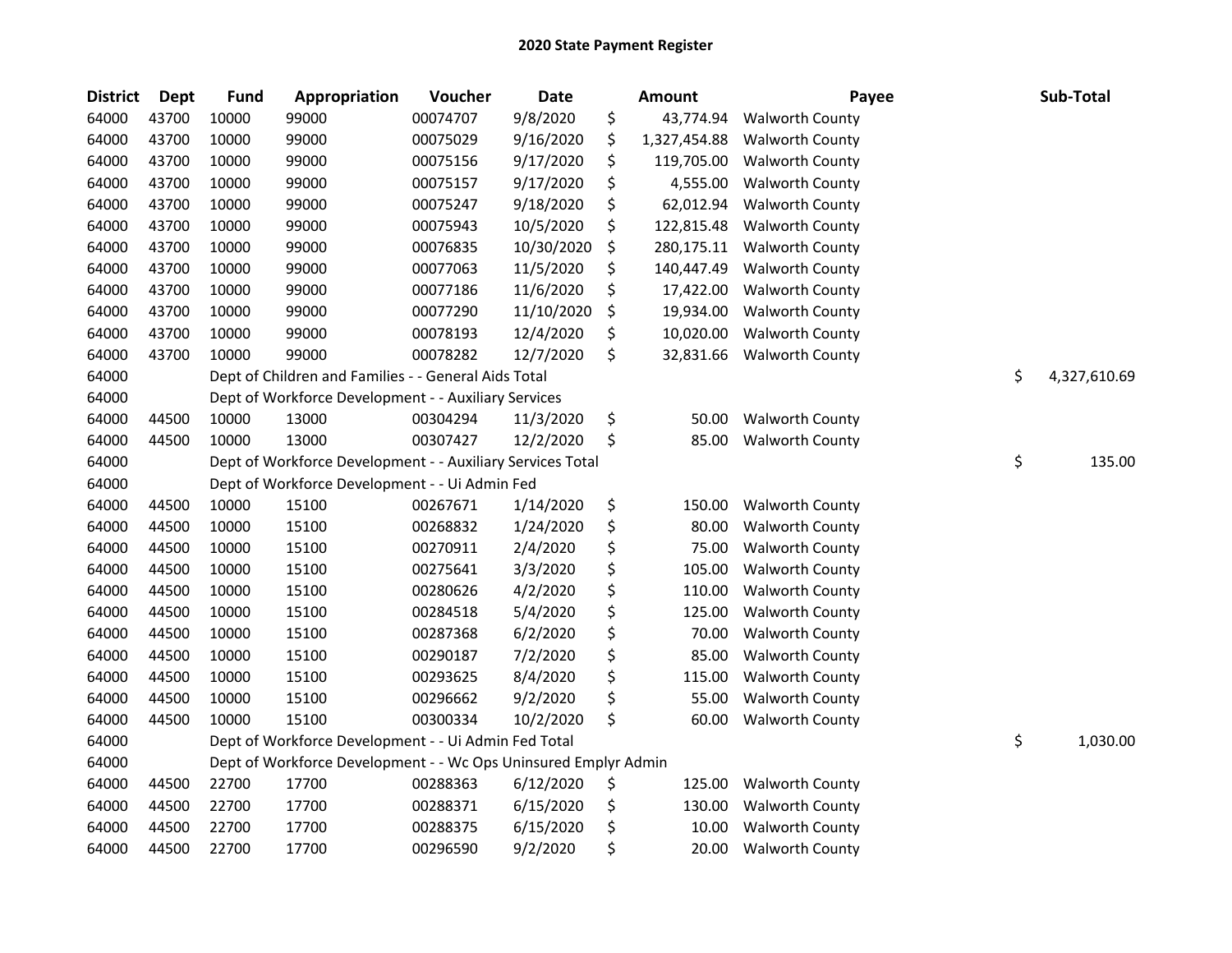| Dept  | <b>Fund</b>     | Appropriation | Voucher  | Date      |                                                                                                                                                                                                                                                                                                                                                       |                                                                                                                                                                                                                                                                                                                                                                                                                                                                                                                                              | Payee                                                                                                                                                           |                                                                                                                                                          | Sub-Total  |
|-------|-----------------|---------------|----------|-----------|-------------------------------------------------------------------------------------------------------------------------------------------------------------------------------------------------------------------------------------------------------------------------------------------------------------------------------------------------------|----------------------------------------------------------------------------------------------------------------------------------------------------------------------------------------------------------------------------------------------------------------------------------------------------------------------------------------------------------------------------------------------------------------------------------------------------------------------------------------------------------------------------------------------|-----------------------------------------------------------------------------------------------------------------------------------------------------------------|----------------------------------------------------------------------------------------------------------------------------------------------------------|------------|
| 44500 | 22700           | 17700         | 00296591 | 9/2/2020  | \$                                                                                                                                                                                                                                                                                                                                                    | 80.00                                                                                                                                                                                                                                                                                                                                                                                                                                                                                                                                        | <b>Walworth County</b>                                                                                                                                          |                                                                                                                                                          |            |
|       |                 |               |          |           |                                                                                                                                                                                                                                                                                                                                                       |                                                                                                                                                                                                                                                                                                                                                                                                                                                                                                                                              |                                                                                                                                                                 | \$                                                                                                                                                       | 365.00     |
|       |                 |               |          |           |                                                                                                                                                                                                                                                                                                                                                       |                                                                                                                                                                                                                                                                                                                                                                                                                                                                                                                                              |                                                                                                                                                                 |                                                                                                                                                          |            |
| 45500 | 10000           | 22100         | 00085888 | 7/16/2020 | \$                                                                                                                                                                                                                                                                                                                                                    |                                                                                                                                                                                                                                                                                                                                                                                                                                                                                                                                              |                                                                                                                                                                 |                                                                                                                                                          |            |
|       |                 |               |          |           |                                                                                                                                                                                                                                                                                                                                                       |                                                                                                                                                                                                                                                                                                                                                                                                                                                                                                                                              |                                                                                                                                                                 | \$                                                                                                                                                       | 5,780.00   |
|       |                 |               |          |           |                                                                                                                                                                                                                                                                                                                                                       |                                                                                                                                                                                                                                                                                                                                                                                                                                                                                                                                              |                                                                                                                                                                 |                                                                                                                                                          |            |
| 45500 | 10000           | 23100         | 00091882 | 12/9/2020 | \$                                                                                                                                                                                                                                                                                                                                                    |                                                                                                                                                                                                                                                                                                                                                                                                                                                                                                                                              |                                                                                                                                                                 |                                                                                                                                                          |            |
|       |                 |               |          |           |                                                                                                                                                                                                                                                                                                                                                       |                                                                                                                                                                                                                                                                                                                                                                                                                                                                                                                                              |                                                                                                                                                                 | \$                                                                                                                                                       | 23,360.00  |
|       |                 |               |          |           |                                                                                                                                                                                                                                                                                                                                                       |                                                                                                                                                                                                                                                                                                                                                                                                                                                                                                                                              |                                                                                                                                                                 |                                                                                                                                                          |            |
| 45500 | 10000           | 25100         | 00078358 | 1/17/2020 | \$                                                                                                                                                                                                                                                                                                                                                    |                                                                                                                                                                                                                                                                                                                                                                                                                                                                                                                                              | <b>Walworth County</b>                                                                                                                                          |                                                                                                                                                          |            |
| 45500 | 10000           | 25100         | 00080601 | 2/27/2020 | \$                                                                                                                                                                                                                                                                                                                                                    | 1,016.65                                                                                                                                                                                                                                                                                                                                                                                                                                                                                                                                     | <b>Walworth County</b>                                                                                                                                          |                                                                                                                                                          |            |
| 45500 | 10000           | 25100         | 00083501 | 5/14/2020 | \$                                                                                                                                                                                                                                                                                                                                                    | 508.94                                                                                                                                                                                                                                                                                                                                                                                                                                                                                                                                       | <b>Walworth County</b>                                                                                                                                          |                                                                                                                                                          |            |
| 45500 | 10000           | 25100         | 00084261 | 6/1/2020  | \$                                                                                                                                                                                                                                                                                                                                                    | 5,613.60                                                                                                                                                                                                                                                                                                                                                                                                                                                                                                                                     | <b>Walworth County</b>                                                                                                                                          |                                                                                                                                                          |            |
| 45500 | 10000           | 25100         | 00084625 | 6/10/2020 | \$                                                                                                                                                                                                                                                                                                                                                    | 3,904.21                                                                                                                                                                                                                                                                                                                                                                                                                                                                                                                                     | <b>Walworth County</b>                                                                                                                                          |                                                                                                                                                          |            |
| 45500 | 10000           | 25100         | 00086877 | 8/6/2020  | \$                                                                                                                                                                                                                                                                                                                                                    | 4,685.30                                                                                                                                                                                                                                                                                                                                                                                                                                                                                                                                     | <b>Walworth County</b>                                                                                                                                          |                                                                                                                                                          |            |
| 45500 | 10000           | 25100         | 00088037 | 9/10/2020 | \$                                                                                                                                                                                                                                                                                                                                                    | 348.19                                                                                                                                                                                                                                                                                                                                                                                                                                                                                                                                       | <b>Walworth County</b>                                                                                                                                          |                                                                                                                                                          |            |
| 45500 | 10000           | 25100         | 00090248 | 11/9/2020 | \$                                                                                                                                                                                                                                                                                                                                                    | 3,960.85                                                                                                                                                                                                                                                                                                                                                                                                                                                                                                                                     | <b>Walworth County</b>                                                                                                                                          |                                                                                                                                                          |            |
|       |                 |               |          |           |                                                                                                                                                                                                                                                                                                                                                       |                                                                                                                                                                                                                                                                                                                                                                                                                                                                                                                                              |                                                                                                                                                                 | \$                                                                                                                                                       | 24,286.74  |
|       |                 |               |          |           |                                                                                                                                                                                                                                                                                                                                                       |                                                                                                                                                                                                                                                                                                                                                                                                                                                                                                                                              |                                                                                                                                                                 |                                                                                                                                                          |            |
| 45500 | 10000           | 27100         | 00080404 | 2/27/2020 | \$                                                                                                                                                                                                                                                                                                                                                    | 43,297.00                                                                                                                                                                                                                                                                                                                                                                                                                                                                                                                                    | Walworth County                                                                                                                                                 |                                                                                                                                                          |            |
| 45500 | 10000           | 27100         | 00083594 | 5/15/2020 | \$                                                                                                                                                                                                                                                                                                                                                    | 21,491.00                                                                                                                                                                                                                                                                                                                                                                                                                                                                                                                                    | <b>Walworth County</b>                                                                                                                                          |                                                                                                                                                          |            |
| 45500 | 10000           | 27100         | 00086333 | 8/3/2020  | \$                                                                                                                                                                                                                                                                                                                                                    | 43,688.00                                                                                                                                                                                                                                                                                                                                                                                                                                                                                                                                    | <b>Walworth County</b>                                                                                                                                          |                                                                                                                                                          |            |
| 45500 | 10000           | 27100         | 00089672 | 11/5/2020 | \$                                                                                                                                                                                                                                                                                                                                                    | 45,881.00                                                                                                                                                                                                                                                                                                                                                                                                                                                                                                                                    | <b>Walworth County</b>                                                                                                                                          |                                                                                                                                                          |            |
|       |                 |               |          |           |                                                                                                                                                                                                                                                                                                                                                       |                                                                                                                                                                                                                                                                                                                                                                                                                                                                                                                                              |                                                                                                                                                                 | \$                                                                                                                                                       | 154,357.00 |
|       |                 |               |          |           |                                                                                                                                                                                                                                                                                                                                                       |                                                                                                                                                                                                                                                                                                                                                                                                                                                                                                                                              |                                                                                                                                                                 |                                                                                                                                                          |            |
| 45500 | 10000           | 53200         | 00080518 | 2/26/2020 | \$                                                                                                                                                                                                                                                                                                                                                    |                                                                                                                                                                                                                                                                                                                                                                                                                                                                                                                                              |                                                                                                                                                                 |                                                                                                                                                          |            |
| 45500 | 10000           | 53200         | 00086064 | 7/17/2020 | \$                                                                                                                                                                                                                                                                                                                                                    |                                                                                                                                                                                                                                                                                                                                                                                                                                                                                                                                              |                                                                                                                                                                 |                                                                                                                                                          |            |
|       |                 |               |          |           |                                                                                                                                                                                                                                                                                                                                                       |                                                                                                                                                                                                                                                                                                                                                                                                                                                                                                                                              |                                                                                                                                                                 | \$                                                                                                                                                       | 70,549.58  |
|       |                 |               |          |           |                                                                                                                                                                                                                                                                                                                                                       |                                                                                                                                                                                                                                                                                                                                                                                                                                                                                                                                              |                                                                                                                                                                 |                                                                                                                                                          |            |
| 46500 | 10000           | 30800         | 00073217 | 1/31/2020 | $\ddot{\varsigma}$                                                                                                                                                                                                                                                                                                                                    | 5,988.83                                                                                                                                                                                                                                                                                                                                                                                                                                                                                                                                     | <b>Walworth County</b>                                                                                                                                          |                                                                                                                                                          |            |
|       |                 |               |          |           |                                                                                                                                                                                                                                                                                                                                                       |                                                                                                                                                                                                                                                                                                                                                                                                                                                                                                                                              |                                                                                                                                                                 | \$                                                                                                                                                       | 5,988.83   |
|       |                 |               |          |           |                                                                                                                                                                                                                                                                                                                                                       |                                                                                                                                                                                                                                                                                                                                                                                                                                                                                                                                              |                                                                                                                                                                 |                                                                                                                                                          |            |
| 46500 | 10000           | 33700         | 00074018 | 2/18/2020 | \$,                                                                                                                                                                                                                                                                                                                                                   |                                                                                                                                                                                                                                                                                                                                                                                                                                                                                                                                              |                                                                                                                                                                 |                                                                                                                                                          |            |
|       |                 |               |          |           |                                                                                                                                                                                                                                                                                                                                                       |                                                                                                                                                                                                                                                                                                                                                                                                                                                                                                                                              |                                                                                                                                                                 | \$                                                                                                                                                       | 29,597.60  |
|       |                 |               |          |           |                                                                                                                                                                                                                                                                                                                                                       |                                                                                                                                                                                                                                                                                                                                                                                                                                                                                                                                              |                                                                                                                                                                 |                                                                                                                                                          |            |
|       | <b>District</b> |               |          |           | Department of Justice - - Crime Laboratories, Dna<br>Department of Justice - - Crime Laboratories, Dna Total<br>Department of Justice - - Law Enforcement Train, Local<br>Department of Justice - - Federal Aid, Local Assistance<br>Department of Justice - - Alt Prosecution Alcohol Drugs<br>Department of Justice - - Crime Victim Witness Assist | Department of Justice - - Law Enforcement Train, Local Total<br>Department of Justice - - Federal Aid, Local Assistance Total<br>Department of Justice - - Alt Prosecution Alcohol Drugs Total<br>Department of Justice - - Crime Victim Witness Assist Total<br>Department of Military Affairs - - Emergency Response Equipment<br>Department of Military Affairs - - Local Emer Planning Grants<br>Department of Military Affairs - - Local Emer Planning Grants Total<br>Department of Military Affairs - - Federal Aid, Local Assistance | <b>Amount</b><br>Dept of Workforce Development - - Wc Ops Uninsured Emplyr Admin Total<br>Department of Military Affairs - - Emergency Response Equipment Total | 5,780.00 Walworth County<br>23,360.00 Walworth County<br>4,249.00<br>35,790.01 Walworth County<br>34,759.57 Walworth County<br>29,597.60 Walworth County |            |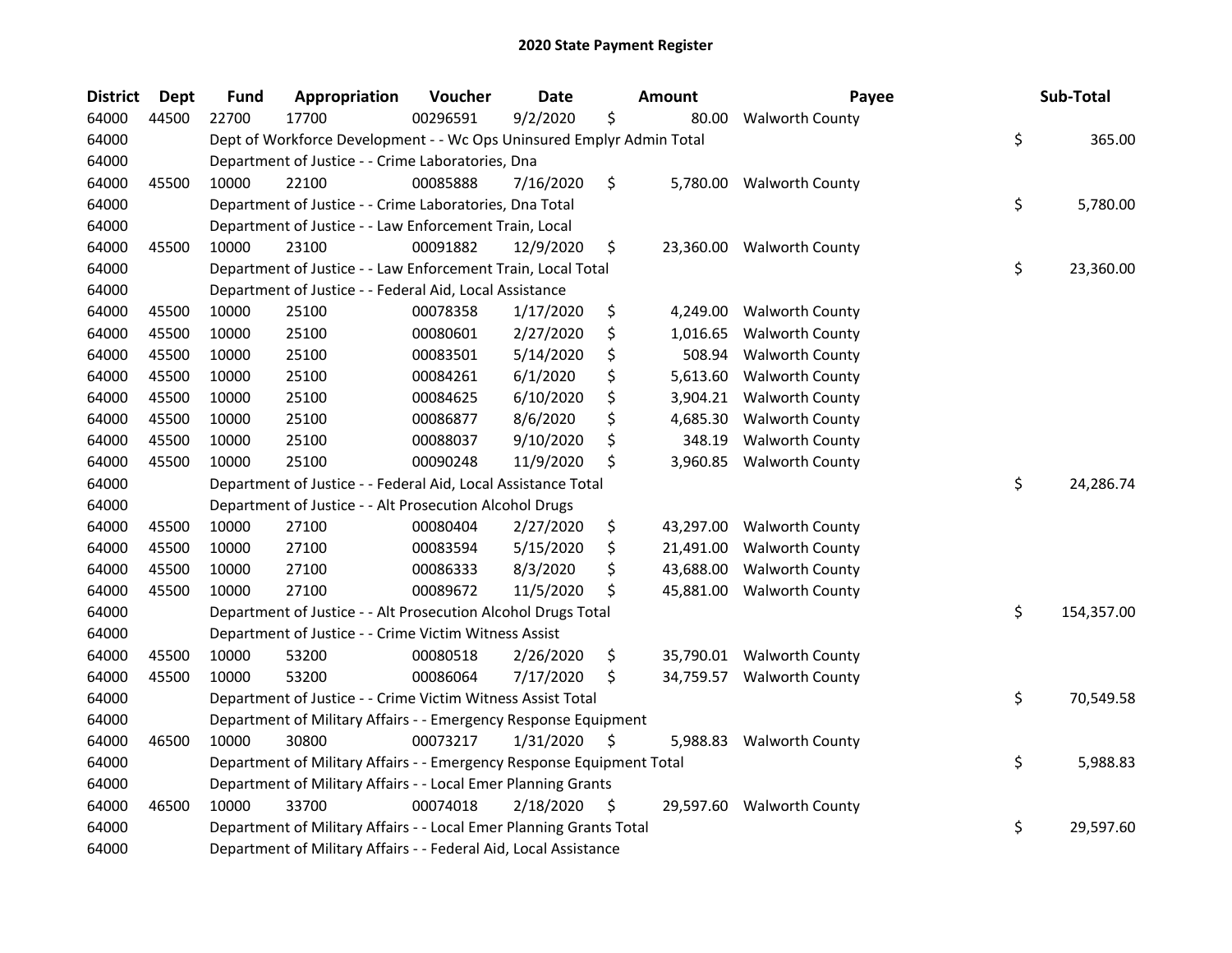| <b>District</b> | Dept  | <b>Fund</b> | Appropriation                                                          | Voucher  | Date       | <b>Amount</b>      | Payee                  | Sub-Total          |
|-----------------|-------|-------------|------------------------------------------------------------------------|----------|------------|--------------------|------------------------|--------------------|
| 64000           | 46500 | 10000       | 34200                                                                  | 00071718 | 1/9/2020   | \$<br>63,429.08    | <b>Walworth County</b> |                    |
| 64000           | 46500 | 10000       | 34200                                                                  | 00083136 | 9/18/2020  | \$<br>808.05       | <b>Walworth County</b> |                    |
| 64000           |       |             | Department of Military Affairs - - Federal Aid, Local Assistance Total |          |            |                    |                        | \$<br>64,237.13    |
| 64000           |       |             | Department of Veterans Affairs - - County Grants                       |          |            |                    |                        |                    |
| 64000           | 48500 | 58200       | 26700                                                                  | 00077493 | 2/24/2020  | \$<br>13,000.00    | <b>Walworth County</b> |                    |
| 64000           |       |             | Department of Veterans Affairs - - County Grants Total                 |          |            |                    |                        | \$<br>13,000.00    |
| 64000           |       |             | Department of Veterans Affairs - - Veterans Transportation Grant       |          |            |                    |                        |                    |
| 64000           | 48500 | 58200       | 28000                                                                  | 00086998 | 12/9/2020  | \$<br>1,883.24     | <b>Walworth County</b> |                    |
| 64000           |       |             | Department of Veterans Affairs - - Veterans Transportation Grant Total |          |            |                    |                        | \$<br>1,883.24     |
| 64000           |       |             | Department of Administration - - Federal Aid                           |          |            |                    |                        |                    |
| 64000           | 50500 | 10000       | 14200                                                                  | 00126761 | 8/12/2020  | \$<br>168,353.27   | <b>Walworth County</b> |                    |
| 64000           | 50500 | 10000       | 14200                                                                  | 00130246 | 10/2/2020  | \$<br>381,169.67   | <b>Walworth County</b> |                    |
| 64000           | 50500 | 10000       | 14200                                                                  | 00135293 | 12/10/2020 | \$<br>1,268,550.88 | <b>Walworth County</b> |                    |
| 64000           | 50500 | 10000       | 14200                                                                  | 00136591 | 12/17/2020 | \$<br>179,553.43   | <b>Walworth County</b> |                    |
| 64000           |       |             | Department of Administration - - Federal Aid Total                     |          |            |                    |                        | \$<br>1,997,627.25 |
| 64000           |       |             | Department of Administration - - Federal Aid, Local Assistance         |          |            |                    |                        |                    |
| 64000           | 50500 | 10000       | 15500                                                                  | 00116702 | 1/29/2020  | \$<br>22,816.97    | <b>Walworth County</b> |                    |
| 64000           | 50500 | 10000       | 15500                                                                  | 00120266 | 3/31/2020  | \$<br>6,205.79     | <b>Walworth County</b> |                    |
| 64000           | 50500 | 10000       | 15500                                                                  | 00121843 | 4/29/2020  | \$<br>6,920.65     | Walworth County        |                    |
| 64000           | 50500 | 10000       | 15500                                                                  | 00123911 | 6/16/2020  | \$<br>9,882.27     | <b>Walworth County</b> |                    |
| 64000           | 50500 | 10000       | 15500                                                                  | 00124750 | 6/30/2020  | \$<br>32.03        | <b>Walworth County</b> |                    |
| 64000           | 50500 | 10000       | 15500                                                                  | 00126093 | 7/29/2020  | \$<br>1,045.04     | <b>Walworth County</b> |                    |
| 64000           | 50500 | 10000       | 15500                                                                  | 00127899 | 8/31/2020  | \$<br>4,510.80     | <b>Walworth County</b> |                    |
| 64000           | 50500 | 10000       | 15500                                                                  | 00129613 | 9/29/2020  | \$<br>647.50       | <b>Walworth County</b> |                    |
| 64000           | 50500 | 10000       | 15500                                                                  | 00132894 | 11/17/2020 | \$<br>17,048.95    | <b>Walworth County</b> |                    |
| 64000           |       |             | Department of Administration - - Federal Aid, Local Assistance Total   |          |            |                    |                        | \$<br>69,110.00    |
| 64000           |       |             | Department of Administration - - Low-Income Assistance Grants          |          |            |                    |                        |                    |
| 64000           | 50500 | 23500       | 37100                                                                  | 00116702 | 1/29/2020  | \$<br>22,522.75    | <b>Walworth County</b> |                    |
| 64000           | 50500 | 23500       | 37100                                                                  | 00120266 | 3/31/2020  | \$<br>4,298.73     | <b>Walworth County</b> |                    |
| 64000           | 50500 | 23500       | 37100                                                                  | 00121843 | 4/29/2020  | \$<br>7,031.95     | <b>Walworth County</b> |                    |
| 64000           | 50500 | 23500       | 37100                                                                  | 00123911 | 6/16/2020  | \$<br>8,639.09     | <b>Walworth County</b> |                    |
| 64000           | 50500 | 23500       | 37100                                                                  | 00124750 | 6/30/2020  | \$<br>13.73        | <b>Walworth County</b> |                    |
| 64000           | 50500 | 23500       | 37100                                                                  | 00126093 | 7/29/2020  | \$<br>10,164.87    | <b>Walworth County</b> |                    |
| 64000           | 50500 | 23500       | 37100                                                                  | 00127899 | 8/31/2020  | \$<br>4,766.83     | <b>Walworth County</b> |                    |
| 64000           | 50500 | 23500       | 37100                                                                  | 00129613 | 9/29/2020  | \$<br>277.50       | <b>Walworth County</b> |                    |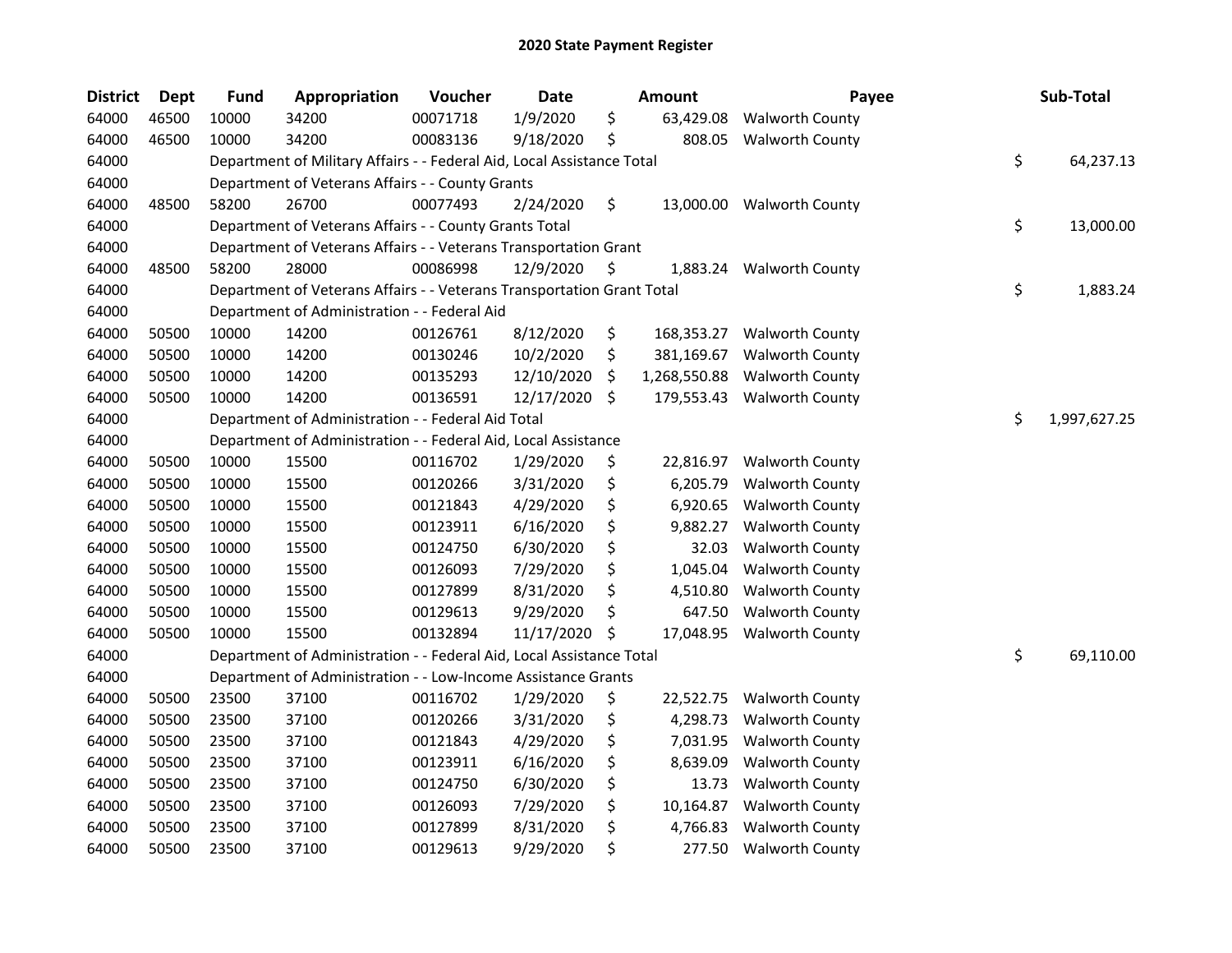| <b>District</b> | <b>Dept</b> | <b>Fund</b> | Appropriation                                                                                     | Voucher  | <b>Date</b> |     | Amount    | Payee                     | Sub-Total       |
|-----------------|-------------|-------------|---------------------------------------------------------------------------------------------------|----------|-------------|-----|-----------|---------------------------|-----------------|
| 64000           | 50500       | 23500       | 37100                                                                                             | 00132894 | 11/17/2020  | \$  | 39,743.55 | <b>Walworth County</b>    |                 |
| 64000           | 50500       | 23500       | 37100                                                                                             | 00133603 | 12/1/2020   | \$  | 269.95    | <b>Walworth County</b>    |                 |
| 64000           | 50500       | 23500       | 37100                                                                                             | 00137224 | 12/22/2020  | \$  | 232.81    | <b>Walworth County</b>    |                 |
| 64000           |             |             | Department of Administration - - Low-Income Assistance Grants Total                               |          |             |     |           |                           | \$<br>97,961.76 |
| 64000           |             |             | Department of Administration - - Land Information Program; Loca                                   |          |             |     |           |                           |                 |
| 64000           | 50500       | 26900       | 17300                                                                                             | 00117380 | 2/13/2020   | \$. | 1,000.00  | <b>Walworth County</b>    |                 |
| 64000           | 50500       | 26900       | 17300                                                                                             | 00122454 | 5/14/2020   | \$  | 20,000.00 | <b>Walworth County</b>    |                 |
| 64000           | 50500       | 26900       | 17300                                                                                             | 00131211 | 10/21/2020  | \$  | 20,000.00 | <b>Walworth County</b>    |                 |
| 64000           |             |             | Department of Administration - - Land Information Program; Loca Total                             |          |             |     |           |                           | \$<br>41,000.00 |
| 64000           |             |             | Elections Commission - - 2018 Hava Election Security                                              |          |             |     |           |                           |                 |
| 64000           | 51000       | 22000       | 18200                                                                                             | 00004244 | 8/18/2020   | \$  |           | 59,229.80 Walworth County |                 |
| 64000           |             |             | Elections Commission - - 2018 Hava Election Security Total                                        |          |             |     |           |                           | \$<br>59,229.80 |
| 64000           |             |             | Public Defender Board - - Transcript, Discovery and Records Provided to the Public Defender Board |          |             |     |           |                           |                 |
| 64000           | 55000       | 10000       | 10600                                                                                             | 00228601 | 1/3/2020    | \$  | 5.00      | <b>Walworth County</b>    |                 |
| 64000           | 55000       | 10000       | 10600                                                                                             | 00228602 | 1/3/2020    | \$  | 10.00     | <b>Walworth County</b>    |                 |
| 64000           | 55000       | 10000       | 10600                                                                                             | 00234902 | 2/14/2020   | \$  | 5.00      | <b>Walworth County</b>    |                 |
| 64000           | 55000       | 10000       | 10600                                                                                             | 00234903 | 2/14/2020   | \$  | 5.00      | <b>Walworth County</b>    |                 |
| 64000           | 55000       | 10000       | 10600                                                                                             | 00234921 | 2/14/2020   | \$  | 5.00      | <b>Walworth County</b>    |                 |
| 64000           | 55000       | 10000       | 10600                                                                                             | 00234938 | 2/14/2020   | \$  | 60.00     | <b>Walworth County</b>    |                 |
| 64000           | 55000       | 10000       | 10600                                                                                             | 00235805 | 2/21/2020   | \$  | 20.00     | <b>Walworth County</b>    |                 |
| 64000           | 55000       | 10000       | 10600                                                                                             | 00238173 | 3/13/2020   | \$  | 5.00      | <b>Walworth County</b>    |                 |
| 64000           | 55000       | 10000       | 10600                                                                                             | 00238174 | 3/13/2020   | \$  | 5.00      | <b>Walworth County</b>    |                 |
| 64000           | 55000       | 10000       | 10600                                                                                             | 00238175 | 3/13/2020   | \$  | 5.00      | <b>Walworth County</b>    |                 |
| 64000           | 55000       | 10000       | 10600                                                                                             | 00238176 | 3/13/2020   | \$  | 5.00      | <b>Walworth County</b>    |                 |
| 64000           | 55000       | 10000       | 10600                                                                                             | 00238177 | 3/13/2020   | \$  | 5.00      | <b>Walworth County</b>    |                 |
| 64000           | 55000       | 10000       | 10600                                                                                             | 00238178 | 3/13/2020   | \$  | 5.00      | <b>Walworth County</b>    |                 |
| 64000           | 55000       | 10000       | 10600                                                                                             | 00238179 | 3/13/2020   | \$  | 5.00      | <b>Walworth County</b>    |                 |
| 64000           | 55000       | 10000       | 10600                                                                                             | 00238180 | 3/13/2020   | \$  | 5.00      | <b>Walworth County</b>    |                 |
| 64000           | 55000       | 10000       | 10600                                                                                             | 00238181 | 3/13/2020   | \$  | 5.00      | <b>Walworth County</b>    |                 |
| 64000           | 55000       | 10000       | 10600                                                                                             | 00238182 | 3/13/2020   | \$  | 20.00     | <b>Walworth County</b>    |                 |
| 64000           | 55000       | 10000       | 10600                                                                                             | 00238183 | 3/13/2020   | \$  | 5.00      | <b>Walworth County</b>    |                 |
| 64000           | 55000       | 10000       | 10600                                                                                             | 00238184 | 3/13/2020   | \$  | 166.65    | <b>Walworth County</b>    |                 |
| 64000           | 55000       | 10000       | 10600                                                                                             | 00241317 | 4/1/2020    | \$  | 50.00     | <b>Walworth County</b>    |                 |
| 64000           | 55000       | 10000       | 10600                                                                                             | 00241361 | 4/1/2020    | \$  | 5.00      | <b>Walworth County</b>    |                 |
| 64000           | 55000       | 10000       | 10600                                                                                             | 00241362 | 4/1/2020    | \$  | 5.00      | <b>Walworth County</b>    |                 |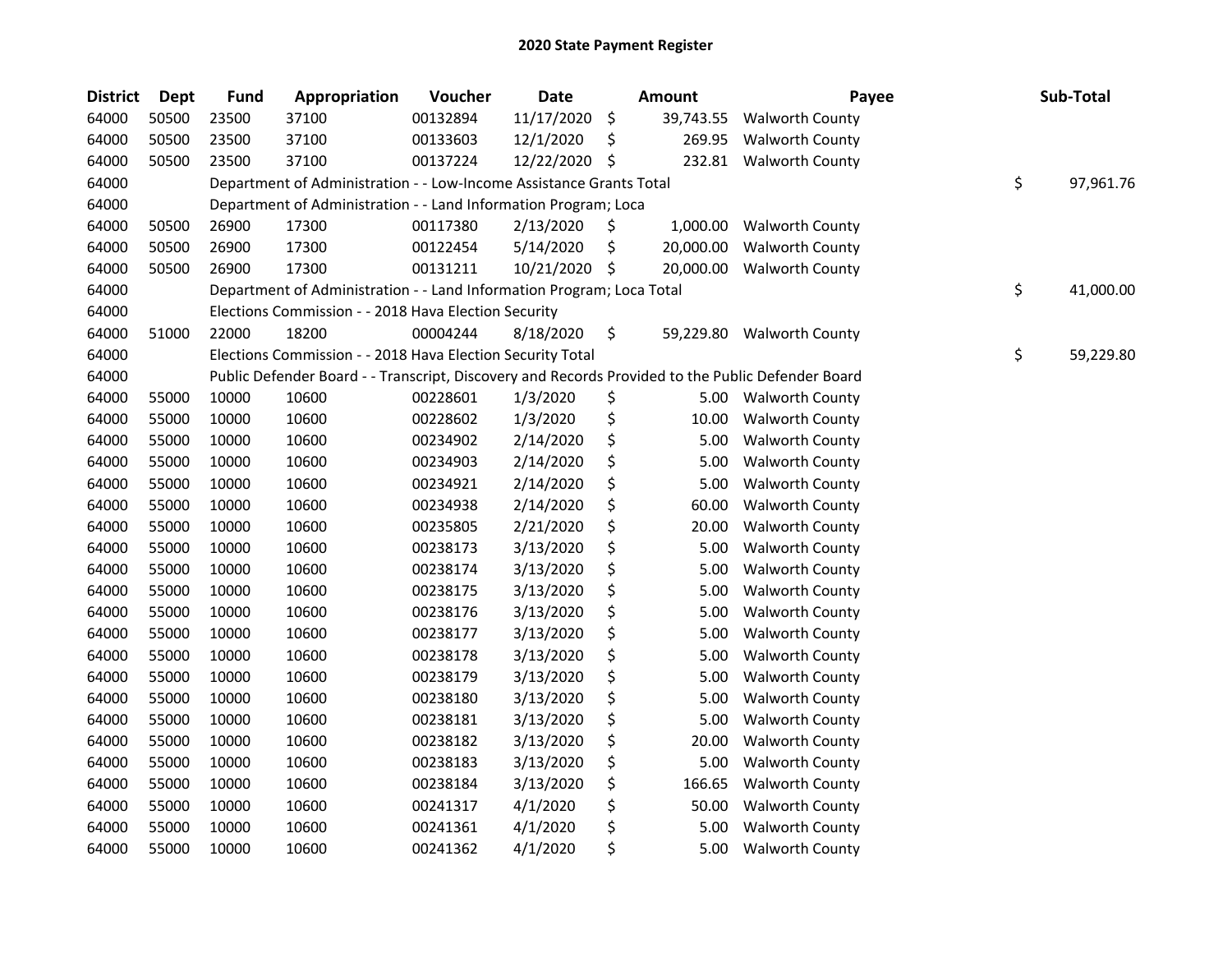| <b>District</b> | Dept  | <b>Fund</b> | Appropriation | Voucher  | <b>Date</b> | <b>Amount</b> | Payee                  | Sub-Total |
|-----------------|-------|-------------|---------------|----------|-------------|---------------|------------------------|-----------|
| 64000           | 55000 | 10000       | 10600         | 00241363 | 4/1/2020    | \$<br>5.00    | <b>Walworth County</b> |           |
| 64000           | 55000 | 10000       | 10600         | 00241364 | 4/1/2020    | \$<br>5.00    | <b>Walworth County</b> |           |
| 64000           | 55000 | 10000       | 10600         | 00241365 | 4/1/2020    | \$<br>10.00   | <b>Walworth County</b> |           |
| 64000           | 55000 | 10000       | 10600         | 00241366 | 4/1/2020    | \$<br>5.00    | <b>Walworth County</b> |           |
| 64000           | 55000 | 10000       | 10600         | 00241367 | 4/1/2020    | \$<br>5.00    | <b>Walworth County</b> |           |
| 64000           | 55000 | 10000       | 10600         | 00241368 | 4/1/2020    | \$<br>5.00    | <b>Walworth County</b> |           |
| 64000           | 55000 | 10000       | 10600         | 00247464 | 5/13/2020   | \$<br>50.00   | <b>Walworth County</b> |           |
| 64000           | 55000 | 10000       | 10600         | 00247470 | 5/13/2020   | \$<br>5.00    | <b>Walworth County</b> |           |
| 64000           | 55000 | 10000       | 10600         | 00247471 | 5/13/2020   | \$<br>20.00   | <b>Walworth County</b> |           |
| 64000           | 55000 | 10000       | 10600         | 00250162 | 6/8/2020    | \$<br>85.00   | <b>Walworth County</b> |           |
| 64000           | 55000 | 10000       | 10600         | 00253184 | 6/23/2020   | \$<br>5.00    | <b>Walworth County</b> |           |
| 64000           | 55000 | 10000       | 10600         | 00253185 | 6/23/2020   | \$<br>30.00   | <b>Walworth County</b> |           |
| 64000           | 55000 | 10000       | 10600         | 00253186 | 6/23/2020   | \$<br>10.00   | <b>Walworth County</b> |           |
| 64000           | 55000 | 10000       | 10600         | 00253187 | 6/23/2020   | \$<br>5.00    | Walworth County        |           |
| 64000           | 55000 | 10000       | 10600         | 00253188 | 6/23/2020   | \$<br>20.00   | <b>Walworth County</b> |           |
| 64000           | 55000 | 10000       | 10600         | 00253189 | 6/23/2020   | \$<br>5.00    | <b>Walworth County</b> |           |
| 64000           | 55000 | 10000       | 10600         | 00253200 | 6/23/2020   | \$<br>30.00   | <b>Walworth County</b> |           |
| 64000           | 55000 | 10000       | 10600         | 00253356 | 6/26/2020   | \$<br>5.00    | <b>Walworth County</b> |           |
| 64000           | 55000 | 10000       | 10600         | 00253357 | 6/26/2020   | \$<br>5.00    | <b>Walworth County</b> |           |
| 64000           | 55000 | 10000       | 10600         | 00253358 | 6/26/2020   | \$<br>5.00    | <b>Walworth County</b> |           |
| 64000           | 55000 | 10000       | 10600         | 00253359 | 6/26/2020   | \$<br>5.00    | <b>Walworth County</b> |           |
| 64000           | 55000 | 10000       | 10600         | 00256003 | 7/15/2020   | \$<br>5.00    | <b>Walworth County</b> |           |
| 64000           | 55000 | 10000       | 10600         | 00256004 | 7/15/2020   | \$<br>5.00    | <b>Walworth County</b> |           |
| 64000           | 55000 | 10000       | 10600         | 00256005 | 7/15/2020   | \$<br>10.00   | <b>Walworth County</b> |           |
| 64000           | 55000 | 10000       | 10600         | 00256006 | 7/15/2020   | \$<br>5.00    | <b>Walworth County</b> |           |
| 64000           | 55000 | 10000       | 10600         | 00256007 | 7/15/2020   | \$<br>5.00    | <b>Walworth County</b> |           |
| 64000           | 55000 | 10000       | 10600         | 00256008 | 7/15/2020   | \$<br>10.00   | <b>Walworth County</b> |           |
| 64000           | 55000 | 10000       | 10600         | 00256009 | 7/15/2020   | \$<br>15.00   | <b>Walworth County</b> |           |
| 64000           | 55000 | 10000       | 10600         | 00256010 | 7/15/2020   | \$<br>10.00   | <b>Walworth County</b> |           |
| 64000           | 55000 | 10000       | 10600         | 00256011 | 7/15/2020   | \$<br>10.00   | <b>Walworth County</b> |           |
| 64000           | 55000 | 10000       | 10600         | 00256012 | 7/15/2020   | \$<br>10.00   | <b>Walworth County</b> |           |
| 64000           | 55000 | 10000       | 10600         | 00256013 | 7/15/2020   | \$<br>5.00    | <b>Walworth County</b> |           |
| 64000           | 55000 | 10000       | 10600         | 00256014 | 7/15/2020   | \$<br>10.00   | <b>Walworth County</b> |           |
| 64000           | 55000 | 10000       | 10600         | 00257612 | 7/31/2020   | \$<br>10.00   | <b>Walworth County</b> |           |
| 64000           | 55000 | 10000       | 10600         | 00257613 | 7/31/2020   | \$<br>5.00    | <b>Walworth County</b> |           |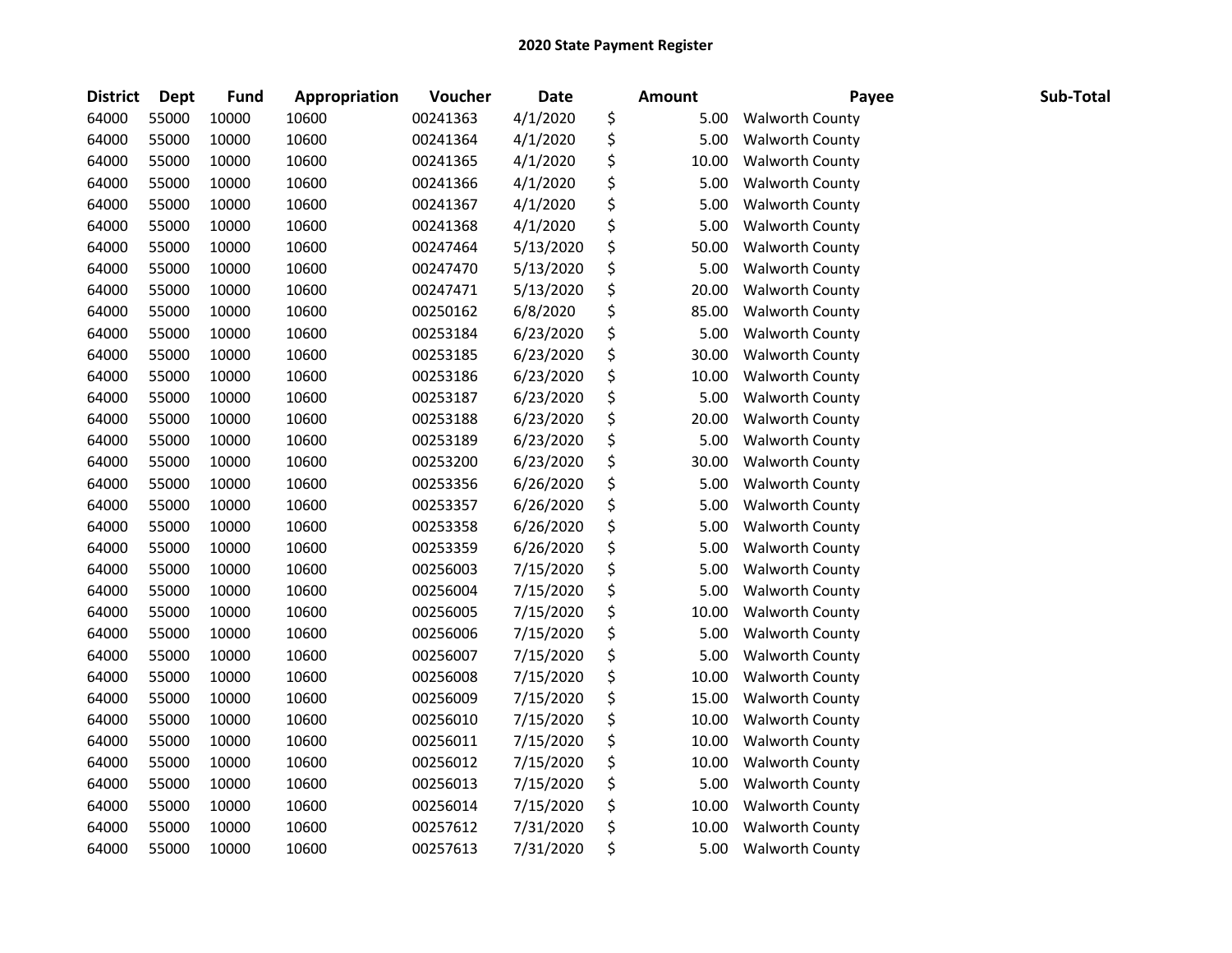| <b>District</b> | Dept  | <b>Fund</b> | Appropriation                                              | Voucher  | Date       | Amount           | Payee                                                                                                   | Sub-Total        |
|-----------------|-------|-------------|------------------------------------------------------------|----------|------------|------------------|---------------------------------------------------------------------------------------------------------|------------------|
| 64000           | 55000 | 10000       | 10600                                                      | 00260358 | 9/2/2020   | \$<br>45.00      | <b>Walworth County</b>                                                                                  |                  |
| 64000           | 55000 | 10000       | 10600                                                      | 00260359 | 9/2/2020   | \$<br>105.00     | <b>Walworth County</b>                                                                                  |                  |
| 64000           | 55000 | 10000       | 10600                                                      | 00264781 | 10/19/2020 | \$<br>10.00      | <b>Walworth County</b>                                                                                  |                  |
| 64000           | 55000 | 10000       | 10600                                                      | 00264782 | 10/19/2020 | \$<br>10.00      | <b>Walworth County</b>                                                                                  |                  |
| 64000           | 55000 | 10000       | 10600                                                      | 00264783 | 10/19/2020 | \$<br>5.00       | <b>Walworth County</b>                                                                                  |                  |
| 64000           | 55000 | 10000       | 10600                                                      | 00264784 | 10/19/2020 | \$<br>10.00      | <b>Walworth County</b>                                                                                  |                  |
| 64000           | 55000 | 10000       | 10600                                                      | 00264785 | 10/19/2020 | \$<br>5.00       | <b>Walworth County</b>                                                                                  |                  |
| 64000           | 55000 | 10000       | 10600                                                      | 00264786 | 10/19/2020 | \$<br>5.00       | <b>Walworth County</b>                                                                                  |                  |
| 64000           | 55000 | 10000       | 10600                                                      | 00264787 | 10/19/2020 | \$<br>5.00       | <b>Walworth County</b>                                                                                  |                  |
| 64000           | 55000 | 10000       | 10600                                                      | 00264788 | 10/19/2020 | \$<br>10.00      | <b>Walworth County</b>                                                                                  |                  |
| 64000           | 55000 | 10000       | 10600                                                      | 00265240 | 10/23/2020 | \$<br>5.00       | <b>Walworth County</b>                                                                                  |                  |
| 64000           | 55000 | 10000       | 10600                                                      | 00265241 | 10/23/2020 | \$<br>5.00       | <b>Walworth County</b>                                                                                  |                  |
| 64000           | 55000 | 10000       | 10600                                                      | 00265242 | 10/23/2020 | \$<br>5.00       | <b>Walworth County</b>                                                                                  |                  |
| 64000           | 55000 | 10000       | 10600                                                      | 00265243 | 10/23/2020 | \$<br>5.00       | <b>Walworth County</b>                                                                                  |                  |
| 64000           | 55000 | 10000       | 10600                                                      | 00265244 | 10/23/2020 | \$<br>5.00       | <b>Walworth County</b>                                                                                  |                  |
| 64000           | 55000 | 10000       | 10600                                                      | 00265245 | 10/23/2020 | \$<br>5.00       | <b>Walworth County</b>                                                                                  |                  |
| 64000           | 55000 | 10000       | 10600                                                      | 00269473 | 12/1/2020  | \$<br>95.00      | <b>Walworth County</b>                                                                                  |                  |
| 64000           | 55000 | 10000       | 10600                                                      | 00269474 | 12/1/2020  | \$<br>20.00      | <b>Walworth County</b>                                                                                  |                  |
| 64000           | 55000 | 10000       | 10600                                                      | 00269526 | 12/1/2020  | \$<br>5.00       | <b>Walworth County</b>                                                                                  |                  |
| 64000           | 55000 | 10000       | 10600                                                      | 00269527 | 12/1/2020  | \$<br>25.00      | <b>Walworth County</b>                                                                                  |                  |
| 64000           | 55000 | 10000       | 10600                                                      | 00269528 | 12/1/2020  | \$<br>5.00       | <b>Walworth County</b>                                                                                  |                  |
| 64000           | 55000 | 10000       | 10600                                                      | 00269529 | 12/1/2020  | \$<br>5.00       | <b>Walworth County</b>                                                                                  |                  |
| 64000           | 55000 | 10000       | 10600                                                      | 00270725 | 12/11/2020 | \$<br>5.00       | <b>Walworth County</b>                                                                                  |                  |
| 64000           | 55000 | 10000       | 10600                                                      | 00270726 | 12/11/2020 | \$<br>5.00       | <b>Walworth County</b>                                                                                  |                  |
| 64000           | 55000 | 10000       | 10600                                                      | 00270794 | 12/15/2020 | \$<br>15.00      | <b>Walworth County</b>                                                                                  |                  |
| 64000           | 55000 | 10000       | 10600                                                      | 00270795 | 12/15/2020 | \$<br>10.00      | <b>Walworth County</b>                                                                                  |                  |
| 64000           |       |             |                                                            |          |            |                  | Public Defender Board - - Transcript, Discovery and Records Provided to the Public Defender Board Total | \$<br>1,271.65   |
| 64000           |       |             | Department of Revenue - - Warrants and Satisfactions       |          |            |                  |                                                                                                         |                  |
| 64000           | 56600 | 10000       | 10100                                                      | 00184486 | 11/6/2020  | \$<br>80.00      | <b>Walworth County</b>                                                                                  |                  |
| 64000           |       |             | Department of Revenue - - Warrants and Satisfactions Total |          |            |                  |                                                                                                         | \$<br>80.00      |
| 64000           |       |             | Circuit Courts - - Circuit Court Costs                     |          |            |                  |                                                                                                         |                  |
| 64000           | 62500 | 10000       | 10500                                                      | 00001799 | 1/17/2020  | \$<br>177,101.00 | <b>Walworth County</b>                                                                                  |                  |
| 64000           | 62500 | 10000       | 10500                                                      | 00001993 | 7/17/2020  | \$<br>295,901.00 | <b>Walworth County</b>                                                                                  |                  |
| 64000           |       |             | Circuit Courts - - Circuit Court Costs Total               |          |            |                  |                                                                                                         | \$<br>473,002.00 |
| 64000           |       |             | Shared Revenue and Tax Relief - - County And Municipal Aid |          |            |                  |                                                                                                         |                  |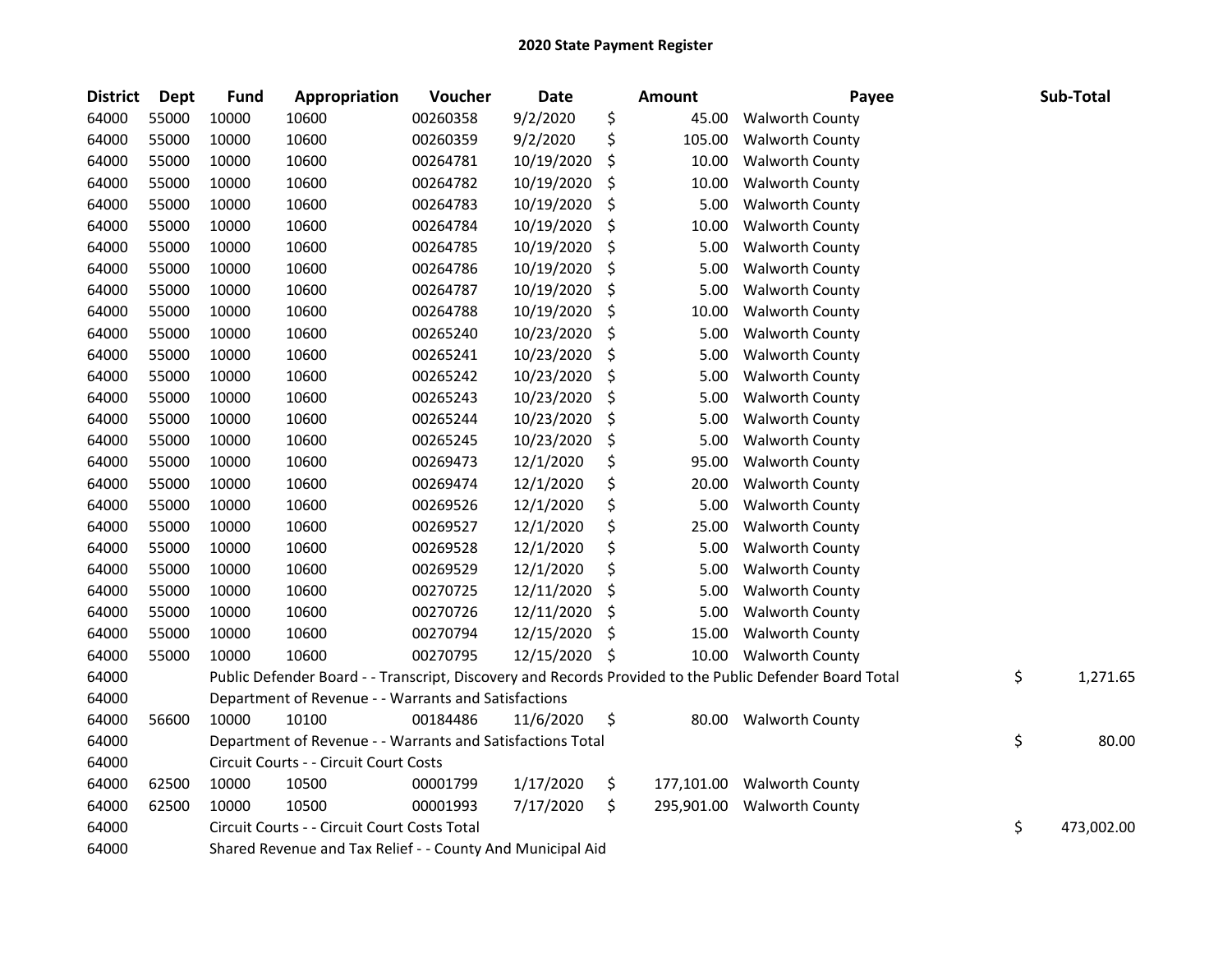| <b>District</b> | <b>Dept</b> | <b>Fund</b> | Appropriation                                                         | Voucher  | Date       |     | <b>Amount</b> | Payee                  |    | Sub-Total     |
|-----------------|-------------|-------------|-----------------------------------------------------------------------|----------|------------|-----|---------------|------------------------|----|---------------|
| 64000           | 83500       | 10000       | 10500                                                                 | 00069147 | 7/27/2020  | \$  | 15,027.66     | <b>Walworth County</b> |    |               |
| 64000           | 83500       | 10000       | 10500                                                                 | 00073117 | 11/16/2020 | S   | 85,156.74     | <b>Walworth County</b> |    |               |
| 64000           |             |             | Shared Revenue and Tax Relief - - County And Municipal Aid Total      |          |            |     |               |                        | \$ | 100,184.40    |
| 64000           |             |             | Shared Revenue and Tax Relief - - Exempt Computer Aid                 |          |            |     |               |                        |    |               |
| 64000           | 83500       | 10000       | 10900                                                                 | 00064636 | 7/27/2020  | S.  | 73,946.16     | <b>Walworth County</b> |    |               |
| 64000           |             |             | Shared Revenue and Tax Relief - - Exempt Computer Aid Total           |          |            |     |               |                        | \$ | 73,946.16     |
| 64000           |             |             | Shared Revenue and Tax Relief - - Utility Aid                         |          |            |     |               |                        |    |               |
| 64000           | 83500       | 10000       | 11000                                                                 | 00069147 | 7/27/2020  | Ŝ.  | 45,591.13     | <b>Walworth County</b> |    |               |
| 64000           | 83500       | 10000       | 11000                                                                 | 00073117 | 11/16/2020 | \$. | 282,917.97    | <b>Walworth County</b> |    |               |
| 64000           |             |             | Shared Revenue and Tax Relief - - Utility Aid Total                   |          |            |     |               |                        | \$ | 328,509.10    |
| 64000           |             |             | Shared Revenue and Tax Relief - - Personal Property Aid               |          |            |     |               |                        |    |               |
| 64000           | 83500       | 10000       | 11100                                                                 | 00059999 | 5/4/2020   | \$  | 220,631.38    | <b>Walworth County</b> |    |               |
| 64000           |             |             | Shared Revenue and Tax Relief - - Personal Property Aid Total         |          |            |     |               |                        | \$ | 220,631.38    |
| 64000           |             |             | Shared Revenue and Tax Relief - - School Lvy Tx/First Dollar Cr       |          |            |     |               |                        |    |               |
| 64000           | 83500       | 10000       | 30200                                                                 | 00064027 | 7/27/2020  | S   | 3,182,558.38  | <b>Walworth County</b> |    |               |
| 64000           | 83500       | 10000       | 30200                                                                 | 00067419 | 7/27/2020  | Ś.  | 26,406,310.66 | <b>Walworth County</b> |    |               |
| 64000           |             |             | Shared Revenue and Tax Relief - - School Lvy Tx/First Dollar Cr Total |          |            |     |               |                        | Ś. | 29,588,869.04 |
| 64000           |             |             | Shared Revenue and Tax Relief - - Lottery & Gaming Credit             |          |            |     |               |                        |    |               |
| 64000           | 83500       | 52100       | 36300                                                                 | 00055750 | 3/23/2020  | \$  | 4,135,997.01  | <b>Walworth County</b> |    |               |
| 64000           |             |             | Shared Revenue and Tax Relief - - Lottery & Gaming Credit Total       |          |            |     |               |                        | \$ | 4,135,997.01  |
| 64000 Total     |             |             |                                                                       |          |            |     |               |                        | Ś. | 58,572,341.83 |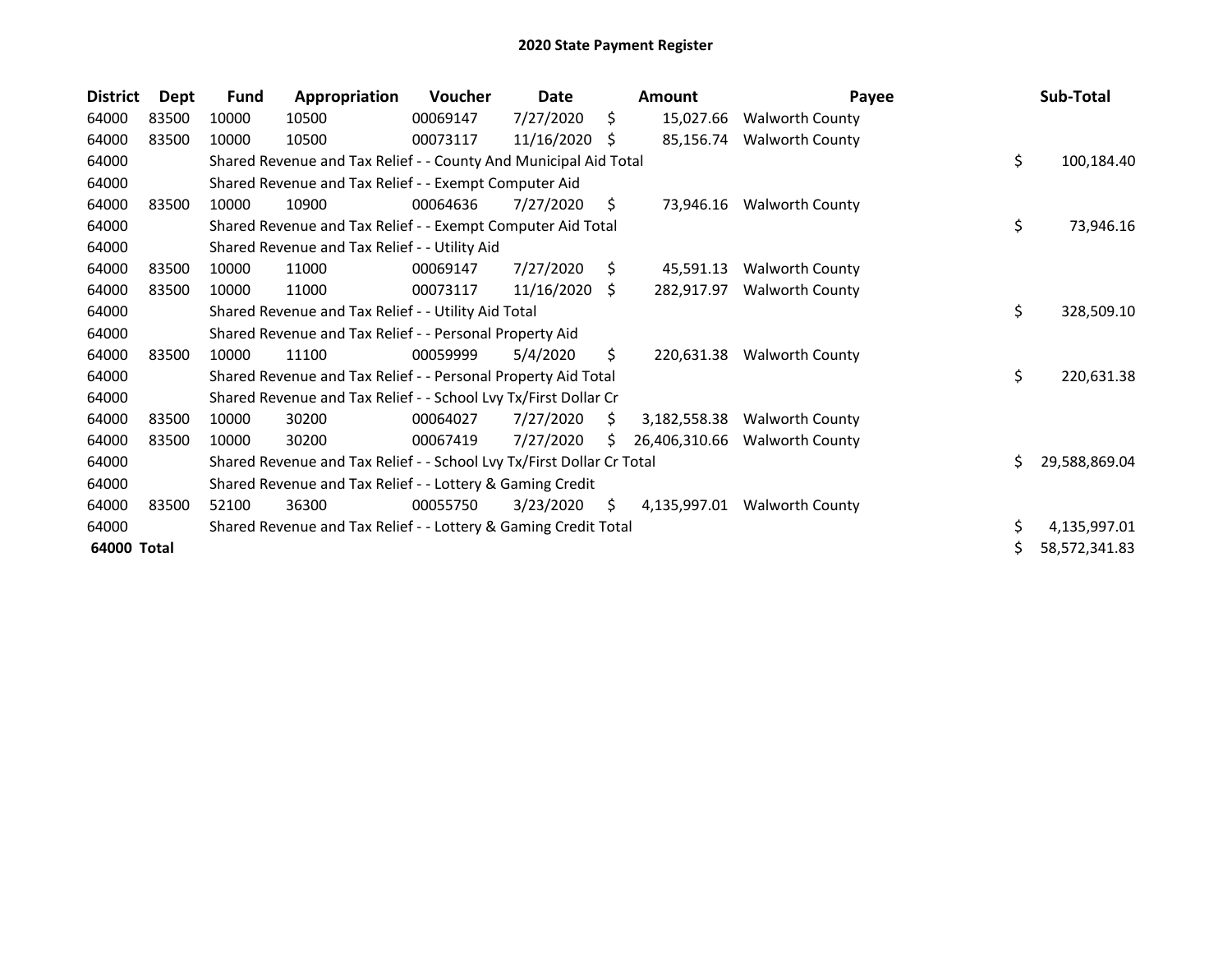| <b>District</b> | <b>Dept</b> | Fund  | Appropriation                                                      | Voucher  | <b>Date</b>   |     | <b>Amount</b> | Payee                        | Sub-Total       |
|-----------------|-------------|-------|--------------------------------------------------------------------|----------|---------------|-----|---------------|------------------------------|-----------------|
| 64002           |             |       | Dept of Safety & Prof Services - - Fire Dues Distribution          |          |               |     |               |                              |                 |
| 64002           | 16500       | 10000 | 22500                                                              | 00037174 | 7/20/2020     | \$  |               | 4,501.17 Town of Bloomfield  |                 |
| 64002           |             |       | Dept of Safety & Prof Services - - Fire Dues Distribution Total    |          |               |     |               |                              | \$<br>4,501.17  |
| 64002           |             |       | Dept of Natural Resources - - Aids In Lieu Of Taxes - Gener        |          |               |     |               |                              |                 |
| 64002           | 37000       | 10000 | 50300                                                              | 00384740 | 1/22/2020     | \$  | 209.29        | Town of Bloomfield           |                 |
| 64002           | 37000       | 10000 | 50300                                                              | 00404656 | 4/21/2020     | \$  |               | 1,430.68 Town of Bloomfield  |                 |
| 64002           |             |       | Dept of Natural Resources - - Aids In Lieu Of Taxes - Gener Total  |          |               |     |               |                              | \$<br>1,639.97  |
| 64002           |             |       | Dept of Natural Resources - - Aids In Lieu Of Taxes - Sum S        |          |               |     |               |                              |                 |
| 64002           | 37000       | 21200 | 57900                                                              | 00404657 | 4/21/2020     | \$  | 63.17         | Town of Bloomfield           |                 |
| 64002           | 37000       | 21200 | 57900                                                              | 00404658 | 4/21/2020     | \$  | 27.70         | Town of Bloomfield           |                 |
| 64002           |             |       | Dept of Natural Resources - - Aids In Lieu Of Taxes - Sum S Total  |          |               |     |               |                              | \$<br>90.87     |
| 64002           |             |       | Dept of Natural Resources - - Fin Asst For Responsible Units       |          |               |     |               |                              |                 |
| 64002           | 37000       | 27400 | 67000                                                              | 00412724 | 5/29/2020     | \$  |               | 4,520.72 Town of Bloomfield  |                 |
| 64002           |             |       | Dept of Natural Resources - - Fin Asst For Responsible Units Total |          |               |     |               |                              | \$<br>4,520.72  |
| 64002           |             |       | Dept of Natural Resources - - Recycling Consolidation Grants       |          |               |     |               |                              |                 |
| 64002           | 37000       | 27400 | 67300                                                              | 00412724 | 5/29/2020     | \$  |               | 402.08 Town of Bloomfield    |                 |
| 64002           |             |       | Dept of Natural Resources - - Recycling Consolidation Grants Total |          |               |     |               |                              | \$<br>402.08    |
| 64002           |             |       | WI Dept of Transportation - - Trns Aids To Mnc.-Sf                 |          |               |     |               |                              |                 |
| 64002           | 39500       | 21100 | 19100                                                              | 00477121 | 1/6/2020      | \$  |               | 20,734.92 Town of Bloomfield |                 |
| 64002           | 39500       | 21100 | 19100                                                              | 00506976 | 4/6/2020      | \$  |               | 20,734.92 Town of Bloomfield |                 |
| 64002           | 39500       | 21100 | 19100                                                              | 00543968 | 7/6/2020      | \$  |               | 20,734.92 Town of Bloomfield |                 |
| 64002           | 39500       | 21100 | 19100                                                              | 00586794 | 10/5/2020     | \$  |               | 20,734.92 Town of Bloomfield |                 |
| 64002           |             |       | WI Dept of Transportation - - Trns Aids To Mnc.-Sf Total           |          |               |     |               |                              | \$<br>82,939.68 |
| 64002           |             |       | Department of Administration - - Federal Aid                       |          |               |     |               |                              |                 |
| 64002           | 50500       | 10000 | 14200                                                              | 00135276 | 12/10/2020    | -\$ |               | 25,898.00 Town of Bloomfield |                 |
| 64002           | 50500       | 10000 | 14200                                                              | 00136583 | 12/17/2020 \$ |     |               | 2,748.60 Town of Bloomfield  |                 |
| 64002           |             |       | Department of Administration - - Federal Aid Total                 |          |               |     |               |                              | \$<br>28,646.60 |
| 64002           |             |       | Elections Commission - - 2018 Hava Election Security               |          |               |     |               |                              |                 |
| 64002           | 51000       | 22000 | 18200                                                              | 00004637 | 9/18/2020     | \$  |               | 1,081.10 Town of Bloomfield  |                 |
| 64002           |             |       | Elections Commission - - 2018 Hava Election Security Total         |          |               |     |               |                              | \$<br>1,081.10  |
| 64002           |             |       | Shared Revenue and Tax Relief - - County And Municipal Aid         |          |               |     |               |                              |                 |
| 64002           | 83500       | 10000 | 10500                                                              | 00069120 | 7/27/2020     | \$. | 1,892.98      | Town of Bloomfield           |                 |
| 64002           | 83500       | 10000 | 10500                                                              | 00073090 | 11/16/2020    | \$  |               | 10,726.90 Town of Bloomfield |                 |
| 64002           |             |       | Shared Revenue and Tax Relief - - County And Municipal Aid Total   |          |               |     |               |                              | \$<br>12,619.88 |
| 64002           |             |       | Shared Revenue and Tax Relief - - Exempt Computer Aid              |          |               |     |               |                              |                 |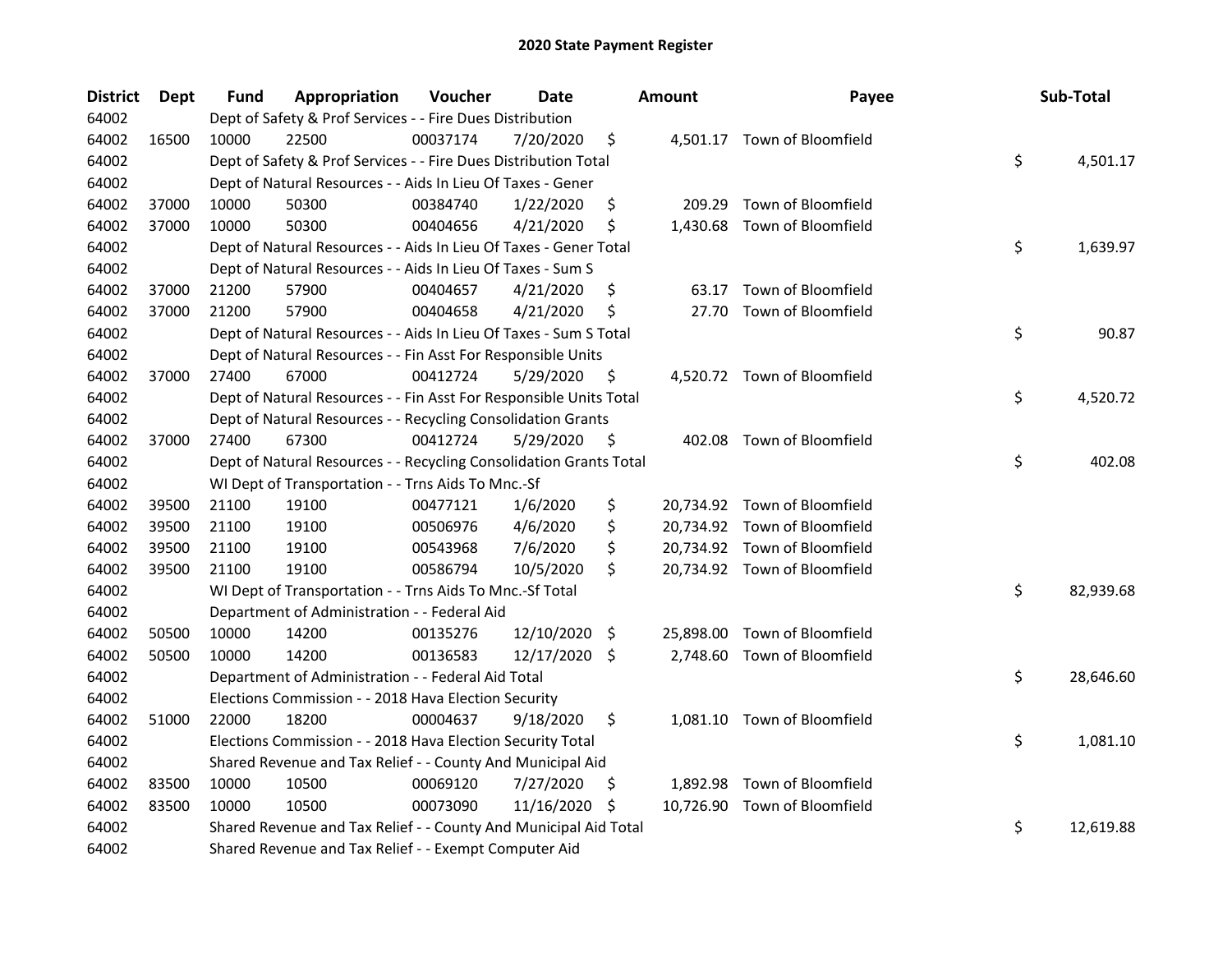| <b>District</b> | Dept  | Fund  | Appropriation                                                                 | Voucher  | Date       |    | Amount   | Payee                        | Sub-Total        |
|-----------------|-------|-------|-------------------------------------------------------------------------------|----------|------------|----|----------|------------------------------|------------------|
| 64002           | 83500 | 10000 | 10900                                                                         | 00066160 | 7/27/2020  | S. | 69.63    | Town of Bloomfield           |                  |
| 64002           |       |       | Shared Revenue and Tax Relief - - Exempt Computer Aid Total                   |          |            |    |          |                              | \$<br>69.63      |
| 64002           |       |       | Shared Revenue and Tax Relief - - Utility Aid                                 |          |            |    |          |                              |                  |
| 64002           | 83500 | 10000 | 11000                                                                         | 00069120 | 7/27/2020  | S  | 1,845.04 | Town of Bloomfield           |                  |
| 64002           | 83500 | 10000 | 11000                                                                         | 00073090 | 11/16/2020 | S  |          | 10,605.74 Town of Bloomfield |                  |
| 64002           |       |       | Shared Revenue and Tax Relief - - Utility Aid Total                           |          |            |    |          |                              | \$<br>12,450.78  |
| 64002           |       |       | Shared Revenue and Tax Relief - - Personal Property Aid                       |          |            |    |          |                              |                  |
| 64002           | 83500 | 10000 | 11100                                                                         | 00061582 | 5/4/2020   | S. | 1,767.78 | Town of Bloomfield           |                  |
| 64002           |       |       | Shared Revenue and Tax Relief - - Personal Property Aid Total                 |          |            |    |          |                              | \$<br>1,767.78   |
| 64002           |       |       | Shared Revenue and Tax Relief - - State Aid; Video Service Provider Fee       |          |            |    |          |                              |                  |
| 64002           | 83500 | 10000 | 11200                                                                         | 00064454 | 7/27/2020  | S  | 5,764.94 | Town of Bloomfield           |                  |
| 64002           |       |       | Shared Revenue and Tax Relief - - State Aid; Video Service Provider Fee Total |          |            |    |          |                              | \$<br>5,764.94   |
| 64002           |       |       | Shared Revenue and Tax Relief - - Payments For Municipal Svcs                 |          |            |    |          |                              |                  |
| 64002           | 83500 | 10000 | 50100                                                                         | 00054830 | 2/3/2020   | S. | 254.68   | Town of Bloomfield           |                  |
| 64002           |       |       | Shared Revenue and Tax Relief - - Payments For Municipal Svcs Total           |          |            |    |          |                              | \$<br>254.68     |
| 64002           |       |       | Shared Revenue and Tax Relief - - Lottery & Gaming Credit                     |          |            |    |          |                              |                  |
| 64002           | 83500 | 52100 | 36300                                                                         | 00055572 | 3/23/2020  | S. |          | 42,655.32 Town of Bloomfield |                  |
| 64002           |       |       | Shared Revenue and Tax Relief - - Lottery & Gaming Credit Total               |          |            |    |          |                              | \$<br>42,655.32  |
| 64002 Total     |       |       |                                                                               |          |            |    |          |                              | \$<br>199,405.20 |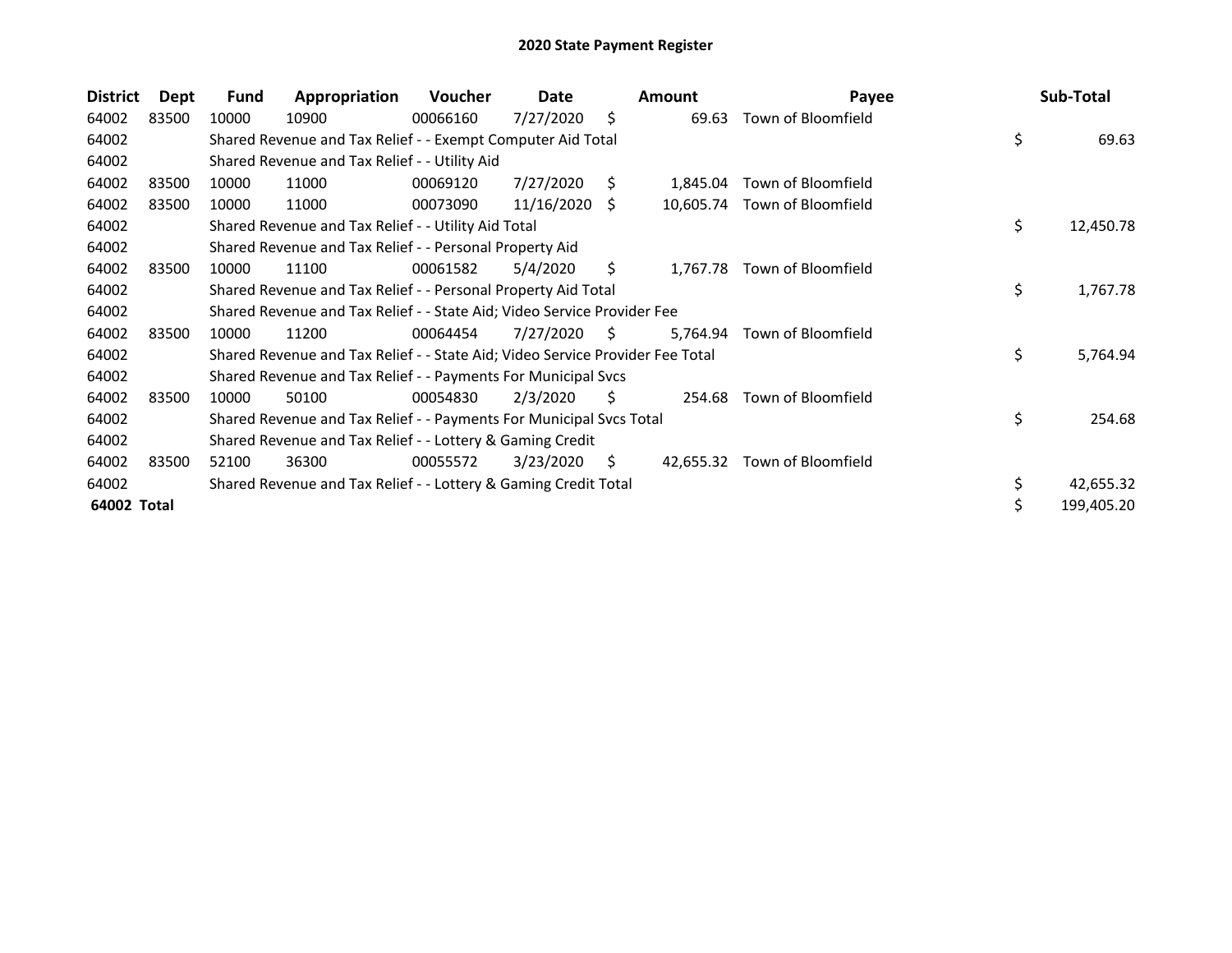| <b>District</b> | <b>Dept</b> | Fund  | Appropriation                                                      | Voucher  | <b>Date</b>   |     | <b>Amount</b> | Payee                    | Sub-Total        |
|-----------------|-------------|-------|--------------------------------------------------------------------|----------|---------------|-----|---------------|--------------------------|------------------|
| 64004           |             |       | Dept of Safety & Prof Services - - Fire Dues Distribution          |          |               |     |               |                          |                  |
| 64004           | 16500       | 10000 | 22500                                                              | 00037175 | 7/20/2020     | \$  |               | 8,469.11 Town Of Darien  |                  |
| 64004           |             |       | Dept of Safety & Prof Services - - Fire Dues Distribution Total    |          |               |     |               |                          | \$<br>8,469.11   |
| 64004           |             |       | Dept of Natural Resources - - Aids In Lieu Of Taxes - Gener        |          |               |     |               |                          |                  |
| 64004           | 37000       | 10000 | 50300                                                              | 00404702 | 4/21/2020     | \$  |               | 186.16 Town Of Darien    |                  |
| 64004           |             |       | Dept of Natural Resources - - Aids In Lieu Of Taxes - Gener Total  |          |               |     |               |                          | \$<br>186.16     |
| 64004           |             |       | Dept of Natural Resources - - Resaids - Cnty Forst, Cl & Mfl       |          |               |     |               |                          |                  |
| 64004           | 37000       | 21200 | 57100                                                              | 00417874 | 6/18/2020     | \$  |               | 50.40 Town Of Darien     |                  |
| 64004           |             |       | Dept of Natural Resources - - Resaids - Cnty Forst, Cl & Mfl Total |          |               |     |               |                          | \$<br>50.40      |
| 64004           |             |       | Dept of Natural Resources - - Aids In Lieu Of Taxes - Sum S        |          |               |     |               |                          |                  |
| 64004           | 37000       | 21200 | 57900                                                              | 00404701 | 4/21/2020     | \$  |               | 427.28 Town Of Darien    |                  |
| 64004           |             |       | Dept of Natural Resources - - Aids In Lieu Of Taxes - Sum S Total  |          |               |     |               |                          | \$<br>427.28     |
| 64004           |             |       | Dept of Natural Resources - - Fin Asst For Responsible Units       |          |               |     |               |                          |                  |
| 64004           | 37000       | 27400 | 67000                                                              | 00412552 | 5/29/2020     | \$, |               | 2,525.77 Town Of Darien  |                  |
| 64004           |             |       | Dept of Natural Resources - - Fin Asst For Responsible Units Total |          |               |     |               |                          | \$<br>2,525.77   |
| 64004           |             |       | WI Dept of Transportation - - Trns Aids To Mnc.-Sf                 |          |               |     |               |                          |                  |
| 64004           | 39500       | 21100 | 19100                                                              | 00477122 | 1/6/2020      | \$  |               | 25,379.91 Town Of Darien |                  |
| 64004           | 39500       | 21100 | 19100                                                              | 00506977 | 4/6/2020      | \$  |               | 25,379.91 Town Of Darien |                  |
| 64004           | 39500       | 21100 | 19100                                                              | 00543969 | 7/6/2020      | \$  |               | 25,379.91 Town Of Darien |                  |
| 64004           | 39500       | 21100 | 19100                                                              | 00586795 | 10/5/2020     | \$  |               | 25,379.91 Town Of Darien |                  |
| 64004           |             |       | WI Dept of Transportation - - Trns Aids To Mnc.-Sf Total           |          |               |     |               |                          | \$<br>101,519.64 |
| 64004           |             |       | WI Dept of Transportation - - Loc Rd Imp Prg St Fd                 |          |               |     |               |                          |                  |
| 64004           | 39500       | 21100 | 27800                                                              | 00591832 | 9/28/2020     | \$  |               | 15,863.57 Town Of Darien |                  |
| 64004           |             |       | WI Dept of Transportation - - Loc Rd Imp Prg St Fd Total           |          |               |     |               |                          | \$<br>15,863.57  |
| 64004           |             |       | Department of Administration - - Federal Aid                       |          |               |     |               |                          |                  |
| 64004           | 50500       | 10000 | 14200                                                              | 00135277 | 12/10/2020 \$ |     |               | 16,089.08 Town Of Darien |                  |
| 64004           |             |       | Department of Administration - - Federal Aid Total                 |          |               |     |               |                          | \$<br>16,089.08  |
| 64004           |             |       | Elections Commission - - 2018 Hava Election Security               |          |               |     |               |                          |                  |
| 64004           | 51000       | 22000 | 18200                                                              | 00003897 | 7/20/2020     | \$  |               | 1,231.80 Town Of Darien  |                  |
| 64004           |             |       | Elections Commission - - 2018 Hava Election Security Total         |          |               |     |               |                          | \$<br>1,231.80   |
| 64004           |             |       | Shared Revenue and Tax Relief - - County And Municipal Aid         |          |               |     |               |                          |                  |
| 64004           | 83500       | 10000 | 10500                                                              | 00069121 | 7/27/2020     | S   |               | 2,468.05 Town Of Darien  |                  |
| 64004           | 83500       | 10000 | 10500                                                              | 00073091 | 11/16/2020    | \$  |               | 13,985.59 Town Of Darien |                  |
| 64004           |             |       | Shared Revenue and Tax Relief - - County And Municipal Aid Total   |          |               |     |               |                          | \$<br>16,453.64  |
| 64004           |             |       | Shared Revenue and Tax Relief - - Exempt Computer Aid              |          |               |     |               |                          |                  |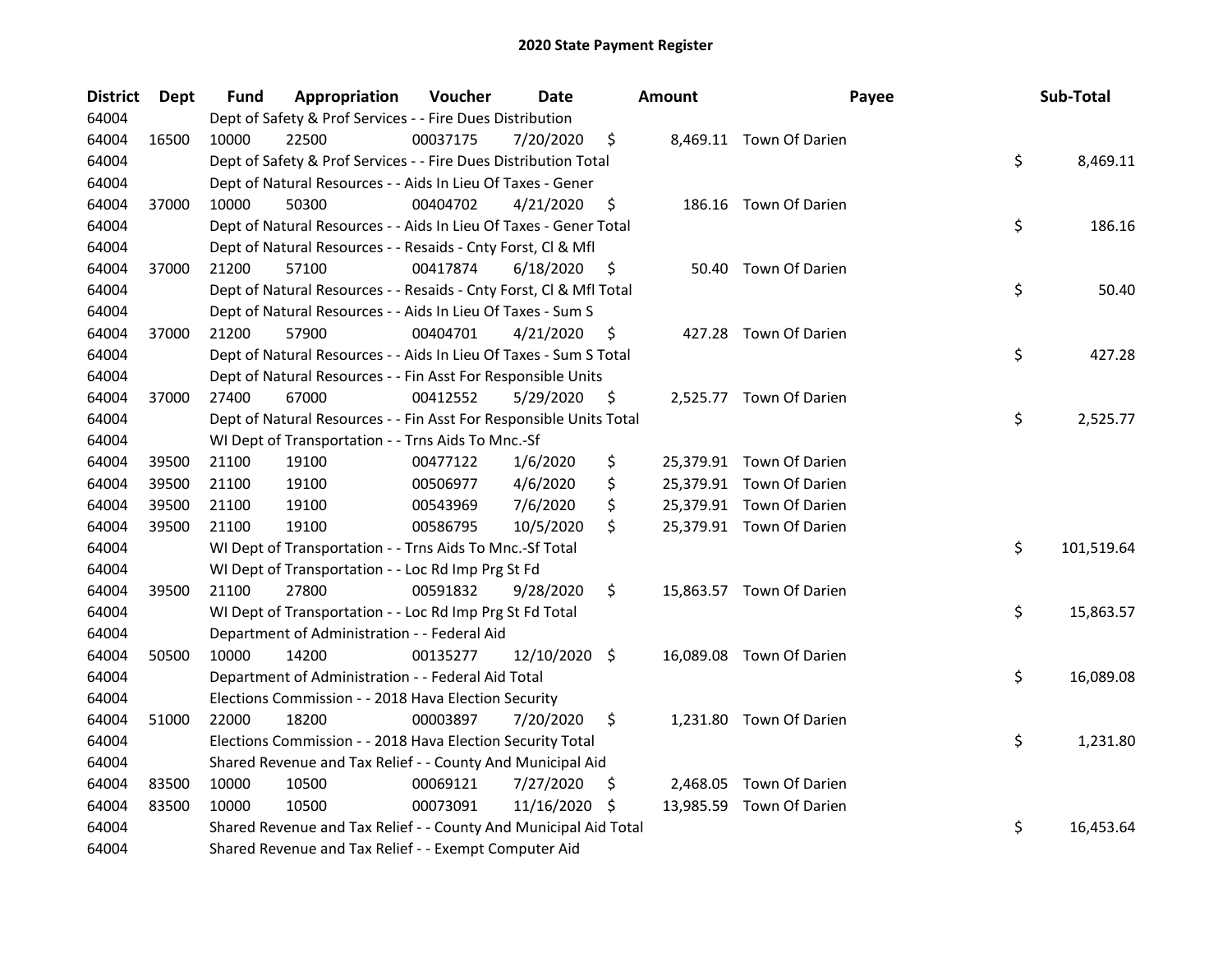| <b>District</b> | Dept  | Fund  | Appropriation                                                                 | <b>Voucher</b> | Date       |    | <b>Amount</b> | Payee          | Sub-Total       |
|-----------------|-------|-------|-------------------------------------------------------------------------------|----------------|------------|----|---------------|----------------|-----------------|
| 64004           | 83500 | 10000 | 10900                                                                         | 00066161       | 7/27/2020  | S. | 38.45         | Town Of Darien |                 |
| 64004           |       |       | Shared Revenue and Tax Relief - - Exempt Computer Aid Total                   |                |            |    |               |                | \$<br>38.45     |
| 64004           |       |       | Shared Revenue and Tax Relief - - Utility Aid                                 |                |            |    |               |                |                 |
| 64004           | 83500 | 10000 | 11000                                                                         | 00069121       | 7/27/2020  | S. | 1.880.03      | Town Of Darien |                 |
| 64004           | 83500 | 10000 | 11000                                                                         | 00073091       | 11/16/2020 | S  | 10,863.63     | Town Of Darien |                 |
| 64004           |       |       | Shared Revenue and Tax Relief - - Utility Aid Total                           |                |            |    |               |                | \$<br>12,743.66 |
| 64004           |       |       | Shared Revenue and Tax Relief - - Personal Property Aid                       |                |            |    |               |                |                 |
| 64004           | 83500 | 10000 | 11100                                                                         | 00061583       | 5/4/2020   | S. | 607.15        | Town Of Darien |                 |
| 64004           |       |       | Shared Revenue and Tax Relief - - Personal Property Aid Total                 |                |            |    |               |                | \$<br>607.15    |
| 64004           |       |       | Shared Revenue and Tax Relief - - State Aid; Video Service Provider Fee       |                |            |    |               |                |                 |
| 64004           | 83500 | 10000 | 11200                                                                         | 00064455       | 7/27/2020  | S. | 603.39        | Town Of Darien |                 |
| 64004           |       |       | Shared Revenue and Tax Relief - - State Aid; Video Service Provider Fee Total |                |            |    |               |                | \$<br>603.39    |
| 64004           |       |       | Shared Revenue and Tax Relief - - Lottery & Gaming Credit                     |                |            |    |               |                |                 |
| 64004           | 83500 | 52100 | 36300                                                                         | 00055573       | 3/23/2020  | S. | 15,139.96     | Town Of Darien |                 |
| 64004           |       |       | Shared Revenue and Tax Relief - - Lottery & Gaming Credit Total               |                |            |    |               |                | 15,139.96       |
| 64004 Total     |       |       |                                                                               |                |            |    |               |                | 191,949.06      |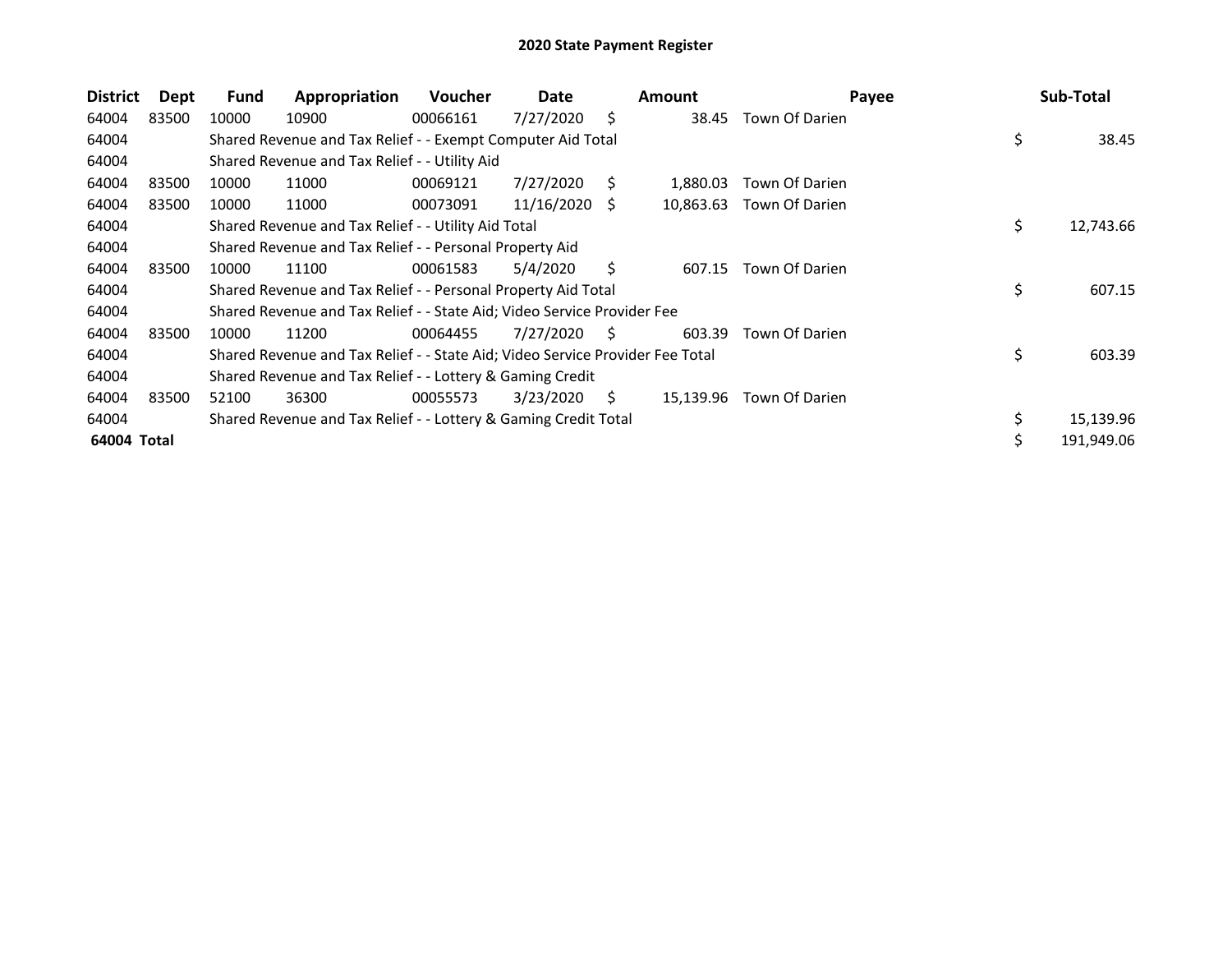| <b>District</b> | Dept  | <b>Fund</b> | Appropriation                                                      | Voucher  | Date          |     | <b>Amount</b> | Payee                     | Sub-Total        |
|-----------------|-------|-------------|--------------------------------------------------------------------|----------|---------------|-----|---------------|---------------------------|------------------|
| 64006           |       |             | Dept of Safety & Prof Services - - Fire Dues Distribution          |          |               |     |               |                           |                  |
| 64006           | 16500 | 10000       | 22500                                                              | 00037176 | 7/17/2020     | \$  |               | 34,642.58 Town Of Delavan |                  |
| 64006           |       |             | Dept of Safety & Prof Services - - Fire Dues Distribution Total    |          |               |     |               |                           | \$<br>34,642.58  |
| 64006           |       |             | Dept of Natural Resources - - Aids In Lieu Of Taxes - Gener        |          |               |     |               |                           |                  |
| 64006           | 37000 | 10000       | 50300                                                              | 00404707 | 4/21/2020     | \$  |               | 6.00 Town Of Delavan      |                  |
| 64006           |       |             | Dept of Natural Resources - - Aids In Lieu Of Taxes - Gener Total  |          |               |     |               |                           | \$<br>6.00       |
| 64006           |       |             | Dept of Natural Resources - - GPO -Federal Funds                   |          |               |     |               |                           |                  |
| 64006           | 37000 | 21200       | 38100                                                              | 00393917 | 3/10/2020     | \$  |               | 9,033.42 Town Of Delavan  |                  |
| 64006           |       |             | Dept of Natural Resources - - GPO -Federal Funds Total             |          |               |     |               |                           | \$<br>9,033.42   |
| 64006           |       |             | Dept of Natural Resources - - Enf A - Boating Enforcement          |          |               |     |               |                           |                  |
| 64006           | 37000 | 21200       | 55000                                                              | 00393917 | 3/10/2020     | \$  |               | 18,507.50 Town Of Delavan |                  |
| 64006           |       |             | Dept of Natural Resources - - Enf A - Boating Enforcement Total    |          |               |     |               |                           | \$<br>18,507.50  |
| 64006           |       |             | Dept of Natural Resources - - Resaids - Cnty Forst, Cl & Mfl       |          |               |     |               |                           |                  |
| 64006           | 37000 | 21200       | 57100                                                              | 00417875 | 6/18/2020     | \$  | 5.40          | Town Of Delavan           |                  |
| 64006           |       |             | Dept of Natural Resources - - Resaids - Cnty Forst, Cl & Mfl Total |          |               |     |               |                           | \$<br>5.40       |
| 64006           |       |             | Dept of Natural Resources - - Ea - Lake Protection                 |          |               |     |               |                           |                  |
| 64006           | 37000 | 21200       | 66300                                                              | 00385161 | 1/27/2020     | \$  |               | 46,226.55 Town Of Delavan |                  |
| 64006           | 37000 | 21200       | 66300                                                              | 00413563 | 6/2/2020      | \$  |               | 18,750.00 Town Of Delavan |                  |
| 64006           |       |             | Dept of Natural Resources - - Ea - Lake Protection Total           |          |               |     |               |                           | \$<br>64,976.55  |
| 64006           |       |             | Dept of Natural Resources - - Ea - Invasive Aqu & Lake Mon         |          |               |     |               |                           |                  |
| 64006           | 37000 | 21200       | 67800                                                              | 00383555 | 1/21/2020     | \$  |               | 1,707.04 Town Of Delavan  |                  |
| 64006           | 37000 | 21200       | 67800                                                              | 00385141 | 1/24/2020     | \$. |               | 1,000.00 Town Of Delavan  |                  |
| 64006           |       |             | Dept of Natural Resources - - Ea - Invasive Aqu & Lake Mon Total   |          |               |     |               |                           | \$<br>2,707.04   |
| 64006           |       |             | Dept of Natural Resources - - Fin Asst For Responsible Units       |          |               |     |               |                           |                  |
| 64006           | 37000 | 27400       | 67000                                                              | 00412823 | 5/29/2020     | \$  |               | 2,288.09 Town Of Delavan  |                  |
| 64006           |       |             | Dept of Natural Resources - - Fin Asst For Responsible Units Total |          |               |     |               |                           | \$<br>2,288.09   |
| 64006           |       |             | WI Dept of Transportation - - Trns Aids To Mnc.-Sf                 |          |               |     |               |                           |                  |
| 64006           | 39500 | 21100       | 19100                                                              | 00477123 | 1/6/2020      | \$  |               | 83,355.81 Town Of Delavan |                  |
| 64006           | 39500 | 21100       | 19100                                                              | 00506978 | 4/6/2020      | \$  |               | 83,355.81 Town Of Delavan |                  |
| 64006           | 39500 | 21100       | 19100                                                              | 00543970 | 7/6/2020      | \$  |               | 83,355.81 Town Of Delavan |                  |
| 64006           | 39500 | 21100       | 19100                                                              | 00586796 | 10/5/2020     | \$  |               | 83,355.84 Town Of Delavan |                  |
| 64006           |       |             | WI Dept of Transportation - - Trns Aids To Mnc.-Sf Total           |          |               |     |               |                           | \$<br>333,423.27 |
| 64006           |       |             | Department of Justice - - Law Enforcement Train, Local             |          |               |     |               |                           |                  |
| 64006           | 45500 | 10000       | 23100                                                              | 00091129 | 11/30/2020 \$ |     |               | 2,560.00 Town Of Delavan  |                  |
| 64006           |       |             | Department of Justice - - Law Enforcement Train, Local Total       |          |               |     |               |                           | \$<br>2,560.00   |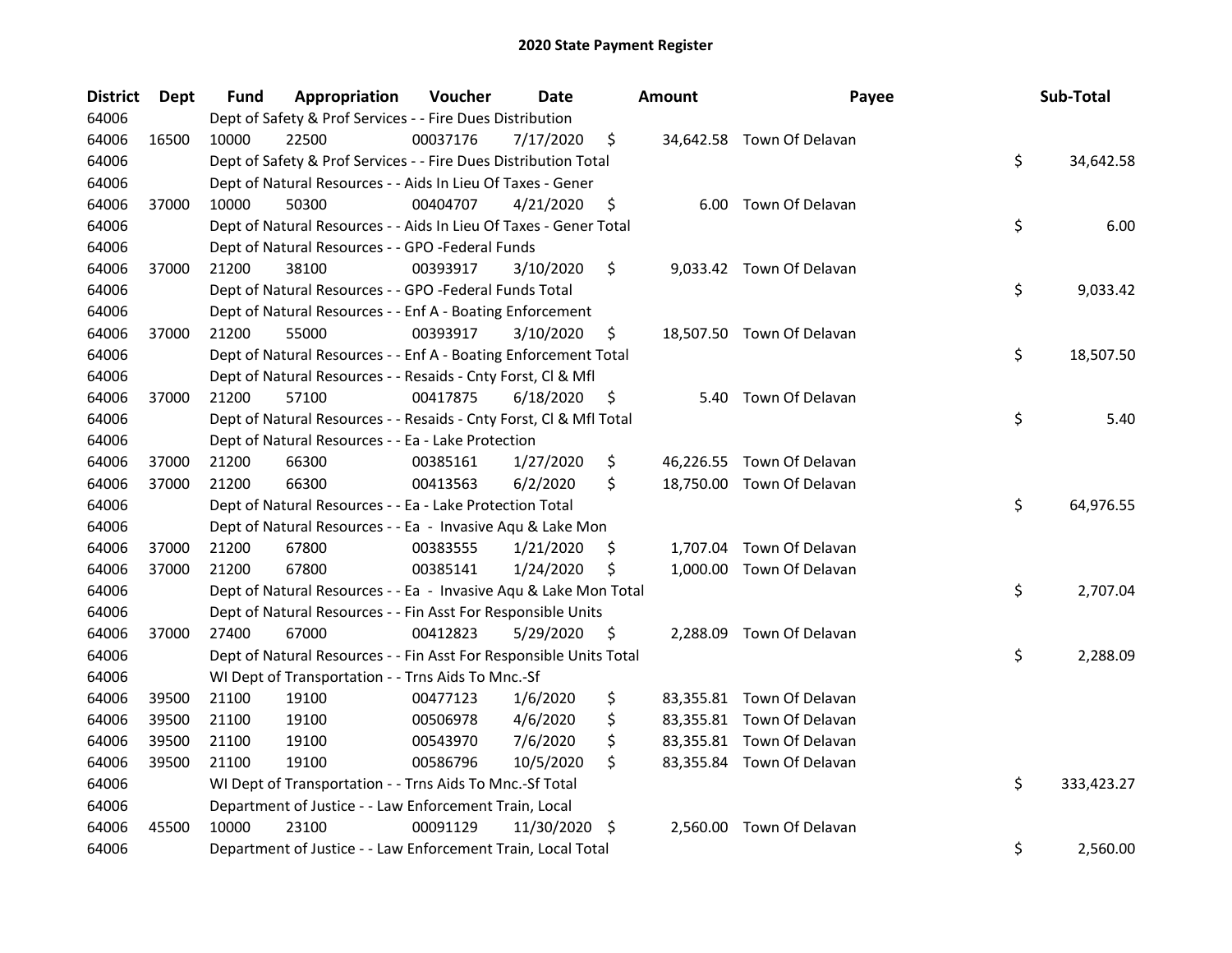| <b>District</b> | Dept  | <b>Fund</b> | Appropriation                                                                 | Voucher  | <b>Date</b> |    | <b>Amount</b> | Payee           | Sub-Total        |
|-----------------|-------|-------------|-------------------------------------------------------------------------------|----------|-------------|----|---------------|-----------------|------------------|
| 64006           |       |             | Department of Administration - - Federal Aid                                  |          |             |    |               |                 |                  |
| 64006           | 50500 | 10000       | 14200                                                                         | 00135278 | 12/9/2020   | \$ | 84,035.00     | Town Of Delavan |                  |
| 64006           | 50500 | 10000       | 14200                                                                         | 00136584 | 12/16/2020  | Ŝ. | 8,918.81      | Town Of Delavan |                  |
| 64006           |       |             | Department of Administration - - Federal Aid Total                            |          |             |    |               |                 | \$<br>92,953.81  |
| 64006           |       |             | Elections Commission - - 2018 Hava Election Security                          |          |             |    |               |                 |                  |
| 64006           | 51000 | 22000       | 18200                                                                         | 00004303 | 8/26/2020   | \$ | 3,596.80      | Town Of Delavan |                  |
| 64006           |       |             | Elections Commission - - 2018 Hava Election Security Total                    |          |             |    |               |                 | \$<br>3,596.80   |
| 64006           |       |             | Shared Revenue and Tax Relief - - County And Municipal Aid                    |          |             |    |               |                 |                  |
| 64006           | 83500 | 10000       | 10500                                                                         | 00069122 | 7/27/2020   | S  | 5,010.87      | Town Of Delavan |                  |
| 64006           | 83500 | 10000       | 10500                                                                         | 00073092 | 11/16/2020  | S. | 52,410.29     | Town Of Delavan |                  |
| 64006           |       |             | Shared Revenue and Tax Relief - - County And Municipal Aid Total              |          |             |    |               |                 | \$<br>57,421.16  |
| 64006           |       |             | Shared Revenue and Tax Relief - - Exempt Computer Aid                         |          |             |    |               |                 |                  |
| 64006           | 83500 | 10000       | 10900                                                                         | 00066162 | 7/27/2020   | \$ | 147.58        | Town Of Delavan |                  |
| 64006           |       |             | Shared Revenue and Tax Relief - - Exempt Computer Aid Total                   |          |             |    |               |                 | \$<br>147.58     |
| 64006           |       |             | Shared Revenue and Tax Relief - - Utility Aid                                 |          |             |    |               |                 |                  |
| 64006           | 83500 | 10000       | 11000                                                                         | 00069122 | 7/27/2020   | \$ | 1,622.84      | Town Of Delavan |                  |
| 64006           | 83500 | 10000       | 11000                                                                         | 00073092 | 11/16/2020  | S. | 9,416.19      | Town Of Delavan |                  |
| 64006           |       |             | Shared Revenue and Tax Relief - - Utility Aid Total                           |          |             |    |               |                 | \$<br>11,039.03  |
| 64006           |       |             | Shared Revenue and Tax Relief - - Personal Property Aid                       |          |             |    |               |                 |                  |
| 64006           | 83500 | 10000       | 11100                                                                         | 00061584 | 5/4/2020    | \$ | 4,163.73      | Town Of Delavan |                  |
| 64006           |       |             | Shared Revenue and Tax Relief - - Personal Property Aid Total                 |          |             |    |               |                 | \$<br>4,163.73   |
| 64006           |       |             | Shared Revenue and Tax Relief - - State Aid; Video Service Provider Fee       |          |             |    |               |                 |                  |
| 64006           | 83500 | 10000       | 11200                                                                         | 00064456 | 7/27/2020   | \$ | 10,124.79     | Town Of Delavan |                  |
| 64006           |       |             | Shared Revenue and Tax Relief - - State Aid; Video Service Provider Fee Total |          |             |    |               |                 | \$<br>10,124.79  |
| 64006           |       |             | Shared Revenue and Tax Relief - - Lottery & Gaming Credit                     |          |             |    |               |                 |                  |
| 64006           | 83500 | 52100       | 36300                                                                         | 00055574 | 3/23/2020   | \$ | 2,904.01      | Town Of Delavan |                  |
| 64006           |       |             | Shared Revenue and Tax Relief - - Lottery & Gaming Credit Total               |          |             |    |               |                 | \$<br>2,904.01   |
| 64006 Total     |       |             |                                                                               |          |             |    |               |                 | \$<br>650,500.76 |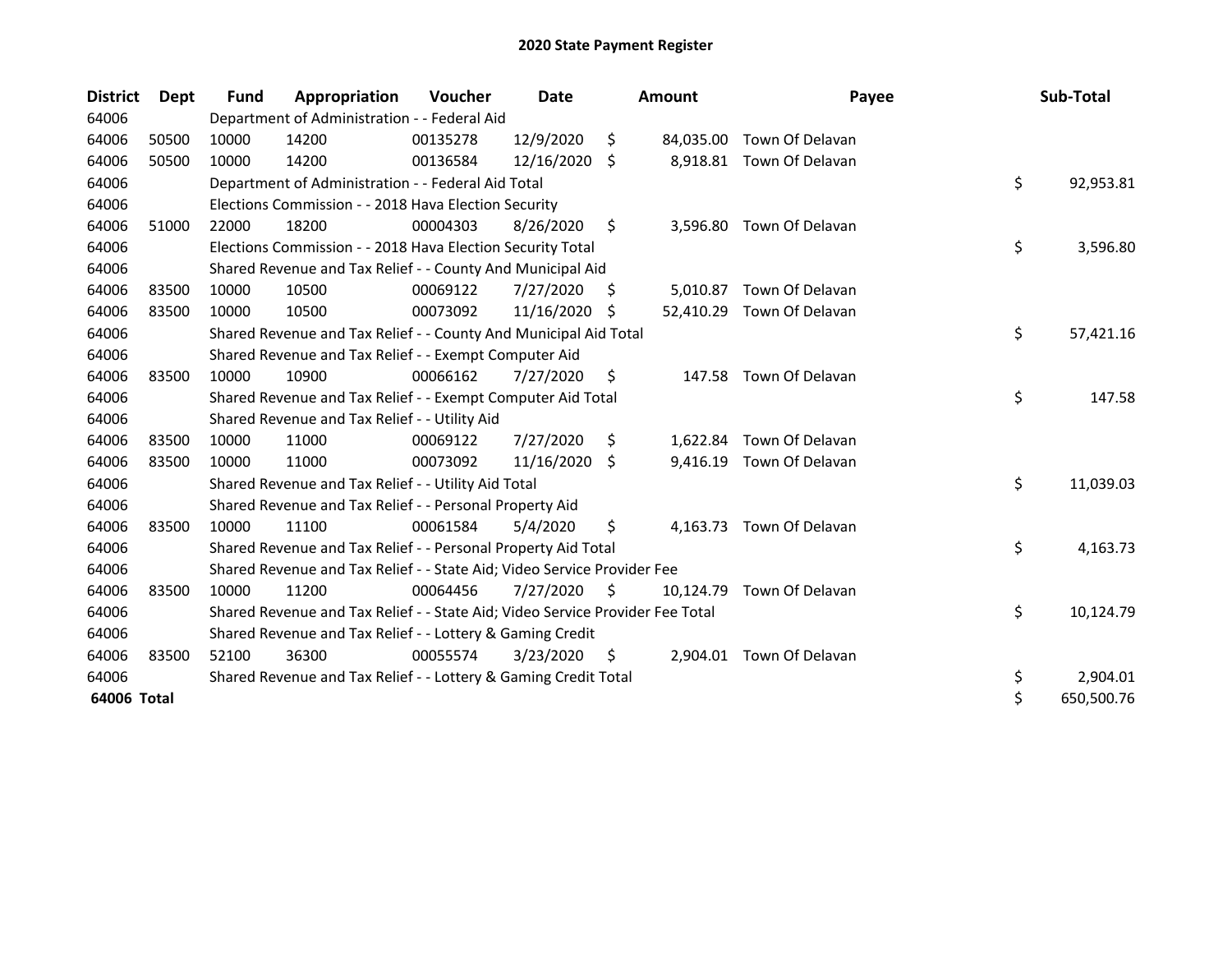| <b>District</b> | <b>Dept</b> | <b>Fund</b> | Appropriation                                                      | Voucher  | <b>Date</b> |     | <b>Amount</b> | Payee                       | Sub-Total       |
|-----------------|-------------|-------------|--------------------------------------------------------------------|----------|-------------|-----|---------------|-----------------------------|-----------------|
| 64008           |             |             | Dept of Safety & Prof Services - - Fire Dues Distribution          |          |             |     |               |                             |                 |
| 64008           | 16500       | 10000       | 22500                                                              | 00037177 | 7/20/2020   | \$  |               | 24,457.94 Town Of East Troy |                 |
| 64008           |             |             | Dept of Safety & Prof Services - - Fire Dues Distribution Total    |          |             |     |               |                             | \$<br>24,457.94 |
| 64008           |             |             | Dept of Natural Resources - - Aids In Lieu Of Taxes - Gener        |          |             |     |               |                             |                 |
| 64008           | 37000       | 10000       | 50300                                                              | 00384741 | 1/22/2020   | \$  |               | 13,135.48 Town Of East Troy |                 |
| 64008           | 37000       | 10000       | 50300                                                              | 00384742 | 1/22/2020   | \$  | 1,321.54      | Town Of East Troy           |                 |
| 64008           | 37000       | 10000       | 50300                                                              | 00384743 | 1/22/2020   | \$  | 81,179.00     | Town Of East Troy           |                 |
| 64008           | 37000       | 10000       | 50300                                                              | 00404733 | 4/21/2020   | \$  | 138.35        | Town Of East Troy           |                 |
| 64008           | 37000       | 10000       | 50300                                                              | 00404734 | 4/21/2020   | \$  | 44.86         | Town Of East Troy           |                 |
| 64008           |             |             | Dept of Natural Resources - - Aids In Lieu Of Taxes - Gener Total  |          |             |     |               |                             | \$<br>95,819.23 |
| 64008           |             |             | Dept of Natural Resources - - Taxes & Assessmts-Conserv Fund       |          |             |     |               |                             |                 |
| 64008           | 37000       | 21200       | 16900                                                              | 00386963 | 2/3/2020    | \$  |               | 203.40 Town Of East Troy    |                 |
| 64008           |             |             | Dept of Natural Resources - - Taxes & Assessmts-Conserv Fund Total |          |             |     |               |                             | \$<br>203.40    |
| 64008           |             |             | Dept of Natural Resources - - GPO -Federal Funds                   |          |             |     |               |                             |                 |
| 64008           | 37000       | 21200       | 38100                                                              | 00393964 | 3/6/2020    | \$  |               | 7,438.08 Town Of East Troy  |                 |
| 64008           |             |             | Dept of Natural Resources - - GPO -Federal Funds Total             |          |             |     |               |                             | \$<br>7,438.08  |
| 64008           |             |             | Dept of Natural Resources - - Enf A - Boating Enforcement          |          |             |     |               |                             |                 |
| 64008           | 37000       | 21200       | 55000                                                              | 00393964 | 3/6/2020    | \$  |               | 15,238.98 Town Of East Troy |                 |
| 64008           |             |             | Dept of Natural Resources - - Enf A - Boating Enforcement Total    |          |             |     |               |                             | \$<br>15,238.98 |
| 64008           |             |             | Dept of Natural Resources - - Resaids - Cnty Forst, Cl & Mfl       |          |             |     |               |                             |                 |
| 64008           | 37000       | 21200       | 57100                                                              | 00417876 | 6/18/2020   | \$  |               | 14.40 Town Of East Troy     |                 |
| 64008           |             |             | Dept of Natural Resources - - Resaids - Cnty Forst, Cl & Mfl Total |          |             |     |               |                             | \$<br>14.40     |
| 64008           |             |             | Dept of Natural Resources - - Aids In Lieu Of Taxes - Sum S        |          |             |     |               |                             |                 |
| 64008           | 37000       | 21200       | 57900                                                              | 00404732 | 4/21/2020   | \$  |               | 46.60 Town Of East Troy     |                 |
| 64008           |             |             | Dept of Natural Resources - - Aids In Lieu Of Taxes - Sum S Total  |          |             |     |               |                             | \$<br>46.60     |
| 64008           |             |             | Dept of Natural Resources - - Fin Asst For Responsible Units       |          |             |     |               |                             |                 |
| 64008           | 37000       | 27400       | 67000                                                              | 00412757 | 5/29/2020   | \$. |               | 13,809.36 Town Of East Troy |                 |
| 64008           |             |             | Dept of Natural Resources - - Fin Asst For Responsible Units Total |          |             |     |               |                             | \$<br>13,809.36 |
| 64008           |             |             | Dept of Natural Resources - - Recycling Consolidation Grants       |          |             |     |               |                             |                 |
| 64008           | 37000       | 27400       | 67300                                                              | 00412757 | 5/29/2020   | \$. |               | 1,026.52 Town Of East Troy  |                 |
| 64008           |             |             | Dept of Natural Resources - - Recycling Consolidation Grants Total |          |             |     |               |                             | \$<br>1,026.52  |
| 64008           |             |             | WI Dept of Transportation - - Hwy Sfty Loc Aid Ffd                 |          |             |     |               |                             |                 |
| 64008           | 39500       | 21100       | 18500                                                              | 00507363 | 3/24/2020   | \$  | 3,902.00      | Town Of East Troy           |                 |
| 64008           | 39500       | 21100       | 18500                                                              | 00601410 | 10/19/2020  | \$  | 98.00         | Town Of East Troy           |                 |
| 64008           |             |             | WI Dept of Transportation - - Hwy Sfty Loc Aid Ffd Total           |          |             |     |               |                             | \$<br>4,000.00  |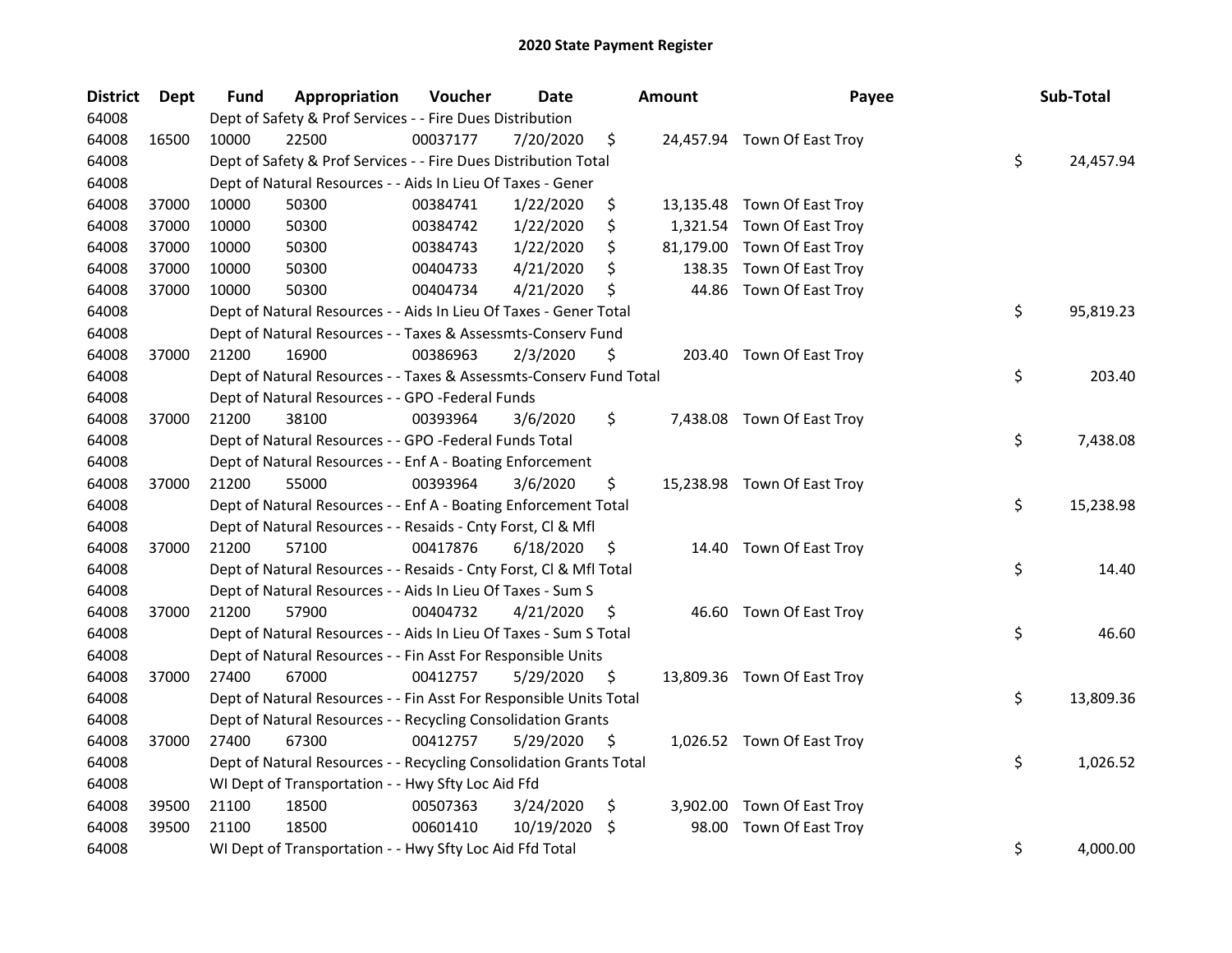| <b>District</b> | Dept  | <b>Fund</b> | Appropriation                                                                   | Voucher  | Date                    |     | <b>Amount</b> | Payee                       | Sub-Total        |
|-----------------|-------|-------------|---------------------------------------------------------------------------------|----------|-------------------------|-----|---------------|-----------------------------|------------------|
| 64008           |       |             | WI Dept of Transportation - - Trns Aids To Mnc.-Sf                              |          |                         |     |               |                             |                  |
| 64008           | 39500 | 21100       | 19100                                                                           | 00477124 | 1/6/2020                | \$  |               | 48,483.31 Town Of East Troy |                  |
| 64008           | 39500 | 21100       | 19100                                                                           | 00506979 | 4/6/2020                | \$  |               | 48,483.31 Town Of East Troy |                  |
| 64008           | 39500 | 21100       | 19100                                                                           | 00543971 | 7/6/2020                | \$  |               | 48,483.31 Town Of East Troy |                  |
| 64008           | 39500 | 21100       | 19100                                                                           | 00586797 | 10/5/2020               | \$  |               | 48,483.33 Town Of East Troy |                  |
| 64008           |       |             | WI Dept of Transportation - - Trns Aids To Mnc.-Sf Total                        |          |                         |     |               |                             | \$<br>193,933.26 |
| 64008           |       |             | WI Dept of Transportation - - Loc Rd Imp Prg St Fd                              |          |                         |     |               |                             |                  |
| 64008           | 39500 | 21100       | 27800                                                                           | 00613991 | 11/12/2020 \$           |     |               | 15,863.58 Town Of East Troy |                  |
| 64008           |       |             | WI Dept of Transportation - - Loc Rd Imp Prg St Fd Total                        |          |                         |     |               |                             | \$<br>15,863.58  |
| 64008           |       |             | Department of Health Services - - Prepaid Medical Transport Reimbursement       |          |                         |     |               |                             |                  |
| 64008           | 43500 | 10000       | 16300                                                                           |          | AMBULANCE 11/16/2020 \$ |     |               | 5,056.66 Town Of East Troy  |                  |
| 64008           |       |             | Department of Health Services - - Prepaid Medical Transport Reimbursement Total |          |                         |     |               |                             | \$<br>5,056.66   |
| 64008           |       |             | Department of Justice - - Law Enforcement Train, Local                          |          |                         |     |               |                             |                  |
| 64008           | 45500 | 10000       | 23100                                                                           | 00091424 | 12/4/2020               | \$  |               | 1,760.00 Town Of East Troy  |                  |
| 64008           |       |             | Department of Justice - - Law Enforcement Train, Local Total                    |          |                         |     |               |                             | \$<br>1,760.00   |
| 64008           |       |             | Department of Administration - - Federal Aid                                    |          |                         |     |               |                             |                  |
| 64008           | 50500 | 10000       | 14200                                                                           | 00135279 | 12/10/2020 \$           |     |               | 66,119.00 Town Of East Troy |                  |
| 64008           |       |             | Department of Administration - - Federal Aid Total                              |          |                         |     |               |                             | \$<br>66,119.00  |
| 64008           |       |             | Elections Commission - - 2018 Hava Election Security                            |          |                         |     |               |                             |                  |
| 64008           | 51000 | 22000       | 18200                                                                           | 00004108 | 8/6/2020                | \$  |               | 3,198.60 Town Of East Troy  |                  |
| 64008           |       |             | Elections Commission - - 2018 Hava Election Security Total                      |          |                         |     |               |                             | \$<br>3,198.60   |
| 64008           |       |             | Shared Revenue and Tax Relief - - County And Municipal Aid                      |          |                         |     |               |                             |                  |
| 64008           | 83500 | 10000       | 10500                                                                           | 00069123 | 7/27/2020               | \$. |               | 7,523.72 Town Of East Troy  |                  |
| 64008           | 83500 | 10000       | 10500                                                                           | 00073093 | 11/16/2020              | \$  |               | 37,577.74 Town Of East Troy |                  |
| 64008           |       |             | Shared Revenue and Tax Relief - - County And Municipal Aid Total                |          |                         |     |               |                             | \$<br>45,101.46  |
| 64008           |       |             | Shared Revenue and Tax Relief - - Exempt Computer Aid                           |          |                         |     |               |                             |                  |
| 64008           | 83500 | 10000       | 10900                                                                           | 00066163 | 7/27/2020               | \$  |               | 80.02 Town Of East Troy     |                  |
| 64008           |       |             | Shared Revenue and Tax Relief - - Exempt Computer Aid Total                     |          |                         |     |               |                             | \$<br>80.02      |
| 64008           |       |             | Shared Revenue and Tax Relief - - Utility Aid                                   |          |                         |     |               |                             |                  |
| 64008           | 83500 | 10000       | 11000                                                                           | 00069123 | 7/27/2020               | \$  |               | 0.22 Town Of East Troy      |                  |
| 64008           | 83500 | 10000       | 11000                                                                           | 00073093 | 11/16/2020              | \$  |               | 6.54 Town Of East Troy      |                  |
| 64008           |       |             | Shared Revenue and Tax Relief - - Utility Aid Total                             |          |                         |     |               |                             | \$<br>6.76       |
| 64008           |       |             | Shared Revenue and Tax Relief - - Personal Property Aid                         |          |                         |     |               |                             |                  |
| 64008           | 83500 | 10000       | 11100                                                                           | 00061585 | 5/4/2020                | \$  |               | 626.64 Town Of East Troy    |                  |
| 64008           |       |             | Shared Revenue and Tax Relief - - Personal Property Aid Total                   |          |                         |     |               |                             | \$<br>626.64     |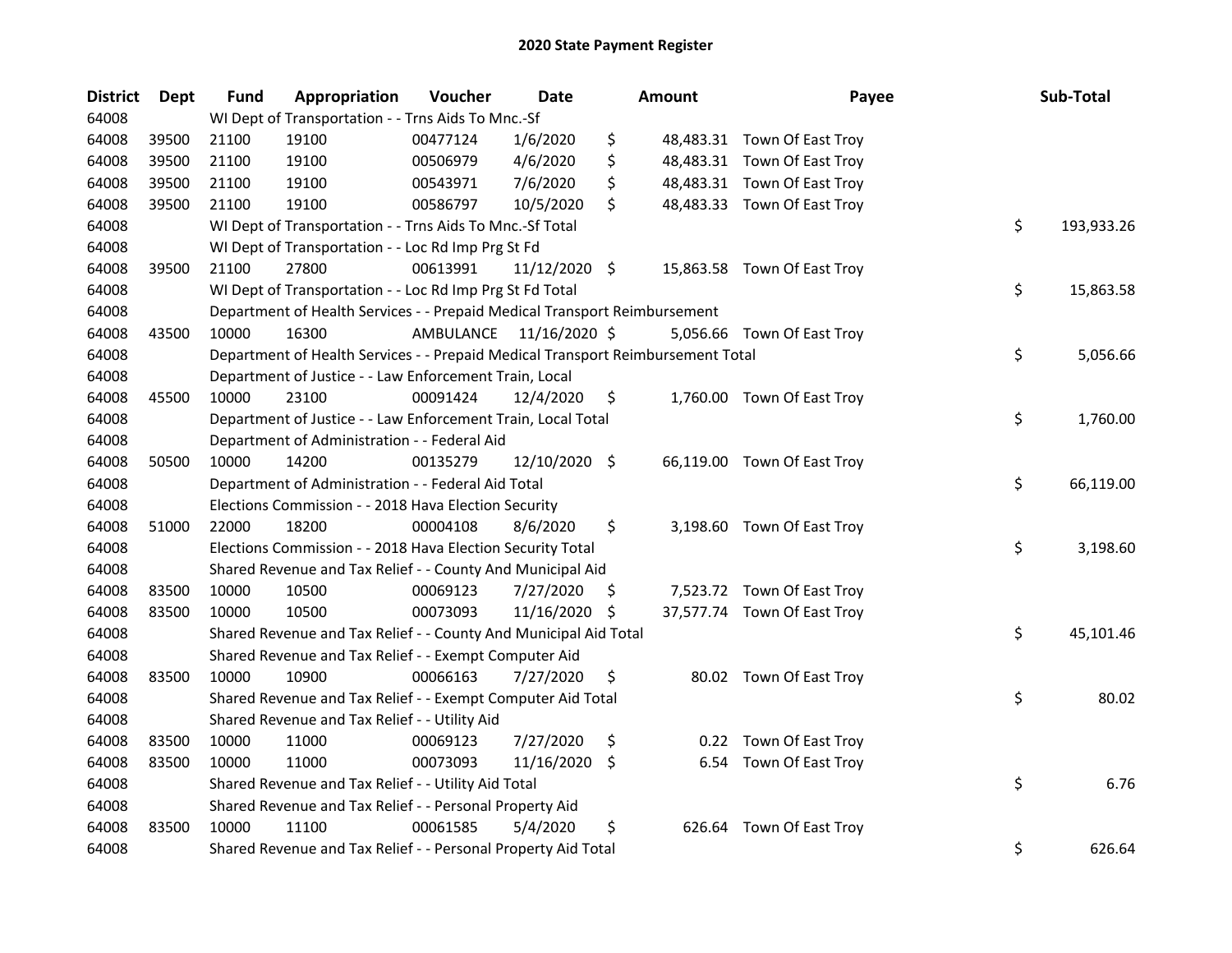| <b>District</b> | Dept  | Fund  | Appropriation                                                                 | <b>Voucher</b> | Date      | Amount |          | Payee             | Sub-Total  |
|-----------------|-------|-------|-------------------------------------------------------------------------------|----------------|-----------|--------|----------|-------------------|------------|
| 64008           |       |       | Shared Revenue and Tax Relief - - State Aid; Video Service Provider Fee       |                |           |        |          |                   |            |
| 64008           | 83500 | 10000 | 11200                                                                         | 00064457       | 7/27/2020 | S.     | 6.167.32 | Town Of East Trov |            |
| 64008           |       |       | Shared Revenue and Tax Relief - - State Aid; Video Service Provider Fee Total |                |           |        |          |                   | 6.167.32   |
| 64008           |       |       | Shared Revenue and Tax Relief - - Payments For Municipal Svcs                 |                |           |        |          |                   |            |
| 64008           | 83500 | 10000 | 50100                                                                         | 00054846       | 2/3/2020  |        | 227.81   | Town Of East Troy |            |
| 64008           |       |       | Shared Revenue and Tax Relief - - Payments For Municipal Svcs Total           |                |           |        |          |                   | 227.81     |
| 64008 Total     |       |       |                                                                               |                |           |        |          |                   | 500,195.62 |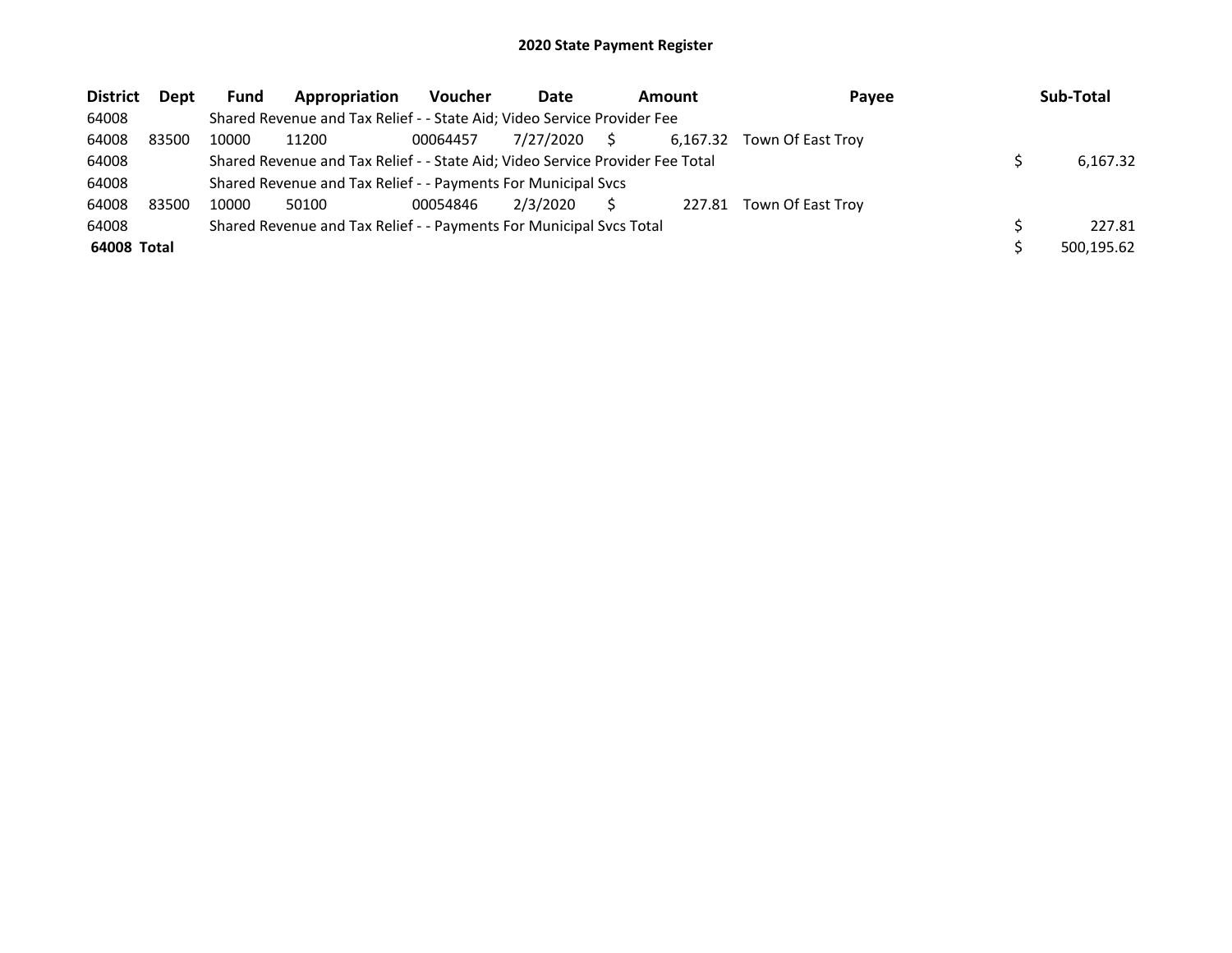| District | <b>Dept</b> | Fund  | Appropriation                                                      | Voucher  | <b>Date</b> |                    | <b>Amount</b> | Payee                     | Sub-Total        |
|----------|-------------|-------|--------------------------------------------------------------------|----------|-------------|--------------------|---------------|---------------------------|------------------|
| 64010    |             |       | Dept of Safety & Prof Services - - Fire Dues Distribution          |          |             |                    |               |                           |                  |
| 64010    | 16500       | 10000 | 22500                                                              | 00037178 | 7/20/2020   | \$                 |               | 39,283.56 Geneva, Town of |                  |
| 64010    |             |       | Dept of Safety & Prof Services - - Fire Dues Distribution Total    |          |             |                    |               |                           | \$<br>39,283.56  |
| 64010    |             |       | Dept of Natural Resources - - Aids In Lieu Of Taxes - Gener        |          |             |                    |               |                           |                  |
| 64010    | 37000       | 10000 | 50300                                                              | 00384768 | 1/22/2020   | \$                 | 2,572.22      | Geneva, Town of           |                  |
| 64010    | 37000       | 10000 | 50300                                                              | 00405177 | 4/21/2020   | \$                 | 248.29        | Geneva, Town of           |                  |
| 64010    |             |       | Dept of Natural Resources - - Aids In Lieu Of Taxes - Gener Total  |          |             |                    |               |                           | \$<br>2,820.51   |
| 64010    |             |       | Dept of Natural Resources - - GPO -Federal Funds                   |          |             |                    |               |                           |                  |
| 64010    | 37000       | 21200 | 38100                                                              | 00394047 | 3/6/2020    | \$                 |               | 1,408.50 Geneva, Town of  |                  |
| 64010    |             |       | Dept of Natural Resources - - GPO -Federal Funds Total             |          |             |                    |               |                           | \$<br>1,408.50   |
| 64010    |             |       | Dept of Natural Resources - - Enf A - Boating Enforcement          |          |             |                    |               |                           |                  |
| 64010    | 37000       | 21200 | 55000                                                              | 00394047 | 3/6/2020    | \$                 | 2,885.70      | Geneva, Town of           |                  |
| 64010    |             |       | Dept of Natural Resources - - Enf A - Boating Enforcement Total    |          |             |                    |               |                           | \$<br>2,885.70   |
| 64010    |             |       | Dept of Natural Resources - - Resaids - Cnty Forst, Cl & Mfl       |          |             |                    |               |                           |                  |
| 64010    | 37000       | 21200 | 57100                                                              | 00417877 | 6/18/2020   | \$                 | 3.00          | Geneva, Town of           |                  |
| 64010    |             |       | Dept of Natural Resources - - Resaids - Cnty Forst, Cl & Mfl Total |          |             |                    |               |                           | \$<br>3.00       |
| 64010    |             |       | Dept of Natural Resources - - Fin Asst For Responsible Units       |          |             |                    |               |                           |                  |
| 64010    | 37000       | 27400 | 67000                                                              | 00412544 | 5/29/2020   | \$                 |               | 6,467.35 Geneva, Town of  |                  |
| 64010    |             |       | Dept of Natural Resources - - Fin Asst For Responsible Units Total |          |             |                    |               |                           | \$<br>6,467.35   |
| 64010    |             |       | WI Dept of Transportation - - Hwy Sfty Loc Aid Ffd                 |          |             |                    |               |                           |                  |
| 64010    | 39500       | 21100 | 18500                                                              | 00500079 | 3/6/2020    | \$                 |               | 3,727.26 Geneva, Town of  |                  |
| 64010    |             |       | WI Dept of Transportation - - Hwy Sfty Loc Aid Ffd Total           |          |             |                    |               |                           | \$<br>3,727.26   |
| 64010    |             |       | WI Dept of Transportation - - Trns Aids To Mnc.-Sf                 |          |             |                    |               |                           |                  |
| 64010    | 39500       | 21100 | 19100                                                              | 00477125 | 1/6/2020    | \$                 | 62,554.14     | Geneva, Town of           |                  |
| 64010    | 39500       | 21100 | 19100                                                              | 00506980 | 4/6/2020    | \$                 | 62,554.14     | Geneva, Town of           |                  |
| 64010    | 39500       | 21100 | 19100                                                              | 00543972 | 7/6/2020    | \$                 | 62,554.14     | Geneva, Town of           |                  |
| 64010    | 39500       | 21100 | 19100                                                              | 00586798 | 10/5/2020   | \$                 | 62,554.17     | Geneva, Town of           |                  |
| 64010    |             |       | WI Dept of Transportation - - Trns Aids To Mnc.-Sf Total           |          |             |                    |               |                           | \$<br>250,216.59 |
| 64010    |             |       | Department of Justice - - Law Enforcement Train, Local             |          |             |                    |               |                           |                  |
| 64010    | 45500       | 10000 | 23100                                                              | 00091414 | 12/4/2020   | \$                 |               | 1,280.00 Geneva, Town of  |                  |
| 64010    |             |       | Department of Justice - - Law Enforcement Train, Local Total       |          |             |                    |               |                           | \$<br>1,280.00   |
| 64010    |             |       | Department of Administration - - Federal Aid                       |          |             |                    |               |                           |                  |
| 64010    | 50500       | 10000 | 14200                                                              | 00135280 | 12/10/2020  | \$                 | 82,312.00     | Geneva, Town of           |                  |
| 64010    | 50500       | 10000 | 14200                                                              | 00136585 | 12/17/2020  | $\ddot{\varsigma}$ | 8,735.94      | Geneva, Town of           |                  |
| 64010    |             |       | Department of Administration - - Federal Aid Total                 |          |             |                    |               |                           | \$<br>91,047.94  |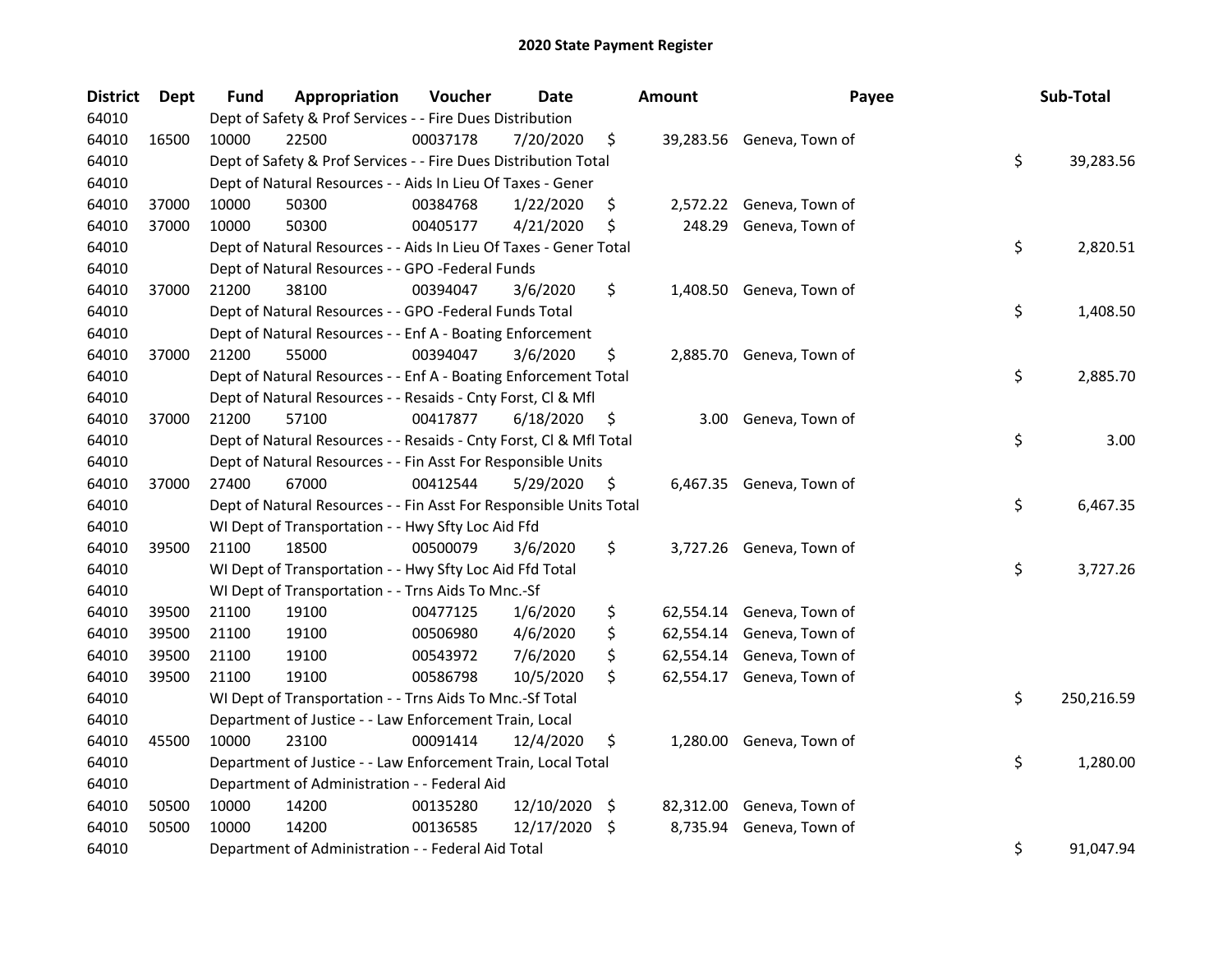| <b>District</b> | Dept  | <b>Fund</b> | Appropriation                                                                 | Voucher  | Date       |     | <b>Amount</b> | Payee                    | Sub-Total        |
|-----------------|-------|-------------|-------------------------------------------------------------------------------|----------|------------|-----|---------------|--------------------------|------------------|
| 64010           |       |             | Elections Commission - - 2018 Hava Election Security                          |          |            |     |               |                          |                  |
| 64010           | 51000 | 22000       | 18200                                                                         | 00003317 | 6/24/2020  | \$  |               | 3,877.30 Geneva, Town of |                  |
| 64010           |       |             | Elections Commission - - 2018 Hava Election Security Total                    |          |            |     |               |                          | \$<br>3,877.30   |
| 64010           |       |             | Shared Revenue and Tax Relief - - County And Municipal Aid                    |          |            |     |               |                          |                  |
| 64010           | 83500 | 10000       | 10500                                                                         | 00069124 | 7/27/2020  | S   | 4,407.16      | Geneva, Town of          |                  |
| 64010           | 83500 | 10000       | 10500                                                                         | 00073094 | 11/16/2020 | \$. | 44,795.88     | Geneva, Town of          |                  |
| 64010           |       |             | Shared Revenue and Tax Relief - - County And Municipal Aid Total              |          |            |     |               |                          | \$<br>49,203.04  |
| 64010           |       |             | Shared Revenue and Tax Relief - - Exempt Computer Aid                         |          |            |     |               |                          |                  |
| 64010           | 83500 | 10000       | 10900                                                                         | 00066164 | 7/27/2020  | \$. | 1,608.77      | Geneva, Town of          |                  |
| 64010           |       |             | Shared Revenue and Tax Relief - - Exempt Computer Aid Total                   |          |            |     |               |                          | \$<br>1,608.77   |
| 64010           |       |             | Shared Revenue and Tax Relief - - Utility Aid                                 |          |            |     |               |                          |                  |
| 64010           | 83500 | 10000       | 11000                                                                         | 00069124 | 7/27/2020  | S.  | 4,244.72      | Geneva, Town of          |                  |
| 64010           | 83500 | 10000       | 11000                                                                         | 00073094 | 11/16/2020 | \$  | 24,594.49     | Geneva, Town of          |                  |
| 64010           |       |             | Shared Revenue and Tax Relief - - Utility Aid Total                           |          |            |     |               |                          | \$<br>28,839.21  |
| 64010           |       |             | Shared Revenue and Tax Relief - - Personal Property Aid                       |          |            |     |               |                          |                  |
| 64010           | 83500 | 10000       | 11100                                                                         | 00061586 | 5/4/2020   | \$  | 3,789.02      | Geneva, Town of          |                  |
| 64010           |       |             | Shared Revenue and Tax Relief - - Personal Property Aid Total                 |          |            |     |               |                          | \$<br>3,789.02   |
| 64010           |       |             | Shared Revenue and Tax Relief - - State Aid; Video Service Provider Fee       |          |            |     |               |                          |                  |
| 64010           | 83500 | 10000       | 11200                                                                         | 00064458 | 7/27/2020  | S   | 10.087.08     | Geneva, Town of          |                  |
| 64010           |       |             | Shared Revenue and Tax Relief - - State Aid; Video Service Provider Fee Total |          |            |     |               |                          | \$<br>10,087.08  |
| 64010           |       |             | Shared Revenue and Tax Relief - - Lottery & Gaming Credit                     |          |            |     |               |                          |                  |
| 64010           | 83500 | 52100       | 36300                                                                         | 00055575 | 3/23/2020  | S   | 1,045.41      | Geneva, Town of          |                  |
| 64010           |       |             | Shared Revenue and Tax Relief - - Lottery & Gaming Credit Total               |          |            |     |               |                          | \$<br>1,045.41   |
| 64010 Total     |       |             |                                                                               |          |            |     |               |                          | \$<br>497,590.24 |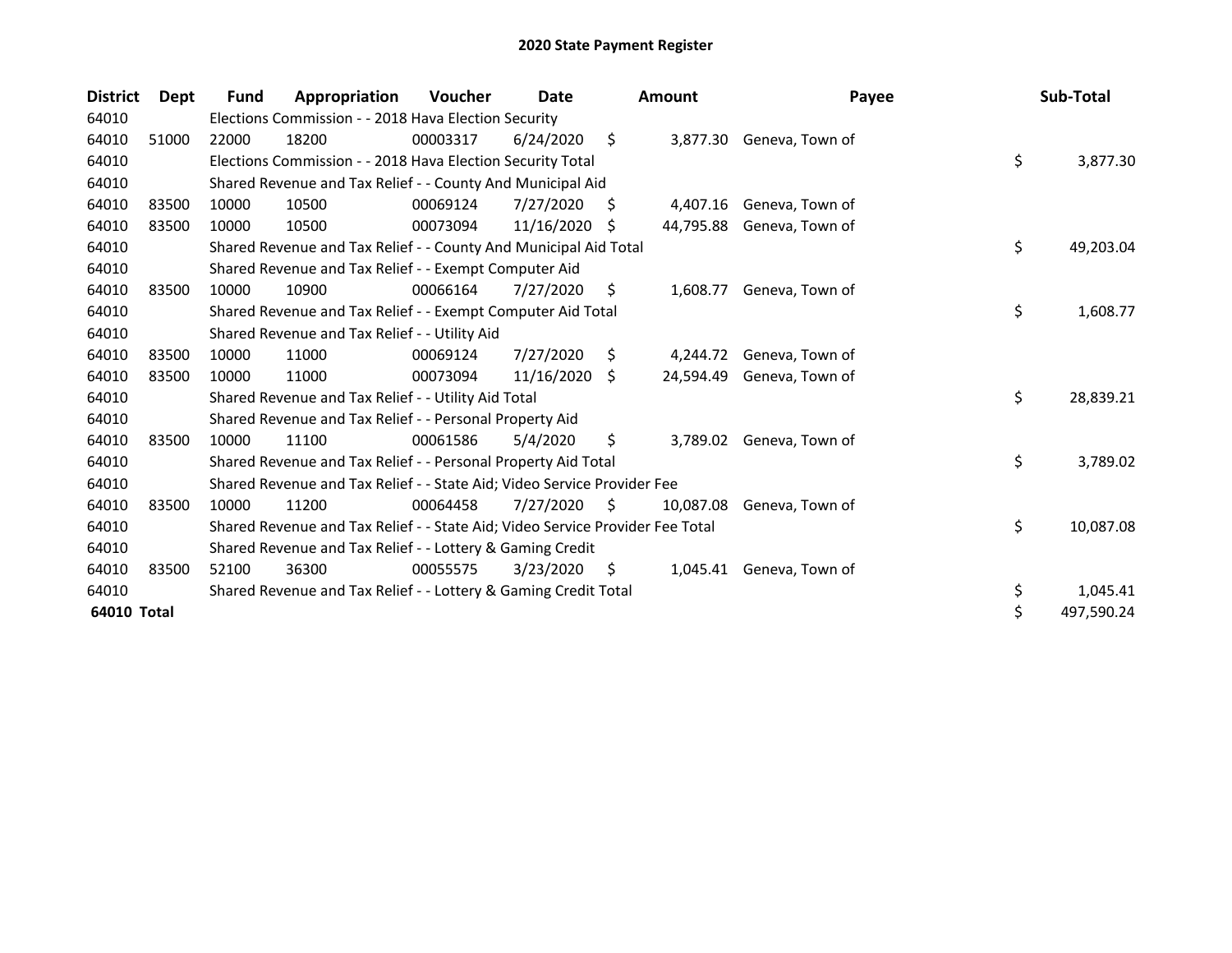| <b>District</b> | Dept  | Fund  | Appropriation                                                      | Voucher  | <b>Date</b>   |    | <b>Amount</b> | Payee                        | Sub-Total        |
|-----------------|-------|-------|--------------------------------------------------------------------|----------|---------------|----|---------------|------------------------------|------------------|
| 64012           |       |       | Dept of Safety & Prof Services - - Fire Dues Distribution          |          |               |    |               |                              |                  |
| 64012           | 16500 | 10000 | 22500                                                              | 00037179 | 7/20/2020     | \$ |               | 11,898.85 Town Of La Fayette |                  |
| 64012           |       |       | Dept of Safety & Prof Services - - Fire Dues Distribution Total    |          |               |    |               |                              | \$<br>11,898.85  |
| 64012           |       |       | Dept of Natural Resources - - Aids In Lieu Of Taxes - Gener        |          |               |    |               |                              |                  |
| 64012           | 37000 | 10000 | 50300                                                              | 00405186 | 4/21/2020     | \$ |               | 106.02 Town Of La Fayette    |                  |
| 64012           |       |       | Dept of Natural Resources - - Aids In Lieu Of Taxes - Gener Total  |          |               |    |               |                              | \$<br>106.02     |
| 64012           |       |       | Dept of Natural Resources - - Resaids - Cnty Forst, Cl & Mfl       |          |               |    |               |                              |                  |
| 64012           | 37000 | 21200 | 57100                                                              | 00417878 | 6/18/2020     | \$ |               | 96.50 Town Of La Fayette     |                  |
| 64012           |       |       | Dept of Natural Resources - - Resaids - Cnty Forst, Cl & Mfl Total |          |               |    |               |                              | \$<br>96.50      |
| 64012           |       |       | Dept of Natural Resources - - Fin Asst For Responsible Units       |          |               |    |               |                              |                  |
| 64012           | 37000 | 27400 | 67000                                                              | 00412870 | 5/29/2020     | \$ |               | 3,757.76 Town Of La Fayette  |                  |
| 64012           |       |       | Dept of Natural Resources - - Fin Asst For Responsible Units Total |          |               |    |               |                              | \$<br>3,757.76   |
| 64012           |       |       | WI Dept of Transportation - - Trns Aids To Mnc.-Sf                 |          |               |    |               |                              |                  |
| 64012           | 39500 | 21100 | 19100                                                              | 00477126 | 1/6/2020      | \$ |               | 28,533.51 Town Of La Fayette |                  |
| 64012           | 39500 | 21100 | 19100                                                              | 00506981 | 4/6/2020      | \$ |               | 28,533.51 Town Of La Fayette |                  |
| 64012           | 39500 | 21100 | 19100                                                              | 00543973 | 7/6/2020      | \$ |               | 28,533.51 Town Of La Fayette |                  |
| 64012           | 39500 | 21100 | 19100                                                              | 00586799 | 10/5/2020     | \$ |               | 28,533.51 Town Of La Fayette |                  |
| 64012           |       |       | WI Dept of Transportation - - Trns Aids To Mnc.-Sf Total           |          |               |    |               |                              | \$<br>114,134.04 |
| 64012           |       |       | Department of Administration - - Federal Aid                       |          |               |    |               |                              |                  |
| 64012           | 50500 | 10000 | 14200                                                              | 00135282 | 12/10/2020 \$ |    |               | 5,114.43 Town Of La Fayette  |                  |
| 64012           |       |       | Department of Administration - - Federal Aid Total                 |          |               |    |               |                              | \$<br>5,114.43   |
| 64012           |       |       | Elections Commission - - 2018 Hava Election Security               |          |               |    |               |                              |                  |
| 64012           | 51000 | 22000 | 18200                                                              | 00004050 | 8/4/2020      | \$ |               | 1,701.50 Town Of La Fayette  |                  |
| 64012           |       |       | Elections Commission - - 2018 Hava Election Security Total         |          |               |    |               |                              | \$<br>1,701.50   |
| 64012           |       |       | Shared Revenue and Tax Relief - - County And Municipal Aid         |          |               |    |               |                              |                  |
| 64012           | 83500 | 10000 | 10500                                                              | 00069125 | 7/27/2020     | S. |               | 3,007.03 Town Of La Fayette  |                  |
| 64012           | 83500 | 10000 | 10500                                                              | 00073095 | 11/16/2020 \$ |    |               | 17,039.85 Town Of La Fayette |                  |
| 64012           |       |       | Shared Revenue and Tax Relief - - County And Municipal Aid Total   |          |               |    |               |                              | \$<br>20,046.88  |
| 64012           |       |       | Shared Revenue and Tax Relief - - Exempt Computer Aid              |          |               |    |               |                              |                  |
| 64012           | 83500 | 10000 | 10900                                                              | 00066165 | 7/27/2020     | \$ |               | 29.10 Town Of La Fayette     |                  |
| 64012           |       |       | Shared Revenue and Tax Relief - - Exempt Computer Aid Total        |          |               |    |               |                              | \$<br>29.10      |
| 64012           |       |       | Shared Revenue and Tax Relief - - Utility Aid                      |          |               |    |               |                              |                  |
| 64012           | 83500 | 10000 | 11000                                                              | 00069125 | 7/27/2020     | \$ | 22.88         | Town Of La Fayette           |                  |
| 64012           | 83500 | 10000 | 11000                                                              | 00073095 | 11/16/2020    | \$ | 133.23        | Town Of La Fayette           |                  |
| 64012           |       |       | Shared Revenue and Tax Relief - - Utility Aid Total                |          |               |    |               |                              | \$<br>156.11     |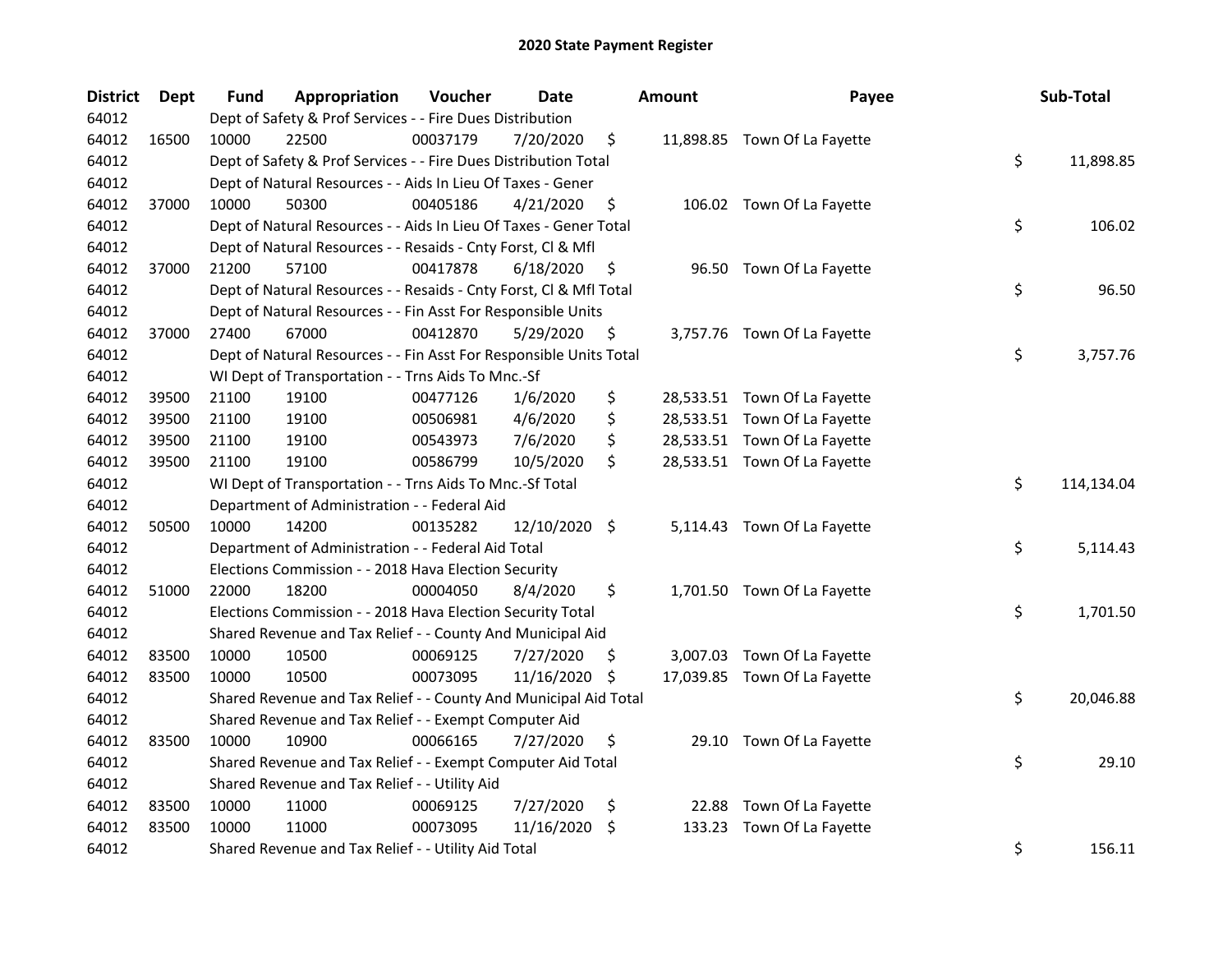| <b>District</b> | <b>Dept</b> | <b>Fund</b> | Appropriation                                                       | <b>Voucher</b> | Date     | Amount   | Payee              | Sub-Total  |
|-----------------|-------------|-------------|---------------------------------------------------------------------|----------------|----------|----------|--------------------|------------|
| 64012           |             |             | Shared Revenue and Tax Relief - - Personal Property Aid             |                |          |          |                    |            |
| 64012           | 83500       | 10000       | 11100                                                               | 00061587       | 5/4/2020 | 3.246.53 | Town Of La Fayette |            |
| 64012           |             |             | Shared Revenue and Tax Relief - - Personal Property Aid Total       |                |          |          |                    | 3.246.53   |
| 64012           |             |             | Shared Revenue and Tax Relief - - Payments For Municipal Svcs       |                |          |          |                    |            |
| 64012           | 83500       | 10000       | 50100                                                               | 00054929       | 2/3/2020 | 137.19   | Town Of La Fayette |            |
| 64012           |             |             | Shared Revenue and Tax Relief - - Payments For Municipal Svcs Total |                |          |          |                    | 137.19     |
| 64012 Total     |             |             |                                                                     |                |          |          |                    | 160.424.91 |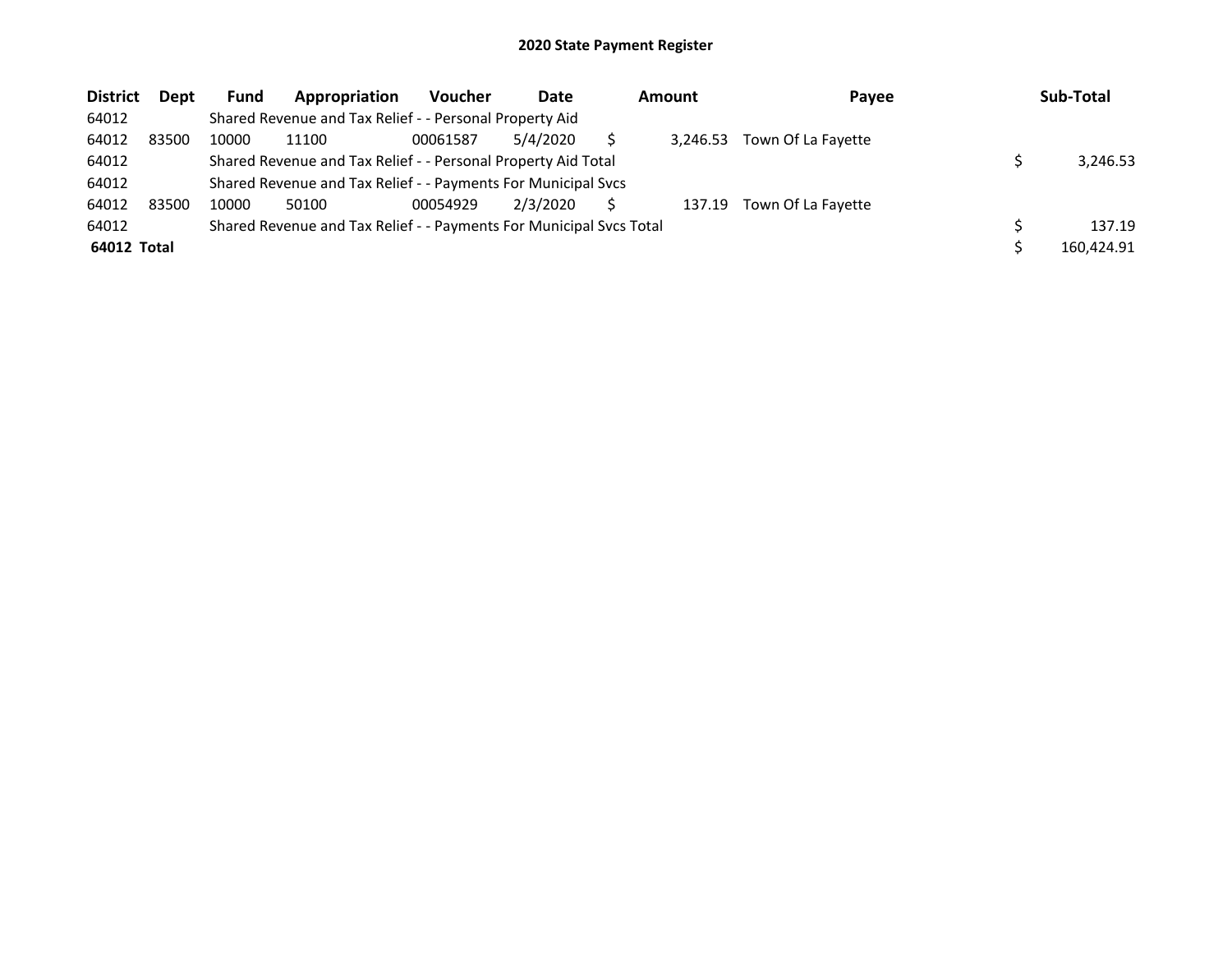| <b>District</b> | <b>Dept</b> | Fund  | Appropriation                                                      | Voucher  | <b>Date</b>   |     | <b>Amount</b> | Payee                       | Sub-Total        |
|-----------------|-------------|-------|--------------------------------------------------------------------|----------|---------------|-----|---------------|-----------------------------|------------------|
| 64014           |             |       | Dept of Safety & Prof Services - - Fire Dues Distribution          |          |               |     |               |                             |                  |
| 64014           | 16500       | 10000 | 22500                                                              | 00037180 | 7/20/2020     | \$  |               | 20,802.17 Town Of La Grange |                  |
| 64014           |             |       | Dept of Safety & Prof Services - - Fire Dues Distribution Total    |          |               |     |               |                             | \$<br>20,802.17  |
| 64014           |             |       | Dept of Natural Resources - - Aids In Lieu Of Taxes - Gener        |          |               |     |               |                             |                  |
| 64014           | 37000       | 10000 | 50300                                                              | 00384744 | 1/22/2020     | \$  |               | 65,970.93 Town Of La Grange |                  |
| 64014           |             |       | Dept of Natural Resources - - Aids In Lieu Of Taxes - Gener Total  |          |               |     |               |                             | \$<br>65,970.93  |
| 64014           |             |       | Dept of Natural Resources - - Resaids - Cnty Forst, Cl & Mfl       |          |               |     |               |                             |                  |
| 64014           | 37000       | 21200 | 57100                                                              | 00417879 | 6/18/2020     | \$  |               | 79.41 Town Of La Grange     |                  |
| 64014           |             |       | Dept of Natural Resources - - Resaids - Cnty Forst, Cl & Mfl Total |          |               |     |               |                             | \$<br>79.41      |
| 64014           |             |       | Dept of Natural Resources - - Aids In Lieu Of Taxes - Sum S        |          |               |     |               |                             |                  |
| 64014           | 37000       | 21200 | 57900                                                              | 00404812 | 4/21/2020     | \$  |               | 5,421.22 Town Of La Grange  |                  |
| 64014           |             |       | Dept of Natural Resources - - Aids In Lieu Of Taxes - Sum S Total  |          |               |     |               |                             | \$<br>5,421.22   |
| 64014           |             |       | Dept of Natural Resources - - Fin Asst For Responsible Units       |          |               |     |               |                             |                  |
| 64014           | 37000       | 27400 | 67000                                                              | 00413466 | 5/29/2020     | \$  |               | 11,007.88 Town Of La Grange |                  |
| 64014           |             |       | Dept of Natural Resources - - Fin Asst For Responsible Units Total |          |               |     |               |                             | \$<br>11,007.88  |
| 64014           |             |       | WI Dept of Transportation - - Trns Aids To Mnc.-Sf                 |          |               |     |               |                             |                  |
| 64014           | 39500       | 21100 | 19100                                                              | 00477127 | 1/6/2020      | \$  |               | 40,734.00 Town Of La Grange |                  |
| 64014           | 39500       | 21100 | 19100                                                              | 00506982 | 4/6/2020      | \$  | 40,734.00     | Town Of La Grange           |                  |
| 64014           | 39500       | 21100 | 19100                                                              | 00543974 | 7/6/2020      | \$  | 40,734.00     | Town Of La Grange           |                  |
| 64014           | 39500       | 21100 | 19100                                                              | 00586800 | 10/5/2020     | \$  |               | 40,734.00 Town Of La Grange |                  |
| 64014           |             |       | WI Dept of Transportation - - Trns Aids To Mnc.-Sf Total           |          |               |     |               |                             | \$<br>162,936.00 |
| 64014           |             |       | Department of Administration - - Federal Aid                       |          |               |     |               |                             |                  |
| 64014           | 50500       | 10000 | 14200                                                              | 00135281 | 12/10/2020 \$ |     |               | 4,124.89 Town Of La Grange  |                  |
| 64014           |             |       | Department of Administration - - Federal Aid Total                 |          |               |     |               |                             | \$<br>4,124.89   |
| 64014           |             |       | Elections Commission - - 2018 Hava Election Security               |          |               |     |               |                             |                  |
| 64014           | 51000       | 22000 | 18200                                                              | 00003438 | 6/29/2020     | \$  |               | 1,919.30 Town Of La Grange  |                  |
| 64014           |             |       | Elections Commission - - 2018 Hava Election Security Total         |          |               |     |               |                             | \$<br>1,919.30   |
| 64014           |             |       | Shared Revenue and Tax Relief - - County And Municipal Aid         |          |               |     |               |                             |                  |
| 64014           | 83500       | 10000 | 10500                                                              | 00069126 | 7/27/2020     | S   |               | 3,058.52 Town Of La Grange  |                  |
| 64014           | 83500       | 10000 | 10500                                                              | 00073096 | 11/16/2020    | \$. |               | 17,331.59 Town Of La Grange |                  |
| 64014           |             |       | Shared Revenue and Tax Relief - - County And Municipal Aid Total   |          |               |     |               |                             | \$<br>20,390.11  |
| 64014           |             |       | Shared Revenue and Tax Relief - - Exempt Computer Aid              |          |               |     |               |                             |                  |
| 64014           | 83500       | 10000 | 10900                                                              | 00066166 | 7/27/2020     | \$  |               | 19.75 Town Of La Grange     |                  |
| 64014           |             |       | Shared Revenue and Tax Relief - - Exempt Computer Aid Total        |          |               |     |               |                             | \$<br>19.75      |
| 64014           |             |       | Shared Revenue and Tax Relief - - Utility Aid                      |          |               |     |               |                             |                  |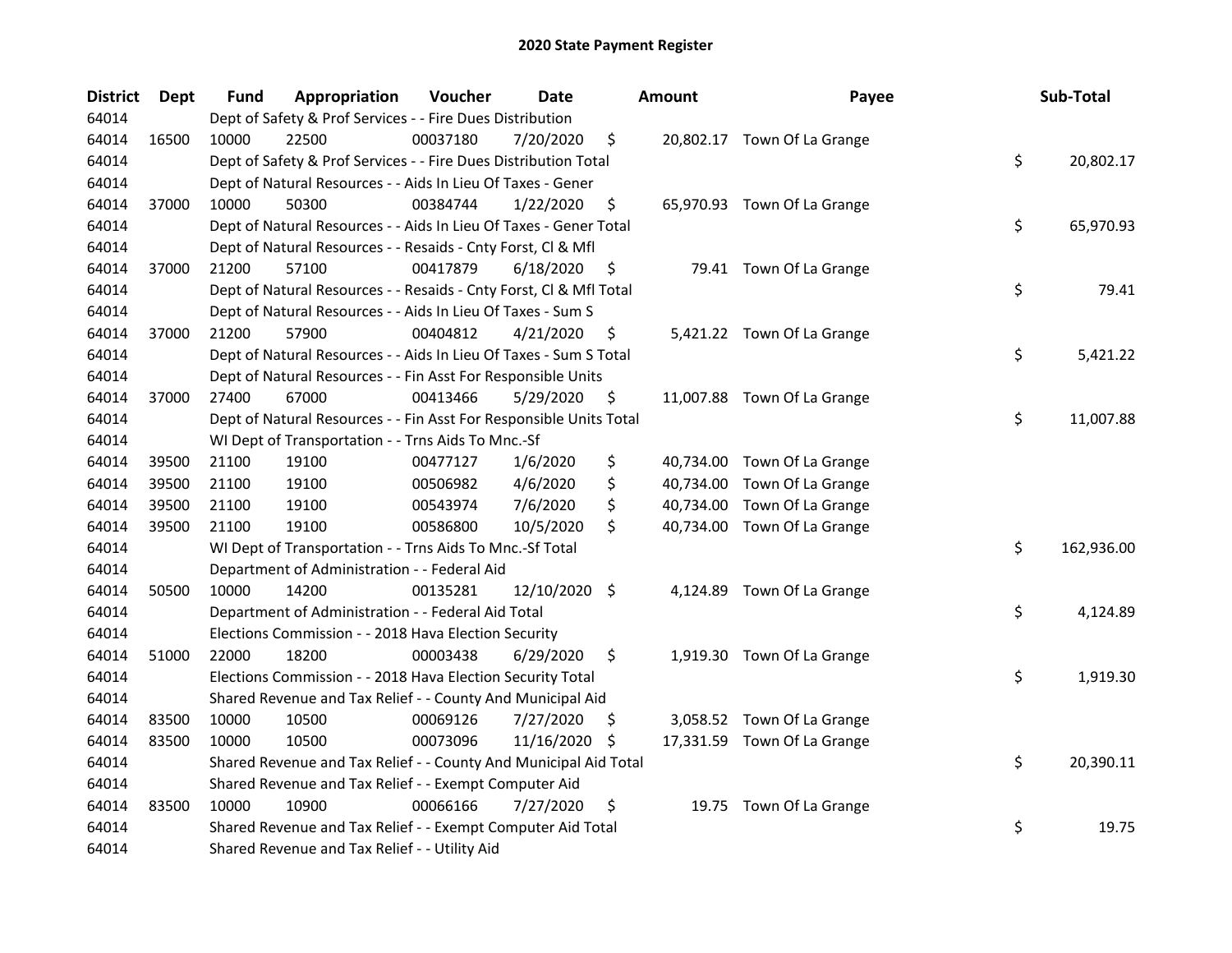| <b>District</b> | Dept  | <b>Fund</b> | Appropriation                                                 | Voucher  | Date       | <b>Amount</b> | Payee             | Sub-Total  |
|-----------------|-------|-------------|---------------------------------------------------------------|----------|------------|---------------|-------------------|------------|
| 64014           | 83500 | 10000       | 11000                                                         | 00069126 | 7/27/2020  | 250.80        | Town Of La Grange |            |
| 64014           | 83500 | 10000       | 11000                                                         | 00073096 | 11/16/2020 | 1.356.70      | Town Of La Grange |            |
| 64014           |       |             | Shared Revenue and Tax Relief - - Utility Aid Total           |          |            |               |                   | 1,607.50   |
| 64014           |       |             | Shared Revenue and Tax Relief - - Personal Property Aid       |          |            |               |                   |            |
| 64014           | 83500 | 10000       | 11100                                                         | 00061588 | 5/4/2020   | 77.60         | Town Of La Grange |            |
| 64014           |       |             | Shared Revenue and Tax Relief - - Personal Property Aid Total |          |            |               |                   | 77.60      |
| 64014 Total     |       |             |                                                               |          |            |               |                   | 294,356.76 |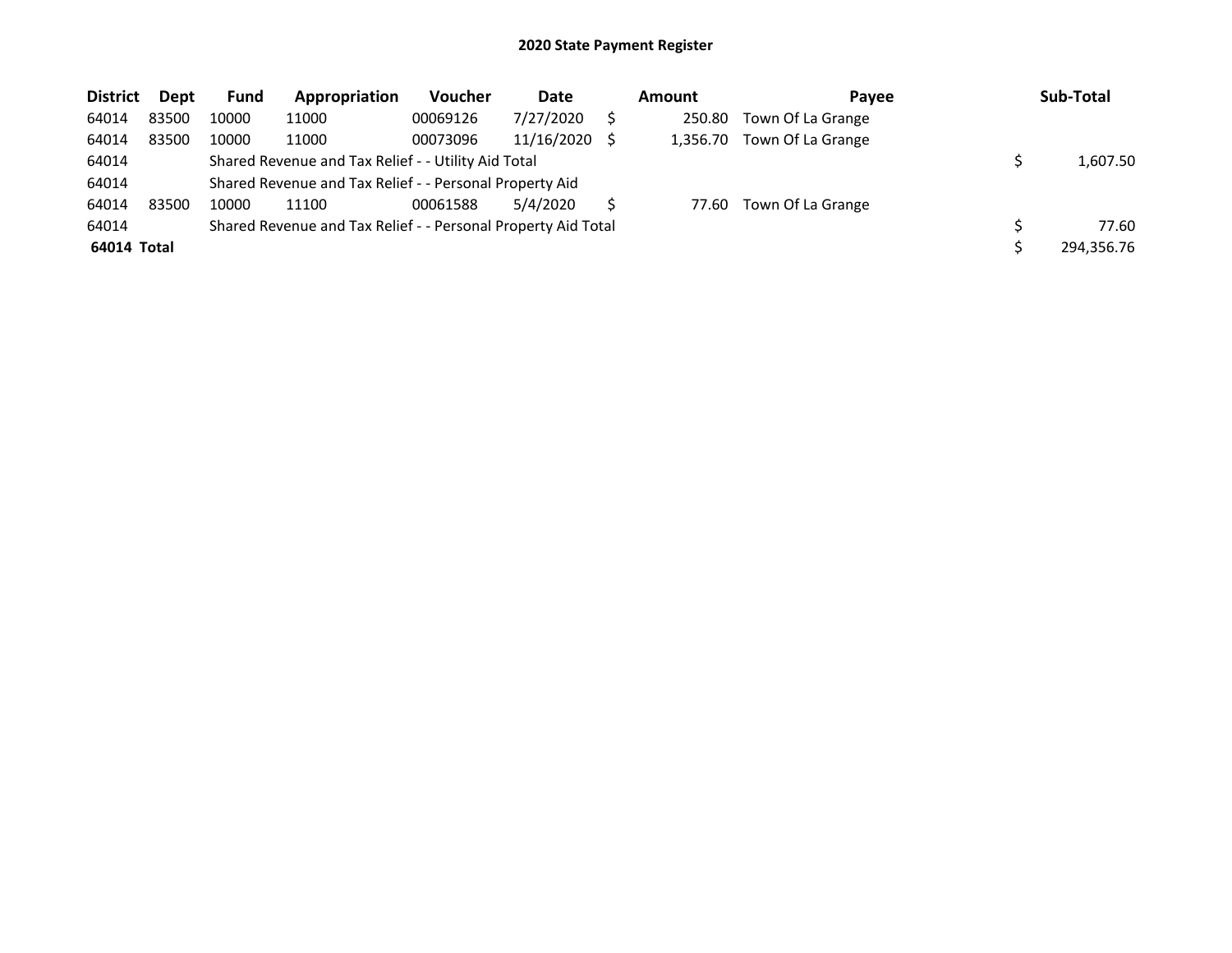| District | Dept  | <b>Fund</b> | Appropriation                                                                   | Voucher  | Date                    |    | <b>Amount</b> |                        | Payee | Sub-Total        |
|----------|-------|-------------|---------------------------------------------------------------------------------|----------|-------------------------|----|---------------|------------------------|-------|------------------|
| 64016    |       |             | Dept of Safety & Prof Services - - Fire Dues Distribution                       |          |                         |    |               |                        |       |                  |
| 64016    | 16500 | 10000       | 22500                                                                           | 00037181 | 7/20/2020               | \$ |               | 46,650.57 Town Of Linn |       |                  |
| 64016    |       |             | Dept of Safety & Prof Services - - Fire Dues Distribution Total                 |          |                         |    |               |                        |       | \$<br>46,650.57  |
| 64016    |       |             | Wisconsin Historical Society - - Earned Revenue                                 |          |                         |    |               |                        |       |                  |
| 64016    | 24500 | 26600       | 16300                                                                           | 00027250 | 2/11/2020               | \$ |               | 201.90 Town Of Linn    |       |                  |
| 64016    |       |             | Wisconsin Historical Society - - Earned Revenue Total                           |          |                         |    |               |                        |       | \$<br>201.90     |
| 64016    |       |             | Dept of Natural Resources - - Aids In Lieu Of Taxes - Gener                     |          |                         |    |               |                        |       |                  |
| 64016    | 37000 | 10000       | 50300                                                                           | 00404842 | 4/21/2020               | \$ |               | 67.86 Town Of Linn     |       |                  |
| 64016    |       |             | Dept of Natural Resources - - Aids In Lieu Of Taxes - Gener Total               |          |                         |    |               |                        |       | \$<br>67.86      |
| 64016    |       |             | Dept of Natural Resources - - Resaids - Fire Suppress Grant                     |          |                         |    |               |                        |       |                  |
| 64016    | 37000 | 21200       | 54500                                                                           | 00408363 | 5/13/2020               | \$ |               | 2,106.40 Town Of Linn  |       |                  |
| 64016    |       |             | Dept of Natural Resources - - Resaids - Fire Suppress Grant Total               |          |                         |    |               |                        |       | \$<br>2,106.40   |
| 64016    |       |             | Dept of Natural Resources - - Resaids - Cnty Forst, Cl & Mfl                    |          |                         |    |               |                        |       |                  |
| 64016    | 37000 | 21200       | 57100                                                                           | 00417880 | 6/18/2020               | \$ |               | 5.60 Town Of Linn      |       |                  |
| 64016    |       |             | Dept of Natural Resources - - Resaids - Cnty Forst, CI & Mfl Total              |          |                         |    |               |                        |       | \$<br>5.60       |
| 64016    |       |             | Dept of Natural Resources - - Fin Asst For Responsible Units                    |          |                         |    |               |                        |       |                  |
| 64016    | 37000 | 27400       | 67000                                                                           | 00412582 | 5/29/2020               | \$ |               | 10,627.59 Town Of Linn |       |                  |
| 64016    |       |             | Dept of Natural Resources - - Fin Asst For Responsible Units Total              |          |                         |    |               |                        |       | \$<br>10,627.59  |
| 64016    |       |             | WI Dept of Transportation - - Hwy Sfty Loc Aid Ffd                              |          |                         |    |               |                        |       |                  |
| 64016    | 39500 | 21100       | 18500                                                                           | 00594155 | 10/2/2020               | \$ |               | 4,000.00 Town Of Linn  |       |                  |
| 64016    |       |             | WI Dept of Transportation - - Hwy Sfty Loc Aid Ffd Total                        |          |                         |    |               |                        |       | \$<br>4,000.00   |
| 64016    |       |             | WI Dept of Transportation - - Trns Aids To Mnc.-Sf                              |          |                         |    |               |                        |       |                  |
| 64016    | 39500 | 21100       | 19100                                                                           | 00477128 | 1/6/2020                | \$ |               | 59,781.77 Town Of Linn |       |                  |
| 64016    | 39500 | 21100       | 19100                                                                           | 00506983 | 4/6/2020                | \$ |               | 59,781.77 Town Of Linn |       |                  |
| 64016    | 39500 | 21100       | 19100                                                                           | 00543975 | 7/6/2020                | \$ |               | 59,781.77 Town Of Linn |       |                  |
| 64016    | 39500 | 21100       | 19100                                                                           | 00586801 | 10/5/2020               | \$ |               | 59,781.78 Town Of Linn |       |                  |
| 64016    |       |             | WI Dept of Transportation - - Trns Aids To Mnc.-Sf Total                        |          |                         |    |               |                        |       | \$<br>239,127.09 |
| 64016    |       |             | Department of Health Services - - Emergency Medical Services, Ai                |          |                         |    |               |                        |       |                  |
| 64016    | 43500 | 10000       | 11900                                                                           | 00379146 | 9/17/2020               | S  |               | 5,448.69 Town Of Linn  |       |                  |
| 64016    |       |             | Department of Health Services - - Emergency Medical Services, Ai Total          |          |                         |    |               |                        |       | \$<br>5,448.69   |
| 64016    |       |             | Department of Health Services - - Prepaid Medical Transport Reimbursement       |          |                         |    |               |                        |       |                  |
| 64016    | 43500 | 10000       | 16300                                                                           |          | AMBULANCE 11/16/2020 \$ |    |               | 2,000.00 Town Of Linn  |       |                  |
| 64016    |       |             | Department of Health Services - - Prepaid Medical Transport Reimbursement Total |          |                         |    |               |                        |       | \$<br>2,000.00   |
| 64016    |       |             | Department of Justice - - Law Enforcement Train, Local                          |          |                         |    |               |                        |       |                  |
| 64016    | 45500 | 10000       | 23100                                                                           | 00078303 | 1/14/2020               | \$ |               | 3,870.90 Town Of Linn  |       |                  |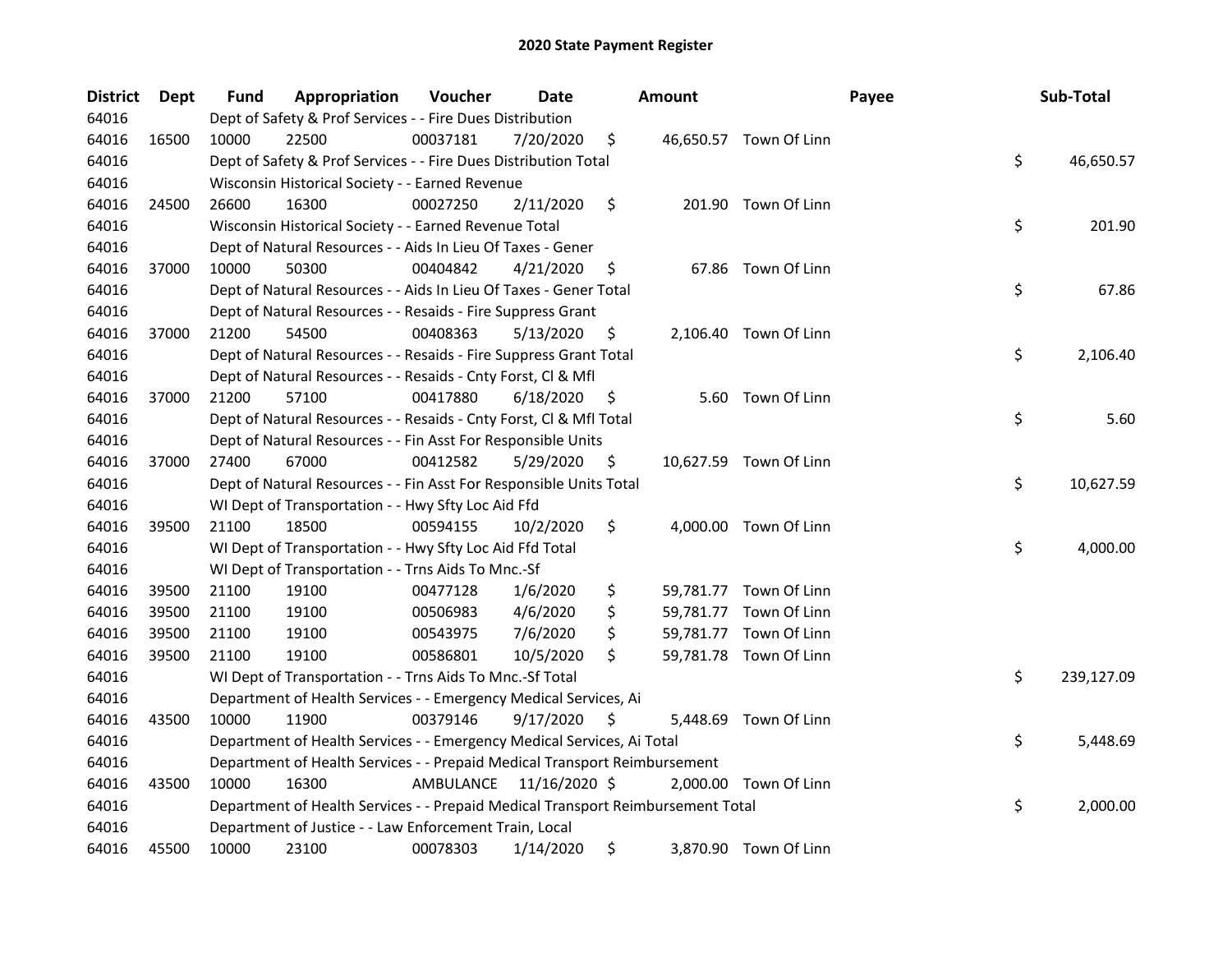| <b>District</b> | <b>Dept</b> | Fund  | Appropriation                                                                 | Voucher  | <b>Date</b>   |     | <b>Amount</b> |                        | Payee | Sub-Total        |
|-----------------|-------------|-------|-------------------------------------------------------------------------------|----------|---------------|-----|---------------|------------------------|-------|------------------|
| 64016           | 45500       | 10000 | 23100                                                                         | 00091571 | 12/7/2020     | \$  |               | 1,280.00 Town Of Linn  |       |                  |
| 64016           |             |       | Department of Justice - - Law Enforcement Train, Local Total                  |          |               |     |               |                        |       | \$<br>5,150.90   |
| 64016           |             |       | Department of Military Affairs - - Major Disaster Assist; Pif                 |          |               |     |               |                        |       |                  |
| 64016           | 46500       | 27200 | 36500                                                                         | 00076071 | 4/7/2020      | \$  |               | 16,541.38 Town Of Linn |       |                  |
| 64016           |             |       | Department of Military Affairs - - Major Disaster Assist; Pif Total           |          |               |     |               |                        |       | \$<br>16,541.38  |
| 64016           |             |       | Department of Administration - - Federal Aid                                  |          |               |     |               |                        |       |                  |
| 64016           | 50500       | 10000 | 14200                                                                         | 00130240 | 10/2/2020     | \$  | 7,132.53      | Town Of Linn           |       |                  |
| 64016           | 50500       | 10000 | 14200                                                                         | 00135283 | 12/10/2020 \$ |     |               | 4,103.10 Town Of Linn  |       |                  |
| 64016           |             |       | Department of Administration - - Federal Aid Total                            |          |               |     |               |                        |       | \$<br>11,235.63  |
| 64016           |             |       | Shared Revenue and Tax Relief - - County And Municipal Aid                    |          |               |     |               |                        |       |                  |
| 64016           | 83500       | 10000 | 10500                                                                         | 00069127 | 7/27/2020     | -S  |               | 4,005.50 Town Of Linn  |       |                  |
| 64016           | 83500       | 10000 | 10500                                                                         | 00073097 | 11/16/2020    | -S  |               | 20,697.84 Town Of Linn |       |                  |
| 64016           |             |       | Shared Revenue and Tax Relief - - County And Municipal Aid Total              |          |               |     |               |                        |       | \$<br>24,703.34  |
| 64016           |             |       | Shared Revenue and Tax Relief - - Exempt Computer Aid                         |          |               |     |               |                        |       |                  |
| 64016           | 83500       | 10000 | 10900                                                                         | 00066167 | 7/27/2020     | S   |               | 88.34 Town Of Linn     |       |                  |
| 64016           |             |       | Shared Revenue and Tax Relief - - Exempt Computer Aid Total                   |          |               |     |               |                        |       | \$<br>88.34      |
| 64016           |             |       | Shared Revenue and Tax Relief - - Utility Aid                                 |          |               |     |               |                        |       |                  |
| 64016           | 83500       | 10000 | 11000                                                                         | 00069127 | 7/27/2020     | \$  |               | 1,223.31 Town Of Linn  |       |                  |
| 64016           | 83500       | 10000 | 11000                                                                         | 00073097 | 11/16/2020 \$ |     |               | 7,093.26 Town Of Linn  |       |                  |
| 64016           |             |       | Shared Revenue and Tax Relief - - Utility Aid Total                           |          |               |     |               |                        |       | \$<br>8,316.57   |
| 64016           |             |       | Shared Revenue and Tax Relief - - Personal Property Aid                       |          |               |     |               |                        |       |                  |
| 64016           | 83500       | 10000 | 11100                                                                         | 00061589 | 5/4/2020      | \$  |               | 1,920.91 Town Of Linn  |       |                  |
| 64016           |             |       | Shared Revenue and Tax Relief - - Personal Property Aid Total                 |          |               |     |               |                        |       | \$<br>1,920.91   |
| 64016           |             |       | Shared Revenue and Tax Relief - - State Aid; Video Service Provider Fee       |          |               |     |               |                        |       |                  |
| 64016           | 83500       | 10000 | 11200                                                                         | 00064459 | 7/27/2020     | \$. | 6,917.39      | Town Of Linn           |       |                  |
| 64016           |             |       | Shared Revenue and Tax Relief - - State Aid; Video Service Provider Fee Total |          |               |     |               |                        |       | \$<br>6,917.39   |
| 64016           |             |       | Shared Revenue and Tax Relief - - Payments For Municipal Svcs                 |          |               |     |               |                        |       |                  |
| 64016           | 83500       | 10000 | 50100                                                                         | 00054858 | 2/3/2020      | \$  |               | 1,620.52 Town Of Linn  |       |                  |
| 64016           |             |       | Shared Revenue and Tax Relief - - Payments For Municipal Svcs Total           |          |               |     |               |                        |       | \$<br>1,620.52   |
| 64016 Total     |             |       |                                                                               |          |               |     |               |                        |       | \$<br>386,730.68 |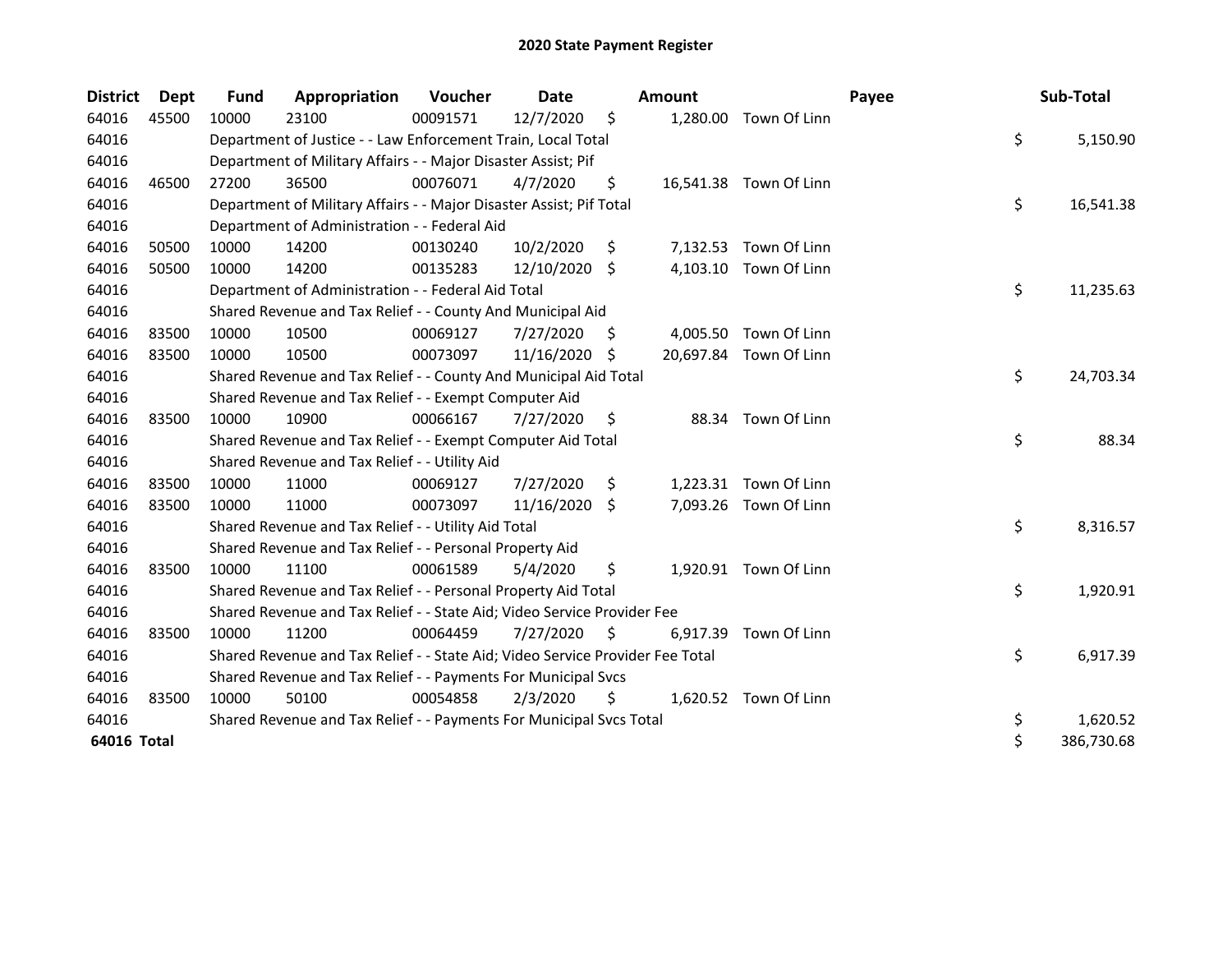| <b>District</b> | <b>Dept</b> | Fund  | Appropriation                                                                   | Voucher  | <b>Date</b>             | <b>Amount</b>   |                         | Payee | Sub-Total        |
|-----------------|-------------|-------|---------------------------------------------------------------------------------|----------|-------------------------|-----------------|-------------------------|-------|------------------|
| 64018           |             |       | Dept of Safety & Prof Services - - Fire Dues Distribution                       |          |                         |                 |                         |       |                  |
| 64018           | 16500       | 10000 | 22500                                                                           | 00037182 | 7/20/2020               | \$              | 17,545.13 Town of Lyons |       |                  |
| 64018           |             |       | Dept of Safety & Prof Services - - Fire Dues Distribution Total                 |          |                         |                 |                         |       | \$<br>17,545.13  |
| 64018           |             |       | Dept of Natural Resources - - Aids In Lieu Of Taxes - Gener                     |          |                         |                 |                         |       |                  |
| 64018           | 37000       | 10000 | 50300                                                                           | 00384745 | 1/22/2020               | \$              | 1,731.03 Town of Lyons  |       |                  |
| 64018           | 37000       | 10000 | 50300                                                                           | 00404852 | 4/21/2020               | \$              | 249.94 Town of Lyons    |       |                  |
| 64018           |             |       | Dept of Natural Resources - - Aids In Lieu Of Taxes - Gener Total               |          |                         |                 |                         |       | \$<br>1,980.97   |
| 64018           |             |       | Dept of Natural Resources - - Resaids - Cnty Forst, Cl & Mfl                    |          |                         |                 |                         |       |                  |
| 64018           | 37000       | 21200 | 57100                                                                           | 00417881 | 6/18/2020               | \$              | 32.00 Town of Lyons     |       |                  |
| 64018           |             |       | Dept of Natural Resources - - Resaids - Cnty Forst, Cl & Mfl Total              |          |                         |                 |                         |       | \$<br>32.00      |
| 64018           |             |       | Dept of Natural Resources - - Aids In Lieu Of Taxes - Sum S                     |          |                         |                 |                         |       |                  |
| 64018           | 37000       | 21200 | 57900                                                                           | 00404853 | 4/21/2020               | \$              | 8.16 Town of Lyons      |       |                  |
| 64018           |             |       | Dept of Natural Resources - - Aids In Lieu Of Taxes - Sum S Total               |          |                         |                 |                         |       | \$<br>8.16       |
| 64018           |             |       | Dept of Natural Resources - - Fin Asst For Responsible Units                    |          |                         |                 |                         |       |                  |
| 64018           | 37000       | 27400 | 67000                                                                           | 00413226 | 5/29/2020               | \$              | 6,344.54 Town of Lyons  |       |                  |
| 64018           |             |       | Dept of Natural Resources - - Fin Asst For Responsible Units Total              |          |                         |                 |                         |       | \$<br>6,344.54   |
| 64018           |             |       | WI Dept of Transportation - - Trns Aids To Mnc.-Sf                              |          |                         |                 |                         |       |                  |
| 64018           | 39500       | 21100 | 19100                                                                           | 00477129 | 1/6/2020                | \$<br>36,640.89 | Town of Lyons           |       |                  |
| 64018           | 39500       | 21100 | 19100                                                                           | 00506984 | 4/6/2020                | \$<br>36,640.89 | Town of Lyons           |       |                  |
| 64018           | 39500       | 21100 | 19100                                                                           | 00543976 | 7/6/2020                | \$<br>36,640.89 | Town of Lyons           |       |                  |
| 64018           | 39500       | 21100 | 19100                                                                           | 00586802 | 10/5/2020               | \$<br>36,640.89 | Town of Lyons           |       |                  |
| 64018           |             |       | WI Dept of Transportation - - Trns Aids To Mnc.-Sf Total                        |          |                         |                 |                         |       | \$<br>146,563.56 |
| 64018           |             |       | WI Dept of Transportation - - Loc Rd Imp Prg St Fd                              |          |                         |                 |                         |       |                  |
| 64018           | 39500       | 21100 | 27800                                                                           | 00622432 | 12/3/2020               | \$              | 15,863.57 Town of Lyons |       |                  |
| 64018           |             |       | WI Dept of Transportation - - Loc Rd Imp Prg St Fd Total                        |          |                         |                 |                         |       | \$<br>15,863.57  |
| 64018           |             |       | Department of Health Services - - Emergency Medical Services, Ai                |          |                         |                 |                         |       |                  |
| 64018           | 43500       | 10000 | 11900                                                                           | 00379069 | 9/15/2020               | \$              | 5,570.44 Town of Lyons  |       |                  |
| 64018           |             |       | Department of Health Services - - Emergency Medical Services, Ai Total          |          |                         |                 |                         |       | \$<br>5,570.44   |
| 64018           |             |       | Department of Health Services - - Prepaid Medical Transport Reimbursement       |          |                         |                 |                         |       |                  |
| 64018           | 43500       | 10000 | 16300                                                                           |          | AMBULANCE 11/16/2020 \$ |                 | 2,000.00 Town of Lyons  |       |                  |
| 64018           |             |       | Department of Health Services - - Prepaid Medical Transport Reimbursement Total |          |                         |                 |                         |       | \$<br>2,000.00   |
| 64018           |             |       | Elections Commission - - 2018 Hava Election Security                            |          |                         |                 |                         |       |                  |
| 64018           | 51000       | 22000 | 18200                                                                           | 00004061 | 8/4/2020                | \$              | 2,511.10 Town of Lyons  |       |                  |
| 64018           |             |       | Elections Commission - - 2018 Hava Election Security Total                      |          |                         |                 |                         |       | \$<br>2,511.10   |
| 64018           |             |       | Shared Revenue and Tax Relief - - County And Municipal Aid                      |          |                         |                 |                         |       |                  |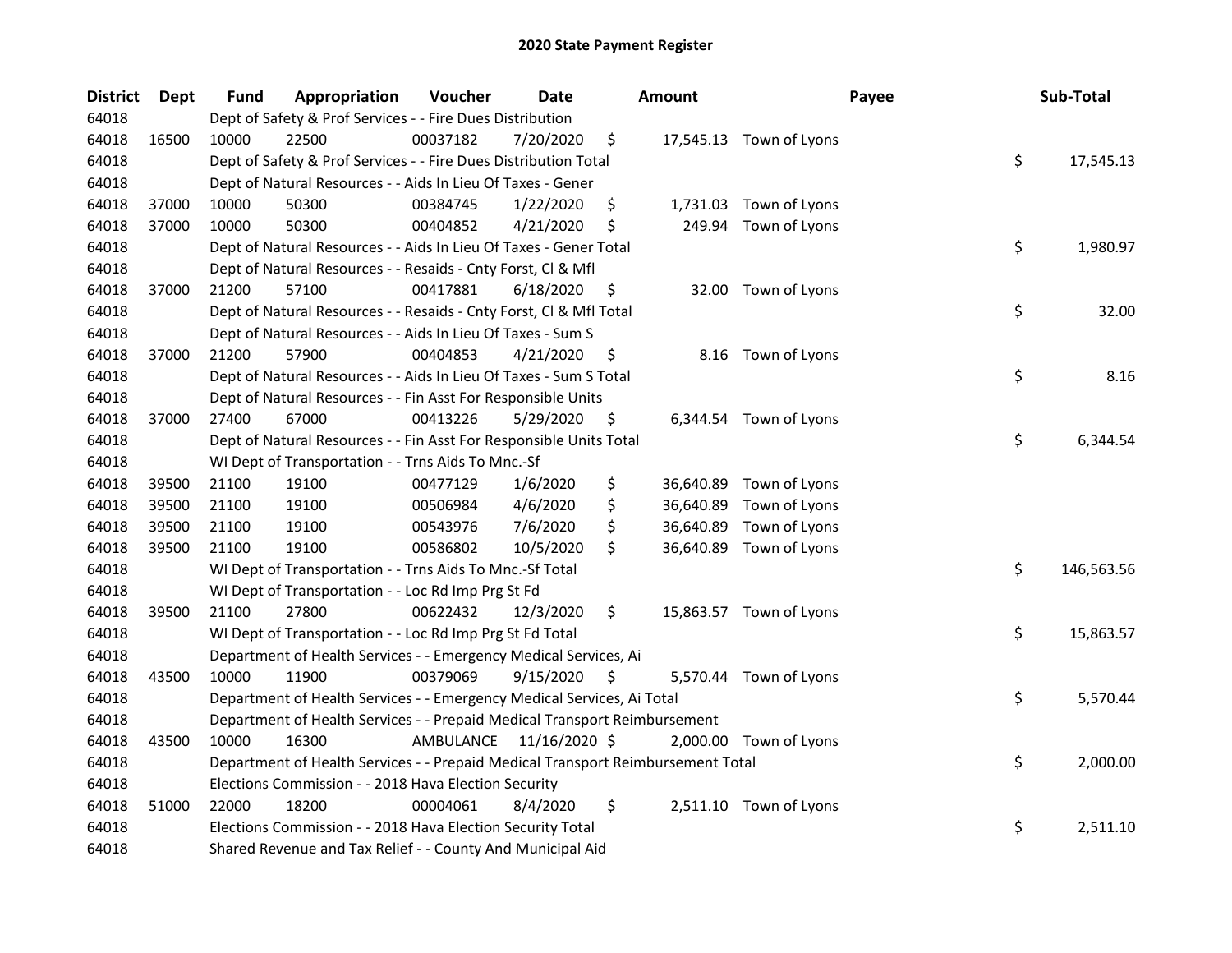| <b>District</b> | Dept  | Fund  | Appropriation                                                                 | <b>Voucher</b> | Date       |    | <b>Amount</b> |                        | Payee | Sub-Total       |
|-----------------|-------|-------|-------------------------------------------------------------------------------|----------------|------------|----|---------------|------------------------|-------|-----------------|
| 64018           | 83500 | 10000 | 10500                                                                         | 00069128       | 7/27/2020  | Ŝ. | 5,859.77      | Town of Lyons          |       |                 |
| 64018           | 83500 | 10000 | 10500                                                                         | 00073098       | 11/16/2020 | S  | 31,205.35     | Town of Lyons          |       |                 |
| 64018           |       |       | Shared Revenue and Tax Relief - - County And Municipal Aid Total              |                |            |    |               |                        |       | \$<br>37,065.12 |
| 64018           |       |       | Shared Revenue and Tax Relief - - Exempt Computer Aid                         |                |            |    |               |                        |       |                 |
| 64018           | 83500 | 10000 | 10900                                                                         | 00066168       | 7/27/2020  | \$ | 277.48        | Town of Lyons          |       |                 |
| 64018           |       |       | Shared Revenue and Tax Relief - - Exempt Computer Aid Total                   |                |            |    |               |                        |       | \$<br>277.48    |
| 64018           |       |       | Shared Revenue and Tax Relief - - Utility Aid                                 |                |            |    |               |                        |       |                 |
| 64018           | 83500 | 10000 | 11000                                                                         | 00069128       | 7/27/2020  | \$ | 322.37        | Town of Lyons          |       |                 |
| 64018           | 83500 | 10000 | 11000                                                                         | 00073098       | 11/16/2020 | -S |               | 1,788.54 Town of Lyons |       |                 |
| 64018           |       |       | Shared Revenue and Tax Relief - - Utility Aid Total                           |                |            |    |               |                        |       | \$<br>2,110.91  |
| 64018           |       |       | Shared Revenue and Tax Relief - - Personal Property Aid                       |                |            |    |               |                        |       |                 |
| 64018           | 83500 | 10000 | 11100                                                                         | 00061590       | 5/4/2020   | \$ | 9,914.32      | Town of Lyons          |       |                 |
| 64018           |       |       | Shared Revenue and Tax Relief - - Personal Property Aid Total                 |                |            |    |               |                        |       | \$<br>9,914.32  |
| 64018           |       |       | Shared Revenue and Tax Relief - - State Aid; Video Service Provider Fee       |                |            |    |               |                        |       |                 |
| 64018           | 83500 | 10000 | 11200                                                                         | 00064460       | 7/27/2020  | S. | 3,296.15      | Town of Lyons          |       |                 |
| 64018           |       |       | Shared Revenue and Tax Relief - - State Aid; Video Service Provider Fee Total |                |            |    |               |                        |       | \$<br>3,296.15  |
| 64018           |       |       | Shared Revenue and Tax Relief - - Lottery & Gaming Credit                     |                |            |    |               |                        |       |                 |
| 64018           | 83500 | 52100 | 36300                                                                         | 00055576       | 3/23/2020  | S  | 821.88        | Town of Lyons          |       |                 |
| 64018           |       |       | Shared Revenue and Tax Relief - - Lottery & Gaming Credit Total               |                |            |    |               |                        |       | \$<br>821.88    |
| 64018 Total     |       |       |                                                                               |                |            |    |               |                        |       | 251,905.33      |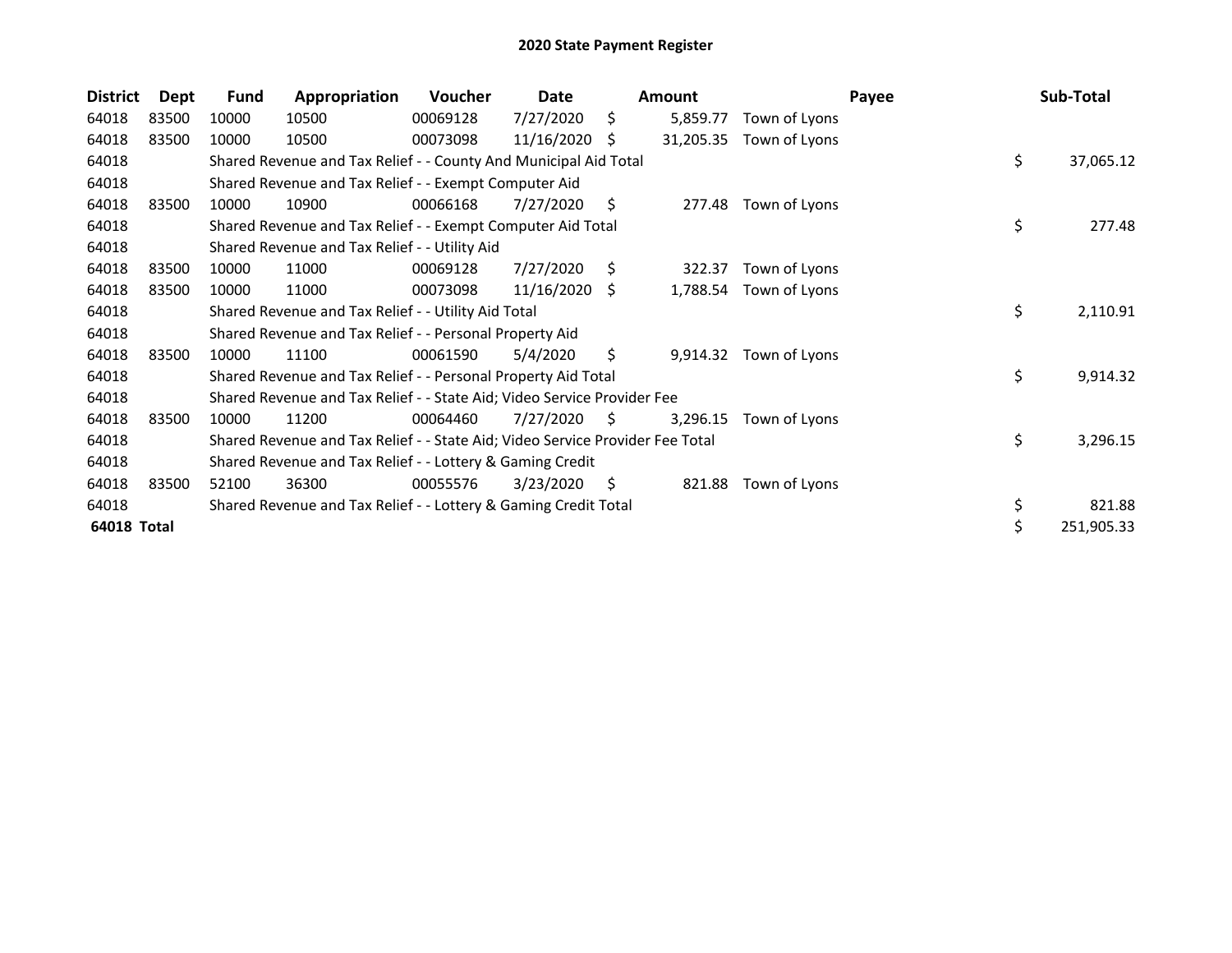| <b>District</b> | Dept  | Fund  | Appropriation                                                      | Voucher  | Date       |     | <b>Amount</b> | Payee                      | Sub-Total        |
|-----------------|-------|-------|--------------------------------------------------------------------|----------|------------|-----|---------------|----------------------------|------------------|
| 64020           |       |       | Dept of Safety & Prof Services - - Fire Dues Distribution          |          |            |     |               |                            |                  |
| 64020           | 16500 | 10000 | 22500                                                              | 00037183 | 7/20/2020  | \$  |               | 8,620.61 Town Of Richmond  |                  |
| 64020           |       |       | Dept of Safety & Prof Services - - Fire Dues Distribution Total    |          |            |     |               |                            | \$<br>8,620.61   |
| 64020           |       |       | Dept of Natural Resources - - Aids In Lieu Of Taxes - Gener        |          |            |     |               |                            |                  |
| 64020           | 37000 | 10000 | 50300                                                              | 00384756 | 1/22/2020  | \$  |               | 15,788.04 Town Of Richmond |                  |
| 64020           |       |       | Dept of Natural Resources - - Aids In Lieu Of Taxes - Gener Total  |          |            |     |               |                            | \$<br>15,788.04  |
| 64020           |       |       | Dept of Natural Resources - - Resaids - Cnty Forst, Cl & Mfl       |          |            |     |               |                            |                  |
| 64020           | 37000 | 21200 | 57100                                                              | 00417882 | 6/18/2020  | \$  |               | 41.95 Town Of Richmond     |                  |
| 64020           |       |       | Dept of Natural Resources - - Resaids - Cnty Forst, Cl & Mfl Total |          |            |     |               |                            | \$<br>41.95      |
| 64020           |       |       | Dept of Natural Resources - - Fin Asst For Responsible Units       |          |            |     |               |                            |                  |
| 64020           | 37000 | 27400 | 67000                                                              | 00413255 | 5/29/2020  | \$  |               | 5,527.71 Town Of Richmond  |                  |
| 64020           |       |       | Dept of Natural Resources - - Fin Asst For Responsible Units Total |          |            |     |               |                            | \$<br>5,527.71   |
| 64020           |       |       | WI Dept of Transportation - - Trns Aids To Mnc.-Sf                 |          |            |     |               |                            |                  |
| 64020           | 39500 | 21100 | 19100                                                              | 00477130 | 1/6/2020   | \$  |               | 32,639.76 Town Of Richmond |                  |
| 64020           | 39500 | 21100 | 19100                                                              | 00506985 | 4/6/2020   | \$  |               | 32,639.76 Town Of Richmond |                  |
| 64020           | 39500 | 21100 | 19100                                                              | 00543977 | 7/6/2020   | \$  |               | 32,639.76 Town Of Richmond |                  |
| 64020           | 39500 | 21100 | 19100                                                              | 00586803 | 10/5/2020  | \$  |               | 32,639.76 Town Of Richmond |                  |
| 64020           |       |       | WI Dept of Transportation - - Trns Aids To Mnc.-Sf Total           |          |            |     |               |                            | \$<br>130,559.04 |
| 64020           |       |       | Elections Commission - - 2018 Hava Election Security               |          |            |     |               |                            |                  |
| 64020           | 51000 | 22000 | 18200                                                              | 00004573 | 9/15/2020  | \$  | 1,489.20      | Town Of Richmond           |                  |
| 64020           |       |       | Elections Commission - - 2018 Hava Election Security Total         |          |            |     |               |                            | \$<br>1,489.20   |
| 64020           |       |       | Shared Revenue and Tax Relief - - County And Municipal Aid         |          |            |     |               |                            |                  |
| 64020           | 83500 | 10000 | 10500                                                              | 00069129 | 7/27/2020  | \$. |               | 2,922.57 Town Of Richmond  |                  |
| 64020           | 83500 | 10000 | 10500                                                              | 00073099 | 11/16/2020 | \$  |               | 16,561.21 Town Of Richmond |                  |
| 64020           |       |       | Shared Revenue and Tax Relief - - County And Municipal Aid Total   |          |            |     |               |                            | \$<br>19,483.78  |
| 64020           |       |       | Shared Revenue and Tax Relief - - Exempt Computer Aid              |          |            |     |               |                            |                  |
| 64020           | 83500 | 10000 | 10900                                                              | 00066169 | 7/27/2020  | \$  |               | 20.78 Town Of Richmond     |                  |
| 64020           |       |       | Shared Revenue and Tax Relief - - Exempt Computer Aid Total        |          |            |     |               |                            | \$<br>20.78      |
| 64020           |       |       | Shared Revenue and Tax Relief - - Utility Aid                      |          |            |     |               |                            |                  |
| 64020           | 83500 | 10000 | 11000                                                              | 00069129 | 7/27/2020  | \$  | 687.03        | Town Of Richmond           |                  |
| 64020           | 83500 | 10000 | 11000                                                              | 00073099 | 11/16/2020 | \$  |               | 3,982.67 Town Of Richmond  |                  |
| 64020           |       |       | Shared Revenue and Tax Relief - - Utility Aid Total                |          |            |     |               |                            | \$<br>4,669.70   |
| 64020           |       |       | Shared Revenue and Tax Relief - - Personal Property Aid            |          |            |     |               |                            |                  |
| 64020           | 83500 | 10000 | 11100                                                              | 00061591 | 5/4/2020   | \$  | 548.39        | Town Of Richmond           |                  |
| 64020           |       |       | Shared Revenue and Tax Relief - - Personal Property Aid Total      |          |            |     |               |                            | \$<br>548.39     |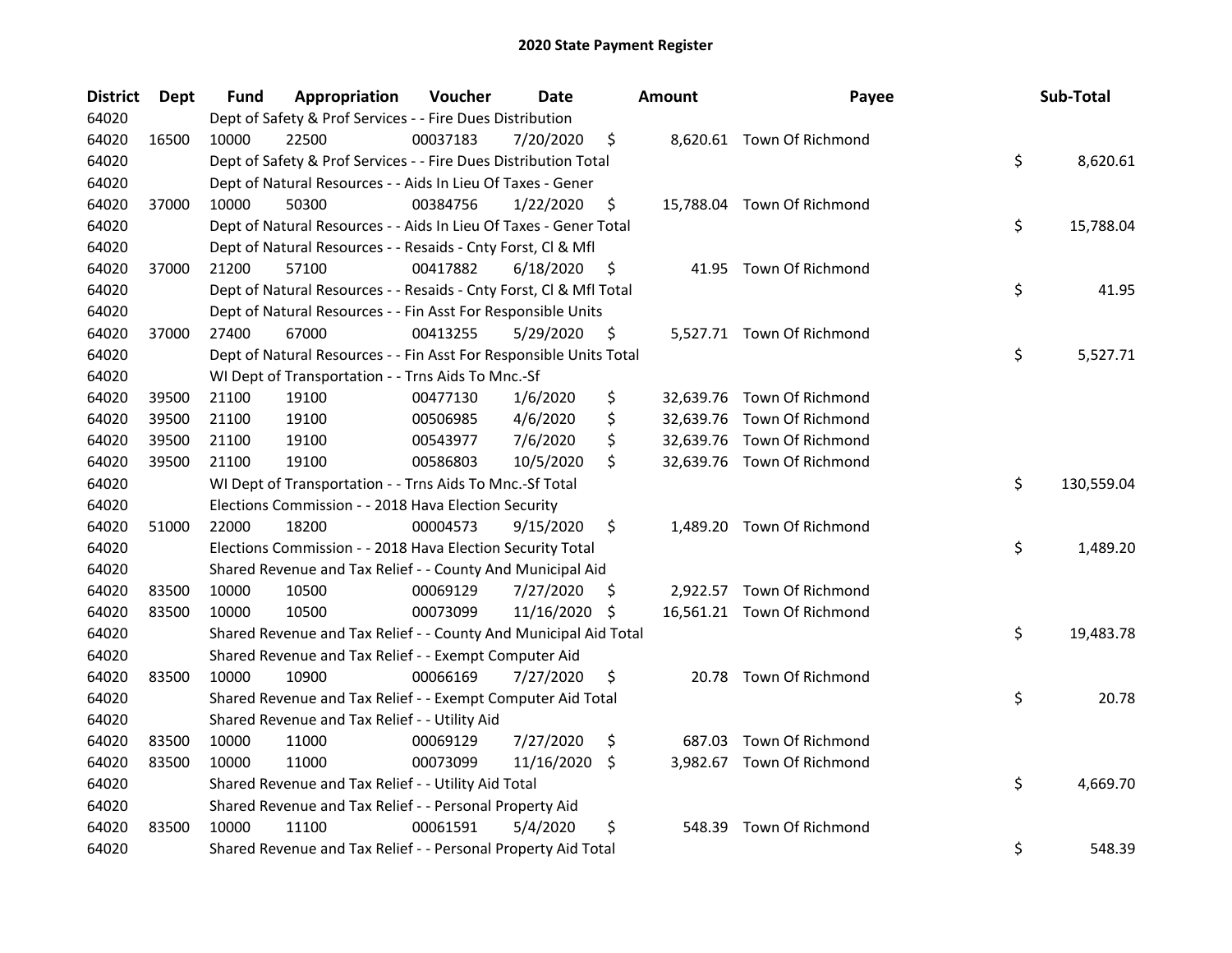| <b>District</b> | <b>Dept</b> | <b>Fund</b> | Appropriation                                                   | <b>Voucher</b> | Date      | Amount | <b>Pavee</b>              | Sub-Total  |
|-----------------|-------------|-------------|-----------------------------------------------------------------|----------------|-----------|--------|---------------------------|------------|
| 64020           |             |             | Shared Revenue and Tax Relief - - Lottery & Gaming Credit       |                |           |        |                           |            |
| 64020           | 83500       | 52100       | 36300                                                           | 00055577       | 3/23/2020 |        | 1,638.75 Town Of Richmond |            |
| 64020           |             |             | Shared Revenue and Tax Relief - - Lottery & Gaming Credit Total |                |           |        |                           | 1.638.75   |
| 64020 Total     |             |             |                                                                 |                |           |        |                           | 188,387.95 |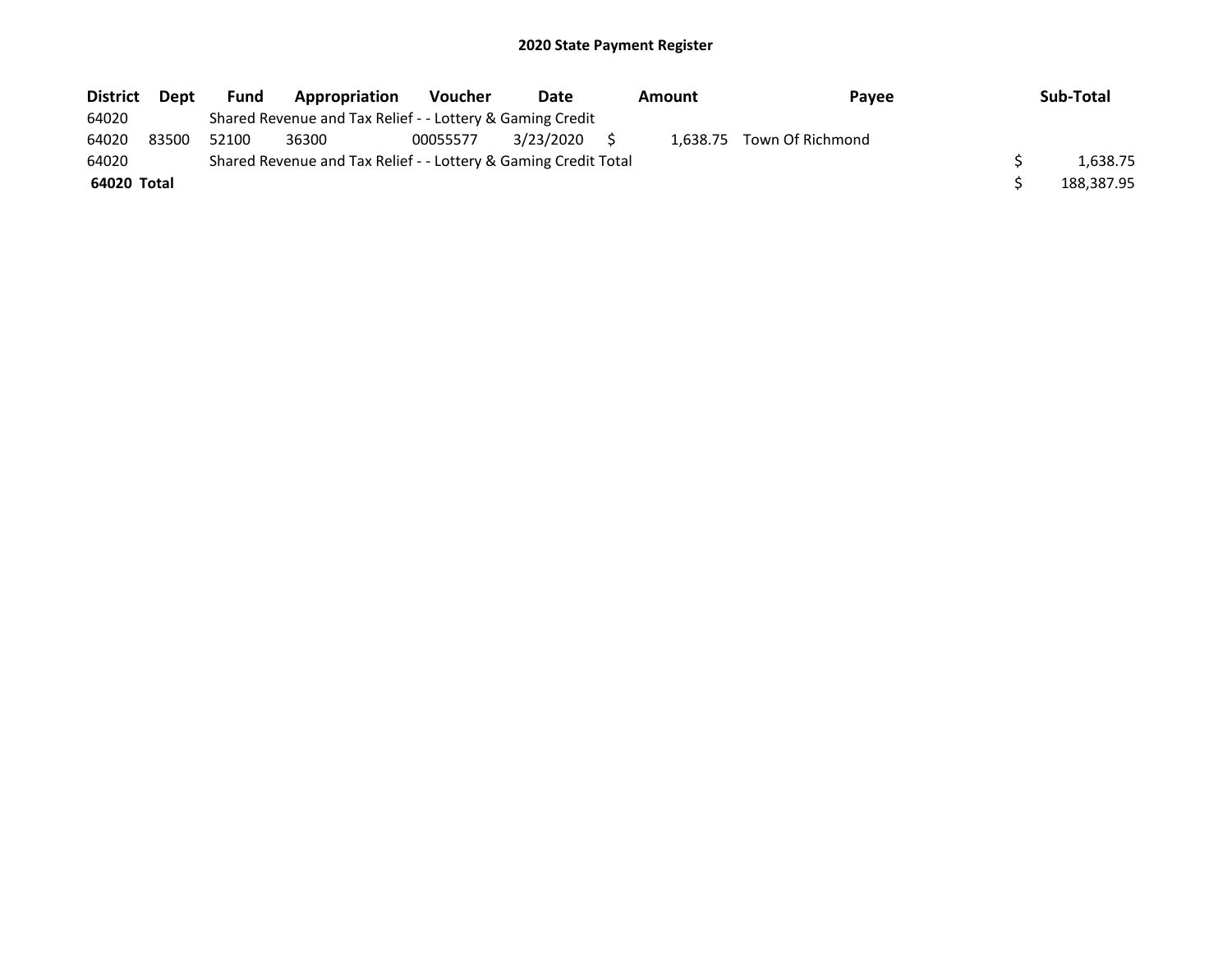| <b>District</b> | Dept  | <b>Fund</b> | Appropriation                                                      | Voucher  | <b>Date</b>   |     | <b>Amount</b> | Payee                     | Sub-Total        |
|-----------------|-------|-------------|--------------------------------------------------------------------|----------|---------------|-----|---------------|---------------------------|------------------|
| 64022           |       |             | Dept of Safety & Prof Services - - Fire Dues Distribution          |          |               |     |               |                           |                  |
| 64022           | 16500 | 10000       | 22500                                                              | 00037184 | 7/20/2020     | \$  |               | 3,116.27 Town Of Sharon   |                  |
| 64022           |       |             | Dept of Safety & Prof Services - - Fire Dues Distribution Total    |          |               |     |               |                           | \$<br>3,116.27   |
| 64022           |       |             | Dept of Natural Resources - - Aids In Lieu Of Taxes - Gener        |          |               |     |               |                           |                  |
| 64022           | 37000 | 10000       | 50300                                                              | 00404984 | 4/21/2020     | \$  |               | 215.92 Town Of Sharon     |                  |
| 64022           |       |             | Dept of Natural Resources - - Aids In Lieu Of Taxes - Gener Total  |          |               |     |               |                           | \$<br>215.92     |
| 64022           |       |             | Dept of Natural Resources - - Fin Asst For Responsible Units       |          |               |     |               |                           |                  |
| 64022           | 37000 | 27400       | 67000                                                              | 00413005 | 5/29/2020     | \$  |               | 978.46 Town Of Sharon     |                  |
| 64022           |       |             | Dept of Natural Resources - - Fin Asst For Responsible Units Total |          |               |     |               |                           | \$<br>978.46     |
| 64022           |       |             | WI Dept of Transportation - - Trns Aids To Mnc.-Sf                 |          |               |     |               |                           |                  |
| 64022           | 39500 | 21100       | 19100                                                              | 00477131 | 1/6/2020      | \$  |               | 27,147.24 Town Of Sharon  |                  |
| 64022           | 39500 | 21100       | 19100                                                              | 00506986 | 4/6/2020      | \$  |               | 27,147.24 Town Of Sharon  |                  |
| 64022           | 39500 | 21100       | 19100                                                              | 00543978 | 7/6/2020      | \$  |               | 27,147.24 Town Of Sharon  |                  |
| 64022           | 39500 | 21100       | 19100                                                              | 00586804 | 10/5/2020     | \$  |               | 27,147.24 Town Of Sharon  |                  |
| 64022           |       |             | WI Dept of Transportation - - Trns Aids To Mnc.-Sf Total           |          |               |     |               |                           | \$<br>108,588.96 |
| 64022           |       |             | WI Dept of Transportation - - Local Rds, Grants Sf                 |          |               |     |               |                           |                  |
| 64022           | 39500 | 21100       | 27000                                                              | 00624510 | 12/9/2020     | \$  |               | 296,223.54 Town Of Sharon |                  |
| 64022           |       |             | WI Dept of Transportation - - Local Rds, Grants Sf Total           |          |               |     |               |                           | \$<br>296,223.54 |
| 64022           |       |             | WI Dept of Transportation - - Loc Rd Imp Prg St Fd                 |          |               |     |               |                           |                  |
| 64022           | 39500 | 21100       | 27800                                                              | 00480767 | 1/14/2020     | \$  |               | 15,672.96 Town Of Sharon  |                  |
| 64022           |       |             | WI Dept of Transportation - - Loc Rd Imp Prg St Fd Total           |          |               |     |               |                           | \$<br>15,672.96  |
| 64022           |       |             | Department of Administration - - Federal Aid                       |          |               |     |               |                           |                  |
| 64022           | 50500 | 10000       | 14200                                                              | 00135284 | 12/10/2020 \$ |     |               | 14,220.31 Town Of Sharon  |                  |
| 64022           |       |             | Department of Administration - - Federal Aid Total                 |          |               |     |               |                           | \$<br>14,220.31  |
| 64022           |       |             | Elections Commission - - 2018 Hava Election Security               |          |               |     |               |                           |                  |
| 64022           | 51000 | 22000       | 18200                                                              | 00004395 | 9/9/2020      | \$  |               | 811.60 Town Of Sharon     |                  |
| 64022           |       |             | Elections Commission - - 2018 Hava Election Security Total         |          |               |     |               |                           | \$<br>811.60     |
| 64022           |       |             | Shared Revenue and Tax Relief - - County And Municipal Aid         |          |               |     |               |                           |                  |
| 64022           | 83500 | 10000       | 10500                                                              | 00069130 | 7/27/2020     | \$. |               | 2,147.70 Town Of Sharon   |                  |
| 64022           | 83500 | 10000       | 10500                                                              | 00073100 | 11/16/2020    | \$. |               | 12,170.28 Town Of Sharon  |                  |
| 64022           |       |             | Shared Revenue and Tax Relief - - County And Municipal Aid Total   |          |               |     |               |                           | \$<br>14,317.98  |
| 64022           |       |             | Shared Revenue and Tax Relief - - Exempt Computer Aid              |          |               |     |               |                           |                  |
| 64022           | 83500 | 10000       | 10900                                                              | 00066170 | 7/27/2020     | \$  |               | 12.47 Town Of Sharon      |                  |
| 64022           |       |             | Shared Revenue and Tax Relief - - Exempt Computer Aid Total        |          |               |     |               |                           | \$<br>12.47      |
| 64022           |       |             | Shared Revenue and Tax Relief - - Utility Aid                      |          |               |     |               |                           |                  |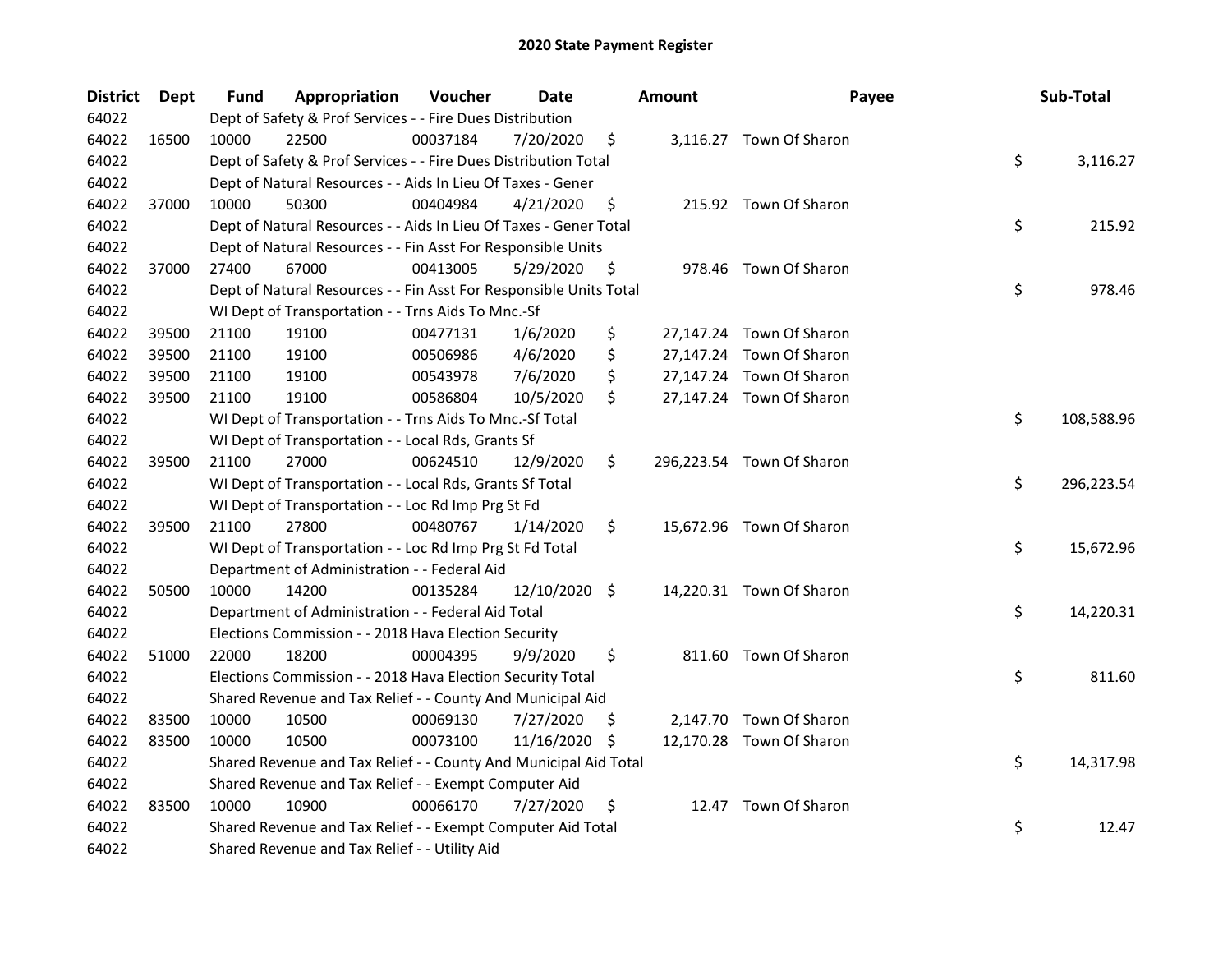| <b>District</b> | Dept  | Fund  | Appropriation                                                 | <b>Voucher</b> | Date          | <b>Amount</b> | Payee          | Sub-Total  |
|-----------------|-------|-------|---------------------------------------------------------------|----------------|---------------|---------------|----------------|------------|
| 64022           | 83500 | 10000 | 11000                                                         | 00069130       | 7/27/2020     | 1.063.62      | Town Of Sharon |            |
| 64022           | 83500 | 10000 | 11000                                                         | 00073100       | 11/16/2020 \$ | 6.186.89      | Town Of Sharon |            |
| 64022           |       |       | Shared Revenue and Tax Relief - - Utility Aid Total           |                |               |               |                | 7,250.51   |
| 64022           |       |       | Shared Revenue and Tax Relief - - Personal Property Aid       |                |               |               |                |            |
| 64022           | 83500 | 10000 | 11100                                                         | 00061592       | 5/4/2020      | 433.46        | Town Of Sharon |            |
| 64022           |       |       | Shared Revenue and Tax Relief - - Personal Property Aid Total |                |               |               |                | 433.46     |
| 64022 Total     |       |       |                                                               |                |               |               |                | 461.842.44 |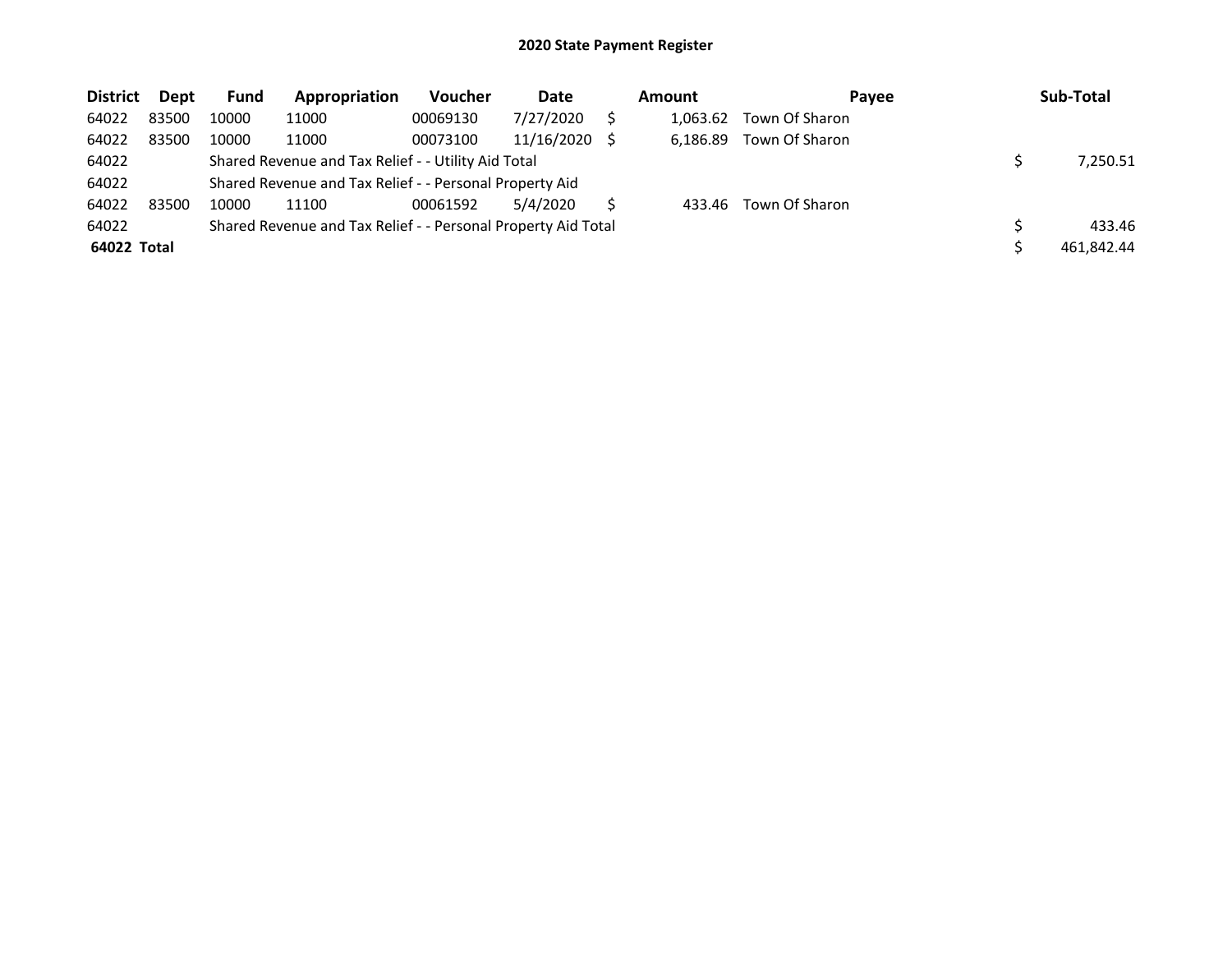| <b>District</b> | <b>Dept</b> | <b>Fund</b> | Appropriation                                                                 | Voucher  | <b>Date</b>   |     | <b>Amount</b> | Payee                            | Sub-Total        |
|-----------------|-------------|-------------|-------------------------------------------------------------------------------|----------|---------------|-----|---------------|----------------------------------|------------------|
| 64024           |             |             | Dept of Safety & Prof Services - - Fire Dues Distribution                     |          |               |     |               |                                  |                  |
| 64024           | 16500       | 10000       | 22500                                                                         | 00037185 | 7/20/2020     | \$  |               | 9,545.14 Town Of Spring Prairie  |                  |
| 64024           |             |             | Dept of Safety & Prof Services - - Fire Dues Distribution Total               |          |               |     |               |                                  | \$<br>9,545.14   |
| 64024           |             |             | Dept of Natural Resources - - Aids In Lieu Of Taxes - Gener                   |          |               |     |               |                                  |                  |
| 64024           | 37000       | 10000       | 50300                                                                         | 00384701 | 1/22/2020     | \$  |               | 3,353.40 Town Of Spring Prairie  |                  |
| 64024           |             |             | Dept of Natural Resources - - Aids In Lieu Of Taxes - Gener Total             |          |               |     |               |                                  | \$<br>3,353.40   |
| 64024           |             |             | Dept of Natural Resources - - Resaids - Cnty Forst, Cl & Mfl                  |          |               |     |               |                                  |                  |
| 64024           | 37000       | 21200       | 57100                                                                         | 00417883 | 6/18/2020     | \$  | 20.00         | Town Of Spring Prairie           |                  |
| 64024           |             |             | Dept of Natural Resources - - Resaids - Cnty Forst, Cl & Mfl Total            |          |               |     |               |                                  | \$<br>20.00      |
| 64024           |             |             | Dept of Natural Resources - - Aids In Lieu Of Taxes - Sum S                   |          |               |     |               |                                  |                  |
| 64024           | 37000       | 21200       | 57900                                                                         | 00404085 | 4/21/2020     | \$  | 35.20         | Town Of Spring Prairie           |                  |
| 64024           |             |             | Dept of Natural Resources - - Aids In Lieu Of Taxes - Sum S Total             |          |               |     |               |                                  | \$<br>35.20      |
| 64024           |             |             | Dept of Natural Resources - - Fin Asst For Responsible Units                  |          |               |     |               |                                  |                  |
| 64024           | 37000       | 27400       | 67000                                                                         | 00412734 | 5/29/2020     | \$  |               | 1,401.54 Town Of Spring Prairie  |                  |
| 64024           |             |             | Dept of Natural Resources - - Fin Asst For Responsible Units Total            |          |               |     |               |                                  | \$<br>1,401.54   |
| 64024           |             |             | WI Dept of Transportation - - Trns Aids To Mnc.-Sf                            |          |               |     |               |                                  |                  |
| 64024           | 39500       | 21100       | 19100                                                                         | 00477132 | 1/6/2020      | \$  |               | 25,163.10 Town Of Spring Prairie |                  |
| 64024           | 39500       | 21100       | 19100                                                                         | 00506987 | 4/6/2020      | \$  |               | 25,163.10 Town Of Spring Prairie |                  |
| 64024           | 39500       | 21100       | 19100                                                                         | 00543979 | 7/6/2020      | \$  |               | 25,163.10 Town Of Spring Prairie |                  |
| 64024           | 39500       | 21100       | 19100                                                                         | 00586805 | 10/5/2020     | \$  |               | 25,163.10 Town Of Spring Prairie |                  |
| 64024           |             |             | WI Dept of Transportation - - Trns Aids To Mnc.-Sf Total                      |          |               |     |               |                                  | \$<br>100,652.40 |
| 64024           |             |             | Department of Administration - - Federal Aid                                  |          |               |     |               |                                  |                  |
| 64024           | 50500       | 10000       | 14200                                                                         | 00135285 | 12/10/2020 \$ |     |               | 4,125.26 Town Of Spring Prairie  |                  |
| 64024           |             |             | Department of Administration - - Federal Aid Total                            |          |               |     |               |                                  | \$<br>4,125.26   |
| 64024           |             |             | Shared Revenue and Tax Relief - - Exempt Computer Aid                         |          |               |     |               |                                  |                  |
| 64024           | 83500       | 10000       | 10900                                                                         | 00066171 | 7/27/2020     | \$  |               | 21.83 Town Of Spring Prairie     |                  |
| 64024           |             |             | Shared Revenue and Tax Relief - - Exempt Computer Aid Total                   |          |               |     |               |                                  | \$<br>21.83      |
| 64024           |             |             | Shared Revenue and Tax Relief - - Personal Property Aid                       |          |               |     |               |                                  |                  |
| 64024           | 83500       | 10000       | 11100                                                                         | 00061593 | 5/4/2020      | \$  |               | 518.91 Town Of Spring Prairie    |                  |
| 64024           |             |             | Shared Revenue and Tax Relief - - Personal Property Aid Total                 |          |               |     |               |                                  | \$<br>518.91     |
| 64024           |             |             | Shared Revenue and Tax Relief - - State Aid; Video Service Provider Fee       |          |               |     |               |                                  |                  |
| 64024           | 83500       | 10000       | 11200                                                                         | 00064461 | 7/27/2020     | \$. | 1,356.74      | Town Of Spring Prairie           |                  |
| 64024           |             |             | Shared Revenue and Tax Relief - - State Aid; Video Service Provider Fee Total |          |               |     |               |                                  | \$<br>1,356.74   |
| 64024 Total     |             |             |                                                                               |          |               |     |               |                                  | \$<br>121,030.42 |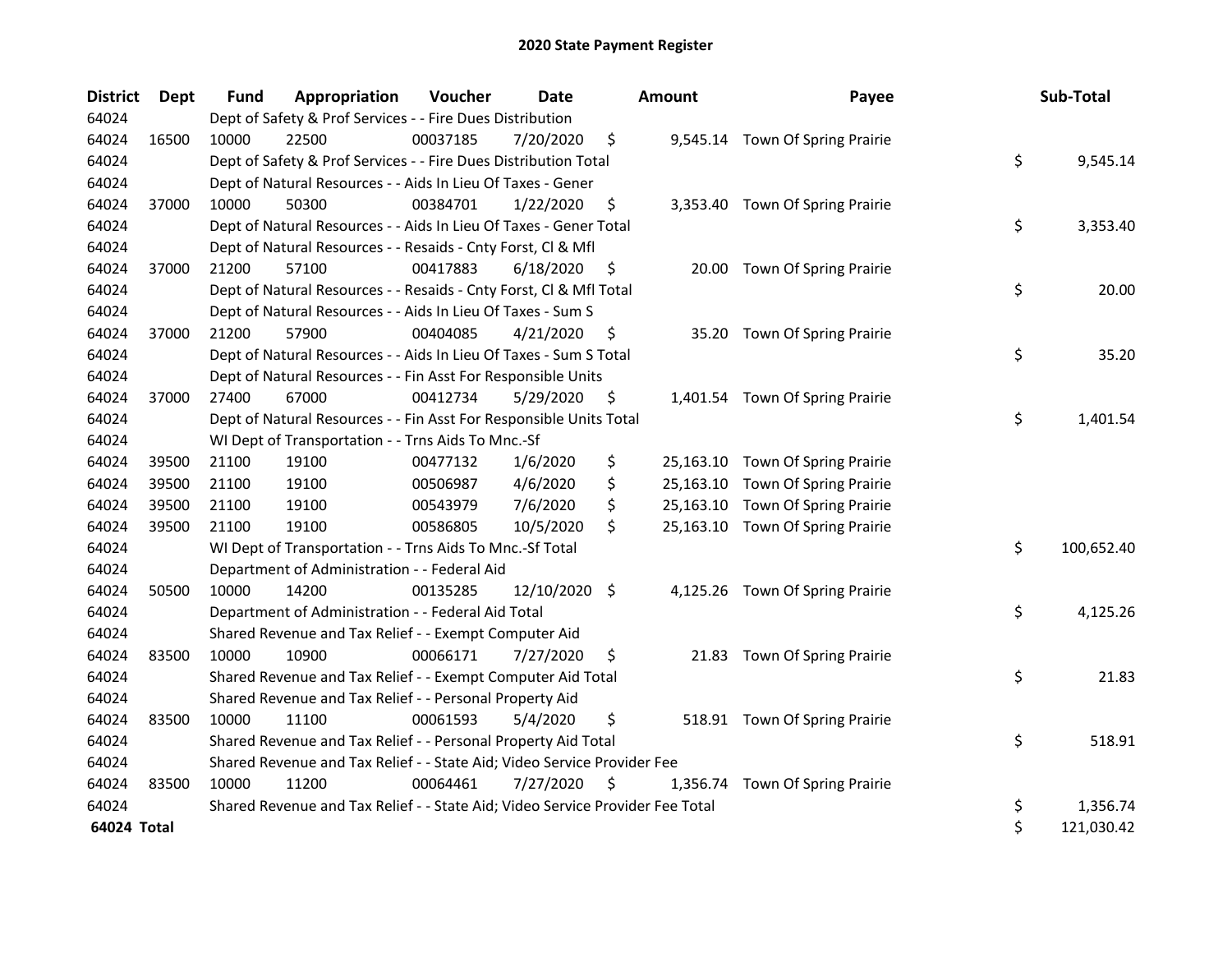| <b>District</b> | <b>Dept</b> | Fund  | Appropriation                                                      | Voucher  | <b>Date</b>   |    | <b>Amount</b> | Payee                         | Sub-Total        |
|-----------------|-------------|-------|--------------------------------------------------------------------|----------|---------------|----|---------------|-------------------------------|------------------|
| 64026           |             |       | Dept of Safety & Prof Services - - Fire Dues Distribution          |          |               |    |               |                               |                  |
| 64026           | 16500       | 10000 | 22500                                                              | 00037186 | 7/20/2020     | \$ |               | 16,014.74 Town Of Sugar Creek |                  |
| 64026           |             |       | Dept of Safety & Prof Services - - Fire Dues Distribution Total    |          |               |    |               |                               | \$<br>16,014.74  |
| 64026           |             |       | Dept of Natural Resources - - Aids In Lieu Of Taxes - Gener        |          |               |    |               |                               |                  |
| 64026           | 37000       | 10000 | 50300                                                              | 00384769 | 1/22/2020     | \$ |               | 29,029.70 Town Of Sugar Creek |                  |
| 64026           |             |       | Dept of Natural Resources - - Aids In Lieu Of Taxes - Gener Total  |          |               |    |               |                               | \$<br>29,029.70  |
| 64026           |             |       | Dept of Natural Resources - - Resaids - Cnty Forst, Cl & Mfl       |          |               |    |               |                               |                  |
| 64026           | 37000       | 21200 | 57100                                                              | 00417884 | 6/18/2020     | \$ |               | 25.40 Town Of Sugar Creek     |                  |
| 64026           |             |       | Dept of Natural Resources - - Resaids - Cnty Forst, Cl & Mfl Total |          |               |    |               |                               | \$<br>25.40      |
| 64026           |             |       | Dept of Natural Resources - - Fin Asst For Responsible Units       |          |               |    |               |                               |                  |
| 64026           | 37000       | 27400 | 67000                                                              | 00413269 | 5/29/2020     | \$ |               | 10,429.52 Town Of Sugar Creek |                  |
| 64026           |             |       | Dept of Natural Resources - - Fin Asst For Responsible Units Total |          |               |    |               |                               | \$<br>10,429.52  |
| 64026           |             |       | WI Dept of Transportation - - Trns Aids To Mnc.-Sf                 |          |               |    |               |                               |                  |
| 64026           | 39500       | 21100 | 19100                                                              | 00477133 | 1/6/2020      | \$ |               | 40,214.97 Town Of Sugar Creek |                  |
| 64026           | 39500       | 21100 | 19100                                                              | 00506988 | 4/6/2020      | \$ |               | 40,214.97 Town Of Sugar Creek |                  |
| 64026           | 39500       | 21100 | 19100                                                              | 00543980 | 7/6/2020      | \$ |               | 40,214.97 Town Of Sugar Creek |                  |
| 64026           | 39500       | 21100 | 19100                                                              | 00586806 | 10/5/2020     | \$ |               | 40,214.97 Town Of Sugar Creek |                  |
| 64026           |             |       | WI Dept of Transportation - - Trns Aids To Mnc.-Sf Total           |          |               |    |               |                               | \$<br>160,859.88 |
| 64026           |             |       | WI Dept of Transportation - - Loc Rd Imp Prg St Fd                 |          |               |    |               |                               |                  |
| 64026           | 39500       | 21100 | 27800                                                              | 00622425 | 12/3/2020     | \$ |               | 15,863.57 Town Of Sugar Creek |                  |
| 64026           |             |       | WI Dept of Transportation - - Loc Rd Imp Prg St Fd Total           |          |               |    |               |                               | \$<br>15,863.57  |
| 64026           |             |       | Elections Commission - - 2018 Hava Election Security               |          |               |    |               |                               |                  |
| 64026           | 51000       | 22000 | 18200                                                              | 00004566 | 9/15/2020     | \$ |               | 2,886.20 Town Of Sugar Creek  |                  |
| 64026           |             |       | Elections Commission - - 2018 Hava Election Security Total         |          |               |    |               |                               | \$<br>2,886.20   |
| 64026           |             |       | Shared Revenue and Tax Relief - - County And Municipal Aid         |          |               |    |               |                               |                  |
| 64026           | 83500       | 10000 | 10500                                                              | 00069131 | 7/27/2020     | S  |               | 5,718.36 Town Of Sugar Creek  |                  |
| 64026           | 83500       | 10000 | 10500                                                              | 00073101 | 11/16/2020 \$ |    |               | 32,404.03 Town Of Sugar Creek |                  |
| 64026           |             |       | Shared Revenue and Tax Relief - - County And Municipal Aid Total   |          |               |    |               |                               | \$<br>38,122.39  |
| 64026           |             |       | Shared Revenue and Tax Relief - - Exempt Computer Aid              |          |               |    |               |                               |                  |
| 64026           | 83500       | 10000 | 10900                                                              | 00066172 | 7/27/2020     | \$ | 55.08         | Town Of Sugar Creek           |                  |
| 64026           |             |       | Shared Revenue and Tax Relief - - Exempt Computer Aid Total        |          |               |    |               |                               | \$<br>55.08      |
| 64026           |             |       | Shared Revenue and Tax Relief - - Utility Aid                      |          |               |    |               |                               |                  |
| 64026           | 83500       | 10000 | 11000                                                              | 00069131 | 7/27/2020     | \$ |               | 1,220.42 Town Of Sugar Creek  |                  |
| 64026           | 83500       | 10000 | 11000                                                              | 00073101 | 11/16/2020    | \$ | 8,544.24      | Town Of Sugar Creek           |                  |
| 64026           |             |       | Shared Revenue and Tax Relief - - Utility Aid Total                |          |               |    |               |                               | \$<br>9,764.66   |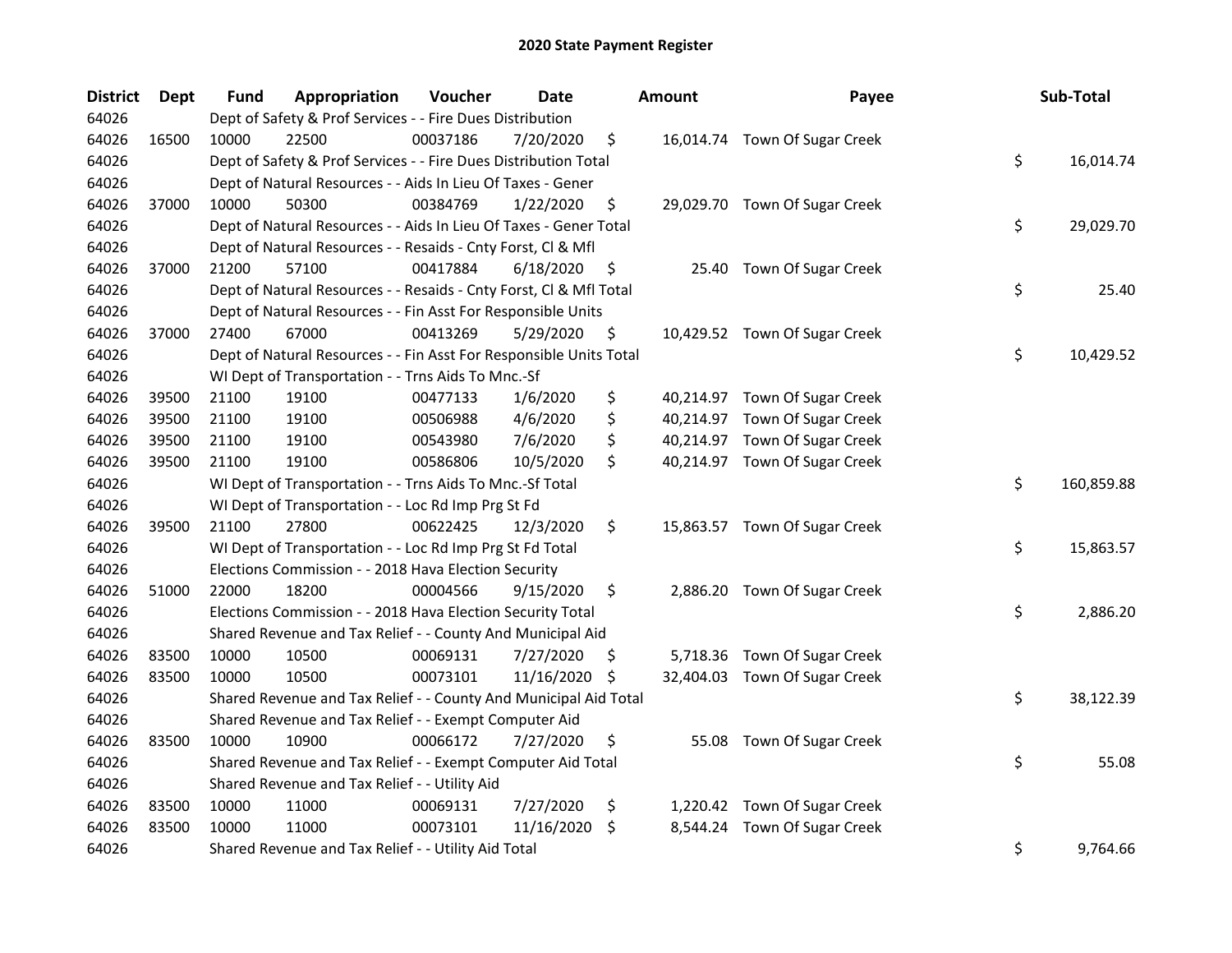| <b>District</b> | <b>Dept</b> | Fund  | Appropriation                                                       | <b>Voucher</b> | Date     | <b>Amount</b> | Payee               | Sub-Total  |
|-----------------|-------------|-------|---------------------------------------------------------------------|----------------|----------|---------------|---------------------|------------|
| 64026           |             |       | Shared Revenue and Tax Relief - - Personal Property Aid             |                |          |               |                     |            |
| 64026           | 83500       | 10000 | 11100                                                               | 00061594       | 5/4/2020 | 1.628.69      | Town Of Sugar Creek |            |
| 64026           |             |       | Shared Revenue and Tax Relief - - Personal Property Aid Total       |                |          |               |                     | 1,628.69   |
| 64026           |             |       | Shared Revenue and Tax Relief - - Payments For Municipal Svcs       |                |          |               |                     |            |
| 64026           | 83500       | 10000 | 50100                                                               | 00054931       | 2/3/2020 | 189.65        | Town Of Sugar Creek |            |
| 64026           |             |       | Shared Revenue and Tax Relief - - Payments For Municipal Svcs Total |                |          |               |                     | 189.65     |
| 64026 Total     |             |       |                                                                     |                |          |               |                     | 284.869.48 |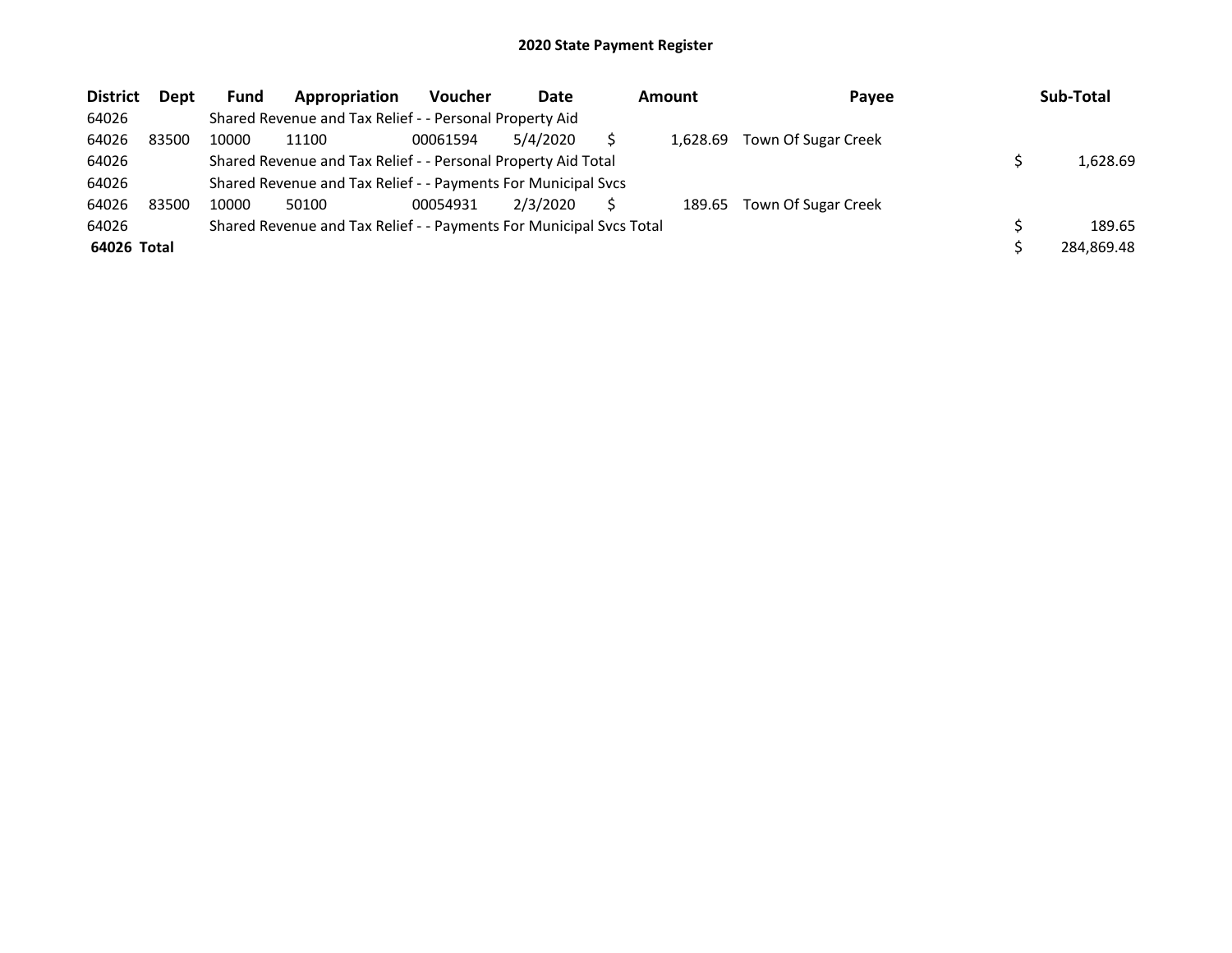| <b>District</b> | Dept  | <b>Fund</b> | Appropriation                                                      | Voucher  | <b>Date</b> |     | <b>Amount</b> |                        | Payee | Sub-Total        |
|-----------------|-------|-------------|--------------------------------------------------------------------|----------|-------------|-----|---------------|------------------------|-------|------------------|
| 64028           |       |             | Dept of Safety & Prof Services - - Fire Dues Distribution          |          |             |     |               |                        |       |                  |
| 64028           | 16500 | 10000       | 22500                                                              | 00037187 | 7/20/2020   | \$  |               | 9,901.27 Town Of Troy  |       |                  |
| 64028           |       |             | Dept of Safety & Prof Services - - Fire Dues Distribution Total    |          |             |     |               |                        |       | \$<br>9,901.27   |
| 64028           |       |             | Dept of Natural Resources - - Aids In Lieu Of Taxes - Gener        |          |             |     |               |                        |       |                  |
| 64028           | 37000 | 10000       | 50300                                                              | 00384761 | 1/22/2020   | \$  |               | 26,442.13 Town Of Troy |       |                  |
| 64028           | 37000 | 10000       | 50300                                                              | 00384762 | 1/22/2020   | \$  | 523.17        | Town Of Troy           |       |                  |
| 64028           | 37000 | 10000       | 50300                                                              | 00384763 | 1/22/2020   | \$  | 35,802.02     | Town Of Troy           |       |                  |
| 64028           | 37000 | 10000       | 50300                                                              | 00405039 | 4/21/2020   | \$  | 925.44        | Town Of Troy           |       |                  |
| 64028           | 37000 | 10000       | 50300                                                              | 00405040 | 4/21/2020   | \$  | 511.03        | Town Of Troy           |       |                  |
| 64028           |       |             | Dept of Natural Resources - - Aids In Lieu Of Taxes - Gener Total  |          |             |     |               |                        |       | \$<br>64,203.79  |
| 64028           |       |             | Dept of Natural Resources - - Gen Program Ops-State Funds          |          |             |     |               |                        |       |                  |
| 64028           | 37000 | 21200       | 16100                                                              | 00426665 | 8/19/2020   | \$  |               | 75.00 Town Of Troy     |       |                  |
| 64028           |       |             | Dept of Natural Resources - - Gen Program Ops-State Funds Total    |          |             |     |               |                        |       | \$<br>75.00      |
| 64028           |       |             | Dept of Natural Resources - - GPO -Federal Funds                   |          |             |     |               |                        |       |                  |
| 64028           | 37000 | 21200       | 38100                                                              | 00395231 | 3/12/2020   | \$  |               | 5,996.63 Town Of Troy  |       |                  |
| 64028           |       |             | Dept of Natural Resources - - GPO -Federal Funds Total             |          |             |     |               |                        |       | \$<br>5,996.63   |
| 64028           |       |             | Dept of Natural Resources - - Enf A - Boating Enforcement          |          |             |     |               |                        |       |                  |
| 64028           | 37000 | 21200       | 55000                                                              | 00395231 | 3/12/2020   | \$  |               | 12,285.77 Town Of Troy |       |                  |
| 64028           |       |             | Dept of Natural Resources - - Enf A - Boating Enforcement Total    |          |             |     |               |                        |       | \$<br>12,285.77  |
| 64028           |       |             | Dept of Natural Resources - - Resaids - Cnty Forst, Cl & Mfl       |          |             |     |               |                        |       |                  |
| 64028           | 37000 | 21200       | 57100                                                              | 00417885 | 6/18/2020   | \$  |               | 29.60 Town Of Troy     |       |                  |
| 64028           |       |             | Dept of Natural Resources - - Resaids - Cnty Forst, Cl & Mfl Total |          |             |     |               |                        |       | \$<br>29.60      |
| 64028           |       |             | Dept of Natural Resources - - Aids In Lieu Of Taxes - Sum S        |          |             |     |               |                        |       |                  |
| 64028           | 37000 | 21200       | 57900                                                              | 00405038 | 4/21/2020   | \$  | 828.65        | Town Of Troy           |       |                  |
| 64028           | 37000 | 21200       | 57900                                                              | 00405041 | 4/21/2020   | \$. | 4.00          | Town Of Troy           |       |                  |
| 64028           |       |             | Dept of Natural Resources - - Aids In Lieu Of Taxes - Sum S Total  |          |             |     |               |                        |       | \$<br>832.65     |
| 64028           |       |             | Dept of Natural Resources - - Fin Asst For Responsible Units       |          |             |     |               |                        |       |                  |
| 64028           | 37000 | 27400       | 67000                                                              | 00413366 | 5/29/2020   | \$  |               | 4,062.00 Town Of Troy  |       |                  |
| 64028           |       |             | Dept of Natural Resources - - Fin Asst For Responsible Units Total |          |             |     |               |                        |       | \$<br>4,062.00   |
| 64028           |       |             | WI Dept of Transportation - - Trns Aids To Mnc.-Sf                 |          |             |     |               |                        |       |                  |
| 64028           | 39500 | 21100       | 19100                                                              | 00477134 | 1/6/2020    | \$  |               | 27,480.71 Town Of Troy |       |                  |
| 64028           | 39500 | 21100       | 19100                                                              | 00506989 | 4/6/2020    | \$  |               | 27,480.71 Town Of Troy |       |                  |
| 64028           | 39500 | 21100       | 19100                                                              | 00543981 | 7/6/2020    | \$  |               | 27,480.71 Town Of Troy |       |                  |
| 64028           | 39500 | 21100       | 19100                                                              | 00586807 | 10/5/2020   | \$  |               | 27,480.74 Town Of Troy |       |                  |
| 64028           |       |             | WI Dept of Transportation - - Trns Aids To Mnc.-Sf Total           |          |             |     |               |                        |       | \$<br>109,922.87 |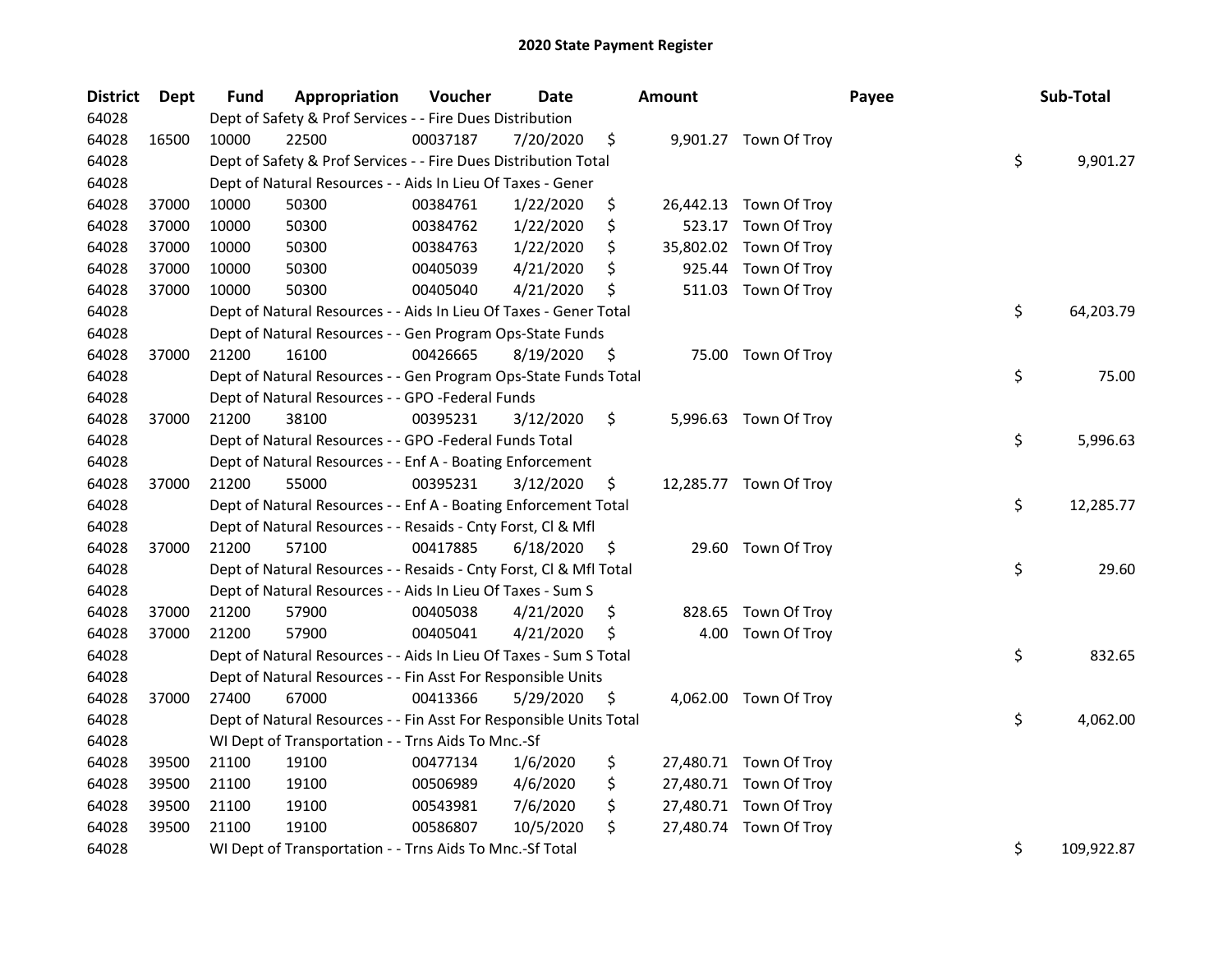| <b>District</b> | Dept  | Fund  | Appropriation                                                                 | Voucher  | Date          |    | <b>Amount</b> |                        | Payee | Sub-Total        |
|-----------------|-------|-------|-------------------------------------------------------------------------------|----------|---------------|----|---------------|------------------------|-------|------------------|
| 64028           |       |       | Department of Justice - - Law Enforcement Train, Local                        |          |               |    |               |                        |       |                  |
| 64028           | 45500 | 10000 | 23100                                                                         | 00092054 | 12/11/2020 \$ |    |               | 480.00 Town Of Troy    |       |                  |
| 64028           |       |       | Department of Justice - - Law Enforcement Train, Local Total                  |          |               |    |               |                        |       | \$<br>480.00     |
| 64028           |       |       | Department of Administration - - Federal Aid                                  |          |               |    |               |                        |       |                  |
| 64028           | 50500 | 10000 | 14200                                                                         | 00130241 | 10/2/2020     | \$ |               | 4,631.64 Town Of Troy  |       |                  |
| 64028           |       |       | Department of Administration - - Federal Aid Total                            |          |               |    |               |                        |       | \$<br>4,631.64   |
| 64028           |       |       | Elections Commission - - 2018 Hava Election Security                          |          |               |    |               |                        |       |                  |
| 64028           | 51000 | 22000 | 18200                                                                         | 00004539 | 9/9/2020      | \$ |               | 2,043.60 Town Of Troy  |       |                  |
| 64028           |       |       | Elections Commission - - 2018 Hava Election Security Total                    |          |               |    |               |                        |       | \$<br>2,043.60   |
| 64028           |       |       | Shared Revenue and Tax Relief - - County And Municipal Aid                    |          |               |    |               |                        |       |                  |
| 64028           | 83500 | 10000 | 10500                                                                         | 00069132 | 7/27/2020     | \$ |               | 4,479.62 Town Of Troy  |       |                  |
| 64028           | 83500 | 10000 | 10500                                                                         | 00073102 | 11/16/2020    | S  |               | 25,384.53 Town Of Troy |       |                  |
| 64028           |       |       | Shared Revenue and Tax Relief - - County And Municipal Aid Total              |          |               |    |               |                        |       | \$<br>29,864.15  |
| 64028           |       |       | Shared Revenue and Tax Relief - - Exempt Computer Aid                         |          |               |    |               |                        |       |                  |
| 64028           | 83500 | 10000 | 10900                                                                         | 00066173 | 7/27/2020     | \$ |               | 32.22 Town Of Troy     |       |                  |
| 64028           |       |       | Shared Revenue and Tax Relief - - Exempt Computer Aid Total                   |          |               |    |               |                        |       | \$<br>32.22      |
| 64028           |       |       | Shared Revenue and Tax Relief - - Personal Property Aid                       |          |               |    |               |                        |       |                  |
| 64028           | 83500 | 10000 | 11100                                                                         | 00061595 | 5/4/2020      | \$ |               | 1,413.76 Town Of Troy  |       |                  |
| 64028           |       |       | Shared Revenue and Tax Relief - - Personal Property Aid Total                 |          |               |    |               |                        |       | \$<br>1,413.76   |
| 64028           |       |       | Shared Revenue and Tax Relief - - State Aid; Video Service Provider Fee       |          |               |    |               |                        |       |                  |
| 64028           | 83500 | 10000 | 11200                                                                         | 00064462 | 7/27/2020     | S  | 1,831.64      | Town Of Troy           |       |                  |
| 64028           |       |       | Shared Revenue and Tax Relief - - State Aid; Video Service Provider Fee Total |          |               |    |               |                        |       | \$<br>1,831.64   |
| 64028           |       |       | Shared Revenue and Tax Relief - - Lottery & Gaming Credit                     |          |               |    |               |                        |       |                  |
| 64028           | 83500 | 52100 | 36300                                                                         | 00055578 | 3/23/2020     | S  |               | 9,059.76 Town Of Troy  |       |                  |
| 64028           |       |       | Shared Revenue and Tax Relief - - Lottery & Gaming Credit Total               |          |               |    |               |                        |       | \$<br>9,059.76   |
| 64028 Total     |       |       |                                                                               |          |               |    |               |                        |       | \$<br>256,666.35 |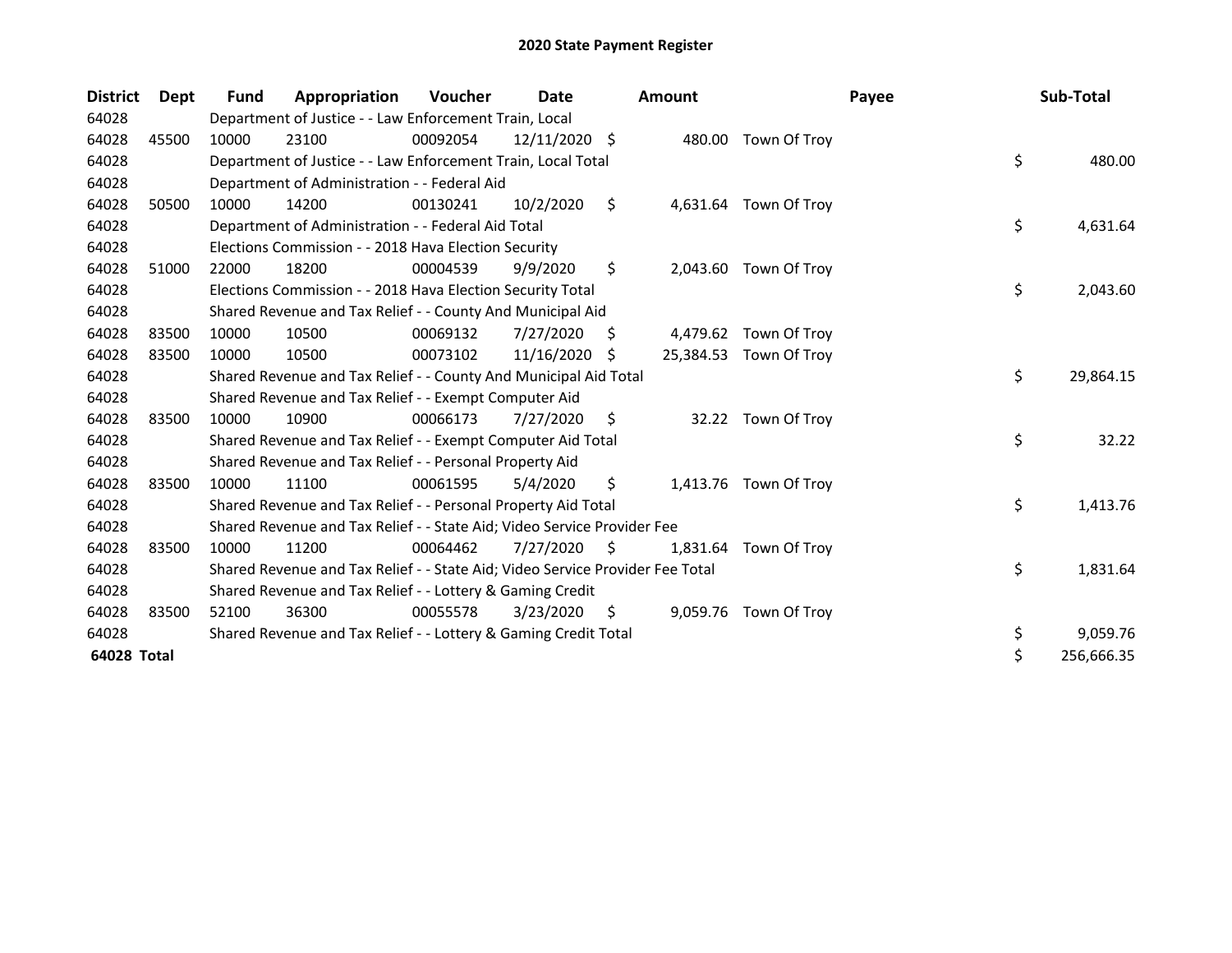| <b>District</b> | <b>Dept</b> | <b>Fund</b> | Appropriation                                                      | Voucher  | Date          |     | <b>Amount</b> | Payee                       | Sub-Total        |
|-----------------|-------------|-------------|--------------------------------------------------------------------|----------|---------------|-----|---------------|-----------------------------|------------------|
| 64030           |             |             | Dept of Safety & Prof Services - - Fire Dues Distribution          |          |               |     |               |                             |                  |
| 64030           | 16500       | 10000       | 22500                                                              | 00037188 | 7/20/2020     | \$  |               | 8,840.04 Walworth, Town of  |                  |
| 64030           |             |             | Dept of Safety & Prof Services - - Fire Dues Distribution Total    |          |               |     |               |                             | \$<br>8,840.04   |
| 64030           |             |             | Dept of Natural Resources - - Resaids - Cnty Forst, Cl & Mfl       |          |               |     |               |                             |                  |
| 64030           | 37000       | 21200       | 57100                                                              | 00417886 | 6/18/2020     | \$  | 5.80          | Walworth, Town of           |                  |
| 64030           |             |             | Dept of Natural Resources - - Resaids - Cnty Forst, Cl & Mfl Total |          |               |     |               |                             | \$<br>5.80       |
| 64030           |             |             | Dept of Natural Resources - - Fin Asst For Responsible Units       |          |               |     |               |                             |                  |
| 64030           | 37000       | 27400       | 67000                                                              | 00412505 | 5/29/2020     | \$  |               | 4,554.00 Walworth, Town of  |                  |
| 64030           |             |             | Dept of Natural Resources - - Fin Asst For Responsible Units Total |          |               |     |               |                             | \$<br>4,554.00   |
| 64030           |             |             | WI Dept of Transportation - - Trns Aids To Mnc.-Sf                 |          |               |     |               |                             |                  |
| 64030           | 39500       | 21100       | 19100                                                              | 00477135 | 1/6/2020      | \$  |               | 26,274.02 Walworth, Town of |                  |
| 64030           | 39500       | 21100       | 19100                                                              | 00506990 | 4/6/2020      | \$  |               | 26,274.02 Walworth, Town of |                  |
| 64030           | 39500       | 21100       | 19100                                                              | 00543982 | 7/6/2020      | \$  |               | 26,274.02 Walworth, Town of |                  |
| 64030           | 39500       | 21100       | 19100                                                              | 00586808 | 10/5/2020     | \$  |               | 26,274.03 Walworth, Town of |                  |
| 64030           |             |             | WI Dept of Transportation - - Trns Aids To Mnc.-Sf Total           |          |               |     |               |                             | \$<br>105,096.09 |
| 64030           |             |             | Department of Administration - - Federal Aid                       |          |               |     |               |                             |                  |
| 64030           | 50500       | 10000       | 14200                                                              | 00132300 | 11/13/2020 \$ |     | 5,756.78      | Walworth, Town of           |                  |
| 64030           | 50500       | 10000       | 14200                                                              | 00135286 | 12/10/2020    | \$. | 21,751.22     | Walworth, Town of           |                  |
| 64030           | 50500       | 10000       | 14200                                                              | 00136586 | 12/17/2020    | \$. |               | 2,919.48 Walworth, Town of  |                  |
| 64030           |             |             | Department of Administration - - Federal Aid Total                 |          |               |     |               |                             | \$<br>30,427.48  |
| 64030           |             |             | Elections Commission - - 2018 Hava Election Security               |          |               |     |               |                             |                  |
| 64030           | 51000       | 22000       | 18200                                                              | 00003388 | 6/26/2020     | \$  | 1,326.40      | Walworth, Town of           |                  |
| 64030           |             |             | Elections Commission - - 2018 Hava Election Security Total         |          |               |     |               |                             | \$<br>1,326.40   |
| 64030           |             |             | Shared Revenue and Tax Relief - - County And Municipal Aid         |          |               |     |               |                             |                  |
| 64030           | 83500       | 10000       | 10500                                                              | 00069133 | 7/27/2020     | \$  | 2,516.09      | Walworth, Town of           |                  |
| 64030           | 83500       | 10000       | 10500                                                              | 00073103 | 11/16/2020    | \$  |               | 14,257.87 Walworth, Town of |                  |
| 64030           |             |             | Shared Revenue and Tax Relief - - County And Municipal Aid Total   |          |               |     |               |                             | \$<br>16,773.96  |
| 64030           |             |             | Shared Revenue and Tax Relief - - Exempt Computer Aid              |          |               |     |               |                             |                  |
| 64030           | 83500       | 10000       | 10900                                                              | 00066174 | 7/27/2020     | \$  |               | 411.54 Walworth, Town of    |                  |
| 64030           |             |             | Shared Revenue and Tax Relief - - Exempt Computer Aid Total        |          |               |     |               |                             | \$<br>411.54     |
| 64030           |             |             | Shared Revenue and Tax Relief - - Utility Aid                      |          |               |     |               |                             |                  |
| 64030           | 83500       | 10000       | 11000                                                              | 00069133 | 7/27/2020     | \$  | 3,202.69      | Walworth, Town of           |                  |
| 64030           | 83500       | 10000       | 11000                                                              | 00073103 | 11/16/2020    | \$. |               | 19,341.81 Walworth, Town of |                  |
| 64030           |             |             | Shared Revenue and Tax Relief - - Utility Aid Total                |          |               |     |               |                             | \$<br>22,544.50  |
| 64030           |             |             | Shared Revenue and Tax Relief - - Personal Property Aid            |          |               |     |               |                             |                  |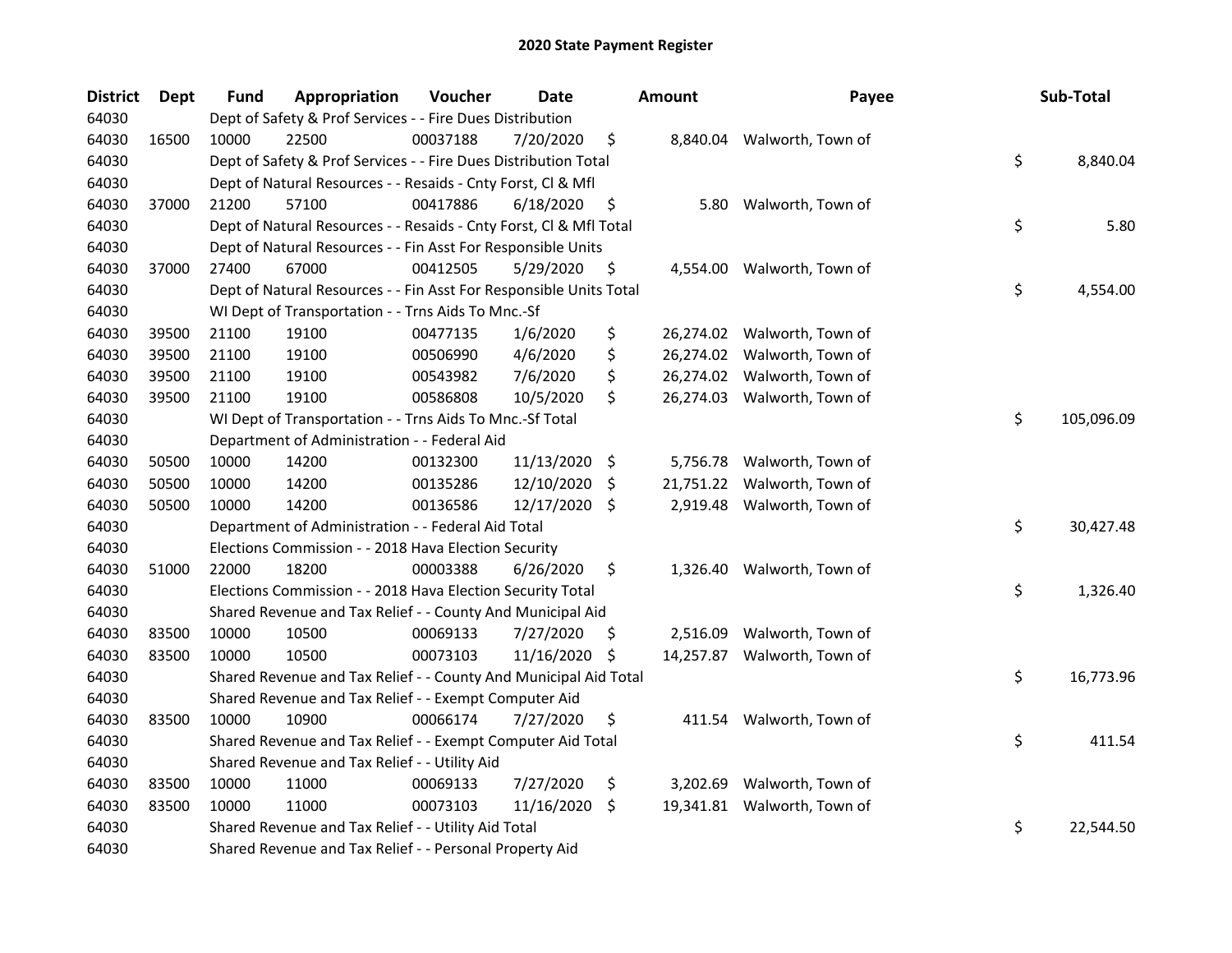| <b>District</b> | Dept  | <b>Fund</b> | Appropriation                                                                 | <b>Voucher</b> | Date      | Amount   | <b>Pavee</b>      | Sub-Total  |
|-----------------|-------|-------------|-------------------------------------------------------------------------------|----------------|-----------|----------|-------------------|------------|
| 64030           | 83500 | 10000       | 11100                                                                         | 00061596       | 5/4/2020  | 5.170.99 | Walworth, Town of |            |
| 64030           |       |             | Shared Revenue and Tax Relief - - Personal Property Aid Total                 |                |           |          |                   | 5,170.99   |
| 64030           |       |             | Shared Revenue and Tax Relief - - State Aid; Video Service Provider Fee       |                |           |          |                   |            |
| 64030           | 83500 | 10000       | 11200                                                                         | 00064463       | 7/27/2020 | 808.46   | Walworth, Town of |            |
| 64030           |       |             | Shared Revenue and Tax Relief - - State Aid; Video Service Provider Fee Total |                |           |          |                   | 808.46     |
| 64030 Total     |       |             |                                                                               |                |           |          |                   | 195,959.26 |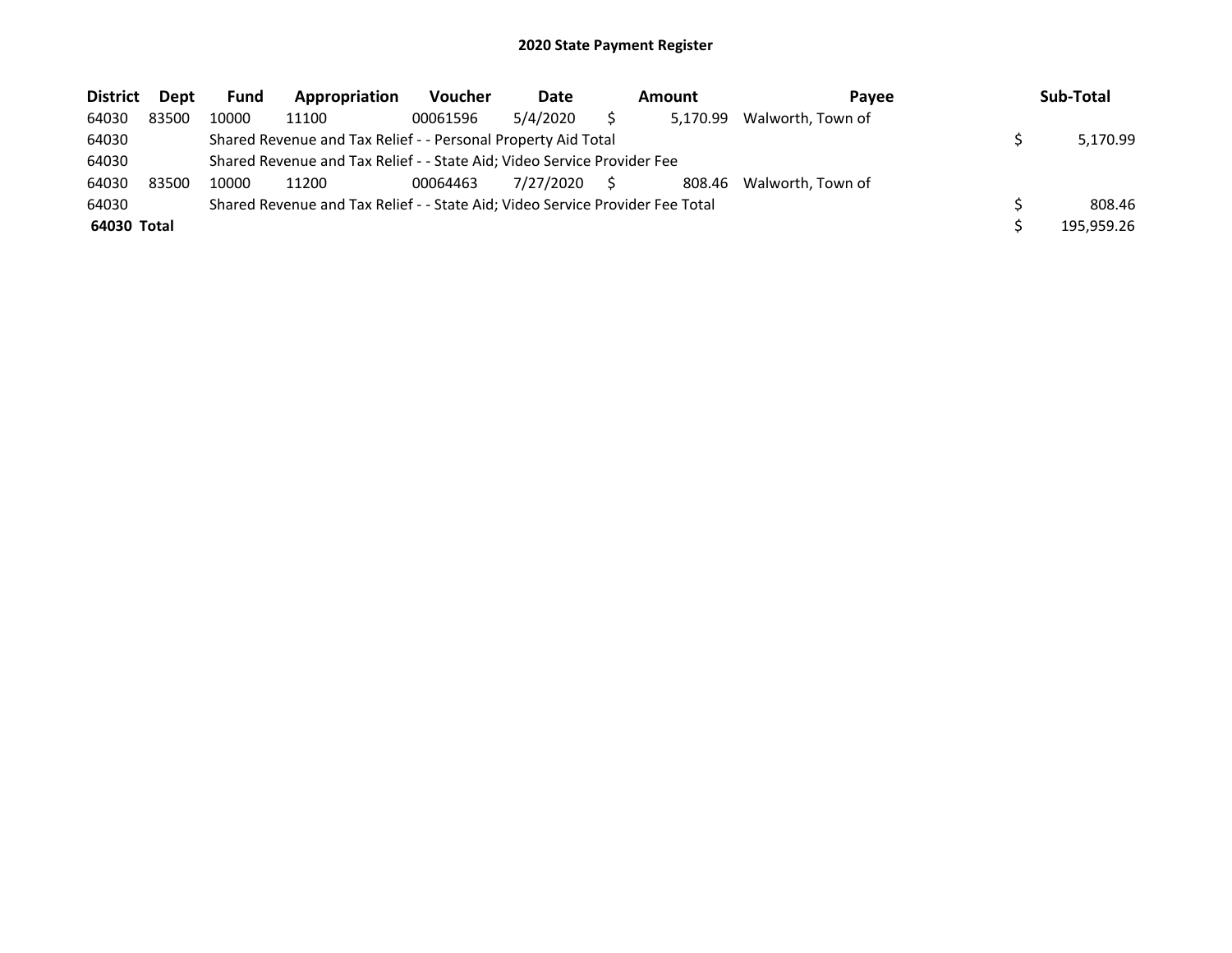| <b>District</b> | Dept  | <b>Fund</b> | Appropriation                                                      | Voucher  | <b>Date</b> |     | Amount    | Payee                        | Sub-Total        |
|-----------------|-------|-------------|--------------------------------------------------------------------|----------|-------------|-----|-----------|------------------------------|------------------|
| 64032           |       |             | Dept of Safety & Prof Services - - Fire Dues Distribution          |          |             |     |           |                              |                  |
| 64032           | 16500 | 10000       | 22500                                                              | 00037189 | 7/20/2020   | \$  |           | 9,502.05 Town Of Whitewater  |                  |
| 64032           |       |             | Dept of Safety & Prof Services - - Fire Dues Distribution Total    |          |             |     |           |                              | \$<br>9,502.05   |
| 64032           |       |             | Dept of Natural Resources - - Aids In Lieu Of Taxes - Gener        |          |             |     |           |                              |                  |
| 64032           | 37000 | 10000       | 50300                                                              | 00384764 | 1/22/2020   | \$  |           | 6,640.50 Town Of Whitewater  |                  |
| 64032           | 37000 | 10000       | 50300                                                              | 00384765 | 1/22/2020   | \$  | 32,017.57 | Town Of Whitewater           |                  |
| 64032           | 37000 | 10000       | 50300                                                              | 00405073 | 4/21/2020   | \$  | 280.18    | Town Of Whitewater           |                  |
| 64032           | 37000 | 10000       | 50300                                                              | 00405075 | 4/21/2020   | \$  | 150.89    | Town Of Whitewater           |                  |
| 64032           | 37000 | 10000       | 50300                                                              | 00405077 | 4/21/2020   | \$  | 43.39     | Town Of Whitewater           |                  |
| 64032           |       |             | Dept of Natural Resources - - Aids In Lieu Of Taxes - Gener Total  |          |             |     |           |                              | \$<br>39,132.53  |
| 64032           |       |             | Dept of Natural Resources - - Gen Program Ops-State Funds          |          |             |     |           |                              |                  |
| 64032           | 37000 | 21200       | 16100                                                              | 00434466 | 9/17/2020   | \$. |           | 4,676.71 Town Of Whitewater  |                  |
| 64032           |       |             | Dept of Natural Resources - - Gen Program Ops-State Funds Total    |          |             |     |           |                              | \$<br>4,676.71   |
| 64032           |       |             | Dept of Natural Resources - - GPO -Federal Funds                   |          |             |     |           |                              |                  |
| 64032           | 37000 | 21200       | 38100                                                              | 00395295 | 3/12/2020   | \$  |           | 6,464.22 Town Of Whitewater  |                  |
| 64032           |       |             | Dept of Natural Resources - - GPO -Federal Funds Total             |          |             |     |           |                              | \$<br>6,464.22   |
| 64032           |       |             | Dept of Natural Resources - - Enf A - Boating Enforcement          |          |             |     |           |                              |                  |
| 64032           | 37000 | 21200       | 55000                                                              | 00395295 | 3/12/2020   | \$  |           | 13,243.76 Town Of Whitewater |                  |
| 64032           |       |             | Dept of Natural Resources - - Enf A - Boating Enforcement Total    |          |             |     |           |                              | \$<br>13,243.76  |
| 64032           |       |             | Dept of Natural Resources - - Resaids - Cnty Forst, Cl & Mfl       |          |             |     |           |                              |                  |
| 64032           | 37000 | 21200       | 57100                                                              | 00417887 | 6/18/2020   | \$  |           | 19.60 Town Of Whitewater     |                  |
| 64032           |       |             | Dept of Natural Resources - - Resaids - Cnty Forst, Cl & Mfl Total |          |             |     |           |                              | \$<br>19.60      |
| 64032           |       |             | Dept of Natural Resources - - Aids In Lieu Of Taxes - Sum S        |          |             |     |           |                              |                  |
| 64032           | 37000 | 21200       | 57900                                                              | 00405074 | 4/21/2020   | \$  | 176.88    | Town Of Whitewater           |                  |
| 64032           | 37000 | 21200       | 57900                                                              | 00405076 | 4/21/2020   | \$  |           | 1,952.28 Town Of Whitewater  |                  |
| 64032           |       |             | Dept of Natural Resources - - Aids In Lieu Of Taxes - Sum S Total  |          |             |     |           |                              | \$<br>2,129.16   |
| 64032           |       |             | Dept of Natural Resources - - Fin Asst For Responsible Units       |          |             |     |           |                              |                  |
| 64032           | 37000 | 27400       | 67000                                                              | 00412503 | 5/29/2020   | \$, |           | 5,400.94 Town Of Whitewater  |                  |
| 64032           |       |             | Dept of Natural Resources - - Fin Asst For Responsible Units Total |          |             |     |           |                              | \$<br>5,400.94   |
| 64032           |       |             | WI Dept of Transportation - - Trns Aids To Mnc.-Sf                 |          |             |     |           |                              |                  |
| 64032           | 39500 | 21100       | 19100                                                              | 00477136 | 1/6/2020    | \$  |           | 30,136.59 Town Of Whitewater |                  |
| 64032           | 39500 | 21100       | 19100                                                              | 00506991 | 4/6/2020    | \$  |           | 30,136.59 Town Of Whitewater |                  |
| 64032           | 39500 | 21100       | 19100                                                              | 00543983 | 7/6/2020    | \$  |           | 30,136.59 Town Of Whitewater |                  |
| 64032           | 39500 | 21100       | 19100                                                              | 00586809 | 10/5/2020   | \$  |           | 30,136.59 Town Of Whitewater |                  |
| 64032           |       |             | WI Dept of Transportation - - Trns Aids To Mnc.-Sf Total           |          |             |     |           |                              | \$<br>120,546.36 |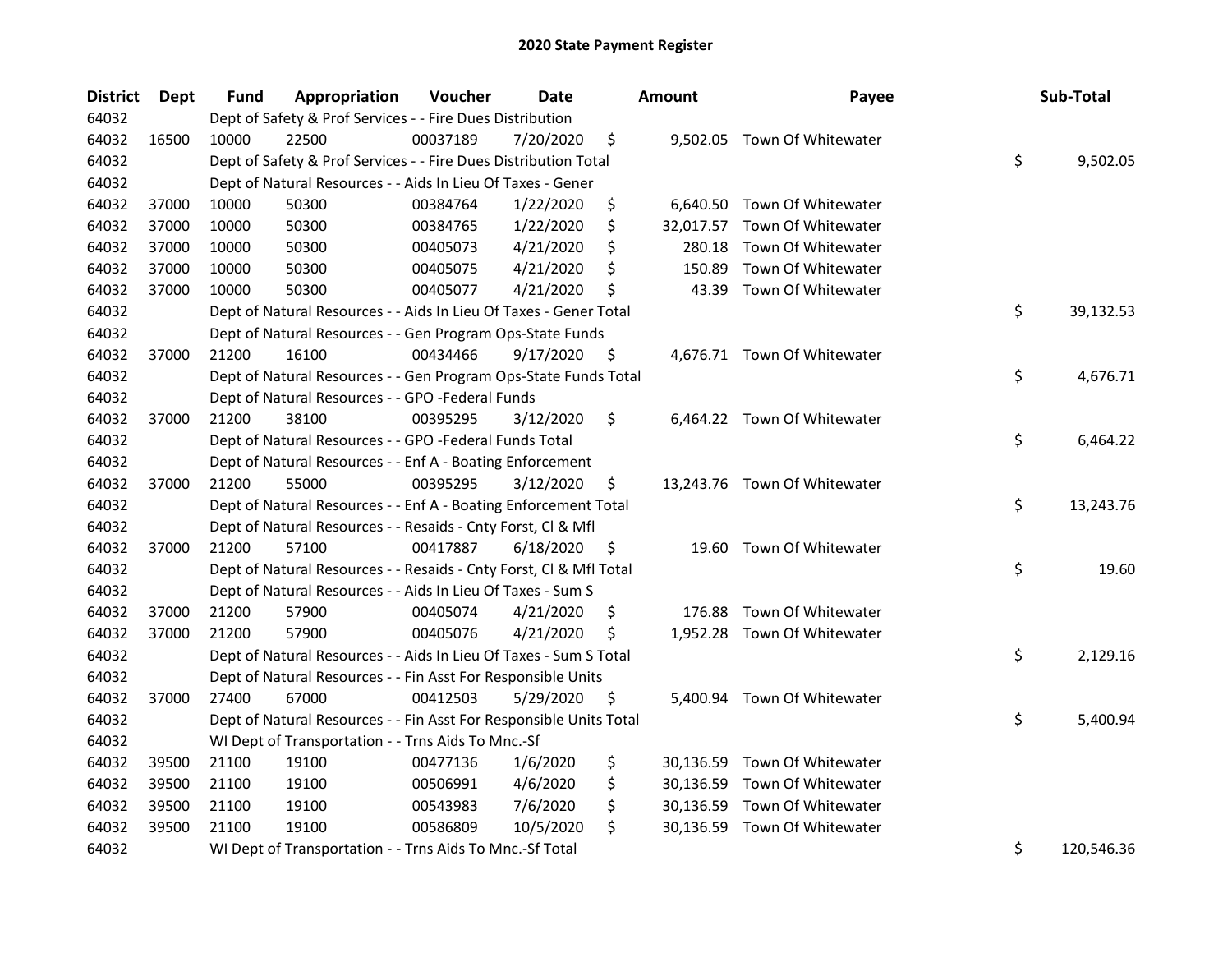| <b>District</b> | Dept  | Fund  | Appropriation                                                       | Voucher  | Date            |    | <b>Amount</b> | Payee                        | Sub-Total        |
|-----------------|-------|-------|---------------------------------------------------------------------|----------|-----------------|----|---------------|------------------------------|------------------|
| 64032           |       |       | Department of Administration - - Federal Aid                        |          |                 |    |               |                              |                  |
| 64032           | 50500 | 10000 | 14200                                                               | 00135287 | $12/10/2020$ \$ |    |               | 5,277.61 Town Of Whitewater  |                  |
| 64032           |       |       | Department of Administration - - Federal Aid Total                  |          |                 |    |               |                              | \$<br>5,277.61   |
| 64032           |       |       | Elections Commission - - 2018 Hava Election Security                |          |                 |    |               |                              |                  |
| 64032           | 51000 | 22000 | 18200                                                               | 00003881 | 7/16/2020       | \$ | 1,268.10      | Town Of Whitewater           |                  |
| 64032           |       |       | Elections Commission - - 2018 Hava Election Security Total          |          |                 |    |               |                              | \$<br>1,268.10   |
| 64032           |       |       | Shared Revenue and Tax Relief - - County And Municipal Aid          |          |                 |    |               |                              |                  |
| 64032           | 83500 | 10000 | 10500                                                               | 00069134 | 7/27/2020       | S  | 2,992.23      | Town Of Whitewater           |                  |
| 64032           | 83500 | 10000 | 10500                                                               | 00073104 | 11/16/2020      | S  | 16,955.99     | Town Of Whitewater           |                  |
| 64032           |       |       | Shared Revenue and Tax Relief - - County And Municipal Aid Total    |          |                 |    |               |                              | \$<br>19,948.22  |
| 64032           |       |       | Shared Revenue and Tax Relief - - Exempt Computer Aid               |          |                 |    |               |                              |                  |
| 64032           | 83500 | 10000 | 10900                                                               | 00066175 | 7/27/2020       | S. | 31.18         | Town Of Whitewater           |                  |
| 64032           |       |       | Shared Revenue and Tax Relief - - Exempt Computer Aid Total         |          |                 |    |               |                              | \$<br>31.18      |
| 64032           |       |       | Shared Revenue and Tax Relief - - Utility Aid                       |          |                 |    |               |                              |                  |
| 64032           | 83500 | 10000 | 11000                                                               | 00069134 | 7/27/2020       | S. | 1,994.35      | Town Of Whitewater           |                  |
| 64032           | 83500 | 10000 | 11000                                                               | 00073104 | 11/16/2020      | S. |               | 11,459.28 Town Of Whitewater |                  |
| 64032           |       |       | Shared Revenue and Tax Relief - - Utility Aid Total                 |          |                 |    |               |                              | \$<br>13,453.63  |
| 64032           |       |       | Shared Revenue and Tax Relief - - Personal Property Aid             |          |                 |    |               |                              |                  |
| 64032           | 83500 | 10000 | 11100                                                               | 00061597 | 5/4/2020        | \$ | 355.74        | Town Of Whitewater           |                  |
| 64032           |       |       | Shared Revenue and Tax Relief - - Personal Property Aid Total       |          |                 |    |               |                              | \$<br>355.74     |
| 64032           |       |       | Shared Revenue and Tax Relief - - Payments For Municipal Svcs       |          |                 |    |               |                              |                  |
| 64032           | 83500 | 10000 | 50100                                                               | 00054896 | 2/3/2020        | \$ | 58.31         | Town Of Whitewater           |                  |
| 64032           |       |       | Shared Revenue and Tax Relief - - Payments For Municipal Svcs Total |          |                 |    |               |                              | \$<br>58.31      |
| 64032 Total     |       |       |                                                                     |          |                 |    |               |                              | \$<br>241,508.12 |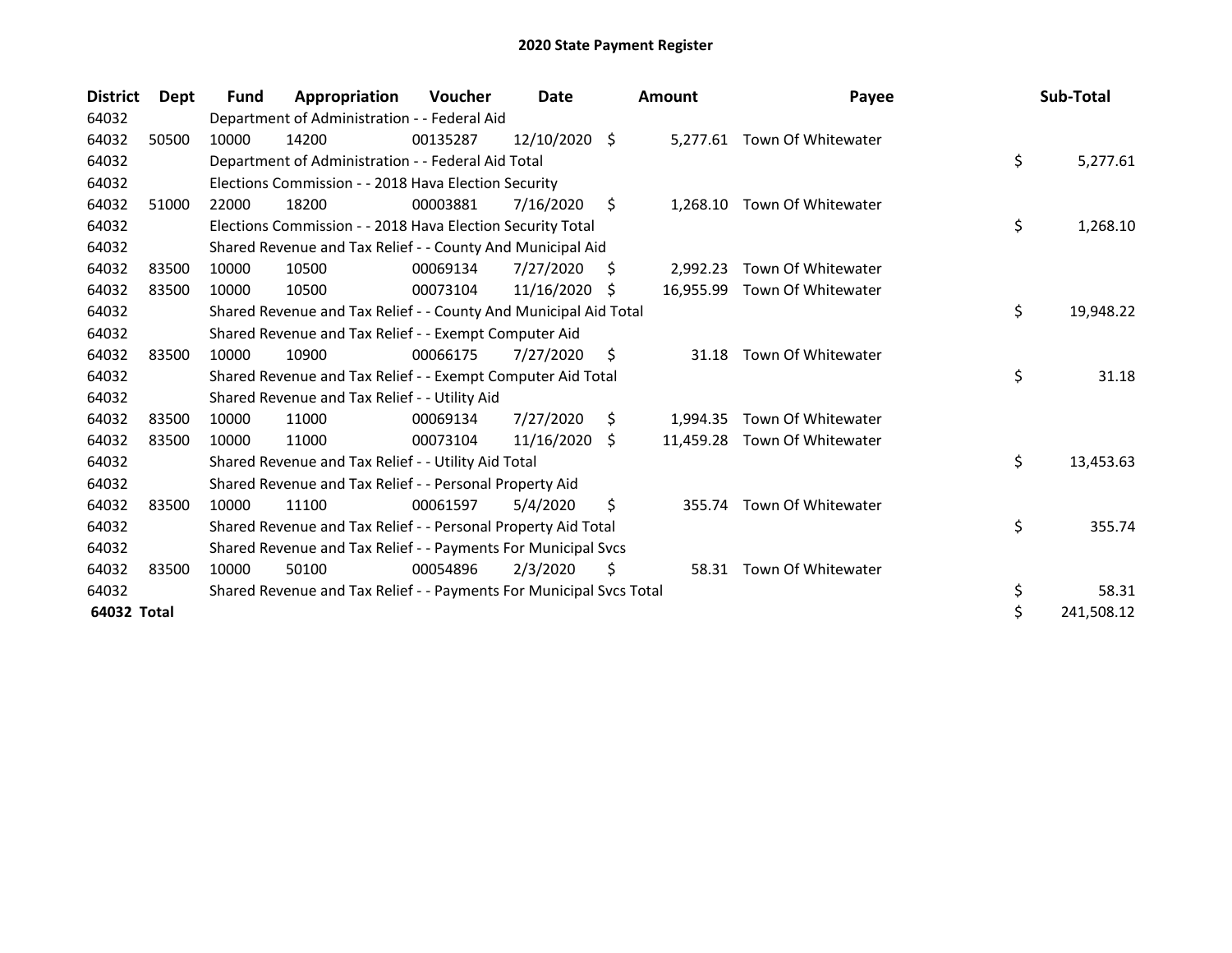| <b>District</b> | <b>Dept</b> | <b>Fund</b> | Appropriation                                                      | Voucher  | Date          |     | Amount    | Payee                           | Sub-Total        |
|-----------------|-------------|-------------|--------------------------------------------------------------------|----------|---------------|-----|-----------|---------------------------------|------------------|
| 64115           |             |             | Dept of Safety & Prof Services - - Fire Dues Distribution          |          |               |     |           |                                 |                  |
| 64115           | 16500       | 10000       | 22500                                                              | 00037190 | 7/20/2020     | \$  |           | 15,030.99 Village Of Bloomfield |                  |
| 64115           |             |             | Dept of Safety & Prof Services - - Fire Dues Distribution Total    |          |               |     |           |                                 | \$<br>15,030.99  |
| 64115           |             |             | Dept of Natural Resources - - Fin Asst For Responsible Units       |          |               |     |           |                                 |                  |
| 64115           | 37000       | 27400       | 67000                                                              | 00412906 | 5/29/2020     | \$  |           | 9,848.78 Village Of Bloomfield  |                  |
| 64115           |             |             | Dept of Natural Resources - - Fin Asst For Responsible Units Total |          |               |     |           |                                 | \$<br>9,848.78   |
| 64115           |             |             | Dept of Natural Resources - - Recycling Consolidation Grants       |          |               |     |           |                                 |                  |
| 64115           | 37000       | 27400       | 67300                                                              | 00412906 | 5/29/2020     | \$  |           | 1,197.65 Village Of Bloomfield  |                  |
| 64115           |             |             | Dept of Natural Resources - - Recycling Consolidation Grants Total |          |               |     |           |                                 | \$<br>1,197.65   |
| 64115           |             |             | WI Dept of Transportation - - Trns Aids To Mnc.-Sf                 |          |               |     |           |                                 |                  |
| 64115           | 39500       | 21100       | 19100                                                              | 00477137 | 1/6/2020      | \$  |           | 45,557.50 Village Of Bloomfield |                  |
| 64115           | 39500       | 21100       | 19100                                                              | 00506992 | 4/6/2020      | \$  |           | 45,557.50 Village Of Bloomfield |                  |
| 64115           | 39500       | 21100       | 19100                                                              | 00543984 | 7/6/2020      | \$  |           | 45,557.50 Village Of Bloomfield |                  |
| 64115           | 39500       | 21100       | 19100                                                              | 00586810 | 10/5/2020     | \$  |           | 45,557.50 Village Of Bloomfield |                  |
| 64115           |             |             | WI Dept of Transportation - - Trns Aids To Mnc.-Sf Total           |          |               |     |           |                                 | \$<br>182,230.00 |
| 64115           |             |             | Department of Justice - - Law Enforcement Train, Local             |          |               |     |           |                                 |                  |
| 64115           | 45500       | 10000       | 23100                                                              | 00090814 | 11/27/2020 \$ |     | 1,280.00  | Village Of Bloomfield           |                  |
| 64115           |             |             | Department of Justice - - Law Enforcement Train, Local Total       |          |               |     |           |                                 | \$<br>1,280.00   |
| 64115           |             |             | Department of Administration - - Federal Aid                       |          |               |     |           |                                 |                  |
| 64115           | 50500       | 10000       | 14200                                                              | 00135288 | 12/10/2020    | \$  | 77,142.00 | Village Of Bloomfield           |                  |
| 64115           | 50500       | 10000       | 14200                                                              | 00136587 | 12/17/2020 \$ |     |           | 8,187.24 Village Of Bloomfield  |                  |
| 64115           |             |             | Department of Administration - - Federal Aid Total                 |          |               |     |           |                                 | \$<br>85,329.24  |
| 64115           |             |             | Elections Commission - - 2018 Hava Election Security               |          |               |     |           |                                 |                  |
| 64115           | 51000       | 22000       | 18200                                                              | 00004690 | 9/18/2020     | \$  |           | 2,777.30 Village Of Bloomfield  |                  |
| 64115           |             |             | Elections Commission - - 2018 Hava Election Security Total         |          |               |     |           |                                 | \$<br>2,777.30   |
| 64115           |             |             | Shared Revenue and Tax Relief - - County And Municipal Aid         |          |               |     |           |                                 |                  |
| 64115           | 83500       | 10000       | 10500                                                              | 00069135 | 7/27/2020     | \$. |           | 6,238.53 Village Of Bloomfield  |                  |
| 64115           | 83500       | 10000       | 10500                                                              | 00073105 | 11/16/2020    | \$. |           | 35,353.19 Village Of Bloomfield |                  |
| 64115           |             |             | Shared Revenue and Tax Relief - - County And Municipal Aid Total   |          |               |     |           |                                 | \$<br>41,591.72  |
| 64115           |             |             | Shared Revenue and Tax Relief - - Exempt Computer Aid              |          |               |     |           |                                 |                  |
| 64115           | 83500       | 10000       | 10900                                                              | 00066176 | 7/27/2020     | \$  |           | 991.45 Village Of Bloomfield    |                  |
| 64115           |             |             | Shared Revenue and Tax Relief - - Exempt Computer Aid Total        |          |               |     |           |                                 | \$<br>991.45     |
| 64115           |             |             | Shared Revenue and Tax Relief - - Personal Property Aid            |          |               |     |           |                                 |                  |
| 64115           | 83500       | 10000       | 11100                                                              | 00061598 | 5/4/2020      | \$  |           | 4,170.01 Village Of Bloomfield  |                  |
| 64115           |             |             | Shared Revenue and Tax Relief - - Personal Property Aid Total      |          |               |     |           |                                 | \$<br>4,170.01   |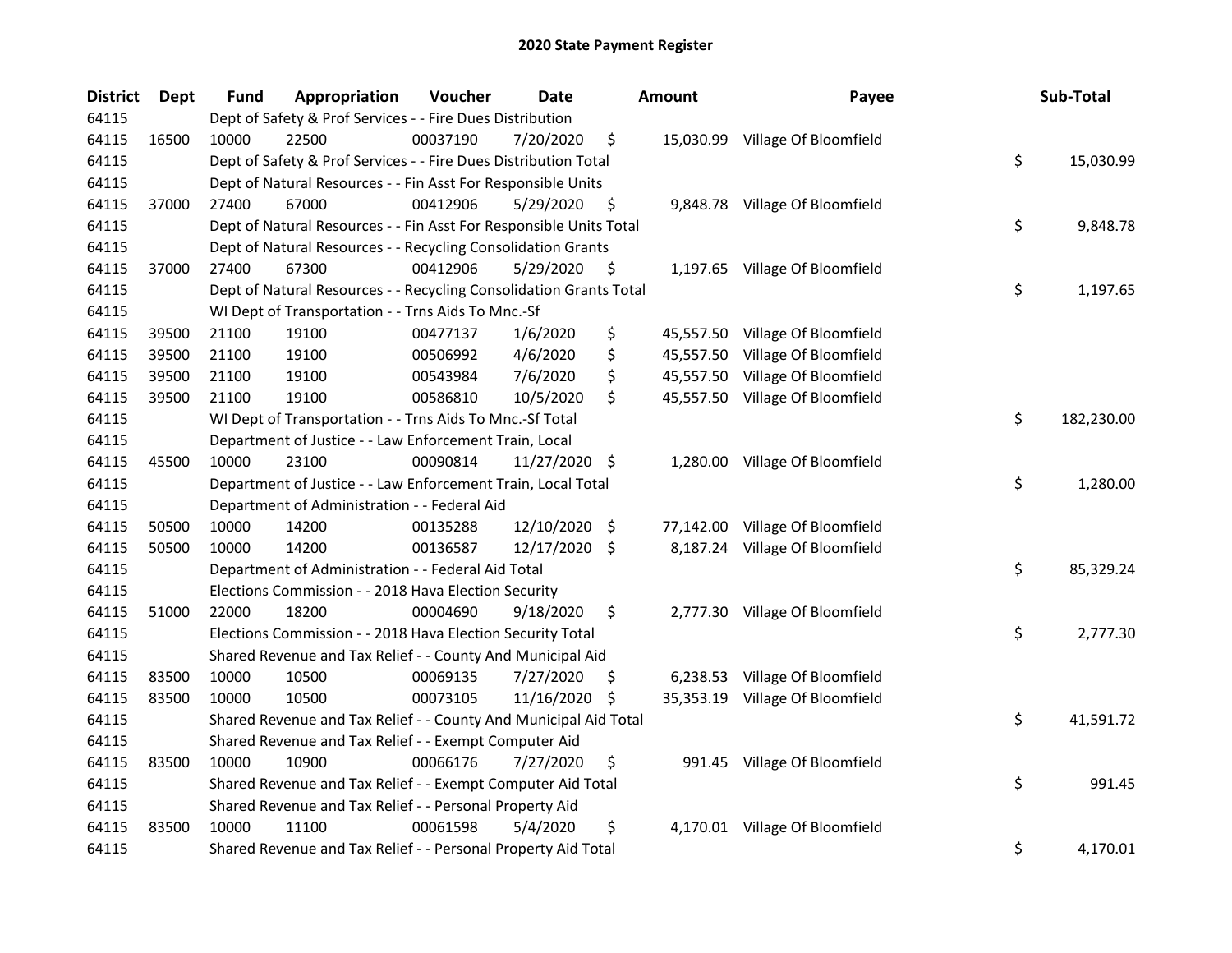|             | District Dept Fund Appropriation Voucher | Date | Amount | Payee | Sub-Total  |
|-------------|------------------------------------------|------|--------|-------|------------|
| 64115 Total |                                          |      |        |       | 344,447.14 |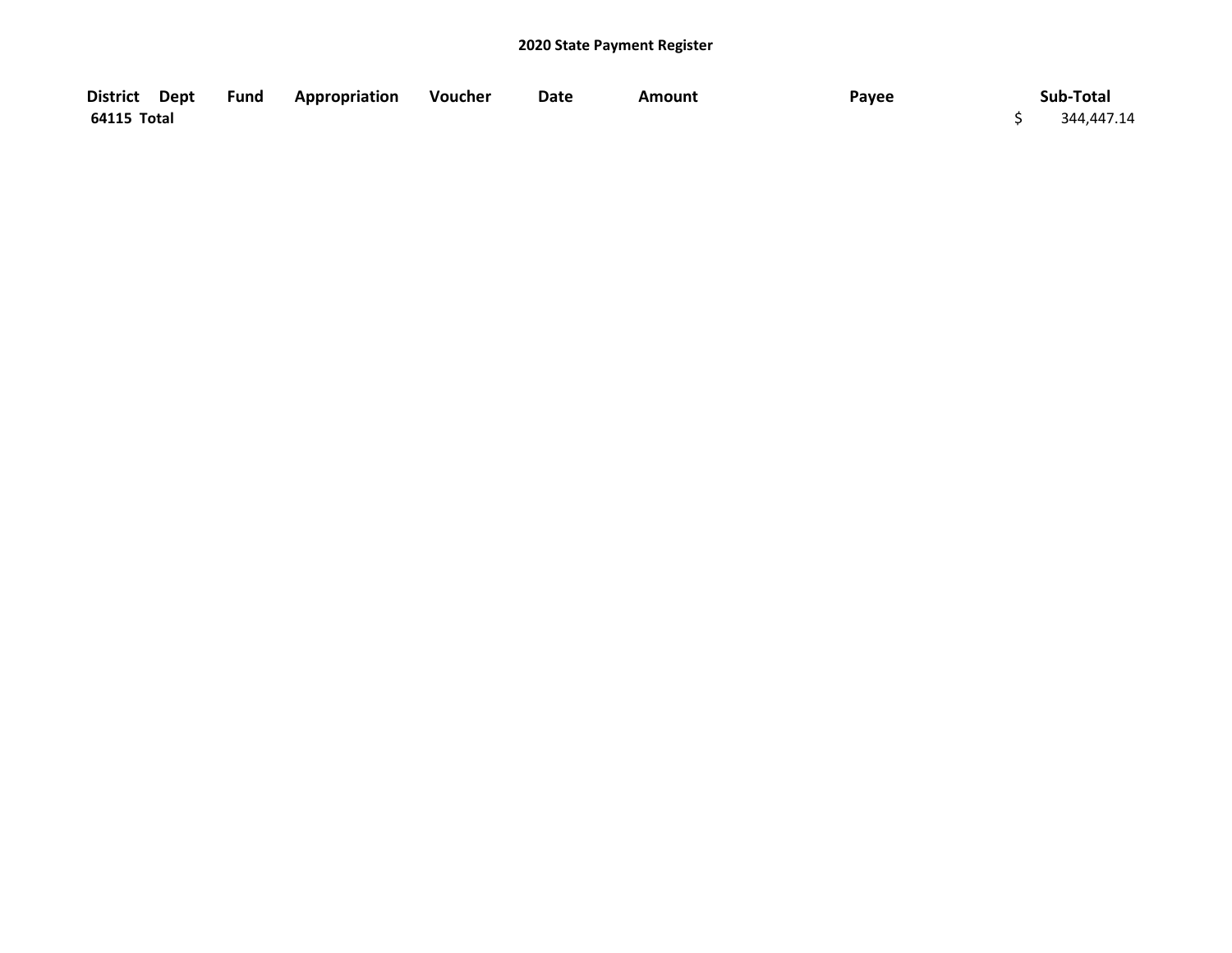| <b>District</b> | <b>Dept</b> | <b>Fund</b> | Appropriation                                                           | Voucher  | <b>Date</b> |     | <b>Amount</b> | Payee                        | Sub-Total        |
|-----------------|-------------|-------------|-------------------------------------------------------------------------|----------|-------------|-----|---------------|------------------------------|------------------|
| 64116           |             |             | Dept of Safety & Prof Services - - Fire Dues Distribution               |          |             |     |               |                              |                  |
| 64116           | 16500       | 10000       | 22500                                                                   | 00037191 | 7/17/2020   | \$  |               | 4,685.68 Village Of Darien   |                  |
| 64116           |             |             | Dept of Safety & Prof Services - - Fire Dues Distribution Total         |          |             |     |               |                              | \$<br>4,685.68   |
| 64116           |             |             | Environmental Improvement Prog - - Clean Water Fund Program Finan       |          |             |     |               |                              |                  |
| 64116           | 32000       | 57300       | 16300                                                                   | 00000291 | 2/20/2020   | S   |               | 7,520.97 Village Of Darien   |                  |
| 64116           |             |             | Environmental Improvement Prog - - Clean Water Fund Program Finan Total |          |             |     |               |                              | \$<br>7,520.97   |
| 64116           |             |             | Dept of Natural Resources - - Fin Asst For Responsible Units            |          |             |     |               |                              |                  |
| 64116           | 37000       | 27400       | 67000                                                                   | 00412981 | 5/29/2020   | \$  |               | 5,998.32 Village Of Darien   |                  |
| 64116           |             |             | Dept of Natural Resources - - Fin Asst For Responsible Units Total      |          |             |     |               |                              | \$<br>5,998.32   |
| 64116           |             |             | WI Dept of Transportation - - Trns Aids To Mnc.-Sf                      |          |             |     |               |                              |                  |
| 64116           | 39500       | 21100       | 19100                                                                   | 00477138 | 1/6/2020    | \$  |               | 30,278.75 Village Of Darien  |                  |
| 64116           | 39500       | 21100       | 19100                                                                   | 00506993 | 4/6/2020    | \$  |               | 30,278.75 Village Of Darien  |                  |
| 64116           | 39500       | 21100       | 19100                                                                   | 00543985 | 7/6/2020    | \$  |               | 30,278.75 Village Of Darien  |                  |
| 64116           | 39500       | 21100       | 19100                                                                   | 00586811 | 10/5/2020   | \$  |               | 30,278.78 Village Of Darien  |                  |
| 64116           |             |             | WI Dept of Transportation - - Trns Aids To Mnc.-Sf Total                |          |             |     |               |                              | \$<br>121,115.03 |
| 64116           |             |             | Department of Health Services - - Emergency Medical Services, Ai        |          |             |     |               |                              |                  |
| 64116           | 43500       | 10000       | 11900                                                                   | 00379055 | 9/15/2020   | \$  |               | 3,751.20 Village Of Darien   |                  |
| 64116           |             |             | Department of Health Services - - Emergency Medical Services, Ai Total  |          |             |     |               |                              | \$<br>3,751.20   |
| 64116           |             |             | Department of Administration - - Federal Aid                            |          |             |     |               |                              |                  |
| 64116           | 50500       | 10000       | 14200                                                                   | 00130242 | 10/1/2020   | \$  |               | 7,416.45 Village Of Darien   |                  |
| 64116           | 50500       | 10000       | 14200                                                                   | 00135289 | 12/9/2020   | \$  |               | 18,254.55 Village Of Darien  |                  |
| 64116           | 50500       | 10000       | 14200                                                                   | 00136588 | 12/16/2020  | -S  |               | 2,724.52 Village Of Darien   |                  |
| 64116           |             |             | Department of Administration - - Federal Aid Total                      |          |             |     |               |                              | \$<br>28,395.52  |
| 64116           |             |             | Elections Commission - - 2018 Hava Election Security                    |          |             |     |               |                              |                  |
| 64116           | 51000       | 22000       | 18200                                                                   | 00004153 | 8/7/2020    | \$  |               | 1,033.80 Village Of Darien   |                  |
| 64116           |             |             | Elections Commission - - 2018 Hava Election Security Total              |          |             |     |               |                              | \$<br>1,033.80   |
| 64116           |             |             | Shared Revenue and Tax Relief - - Expenditure Restraint Program         |          |             |     |               |                              |                  |
| 64116           | 83500       | 10000       | 10100                                                                   | 00069136 | 7/27/2020   | S   |               | 59,891.50 Village Of Darien  |                  |
| 64116           |             |             | Shared Revenue and Tax Relief - - Expenditure Restraint Program Total   |          |             |     |               |                              | \$<br>59,891.50  |
| 64116           |             |             | Shared Revenue and Tax Relief - - County And Municipal Aid              |          |             |     |               |                              |                  |
| 64116           | 83500       | 10000       | 10500                                                                   | 00069136 | 7/27/2020   | \$. |               | 30,901.15 Village Of Darien  |                  |
| 64116           | 83500       | 10000       | 10500                                                                   | 00073106 | 11/16/2020  | \$  |               | 175,106.53 Village Of Darien |                  |
| 64116           |             |             | Shared Revenue and Tax Relief - - County And Municipal Aid Total        |          |             |     |               |                              | \$<br>206,007.68 |
| 64116           |             |             | Shared Revenue and Tax Relief - - Exempt Computer Aid                   |          |             |     |               |                              |                  |
| 64116           | 83500       | 10000       | 10900                                                                   | 00066177 | 7/27/2020   | \$  |               | 5,743.97 Village Of Darien   |                  |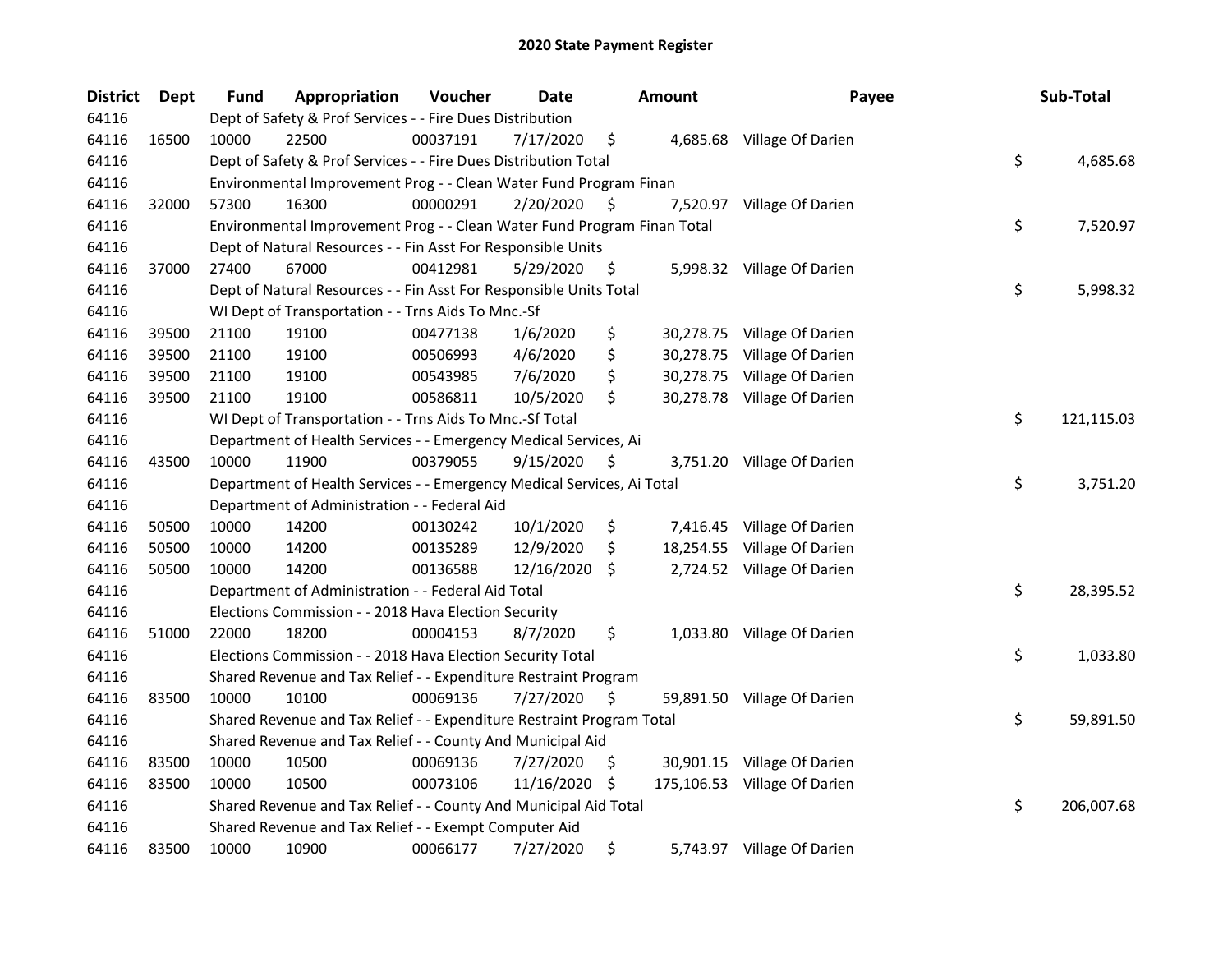| <b>District</b> | Dept  | Fund  | Appropriation                                                 | <b>Voucher</b> | Date     | <b>Amount</b> | Payee             | Sub-Total  |
|-----------------|-------|-------|---------------------------------------------------------------|----------------|----------|---------------|-------------------|------------|
| 64116           |       |       | Shared Revenue and Tax Relief - - Exempt Computer Aid Total   |                |          |               |                   | 5,743.97   |
| 64116           |       |       | Shared Revenue and Tax Relief - - Personal Property Aid       |                |          |               |                   |            |
| 64116           | 83500 | 10000 | 11100                                                         | 00061599       | 5/4/2020 | 37,475.25     | Village Of Darien |            |
| 64116           | 83500 | 10000 | 11100                                                         | 00062665       | 5/4/2020 | 127.25        | Village Of Darien |            |
| 64116           |       |       | Shared Revenue and Tax Relief - - Personal Property Aid Total |                |          |               |                   | 37,602.50  |
| 64116 Total     |       |       |                                                               |                |          |               |                   | 481,746.17 |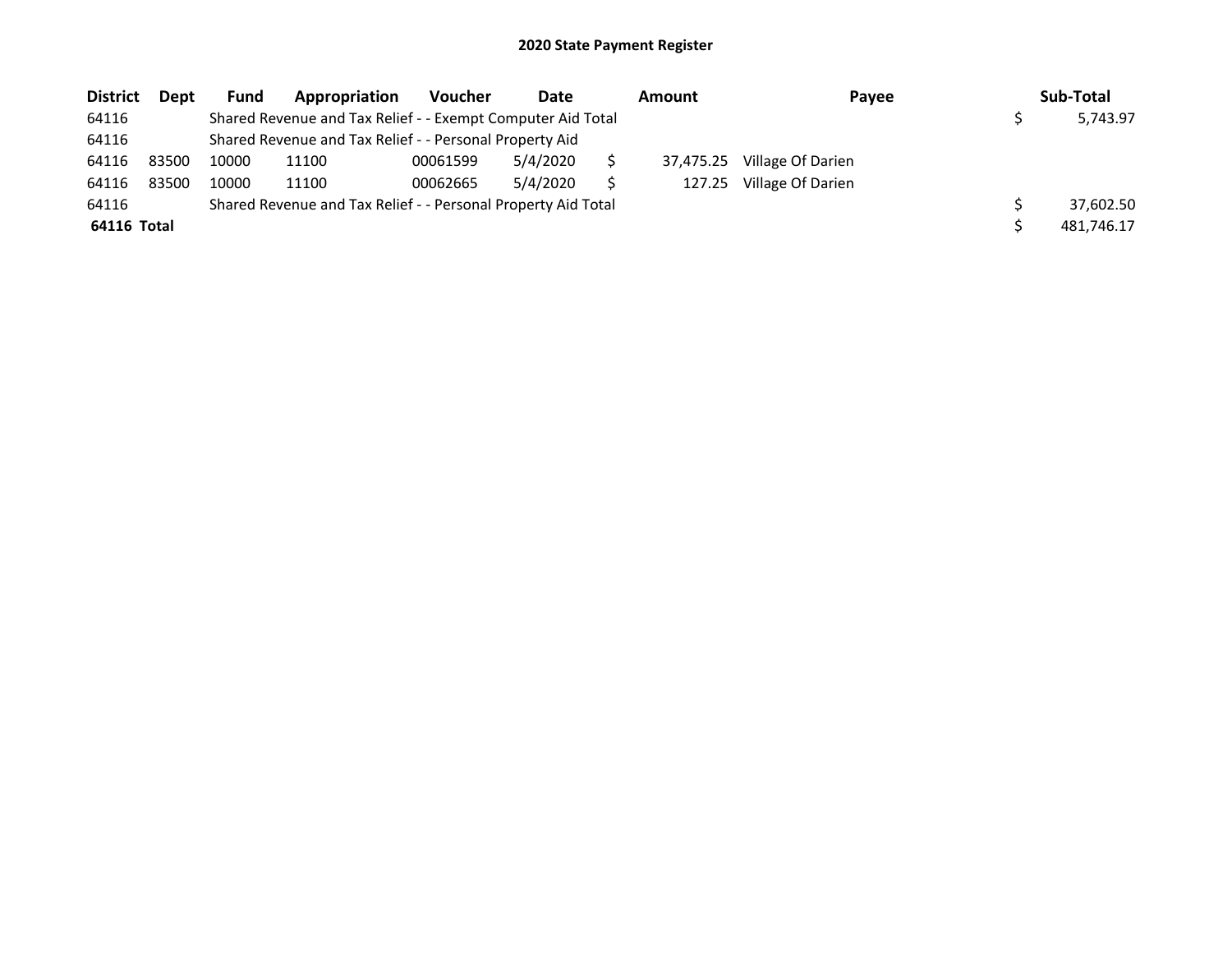| <b>District</b> | Dept  | <b>Fund</b> | Appropriation                                                         | Voucher  | <b>Date</b> | Amount          | Payee                          | Sub-Total        |
|-----------------|-------|-------------|-----------------------------------------------------------------------|----------|-------------|-----------------|--------------------------------|------------------|
| 64121           |       |             | Dept of Safety & Prof Services - - Fire Dues Distribution             |          |             |                 |                                |                  |
| 64121           | 16500 | 10000       | 22500                                                                 | 00037192 | 7/17/2020   | \$              | 16,686.63 Village Of East Troy |                  |
| 64121           |       |             | Dept of Safety & Prof Services - - Fire Dues Distribution Total       |          |             |                 |                                | \$<br>16,686.63  |
| 64121           |       |             | Dept of Natural Resources - - Aids In Lieu Of Taxes - Gener           |          |             |                 |                                |                  |
| 64121           | 37000 | 10000       | 50300                                                                 | 00384766 | 1/21/2020   | \$              | 1,586.44 Village Of East Troy  |                  |
| 64121           |       |             | Dept of Natural Resources - - Aids In Lieu Of Taxes - Gener Total     |          |             |                 |                                | \$<br>1,586.44   |
| 64121           |       |             | Dept of Natural Resources - - Fin Asst For Responsible Units          |          |             |                 |                                |                  |
| 64121           | 37000 | 27400       | 67000                                                                 | 00413144 | 5/29/2020   | \$              | 6,916.57 Village Of East Troy  |                  |
| 64121           |       |             | Dept of Natural Resources - - Fin Asst For Responsible Units Total    |          |             |                 |                                | \$<br>6,916.57   |
| 64121           |       |             | Dept of Natural Resources - - Recycling Consolidation Grants          |          |             |                 |                                |                  |
| 64121           | 37000 | 27400       | 67300                                                                 | 00413144 | 5/29/2020   | \$              | 1,132.02 Village Of East Troy  |                  |
| 64121           |       |             | Dept of Natural Resources - - Recycling Consolidation Grants Total    |          |             |                 |                                | \$<br>1,132.02   |
| 64121           |       |             | WI Dept of Transportation - - Hwy Sfty Loc Aid Ffd                    |          |             |                 |                                |                  |
| 64121           | 39500 | 21100       | 18500                                                                 | 00481691 | 1/16/2020   | \$              | 3,922.00 Village Of East Troy  |                  |
| 64121           |       |             | WI Dept of Transportation - - Hwy Sfty Loc Aid Ffd Total              |          |             |                 |                                | \$<br>3,922.00   |
| 64121           |       |             | WI Dept of Transportation - - Trns Aids To Mnc.-Sf                    |          |             |                 |                                |                  |
| 64121           | 39500 | 21100       | 19100                                                                 | 00477139 | 1/6/2020    | \$<br>46,713.99 | Village Of East Troy           |                  |
| 64121           | 39500 | 21100       | 19100                                                                 | 00506994 | 4/6/2020    | \$<br>46,713.99 | Village Of East Troy           |                  |
| 64121           | 39500 | 21100       | 19100                                                                 | 00543986 | 7/6/2020    | \$              | 46,713.99 Village Of East Troy |                  |
| 64121           | 39500 | 21100       | 19100                                                                 | 00586812 | 10/5/2020   | \$              | 46,714.02 Village Of East Troy |                  |
| 64121           |       |             | WI Dept of Transportation - - Trns Aids To Mnc.-Sf Total              |          |             |                 |                                | \$<br>186,855.99 |
| 64121           |       |             | Department of Justice - - Law Enforcement Train, Local                |          |             |                 |                                |                  |
| 64121           | 45500 | 10000       | 23100                                                                 | 00091423 | 12/4/2020   | \$              | 1,280.00 Village Of East Troy  |                  |
| 64121           |       |             | Department of Justice - - Law Enforcement Train, Local Total          |          |             |                 |                                | \$<br>1,280.00   |
| 64121           |       |             | Department of Administration - - Federal Aid                          |          |             |                 |                                |                  |
| 64121           | 50500 | 10000       | 14200                                                                 | 00130243 | 10/1/2020   | \$              | 21,752.16 Village Of East Troy |                  |
| 64121           | 50500 | 10000       | 14200                                                                 | 00135290 | 12/9/2020   | \$<br>51,162.84 | Village Of East Troy           |                  |
| 64121           | 50500 | 10000       | 14200                                                                 | 00136589 | 12/16/2020  | \$              | 5,043.54 Village Of East Troy  |                  |
| 64121           |       |             | Department of Administration - - Federal Aid Total                    |          |             |                 |                                | \$<br>77,958.54  |
| 64121           |       |             | Elections Commission - - 2018 Hava Election Security                  |          |             |                 |                                |                  |
| 64121           | 51000 | 22000       | 18200                                                                 | 00003494 | 6/29/2020   | \$              | 3,227.20 Village Of East Troy  |                  |
| 64121           |       |             | Elections Commission - - 2018 Hava Election Security Total            |          |             |                 |                                | \$<br>3,227.20   |
| 64121           |       |             | Shared Revenue and Tax Relief - - Expenditure Restraint Program       |          |             |                 |                                |                  |
| 64121           | 83500 | 10000       | 10100                                                                 | 00069137 | 7/27/2020   | \$              | 46,986.42 Village Of East Troy |                  |
| 64121           |       |             | Shared Revenue and Tax Relief - - Expenditure Restraint Program Total |          |             |                 |                                | \$<br>46,986.42  |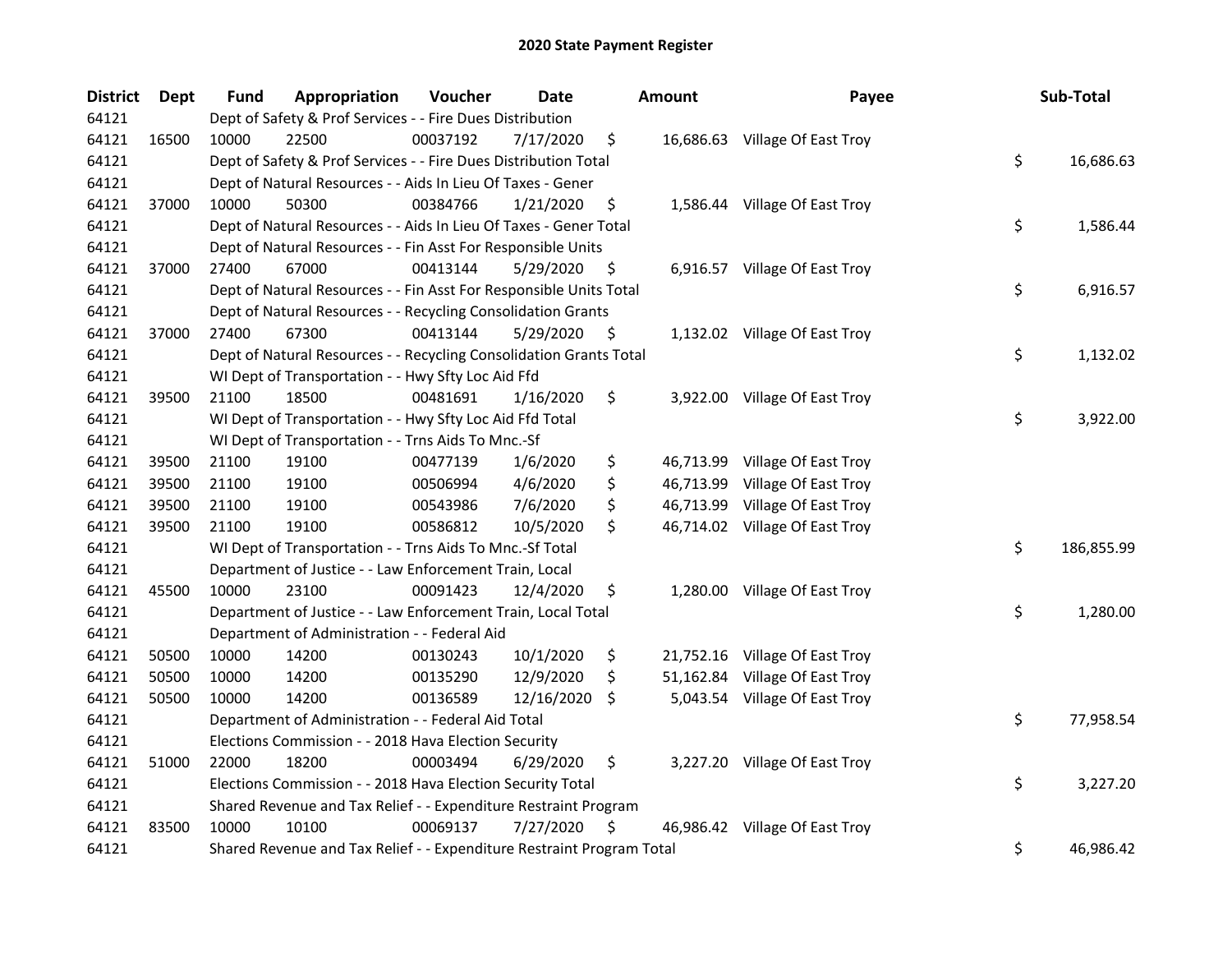| <b>District</b>    | Dept  | Fund  | Appropriation                                                                 | <b>Voucher</b> | Date       |    | <b>Amount</b> | Payee                | Sub-Total        |
|--------------------|-------|-------|-------------------------------------------------------------------------------|----------------|------------|----|---------------|----------------------|------------------|
| 64121              |       |       | Shared Revenue and Tax Relief - - County And Municipal Aid                    |                |            |    |               |                      |                  |
| 64121              | 83500 | 10000 | 10500                                                                         | 00069137       | 7/27/2020  | Ŝ. | 46.644.40     | Village Of East Troy |                  |
| 64121              | 83500 | 10000 | 10500                                                                         | 00073107       | 11/16/2020 | S  | 264,318.29    | Village Of East Troy |                  |
| 64121              |       |       | Shared Revenue and Tax Relief - - County And Municipal Aid Total              |                |            |    |               |                      | \$<br>310,962.69 |
| 64121              |       |       | Shared Revenue and Tax Relief - - Exempt Computer Aid                         |                |            |    |               |                      |                  |
| 64121              | 83500 | 10000 | 10900                                                                         | 00066178       | 7/27/2020  | Ŝ. | 4,087.40      | Village Of East Troy |                  |
| 64121              | 83500 | 10000 | 10900                                                                         | 00067226       | 7/27/2020  | S  | 1,730.12      | Village Of East Troy |                  |
| 64121              |       |       | Shared Revenue and Tax Relief - - Exempt Computer Aid Total                   |                |            |    |               |                      | \$<br>5,817.52   |
| 64121              |       |       | Shared Revenue and Tax Relief - - Utility Aid                                 |                |            |    |               |                      |                  |
| 64121              | 83500 | 10000 | 11000                                                                         | 00069137       | 7/27/2020  | \$ | 959.18        | Village Of East Troy |                  |
| 64121              | 83500 | 10000 | 11000                                                                         | 00073107       | 11/16/2020 | -S | 5,557.10      | Village Of East Troy |                  |
| 64121              |       |       | Shared Revenue and Tax Relief - - Utility Aid Total                           |                |            |    |               |                      | \$<br>6,516.28   |
| 64121              |       |       | Shared Revenue and Tax Relief - - Personal Property Aid                       |                |            |    |               |                      |                  |
| 64121              | 83500 | 10000 | 11100                                                                         | 00061600       | 5/4/2020   | \$ | 8,309.84      | Village Of East Troy |                  |
| 64121              | 83500 | 10000 | 11100                                                                         | 00062666       | 5/4/2020   | Ś  | 8,744.33      | Village Of East Troy |                  |
| 64121              |       |       | Shared Revenue and Tax Relief - - Personal Property Aid Total                 |                |            |    |               |                      | \$<br>17,054.17  |
| 64121              |       |       | Shared Revenue and Tax Relief - - State Aid; Video Service Provider Fee       |                |            |    |               |                      |                  |
| 64121              | 83500 | 10000 | 11200                                                                         | 00064464       | 7/27/2020  | S. | 5,472.41      | Village Of East Troy |                  |
| 64121              |       |       | Shared Revenue and Tax Relief - - State Aid; Video Service Provider Fee Total |                |            |    |               |                      | \$<br>5,472.41   |
| 64121              |       |       | Shared Revenue and Tax Relief - - Lottery & Gaming Credit                     |                |            |    |               |                      |                  |
| 64121              | 83500 | 52100 | 36300                                                                         | 00055579       | 3/23/2020  | \$ | 8,656.08      | Village Of East Troy |                  |
| 64121              |       |       | Shared Revenue and Tax Relief - - Lottery & Gaming Credit Total               |                |            |    |               |                      | \$<br>8,656.08   |
| <b>64121 Total</b> |       |       |                                                                               |                |            |    |               |                      | \$<br>701,030.96 |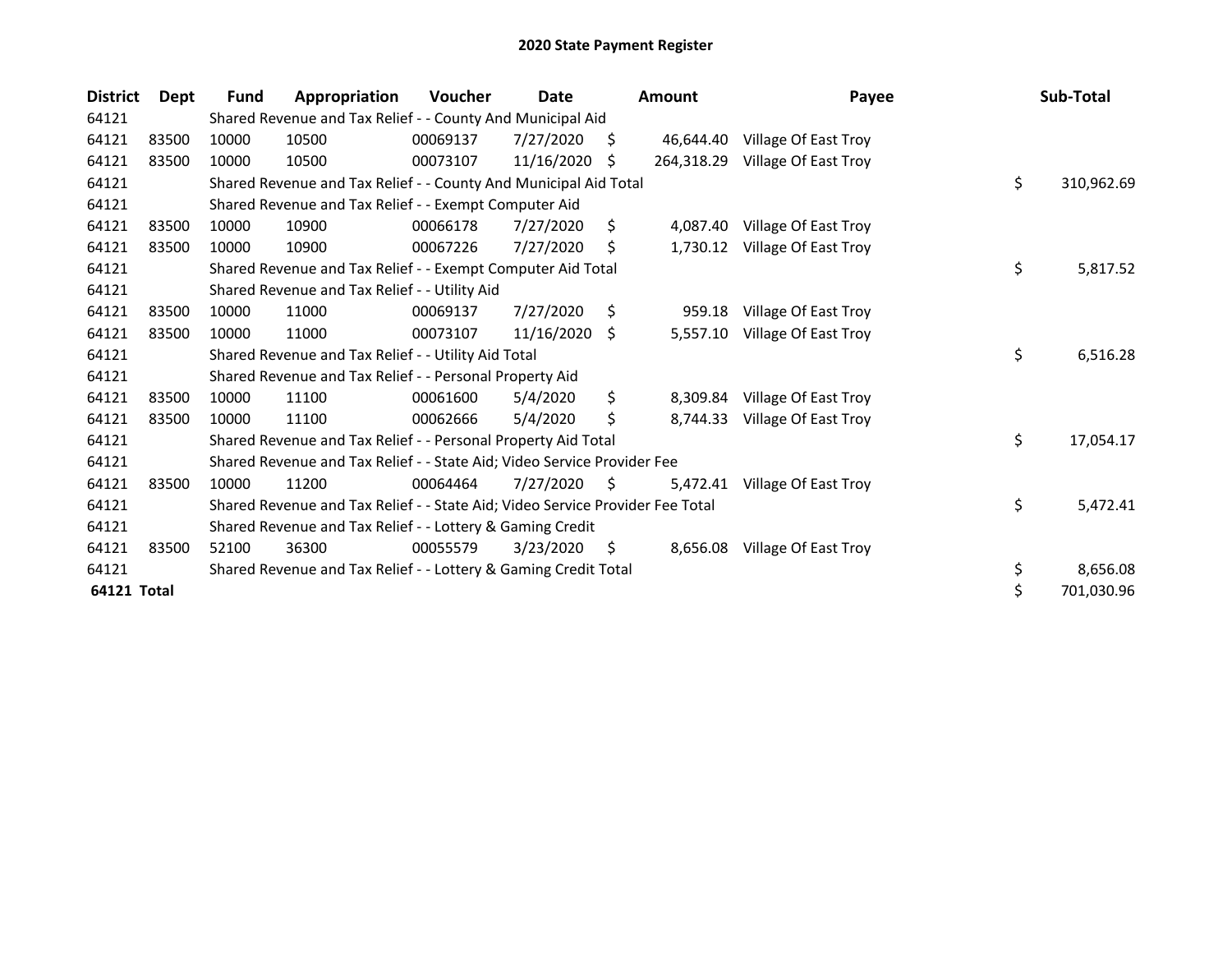| <b>District</b> | Dept  | <b>Fund</b> | Appropriation                                                          | Voucher  | Date       |     | <b>Amount</b> | Payee                         | Sub-Total        |
|-----------------|-------|-------------|------------------------------------------------------------------------|----------|------------|-----|---------------|-------------------------------|------------------|
| 64126           |       |             | Dept of Safety & Prof Services - - Fire Dues Distribution              |          |            |     |               |                               |                  |
| 64126           | 16500 | 10000       | 22500                                                                  | 00037193 | 7/20/2020  | \$  |               | 39,201.37 Village Of Fontana  |                  |
| 64126           |       |             | Dept of Safety & Prof Services - - Fire Dues Distribution Total        |          |            |     |               |                               | \$<br>39,201.37  |
| 64126           |       |             | Dept of Natural Resources - - Fin Asst For Responsible Units           |          |            |     |               |                               |                  |
| 64126           | 37000 | 27400       | 67000                                                                  | 00412964 | 5/29/2020  | \$  |               | 16,853.29 Village Of Fontana  |                  |
| 64126           |       |             | Dept of Natural Resources - - Fin Asst For Responsible Units Total     |          |            |     |               |                               | \$<br>16,853.29  |
| 64126           |       |             | WI Dept of Transportation - - Trns Aids To Mnc.-Sf                     |          |            |     |               |                               |                  |
| 64126           | 39500 | 21100       | 19100                                                                  | 00477140 | 1/6/2020   | \$  |               | 123,355.14 Village Of Fontana |                  |
| 64126           | 39500 | 21100       | 19100                                                                  | 00506995 | 4/6/2020   | \$  |               | 123,355.14 Village Of Fontana |                  |
| 64126           | 39500 | 21100       | 19100                                                                  | 00543987 | 7/6/2020   | \$  |               | 123,355.14 Village Of Fontana |                  |
| 64126           | 39500 | 21100       | 19100                                                                  | 00586813 | 10/5/2020  | \$  |               | 123,355.15 Village Of Fontana |                  |
| 64126           |       |             | WI Dept of Transportation - - Trns Aids To Mnc.-Sf Total               |          |            |     |               |                               | \$<br>493,420.57 |
| 64126           |       |             | Department of Health Services - - Emergency Medical Services, Ai       |          |            |     |               |                               |                  |
| 64126           | 43500 | 10000       | 11900                                                                  | 00379034 | 9/15/2020  | \$  |               | 5,417.04 Village Of Fontana   |                  |
| 64126           |       |             | Department of Health Services - - Emergency Medical Services, Ai Total |          |            |     |               |                               | \$<br>5,417.04   |
| 64126           |       |             | Department of Justice - - Law Enforcement Train, Local                 |          |            |     |               |                               |                  |
| 64126           | 45500 | 10000       | 23100                                                                  | 00091208 | 12/2/2020  | \$  |               | 1,120.00 Village Of Fontana   |                  |
| 64126           |       |             | Department of Justice - - Law Enforcement Train, Local Total           |          |            |     |               |                               | \$<br>1,120.00   |
| 64126           |       |             | Department of Administration - - Federal Aid                           |          |            |     |               |                               |                  |
| 64126           | 50500 | 10000       | 14200                                                                  | 00130244 | 10/2/2020  | \$  | 2,189.73      | Village Of Fontana            |                  |
| 64126           | 50500 | 10000       | 14200                                                                  | 00135291 | 12/10/2020 | -\$ |               | 25,448.27 Village Of Fontana  |                  |
| 64126           |       |             | Department of Administration - - Federal Aid Total                     |          |            |     |               |                               | \$<br>27,638.00  |
| 64126           |       |             | Elections Commission - - 2018 Hava Election Security                   |          |            |     |               |                               |                  |
| 64126           | 51000 | 22000       | 18200                                                                  | 00003851 | 7/14/2020  | \$  |               | 1,510.10 Village Of Fontana   |                  |
| 64126           |       |             | Elections Commission - - 2018 Hava Election Security Total             |          |            |     |               |                               | \$<br>1,510.10   |
| 64126           |       |             | Shared Revenue and Tax Relief - - County And Municipal Aid             |          |            |     |               |                               |                  |
| 64126           | 83500 | 10000       | 10500                                                                  | 00069138 | 7/27/2020  | \$. |               | 3,230.43 Village Of Fontana   |                  |
| 64126           | 83500 | 10000       | 10500                                                                  | 00073108 | 11/16/2020 | \$  |               | 18,305.80 Village Of Fontana  |                  |
| 64126           |       |             | Shared Revenue and Tax Relief - - County And Municipal Aid Total       |          |            |     |               |                               | \$<br>21,536.23  |
| 64126           |       |             | Shared Revenue and Tax Relief - - Exempt Computer Aid                  |          |            |     |               |                               |                  |
| 64126           | 83500 | 10000       | 10900                                                                  | 00066179 | 7/27/2020  | \$  | 200.58        | Village Of Fontana            |                  |
| 64126           | 83500 | 10000       | 10900                                                                  | 00067227 | 7/27/2020  | \$  |               | 1,134.02 Village Of Fontana   |                  |
| 64126           |       |             | Shared Revenue and Tax Relief - - Exempt Computer Aid Total            |          |            |     |               |                               | \$<br>1,334.60   |
| 64126           |       |             | Shared Revenue and Tax Relief - - Personal Property Aid                |          |            |     |               |                               |                  |
| 64126           | 83500 | 10000       | 11100                                                                  | 00061601 | 5/4/2020   | \$  |               | 1,686.96 Village Of Fontana   |                  |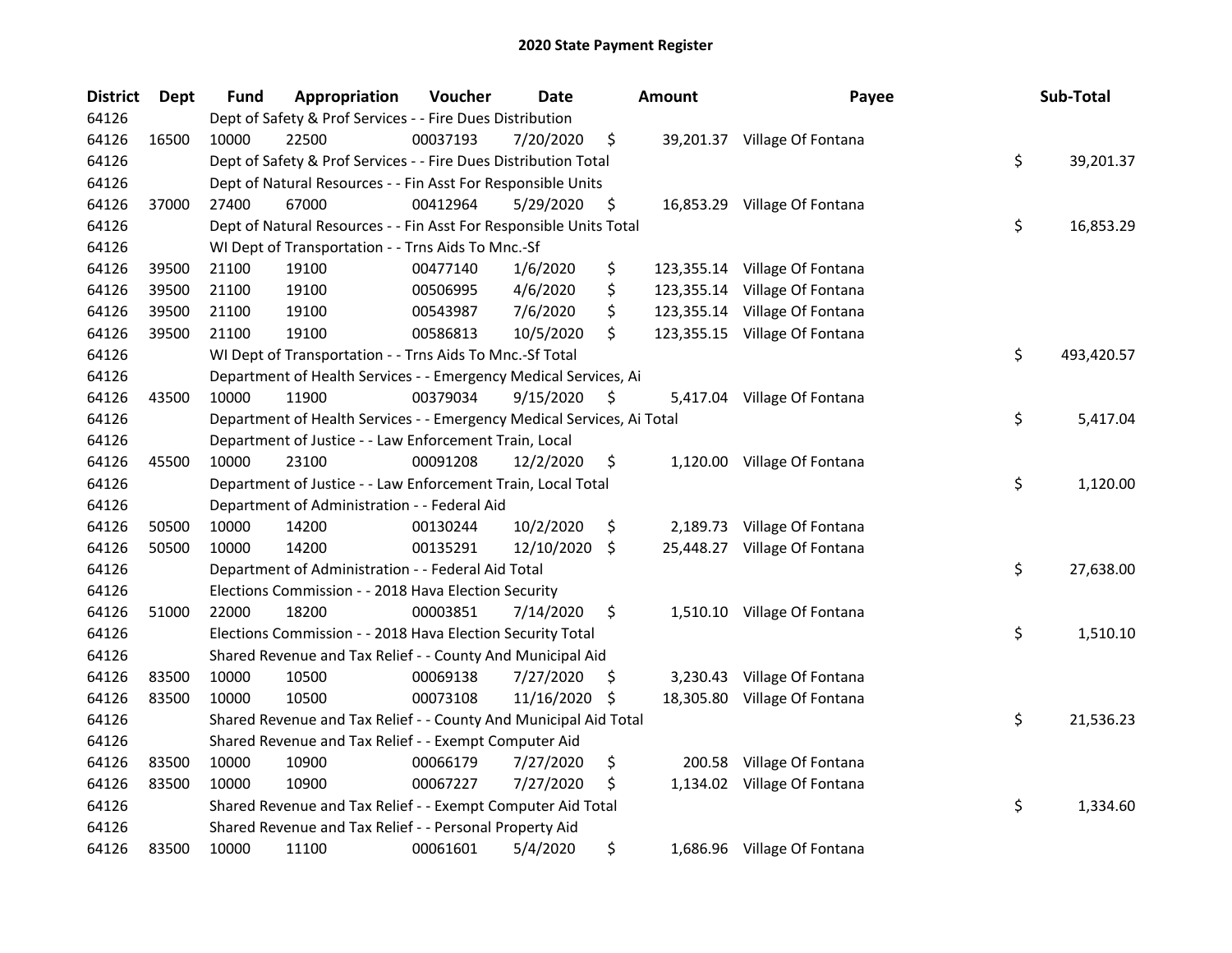| <b>District</b> | Dept  | <b>Fund</b> | Appropriation                                                                 | Voucher  | Date      | Amount |           | Pavee              | Sub-Total |            |  |  |
|-----------------|-------|-------------|-------------------------------------------------------------------------------|----------|-----------|--------|-----------|--------------------|-----------|------------|--|--|
| 64126           | 83500 | 10000       | 11100                                                                         | 00062667 | 5/4/2020  |        | 10,393.51 | Village Of Fontana |           |            |  |  |
| 64126           |       |             | Shared Revenue and Tax Relief - - Personal Property Aid Total                 |          |           |        |           |                    |           | 12,080.47  |  |  |
| 64126           |       |             | Shared Revenue and Tax Relief - - State Aid; Video Service Provider Fee       |          |           |        |           |                    |           |            |  |  |
| 64126           | 83500 | 10000       | 11200                                                                         | 00064465 | 7/27/2020 |        | 9.205.75  | Village Of Fontana |           |            |  |  |
| 64126           |       |             | Shared Revenue and Tax Relief - - State Aid; Video Service Provider Fee Total |          |           |        |           |                    |           | 9.205.75   |  |  |
| 64126 Total     |       |             |                                                                               |          |           |        |           |                    |           | 629.317.42 |  |  |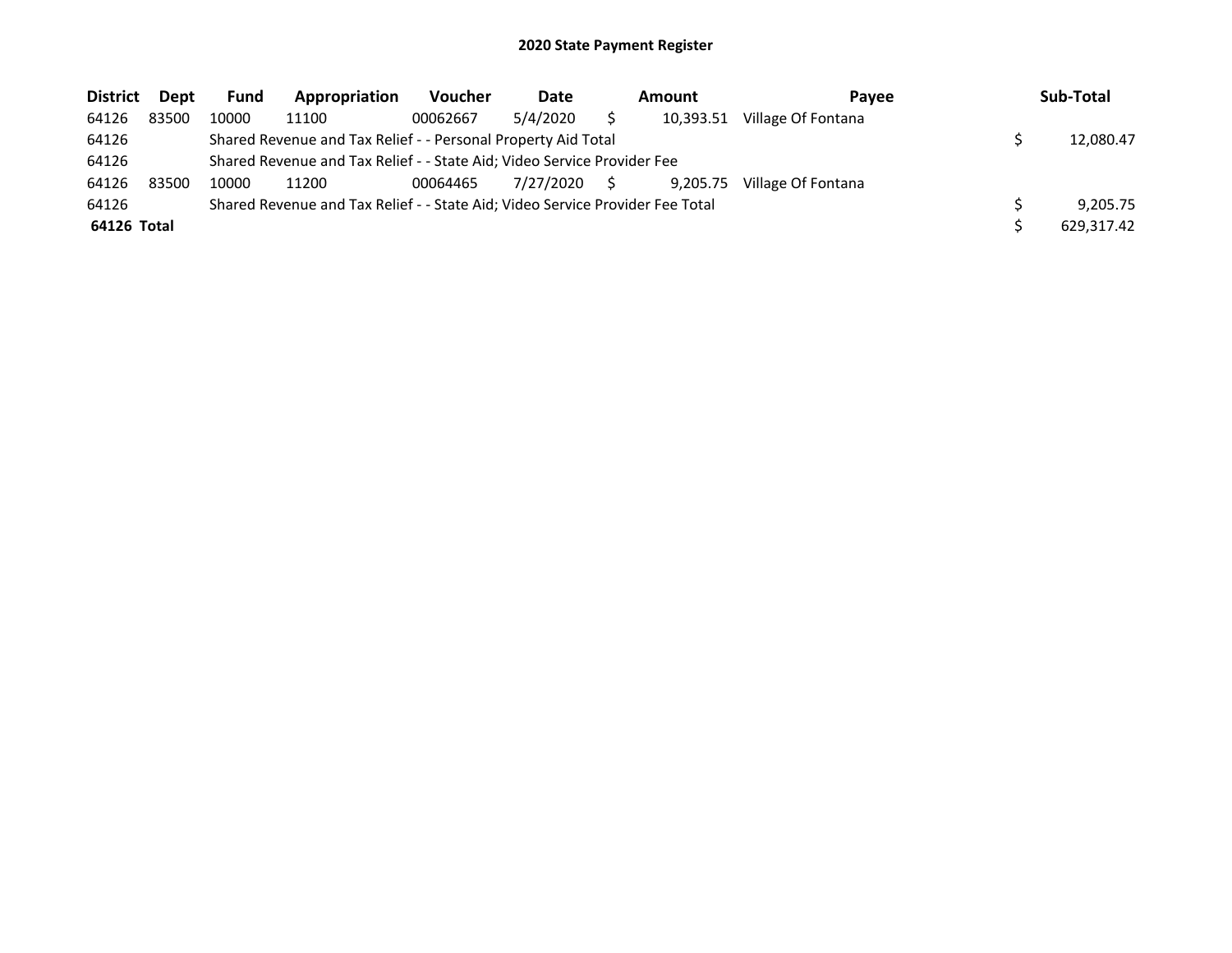| <b>District</b>    | Dept  | Fund  | Appropriation                                                                 | Voucher  | <b>Date</b>   |     | Amount | Payee                           | Sub-Total        |
|--------------------|-------|-------|-------------------------------------------------------------------------------|----------|---------------|-----|--------|---------------------------------|------------------|
| 64131              |       |       | Dept of Safety & Prof Services - - Fire Dues Distribution                     |          |               |     |        |                                 |                  |
| 64131              | 16500 | 10000 | 22500                                                                         | 00037194 | 7/20/2020     | \$  |        | 9,200.36 VILLAGE OF GENOA CITY  |                  |
| 64131              |       |       | Dept of Safety & Prof Services - - Fire Dues Distribution Total               |          |               |     |        |                                 | \$<br>9,200.36   |
| 64131              |       |       | Dept of Natural Resources - - Fin Asst For Responsible Units                  |          |               |     |        |                                 |                  |
| 64131              | 37000 | 27400 | 67000                                                                         | 00412973 | 5/29/2020     | \$  |        | 5,676.65 VILLAGE OF GENOA CITY  |                  |
| 64131              |       |       | Dept of Natural Resources - - Fin Asst For Responsible Units Total            |          |               |     |        |                                 | \$<br>5,676.65   |
| 64131              |       |       | WI Dept of Transportation - - Trns Aids To Mnc.-Sf                            |          |               |     |        |                                 |                  |
| 64131              | 39500 | 21100 | 19100                                                                         | 00477141 | 1/6/2020      | \$  |        | 49,967.40 VILLAGE OF GENOA CITY |                  |
| 64131              | 39500 | 21100 | 19100                                                                         | 00506996 | 4/6/2020      | \$  |        | 49,967.40 VILLAGE OF GENOA CITY |                  |
| 64131              | 39500 | 21100 | 19100                                                                         | 00543988 | 7/6/2020      | \$  |        | 49,967.40 VILLAGE OF GENOA CITY |                  |
| 64131              | 39500 | 21100 | 19100                                                                         | 00586814 | 10/5/2020     | \$  |        | 49,967.41 VILLAGE OF GENOA CITY |                  |
| 64131              |       |       | WI Dept of Transportation - - Trns Aids To Mnc.-Sf Total                      |          |               |     |        |                                 | \$<br>199,869.61 |
| 64131              |       |       | Elections Commission - - 2018 Hava Election Security                          |          |               |     |        |                                 |                  |
| 64131              | 51000 | 22000 | 18200                                                                         | 00004450 | 9/9/2020      | \$  |        | 1,792.80 VILLAGE OF GENOA CITY  |                  |
| 64131              |       |       | Elections Commission - - 2018 Hava Election Security Total                    |          |               |     |        |                                 | \$<br>1,792.80   |
| 64131              |       |       | Shared Revenue and Tax Relief - - Expenditure Restraint Program               |          |               |     |        |                                 |                  |
| 64131              | 83500 | 10000 | 10100                                                                         | 00069139 | 7/27/2020     | \$  |        | 47,061.75 VILLAGE OF GENOA CITY |                  |
| 64131              |       |       | Shared Revenue and Tax Relief - - Expenditure Restraint Program Total         |          |               |     |        |                                 | \$<br>47,061.75  |
| 64131              |       |       | Shared Revenue and Tax Relief - - County And Municipal Aid                    |          |               |     |        |                                 |                  |
| 64131              | 83500 | 10000 | 10500                                                                         | 00069139 | 7/27/2020     | \$. |        | 10,586.61 VILLAGE OF GENOA CITY |                  |
| 64131              | 83500 | 10000 | 10500                                                                         | 00073109 | 11/16/2020 \$ |     |        | 59,990.82 VILLAGE OF GENOA CITY |                  |
| 64131              |       |       | Shared Revenue and Tax Relief - - County And Municipal Aid Total              |          |               |     |        |                                 | \$<br>70,577.43  |
| 64131              |       |       | Shared Revenue and Tax Relief - - Exempt Computer Aid                         |          |               |     |        |                                 |                  |
| 64131              | 83500 | 10000 | 10900                                                                         | 00066180 | 7/27/2020     | \$  |        | 999.76 VILLAGE OF GENOA CITY    |                  |
| 64131              |       |       | Shared Revenue and Tax Relief - - Exempt Computer Aid Total                   |          |               |     |        |                                 | \$<br>999.76     |
| 64131              |       |       | Shared Revenue and Tax Relief - - Personal Property Aid                       |          |               |     |        |                                 |                  |
| 64131              | 83500 | 10000 | 11100                                                                         | 00061602 | 5/4/2020      | \$  |        | 8,976.16 VILLAGE OF GENOA CITY  |                  |
| 64131              |       |       | Shared Revenue and Tax Relief - - Personal Property Aid Total                 |          |               |     |        |                                 | \$<br>8,976.16   |
| 64131              |       |       | Shared Revenue and Tax Relief - - State Aid; Video Service Provider Fee       |          |               |     |        |                                 |                  |
| 64131              | 83500 | 10000 | 11200                                                                         | 00064466 | 7/27/2020     | \$  |        | 3,964.26 VILLAGE OF GENOA CITY  |                  |
| 64131              |       |       | Shared Revenue and Tax Relief - - State Aid; Video Service Provider Fee Total |          |               |     |        |                                 | \$<br>3,964.26   |
| <b>64131 Total</b> |       |       |                                                                               |          |               |     |        |                                 | \$<br>348,118.78 |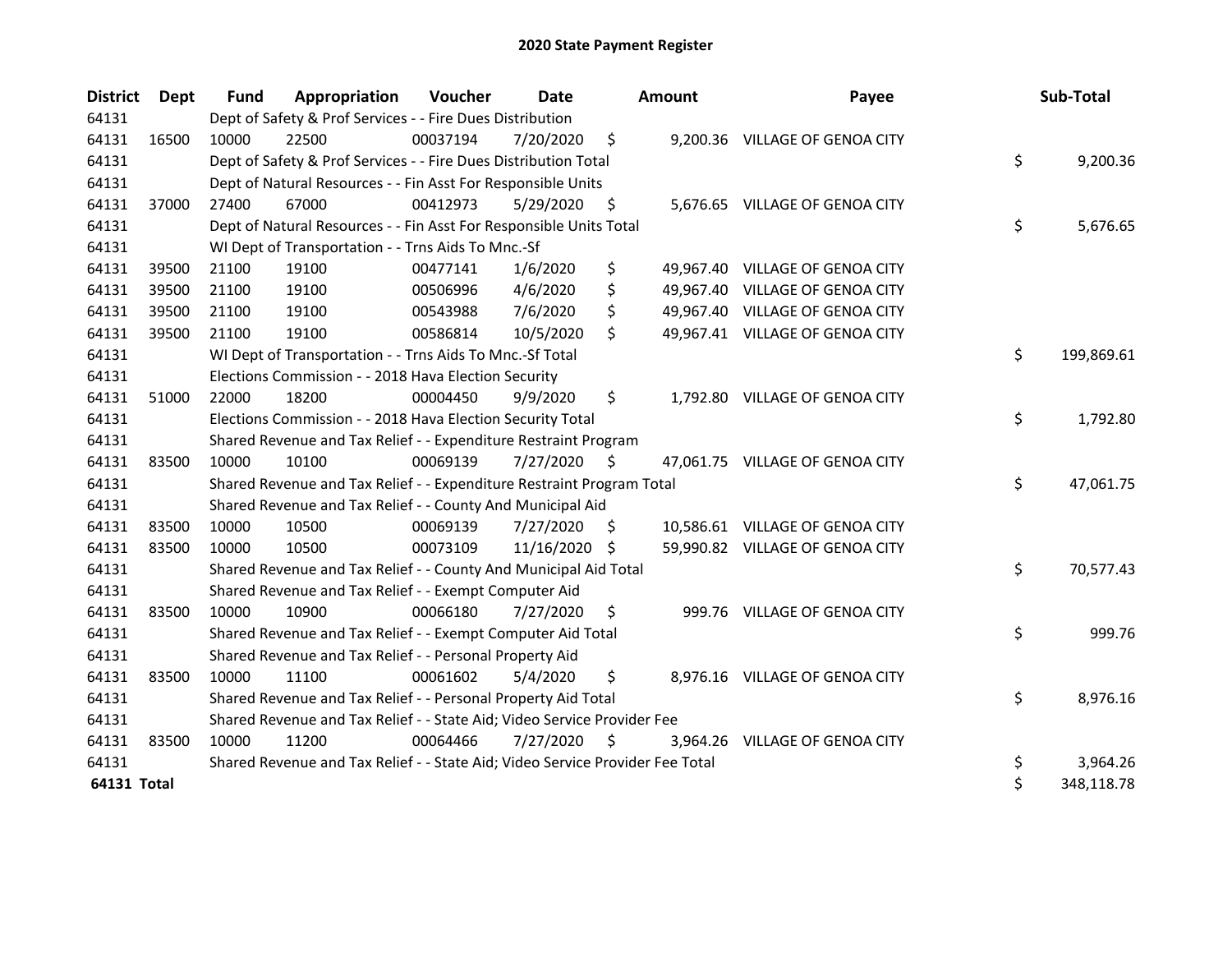| <b>District</b> | <b>Dept</b> | Fund  | Appropriation                                                          | Voucher  | <b>Date</b> |     | <b>Amount</b> | Payee                          | Sub-Total       |
|-----------------|-------------|-------|------------------------------------------------------------------------|----------|-------------|-----|---------------|--------------------------------|-----------------|
| 64153           |             |       | Dept of Natural Resources - - Aids In Lieu Of Taxes - Gener            |          |             |     |               |                                |                 |
| 64153           | 37000       | 10000 | 50300                                                                  | 00386220 | 1/28/2020   | \$  |               | 3,226.85 Village Of Mukwonago  |                 |
| 64153           |             |       | Dept of Natural Resources - - Aids In Lieu Of Taxes - Gener Total      |          |             |     |               |                                | \$<br>3,226.85  |
| 64153           |             |       | Dept of Natural Resources - - Gen Program Ops-State Funds              |          |             |     |               |                                |                 |
| 64153           | 37000       | 21200 | 16100                                                                  | 00383302 | 1/16/2020   | \$  | 45.20         | Village Of Mukwonago           |                 |
| 64153           | 37000       | 21200 | 16100                                                                  | 00401047 | 4/14/2020   | \$  | 97.66         | Village Of Mukwonago           |                 |
| 64153           | 37000       | 21200 | 16100                                                                  | 00423464 | 7/10/2020   | \$  | 108.26        | Village Of Mukwonago           |                 |
| 64153           | 37000       | 21200 | 16100                                                                  | 00440420 | 10/9/2020   | \$, | 118.86        | Village Of Mukwonago           |                 |
| 64153           |             |       | Dept of Natural Resources - - Gen Program Ops-State Funds Total        |          |             |     |               |                                | \$<br>369.98    |
| 64153           |             |       | Dept of Natural Resources - - Rec & Resource Aids, Fed                 |          |             |     |               |                                |                 |
| 64153           | 37000       | 21200 | 58300                                                                  | 00377161 | 1/2/2020    | \$  |               | 1,669.21 Village Of Mukwonago  |                 |
| 64153           |             |       | Dept of Natural Resources - - Rec & Resource Aids, Fed Total           |          |             |     |               |                                | \$<br>1,669.21  |
| 64153           |             |       | Dept of Natural Resources - - Resaids - Urban Forestry Grant           |          |             |     |               |                                |                 |
| 64153           | 37000       | 21200 | 58700                                                                  | 00381037 | 1/7/2020    | \$  |               | 25,000.00 Village Of Mukwonago |                 |
| 64153           |             |       | Dept of Natural Resources - - Resaids - Urban Forestry Grant Total     |          |             |     |               |                                | \$<br>25,000.00 |
| 64153           |             |       | WI Dept of Transportation - - Hwy Sfty Loc Aid Ffd                     |          |             |     |               |                                |                 |
| 64153           | 39500       | 21100 | 18500                                                                  | 00492965 | 2/14/2020   | \$  | 1,057.32      | Village Of Mukwonago           |                 |
| 64153           | 39500       | 21100 | 18500                                                                  | 00504491 | 3/20/2020   | \$  | 2,716.80      | Village Of Mukwonago           |                 |
| 64153           | 39500       | 21100 | 18500                                                                  | 00531258 | 5/28/2020   | \$  | 498.16        | Village Of Mukwonago           |                 |
| 64153           | 39500       | 21100 | 18500                                                                  | 00555740 | 7/27/2020   | \$  | 1,483.60      | Village Of Mukwonago           |                 |
| 64153           | 39500       | 21100 | 18500                                                                  | 00583963 | 9/17/2020   | \$  | 1,527.56      | Village Of Mukwonago           |                 |
| 64153           | 39500       | 21100 | 18500                                                                  | 00606843 | 10/28/2020  | \$  |               | 809.72 Village Of Mukwonago    |                 |
| 64153           |             |       | WI Dept of Transportation - - Hwy Sfty Loc Aid Ffd Total               |          |             |     |               |                                | \$<br>8,093.16  |
| 64153           |             |       | Department of Health Services - - Emergency Medical Services, Ai       |          |             |     |               |                                |                 |
| 64153           | 43500       | 10000 | 11900                                                                  | 00378968 | 9/15/2020   | \$  | 6,140.19      | Village Of Mukwonago           |                 |
| 64153           |             |       | Department of Health Services - - Emergency Medical Services, Ai Total |          |             |     |               |                                | \$<br>6,140.19  |
| 64153           |             |       | Department of Health Services - - Federal Project Aids                 |          |             |     |               |                                |                 |
| 64153           | 43500       | 10000 | 15000                                                                  | 00365242 | 7/10/2020   | \$  |               | 1,257.00 Village Of Mukwonago  |                 |
| 64153           |             |       | Department of Health Services - - Federal Project Aids Total           |          |             |     |               |                                | \$<br>1,257.00  |
| 64153           |             |       | Department of Justice - - Law Enforcement Train, Local                 |          |             |     |               |                                |                 |
| 64153           | 45500       | 10000 | 23100                                                                  | 00091501 | 12/4/2020   | \$  | 2,560.00      | Village Of Mukwonago           |                 |
| 64153           |             |       | Department of Justice - - Law Enforcement Train, Local Total           |          |             |     |               |                                | \$<br>2,560.00  |
| 64153           |             |       | Elections Commission - - 2018 Hava Election Security                   |          |             |     |               |                                |                 |
| 64153           | 51000       | 22000 | 18200                                                                  | 00003395 | 6/25/2020   | \$  | 5,791.10      | Village Of Mukwonago           |                 |
| 64153           |             |       | Elections Commission - - 2018 Hava Election Security Total             |          |             |     |               |                                | \$<br>5,791.10  |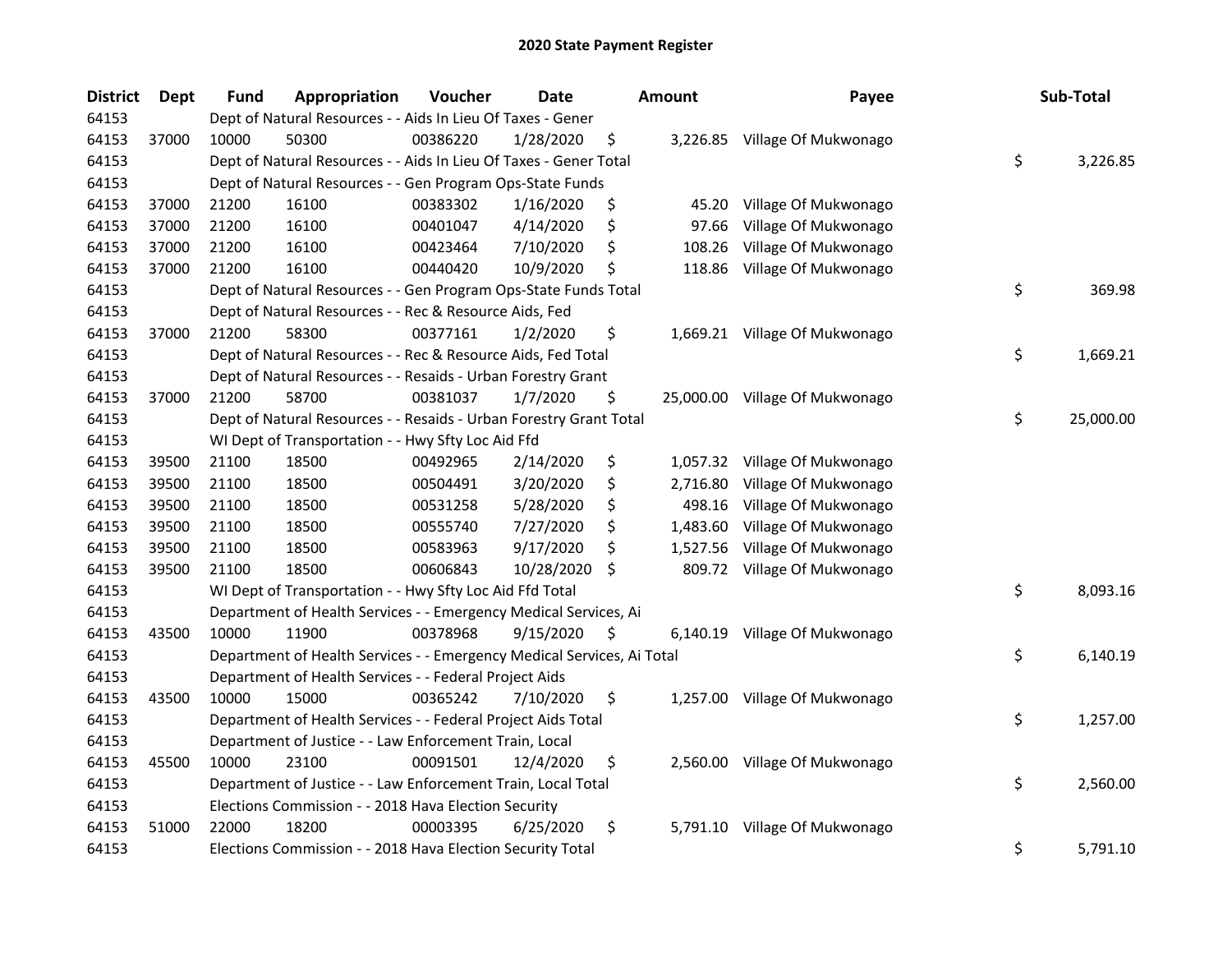| <b>District</b> | Dept  | Fund  | Appropriation                                                         | <b>Voucher</b> | Date      |    | <b>Amount</b> | Payee                | Sub-Total        |
|-----------------|-------|-------|-----------------------------------------------------------------------|----------------|-----------|----|---------------|----------------------|------------------|
| 64153           |       |       | Shared Revenue and Tax Relief - - Exempt Computer Aid                 |                |           |    |               |                      |                  |
| 64153           | 83500 | 10000 | 10900                                                                 | 00066181       | 7/27/2020 | S  | 59.24         | Village Of Mukwonago |                  |
| 64153           |       |       | Shared Revenue and Tax Relief - - Exempt Computer Aid Total           |                |           |    |               |                      | \$<br>59.24      |
| 64153           |       |       | Shared Revenue and Tax Relief - - Personal Property Aid               |                |           |    |               |                      |                  |
| 64153           | 83500 | 10000 | 11100                                                                 | 00061603       | 5/4/2020  | Ś. | 60.31         | Village Of Mukwonago |                  |
| 64153           |       |       | Shared Revenue and Tax Relief - - Personal Property Aid Total         |                |           |    |               |                      | \$<br>60.31      |
| 64153           |       |       | Shared Revenue and Tax Relief - - School Lvy Tx/First Dollar Cr       |                |           |    |               |                      |                  |
| 64153           | 83500 | 10000 | 30200                                                                 | 00064026       | 7/27/2020 | S  | 4.531.34      | Village Of Mukwonago |                  |
| 64153           | 83500 | 10000 | 30200                                                                 | 00067418       | 7/27/2020 | S. | 36.550.76     | Village Of Mukwonago |                  |
| 64153           |       |       | Shared Revenue and Tax Relief - - School Lvy Tx/First Dollar Cr Total |                |           |    |               |                      | \$<br>41,082.10  |
| 64153           |       |       | Shared Revenue and Tax Relief - - Lottery & Gaming Credit             |                |           |    |               |                      |                  |
| 64153           | 83500 | 52100 | 36300                                                                 | 00055749       | 3/23/2020 | S. | 8,319.10      | Village Of Mukwonago |                  |
| 64153           |       |       | Shared Revenue and Tax Relief - - Lottery & Gaming Credit Total       |                |           |    |               |                      | \$<br>8,319.10   |
| 64153 Total     |       |       |                                                                       |                |           |    |               |                      | \$<br>103,628.24 |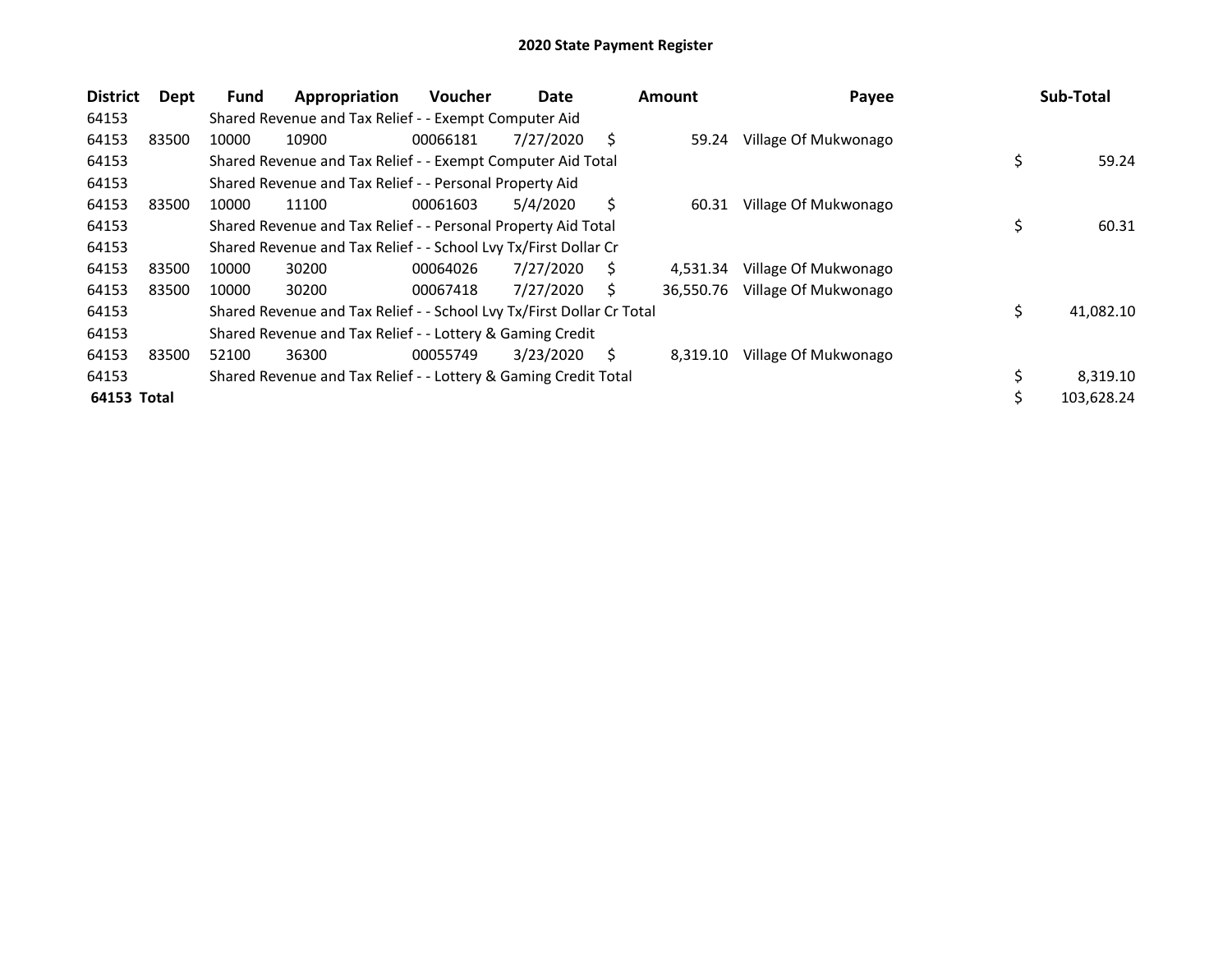| <b>District</b> | <b>Dept</b> | <b>Fund</b> | Appropriation                                                                   | Voucher   | Date          | <b>Amount</b> | Payee                       | Sub-Total       |
|-----------------|-------------|-------------|---------------------------------------------------------------------------------|-----------|---------------|---------------|-----------------------------|-----------------|
| 64181           |             |             | Dept of Safety & Prof Services - - Fire Dues Distribution                       |           |               |               |                             |                 |
| 64181           | 16500       | 10000       | 22500                                                                           | 00037195  | 7/20/2020     | \$            | 3,181.54 Village Of Sharon  |                 |
| 64181           |             |             | Dept of Safety & Prof Services - - Fire Dues Distribution Total                 |           |               |               |                             | \$<br>3,181.54  |
| 64181           |             |             | Dept of Natural Resources - - Rec & Resource Aids, Fed                          |           |               |               |                             |                 |
| 64181           | 37000       | 21200       | 58300                                                                           | 00421233  | 7/7/2020      | \$            | 3,825.09 Village Of Sharon  |                 |
| 64181           |             |             | Dept of Natural Resources - - Rec & Resource Aids, Fed Total                    |           |               |               |                             | \$<br>3,825.09  |
| 64181           |             |             | Dept of Natural Resources - - Fin Asst For Responsible Units                    |           |               |               |                             |                 |
| 64181           | 37000       | 27400       | 67000                                                                           | 00412555  | 5/29/2020     | \$            | 4,767.91 Village Of Sharon  |                 |
| 64181           |             |             | Dept of Natural Resources - - Fin Asst For Responsible Units Total              |           |               |               |                             | \$<br>4,767.91  |
| 64181           |             |             | WI Dept of Transportation - - Trns Aids To Mnc.-Sf                              |           |               |               |                             |                 |
| 64181           | 39500       | 21100       | 19100                                                                           | 00477142  | 1/6/2020      | \$            | 22,100.22 Village Of Sharon |                 |
| 64181           | 39500       | 21100       | 19100                                                                           | 00506997  | 4/6/2020      | \$            | 22,100.22 Village Of Sharon |                 |
| 64181           | 39500       | 21100       | 19100                                                                           | 00543989  | 7/6/2020      | \$            | 22,100.22 Village Of Sharon |                 |
| 64181           | 39500       | 21100       | 19100                                                                           | 00586815  | 10/5/2020     | \$            | 22,100.23 Village Of Sharon |                 |
| 64181           |             |             | WI Dept of Transportation - - Trns Aids To Mnc.-Sf Total                        |           |               |               |                             | \$<br>88,400.89 |
| 64181           |             |             | Department of Health Services - - Emergency Medical Services, Ai                |           |               |               |                             |                 |
| 64181           | 43500       | 10000       | 11900                                                                           | 00379129  | 9/15/2020     | \$            | 5,455.39 Village Of Sharon  |                 |
| 64181           |             |             | Department of Health Services - - Emergency Medical Services, Ai Total          |           |               |               |                             | \$<br>5,455.39  |
| 64181           |             |             | Department of Health Services - - Prepaid Medical Transport Reimbursement       |           |               |               |                             |                 |
| 64181           | 43500       | 10000       | 16300                                                                           | AMBULANCE | 11/16/2020 \$ |               | 2,000.00 Village Of Sharon  |                 |
| 64181           |             |             | Department of Health Services - - Prepaid Medical Transport Reimbursement Total |           |               |               |                             | \$<br>2,000.00  |
| 64181           |             |             | Department of Justice - - Law Enforcement Train, Local                          |           |               |               |                             |                 |
| 64181           | 45500       | 10000       | 23100                                                                           | 00092032  | 12/11/2020 \$ |               | 640.00 Village Of Sharon    |                 |
| 64181           |             |             | Department of Justice - - Law Enforcement Train, Local Total                    |           |               |               |                             | \$<br>640.00    |
| 64181           |             |             | Department of Administration - - Federal Aid                                    |           |               |               |                             |                 |
| 64181           | 50500       | 10000       | 14200                                                                           | 00126759  | 8/12/2020     | \$            | 2,143.34 Village Of Sharon  |                 |
| 64181           |             |             | Department of Administration - - Federal Aid Total                              |           |               |               |                             | \$<br>2,143.34  |
| 64181           |             |             | Elections Commission - - 2018 Hava Election Security                            |           |               |               |                             |                 |
| 64181           | 51000       | 22000       | 18200                                                                           | 00003450  | 6/29/2020     | \$            | 1,032.70 Village Of Sharon  |                 |
| 64181           |             |             | Elections Commission - - 2018 Hava Election Security Total                      |           |               |               |                             | \$<br>1,032.70  |
| 64181           |             |             | Shared Revenue and Tax Relief - - Expenditure Restraint Program                 |           |               |               |                             |                 |
| 64181           | 83500       | 10000       | 10100                                                                           | 00069140  | 7/27/2020     | \$            | 30,116.57 Village Of Sharon |                 |
| 64181           |             |             | Shared Revenue and Tax Relief - - Expenditure Restraint Program Total           |           |               |               |                             | \$<br>30,116.57 |
| 64181           |             |             | Shared Revenue and Tax Relief - - County And Municipal Aid                      |           |               |               |                             |                 |
| 64181           | 83500       | 10000       | 10500                                                                           | 00069140  | 7/27/2020     | \$            | 35,311.43 Village Of Sharon |                 |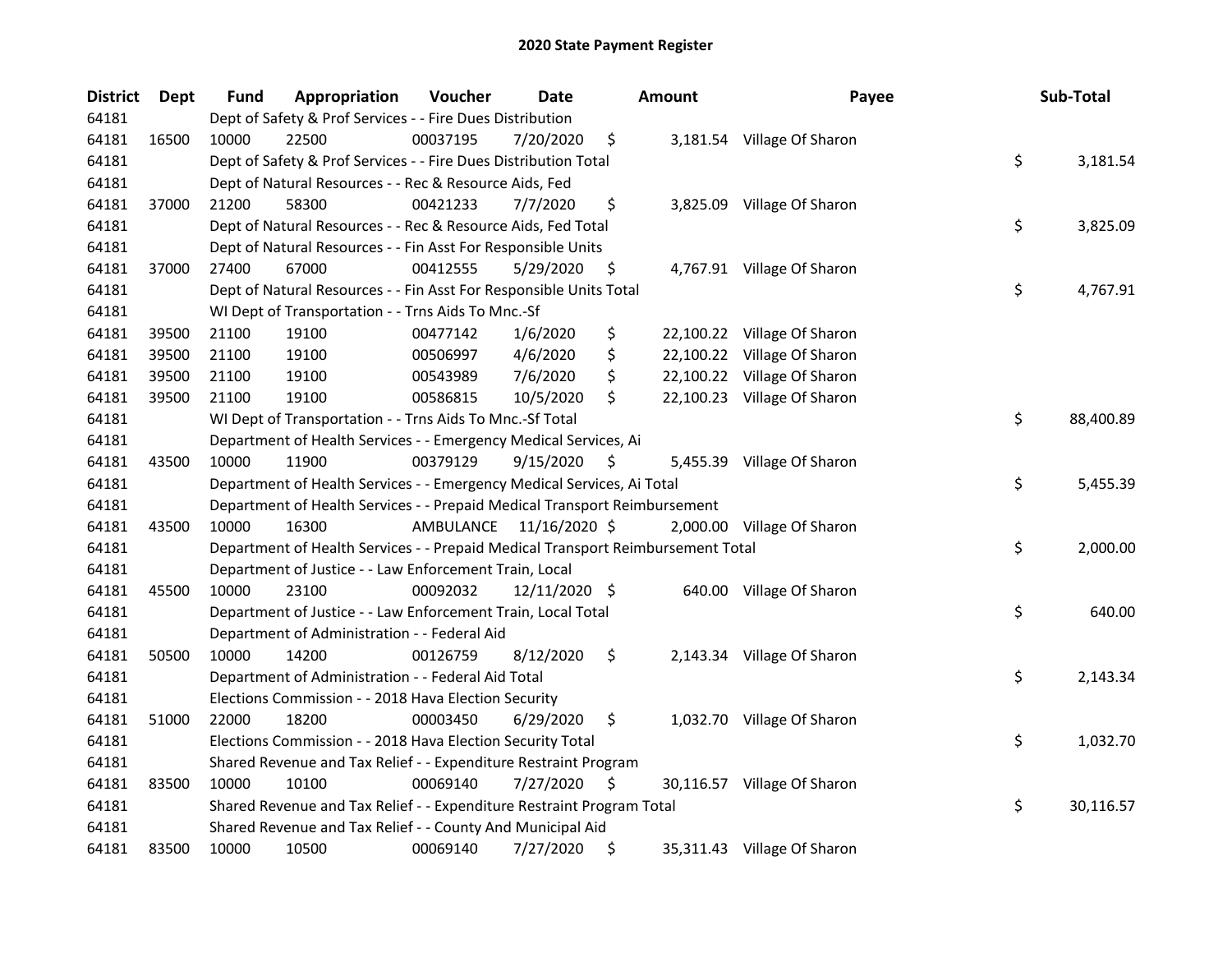| <b>District</b> | Dept  | Fund  | Appropriation                                                                 | Voucher  | Date       |    | <b>Amount</b> | Payee             | Sub-Total        |
|-----------------|-------|-------|-------------------------------------------------------------------------------|----------|------------|----|---------------|-------------------|------------------|
| 64181           | 83500 | 10000 | 10500                                                                         | 00073110 | 11/16/2020 | S. | 198,098.08    | Village Of Sharon |                  |
| 64181           |       |       | Shared Revenue and Tax Relief - - County And Municipal Aid Total              |          |            |    |               |                   | \$<br>233,409.51 |
| 64181           |       |       | Shared Revenue and Tax Relief - - Exempt Computer Aid                         |          |            |    |               |                   |                  |
| 64181           | 83500 | 10000 | 10900                                                                         | 00066182 | 7/27/2020  | Ś. | 629.79        | Village Of Sharon |                  |
| 64181           |       |       | Shared Revenue and Tax Relief - - Exempt Computer Aid Total                   |          |            |    |               |                   | \$<br>629.79     |
| 64181           |       |       | Shared Revenue and Tax Relief - - Personal Property Aid                       |          |            |    |               |                   |                  |
| 64181           | 83500 | 10000 | 11100                                                                         | 00061604 | 5/4/2020   | S  | 374.61        | Village Of Sharon |                  |
| 64181           |       |       | Shared Revenue and Tax Relief - - Personal Property Aid Total                 |          |            |    |               |                   | \$<br>374.61     |
| 64181           |       |       | Shared Revenue and Tax Relief - - State Aid; Video Service Provider Fee       |          |            |    |               |                   |                  |
| 64181           | 83500 | 10000 | 11200                                                                         | 00064467 | 7/27/2020  | S. | 1,503.91      | Village Of Sharon |                  |
| 64181           |       |       | Shared Revenue and Tax Relief - - State Aid; Video Service Provider Fee Total |          |            |    |               |                   | \$<br>1,503.91   |
| 64181           |       |       | Shared Revenue and Tax Relief - - Lottery & Gaming Credit                     |          |            |    |               |                   |                  |
| 64181           | 83500 | 52100 | 36300                                                                         | 00055580 | 3/23/2020  | S  | 3,106.92      | Village Of Sharon |                  |
| 64181           |       |       | Shared Revenue and Tax Relief - - Lottery & Gaming Credit Total               |          |            |    |               |                   | \$<br>3,106.92   |
| 64181 Total     |       |       |                                                                               |          |            |    |               |                   | \$<br>380,588.17 |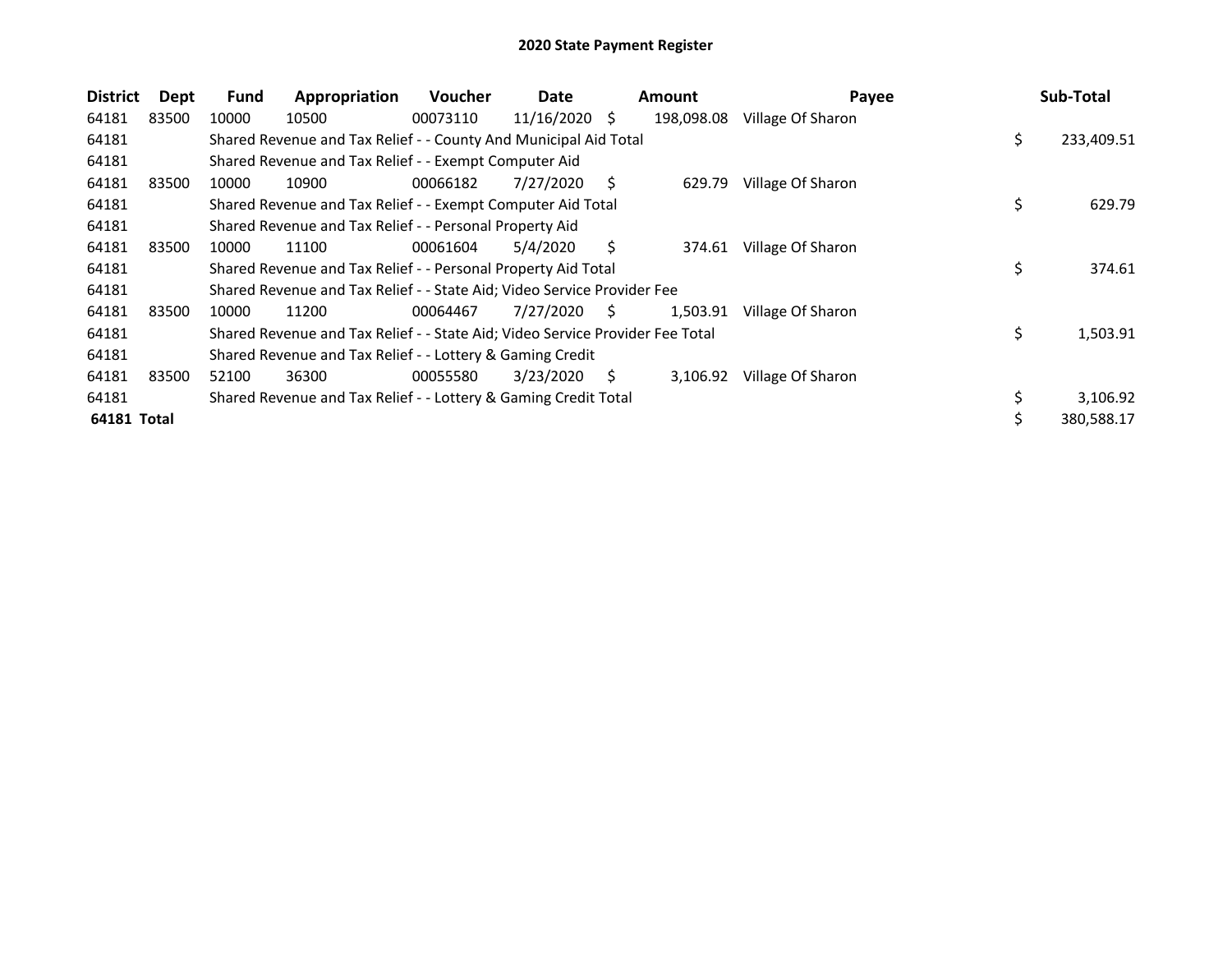| <b>District</b> | <b>Dept</b> | <b>Fund</b> | Appropriation                                                         | Voucher  | <b>Date</b>   |     | Amount    | Payee                         | Sub-Total        |
|-----------------|-------------|-------------|-----------------------------------------------------------------------|----------|---------------|-----|-----------|-------------------------------|------------------|
| 64191           |             |             | Dept of Safety & Prof Services - - Fire Dues Distribution             |          |               |     |           |                               |                  |
| 64191           | 16500       | 10000       | 22500                                                                 | 00037196 | 7/20/2020     | \$  |           | 9,577.23 Village Of Walworth  |                  |
| 64191           |             |             | Dept of Safety & Prof Services - - Fire Dues Distribution Total       |          |               |     |           |                               | \$<br>9,577.23   |
| 64191           |             |             | Dept of Natural Resources - - Fin Asst For Responsible Units          |          |               |     |           |                               |                  |
| 64191           | 37000       | 27400       | 67000                                                                 | 00413297 | 5/29/2020     | \$  |           | 8,521.72 Village Of Walworth  |                  |
| 64191           |             |             | Dept of Natural Resources - - Fin Asst For Responsible Units Total    |          |               |     |           |                               | \$<br>8,521.72   |
| 64191           |             |             | WI Dept of Transportation - - Hwy Sfty Loc Aid Ffd                    |          |               |     |           |                               |                  |
| 64191           | 39500       | 21100       | 18500                                                                 | 00577774 | 9/4/2020      | \$  |           | 4,000.00 Village Of Walworth  |                  |
| 64191           |             |             | WI Dept of Transportation - - Hwy Sfty Loc Aid Ffd Total              |          |               |     |           |                               | \$<br>4,000.00   |
| 64191           |             |             | WI Dept of Transportation - - Trns Aids To Mnc.-Sf                    |          |               |     |           |                               |                  |
| 64191           | 39500       | 21100       | 19100                                                                 | 00477143 | 1/6/2020      | \$  |           | 29,041.16 Village Of Walworth |                  |
| 64191           | 39500       | 21100       | 19100                                                                 | 00506998 | 4/6/2020      | \$  |           | 29,041.16 Village Of Walworth |                  |
| 64191           | 39500       | 21100       | 19100                                                                 | 00543990 | 7/6/2020      | \$  |           | 29,041.16 Village Of Walworth |                  |
| 64191           | 39500       | 21100       | 19100                                                                 | 00586816 | 10/5/2020     | \$  |           | 29,041.17 Village Of Walworth |                  |
| 64191           |             |             | WI Dept of Transportation - - Trns Aids To Mnc.-Sf Total              |          |               |     |           |                               | \$<br>116,164.65 |
| 64191           |             |             | Department of Justice - - Law Enforcement Train, Local                |          |               |     |           |                               |                  |
| 64191           | 45500       | 10000       | 23100                                                                 | 00091883 | 12/9/2020     | \$  | 1,120.00  | Village Of Walworth           |                  |
| 64191           |             |             | Department of Justice - - Law Enforcement Train, Local Total          |          |               |     |           |                               | \$<br>1,120.00   |
| 64191           |             |             | Department of Administration - - Federal Aid                          |          |               |     |           |                               |                  |
| 64191           | 50500       | 10000       | 14200                                                                 | 00126760 | 8/12/2020     | \$  | 18,676.40 | Village Of Walworth           |                  |
| 64191           | 50500       | 10000       | 14200                                                                 | 00130245 | 10/2/2020     | \$  | 1,159.40  | Village Of Walworth           |                  |
| 64191           | 50500       | 10000       | 14200                                                                 | 00135292 | 12/10/2020    | S   | 26,173.20 | Village Of Walworth           |                  |
| 64191           | 50500       | 10000       | 14200                                                                 | 00136590 | 12/17/2020 \$ |     | 4,883.03  | Village Of Walworth           |                  |
| 64191           |             |             | Department of Administration - - Federal Aid Total                    |          |               |     |           |                               | \$<br>50,892.03  |
| 64191           |             |             | Elections Commission - - 2018 Hava Election Security                  |          |               |     |           |                               |                  |
| 64191           | 51000       | 22000       | 18200                                                                 | 00004307 | 8/27/2020     | \$  |           | 1,818.10 Village Of Walworth  |                  |
| 64191           |             |             | Elections Commission - - 2018 Hava Election Security Total            |          |               |     |           |                               | \$<br>1,818.10   |
| 64191           |             |             | Shared Revenue and Tax Relief - - Expenditure Restraint Program       |          |               |     |           |                               |                  |
| 64191           | 83500       | 10000       | 10100                                                                 | 00069141 | 7/27/2020     | \$  |           | 24,346.51 Village Of Walworth |                  |
| 64191           |             |             | Shared Revenue and Tax Relief - - Expenditure Restraint Program Total |          |               |     |           |                               | \$<br>24,346.51  |
| 64191           |             |             | Shared Revenue and Tax Relief - - County And Municipal Aid            |          |               |     |           |                               |                  |
| 64191           | 83500       | 10000       | 10500                                                                 | 00069141 | 7/27/2020     | \$  | 6,599.97  | Village Of Walworth           |                  |
| 64191           | 83500       | 10000       | 10500                                                                 | 00073111 | 11/16/2020    | \$. |           | 37,399.84 Village Of Walworth |                  |
| 64191           |             |             | Shared Revenue and Tax Relief - - County And Municipal Aid Total      |          |               |     |           |                               | \$<br>43,999.81  |
| 64191           |             |             | Shared Revenue and Tax Relief - - Exempt Computer Aid                 |          |               |     |           |                               |                  |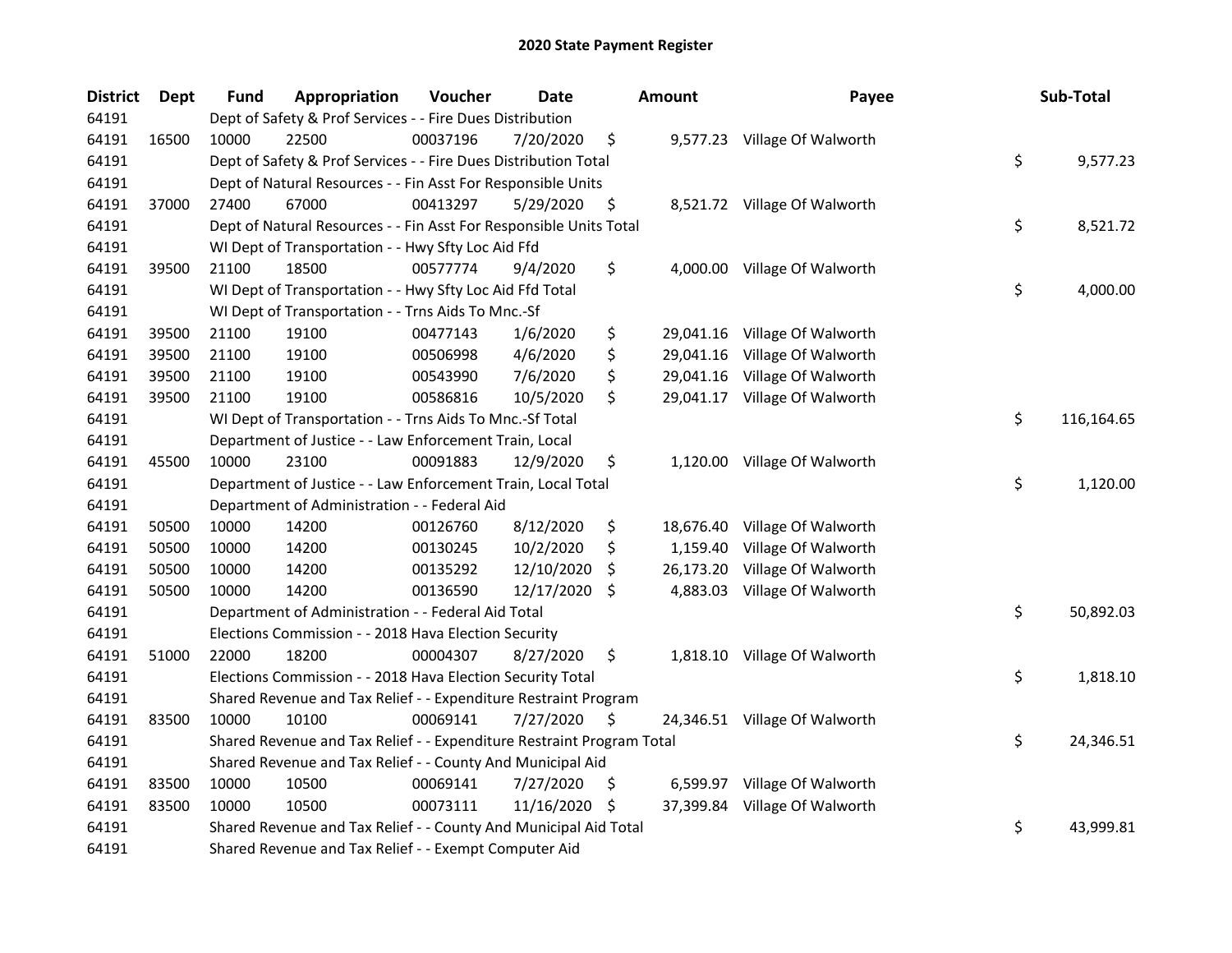| <b>District</b> | Dept  | <b>Fund</b> | Appropriation                                                                 | Voucher  | Date       |    | <b>Amount</b> | Payee               | Sub-Total       |
|-----------------|-------|-------------|-------------------------------------------------------------------------------|----------|------------|----|---------------|---------------------|-----------------|
| 64191           | 83500 | 10000       | 10900                                                                         | 00066183 | 7/27/2020  | S. | 7,383.91      | Village Of Walworth |                 |
| 64191           | 83500 | 10000       | 10900                                                                         | 00067228 | 7/27/2020  | S  | 13,089.12     | Village Of Walworth |                 |
| 64191           |       |             | Shared Revenue and Tax Relief - - Exempt Computer Aid Total                   |          |            |    |               |                     | \$<br>20,473.03 |
| 64191           |       |             | Shared Revenue and Tax Relief - - Utility Aid                                 |          |            |    |               |                     |                 |
| 64191           | 83500 | 10000       | 11000                                                                         | 00069141 | 7/27/2020  | S  | 4,587.92      | Village Of Walworth |                 |
| 64191           | 83500 | 10000       | 11000                                                                         | 00073111 | 11/16/2020 | S  | 26.531.66     | Village Of Walworth |                 |
| 64191           |       |             | Shared Revenue and Tax Relief - - Utility Aid Total                           |          |            |    |               |                     | \$<br>31,119.58 |
| 64191           |       |             | Shared Revenue and Tax Relief - - Personal Property Aid                       |          |            |    |               |                     |                 |
| 64191           | 83500 | 10000       | 11100                                                                         | 00061605 | 5/4/2020   | Ŝ. | 4.962.64      | Village Of Walworth |                 |
| 64191           | 83500 | 10000       | 11100                                                                         | 00062668 | 5/4/2020   |    | 3,167.32      | Village Of Walworth |                 |
| 64191           |       |             | Shared Revenue and Tax Relief - - Personal Property Aid Total                 |          |            |    |               |                     | \$<br>8,129.96  |
| 64191           |       |             | Shared Revenue and Tax Relief - - State Aid; Video Service Provider Fee       |          |            |    |               |                     |                 |
| 64191           | 83500 | 10000       | 11200                                                                         | 00064468 | 7/27/2020  | S. | 3,510.73      | Village Of Walworth |                 |
| 64191           |       |             | Shared Revenue and Tax Relief - - State Aid; Video Service Provider Fee Total |          |            |    |               |                     | \$<br>3,510.73  |
| 64191 Total     |       |             |                                                                               |          |            |    |               |                     | 323,673.35      |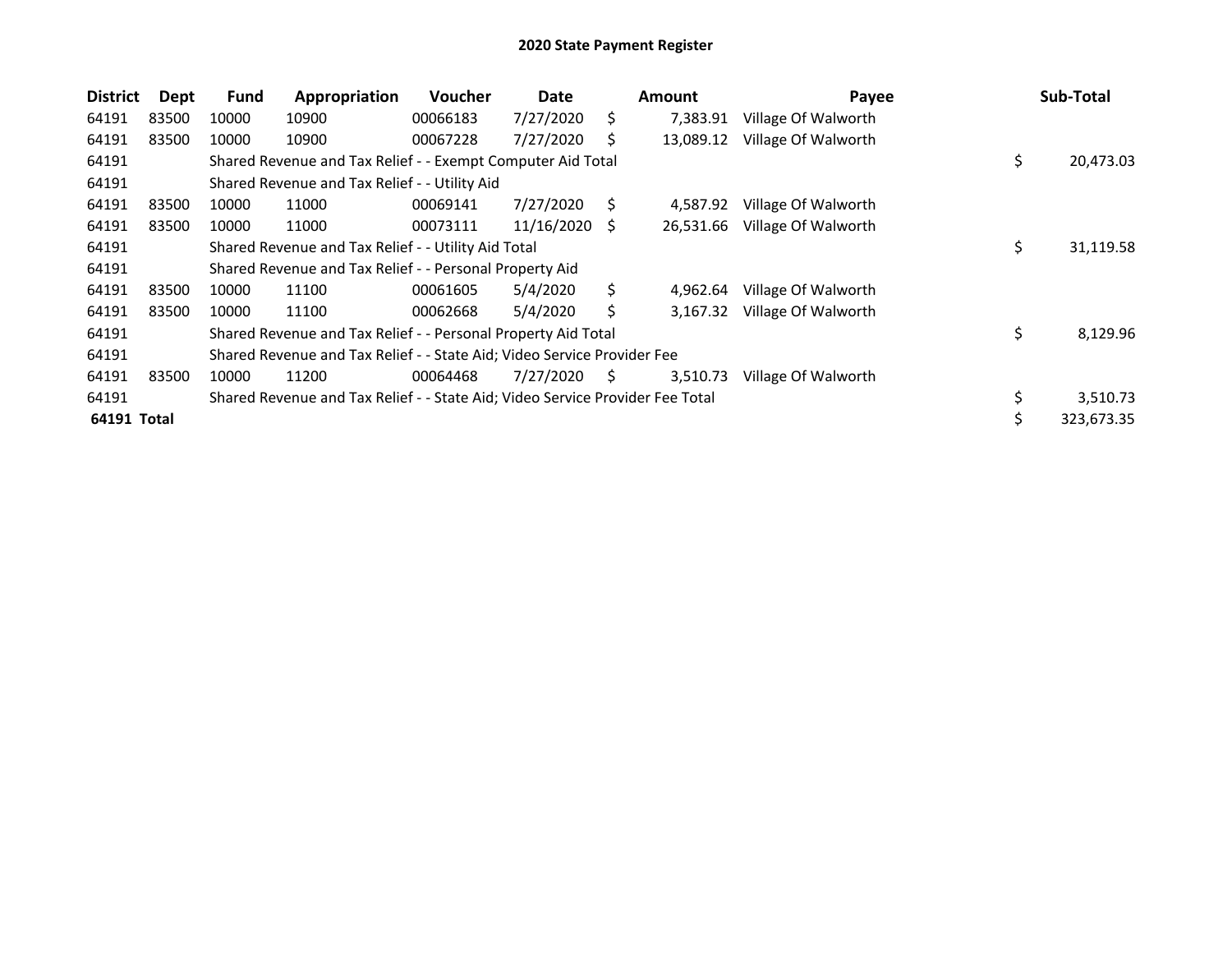| <b>District</b> | <b>Dept</b> | <b>Fund</b> | Appropriation                                                          | Voucher  | Date          |     | <b>Amount</b> | Payee                             | Sub-Total        |
|-----------------|-------------|-------------|------------------------------------------------------------------------|----------|---------------|-----|---------------|-----------------------------------|------------------|
| 64192           |             |             | Dept of Safety & Prof Services - - Fire Dues Distribution              |          |               |     |               |                                   |                  |
| 64192           | 16500       | 10000       | 22500                                                                  | 00037197 | 7/20/2020     | \$  |               | 24,579.96 Village Of Williams Bay |                  |
| 64192           |             |             | Dept of Safety & Prof Services - - Fire Dues Distribution Total        |          |               |     |               |                                   | \$<br>24,579.96  |
| 64192           |             |             | Dept of Natural Resources - - Fin Asst For Responsible Units           |          |               |     |               |                                   |                  |
| 64192           | 37000       | 27400       | 67000                                                                  | 00413475 | 5/29/2020     | \$  |               | 8,143.01 Village Of Williams Bay  |                  |
| 64192           |             |             | Dept of Natural Resources - - Fin Asst For Responsible Units Total     |          |               |     |               |                                   | \$<br>8,143.01   |
| 64192           |             |             | WI Dept of Transportation - - Hwy Sfty Loc Aid Ffd                     |          |               |     |               |                                   |                  |
| 64192           | 39500       | 21100       | 18500                                                                  | 00591155 | 9/28/2020     | \$  |               | 3,030.00 Village Of Williams Bay  |                  |
| 64192           |             |             | WI Dept of Transportation - - Hwy Sfty Loc Aid Ffd Total               |          |               |     |               |                                   | \$<br>3,030.00   |
| 64192           |             |             | WI Dept of Transportation - - Trns Aids To Mnc.-Sf                     |          |               |     |               |                                   |                  |
| 64192           | 39500       | 21100       | 19100                                                                  | 00477144 | 1/6/2020      | \$  | 49,479.08     | Village Of Williams Bay           |                  |
| 64192           | 39500       | 21100       | 19100                                                                  | 00506999 | 4/6/2020      | \$  | 49,479.08     | Village Of Williams Bay           |                  |
| 64192           | 39500       | 21100       | 19100                                                                  | 00543991 | 7/6/2020      | \$  | 49,479.08     | Village Of Williams Bay           |                  |
| 64192           | 39500       | 21100       | 19100                                                                  | 00586817 | 10/5/2020     | \$  | 49,479.08     | Village Of Williams Bay           |                  |
| 64192           |             |             | WI Dept of Transportation - - Trns Aids To Mnc.-Sf Total               |          |               |     |               |                                   | \$<br>197,916.32 |
| 64192           |             |             | Department of Health Services - - Emergency Medical Services, Ai       |          |               |     |               |                                   |                  |
| 64192           | 43500       | 10000       | 11900                                                                  | 00379162 | 9/15/2020     | \$  | 5,459.69      | Village Of Williams Bay           |                  |
| 64192           |             |             | Department of Health Services - - Emergency Medical Services, Ai Total |          |               |     |               |                                   | \$<br>5,459.69   |
| 64192           |             |             | Department of Justice - - Law Enforcement Train, Local                 |          |               |     |               |                                   |                  |
| 64192           | 45500       | 10000       | 23100                                                                  | 00091864 | 12/9/2020     | \$  | 1,280.00      | Village Of Williams Bay           |                  |
| 64192           |             |             | Department of Justice - - Law Enforcement Train, Local Total           |          |               |     |               |                                   | \$<br>1,280.00   |
| 64192           |             |             | Elections Commission - - 2018 Hava Election Security                   |          |               |     |               |                                   |                  |
| 64192           | 51000       | 22000       | 18200                                                                  | 00004023 | 8/3/2020      | \$  |               | 2,229.50 Village Of Williams Bay  |                  |
| 64192           |             |             | Elections Commission - - 2018 Hava Election Security Total             |          |               |     |               |                                   | \$<br>2,229.50   |
| 64192           |             |             | Shared Revenue and Tax Relief - - County And Municipal Aid             |          |               |     |               |                                   |                  |
| 64192           | 83500       | 10000       | 10500                                                                  | 00069142 | 7/27/2020     | \$. |               | 4,497.02 Village Of Williams Bay  |                  |
| 64192           | 83500       | 10000       | 10500                                                                  | 00073112 | 11/16/2020 \$ |     | 25,483.09     | Village Of Williams Bay           |                  |
| 64192           |             |             | Shared Revenue and Tax Relief - - County And Municipal Aid Total       |          |               |     |               |                                   | \$<br>29,980.11  |
| 64192           |             |             | Shared Revenue and Tax Relief - - Exempt Computer Aid                  |          |               |     |               |                                   |                  |
| 64192           | 83500       | 10000       | 10900                                                                  | 00066184 | 7/27/2020     | \$  |               | 469.74 Village Of Williams Bay    |                  |
| 64192           |             |             | Shared Revenue and Tax Relief - - Exempt Computer Aid Total            |          |               |     |               |                                   | \$<br>469.74     |
| 64192           |             |             | Shared Revenue and Tax Relief - - Utility Aid                          |          |               |     |               |                                   |                  |
| 64192           | 83500       | 10000       | 11000                                                                  | 00069142 | 7/27/2020     | \$  |               | 1,663.83 Village Of Williams Bay  |                  |
| 64192           | 83500       | 10000       | 11000                                                                  | 00073112 | 11/16/2020    | S.  |               | 37,997.74 Village Of Williams Bay |                  |
| 64192           |             |             | Shared Revenue and Tax Relief - - Utility Aid Total                    |          |               |     |               |                                   | \$<br>39,661.57  |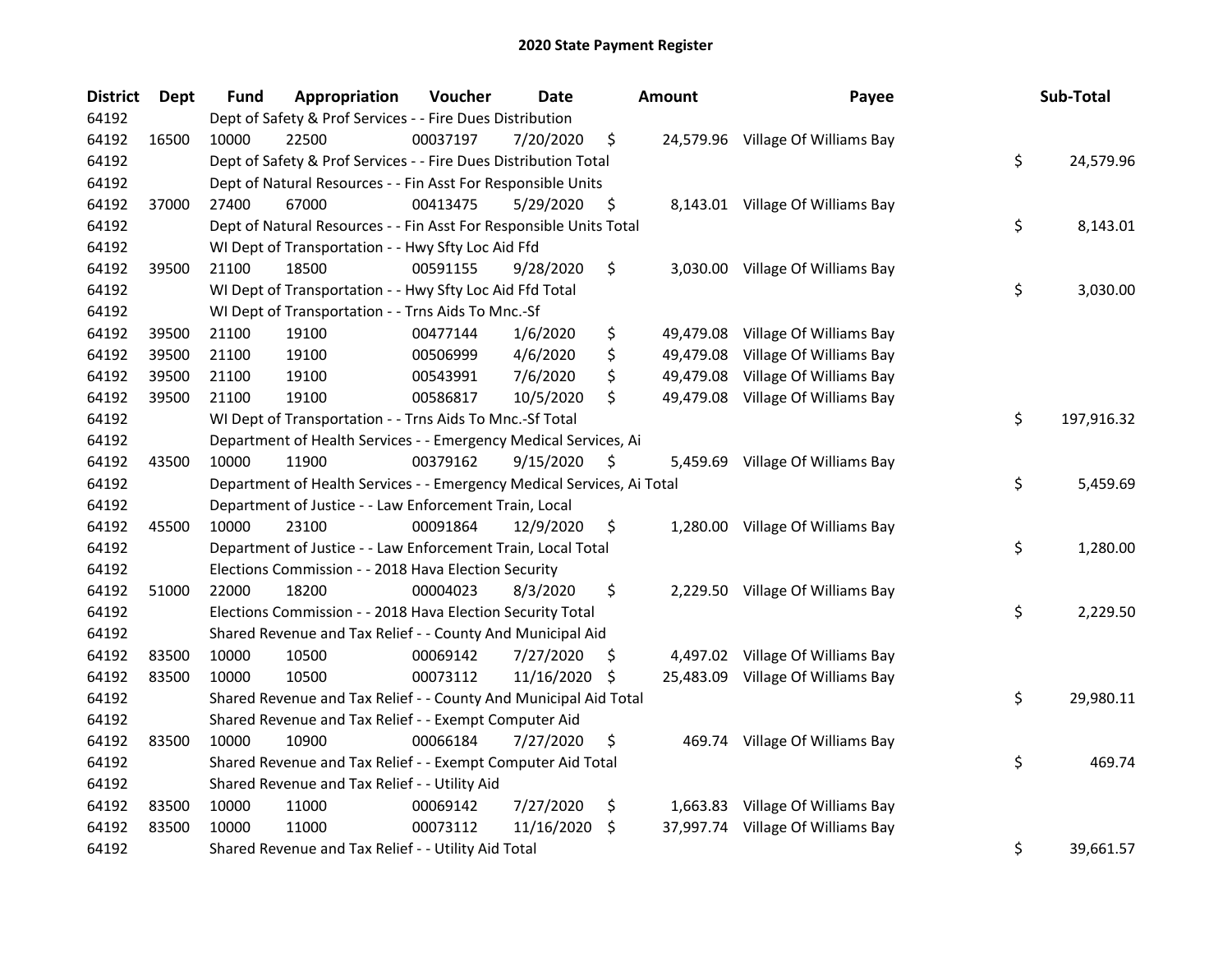| <b>District</b> | <b>Dept</b> | <b>Fund</b> | Appropriation                                                                 | <b>Voucher</b> | Date      |     | <b>Amount</b> | Payee                   | Sub-Total  |
|-----------------|-------------|-------------|-------------------------------------------------------------------------------|----------------|-----------|-----|---------------|-------------------------|------------|
| 64192           |             |             | Shared Revenue and Tax Relief - - Personal Property Aid                       |                |           |     |               |                         |            |
| 64192           | 83500       | 10000       | 11100                                                                         | 00061606       | 5/4/2020  |     | 2.691.28      | Village Of Williams Bay |            |
| 64192           |             |             | Shared Revenue and Tax Relief - - Personal Property Aid Total                 |                |           |     |               |                         | 2.691.28   |
| 64192           |             |             | Shared Revenue and Tax Relief - - State Aid; Video Service Provider Fee       |                |           |     |               |                         |            |
| 64192           | 83500       | 10000       | 11200                                                                         | 00064469       | 7/27/2020 | - S | 6.621.93      | Village Of Williams Bay |            |
| 64192           |             |             | Shared Revenue and Tax Relief - - State Aid; Video Service Provider Fee Total |                |           |     |               |                         | 6.621.93   |
| 64192 Total     |             |             |                                                                               |                |           |     |               |                         | 322.063.11 |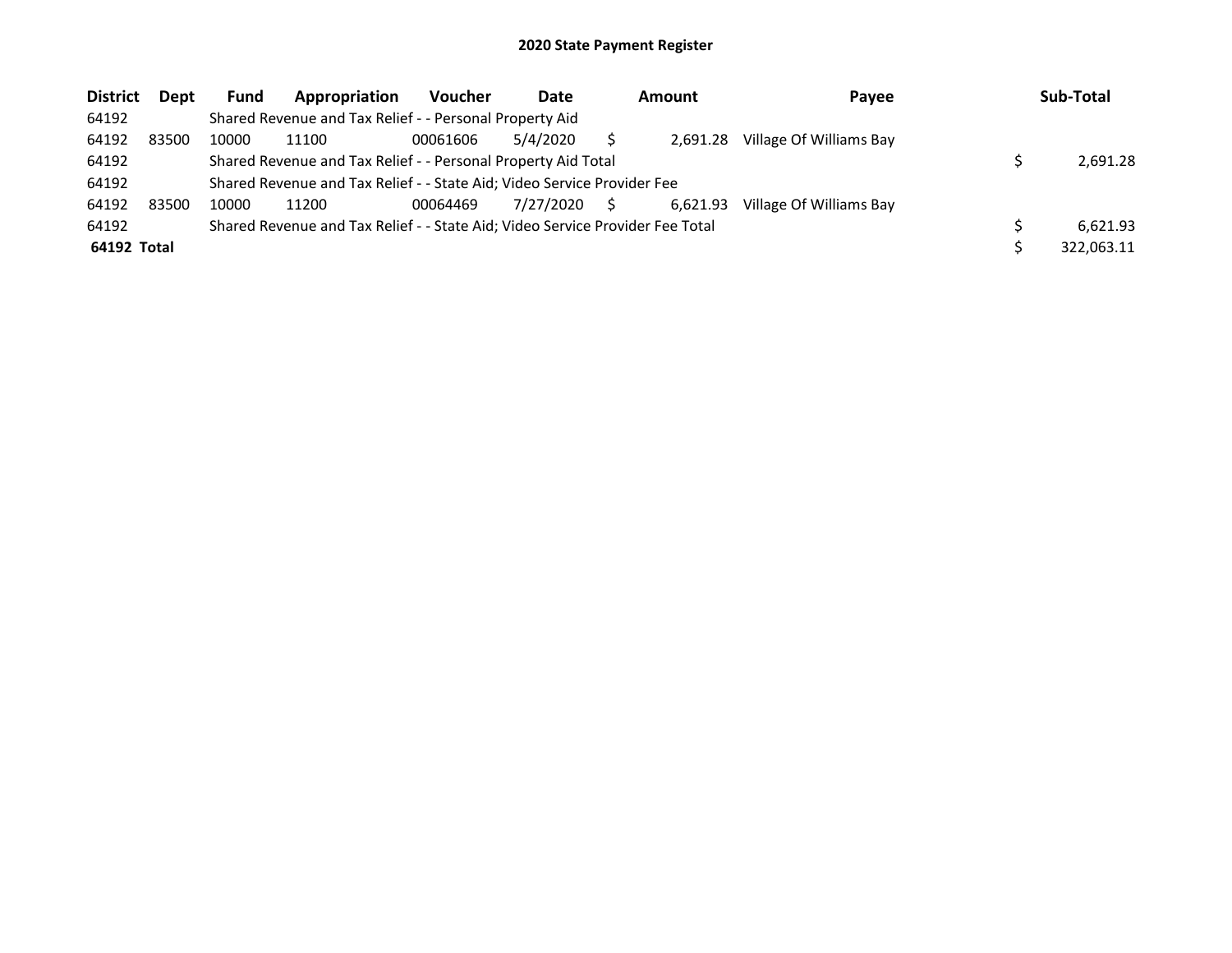| <b>District</b> | <b>Dept</b> | <b>Fund</b> | Appropriation                                                 | <b>Voucher</b> | Date     | Amount | <b>Pavee</b>             | Sub-Total |
|-----------------|-------------|-------------|---------------------------------------------------------------|----------------|----------|--------|--------------------------|-----------|
| 64206           |             |             | Shared Revenue and Tax Relief - - Personal Property Aid       |                |          |        |                          |           |
| 64206           | 83500       | 10000       | 11100                                                         | 00061607       | 5/4/2020 |        | 48.21 CITY OF BURLINGTON |           |
| 64206           |             |             | Shared Revenue and Tax Relief - - Personal Property Aid Total |                |          |        |                          | 48.21     |
| 64206 Total     |             |             |                                                               |                |          |        |                          | 48.21     |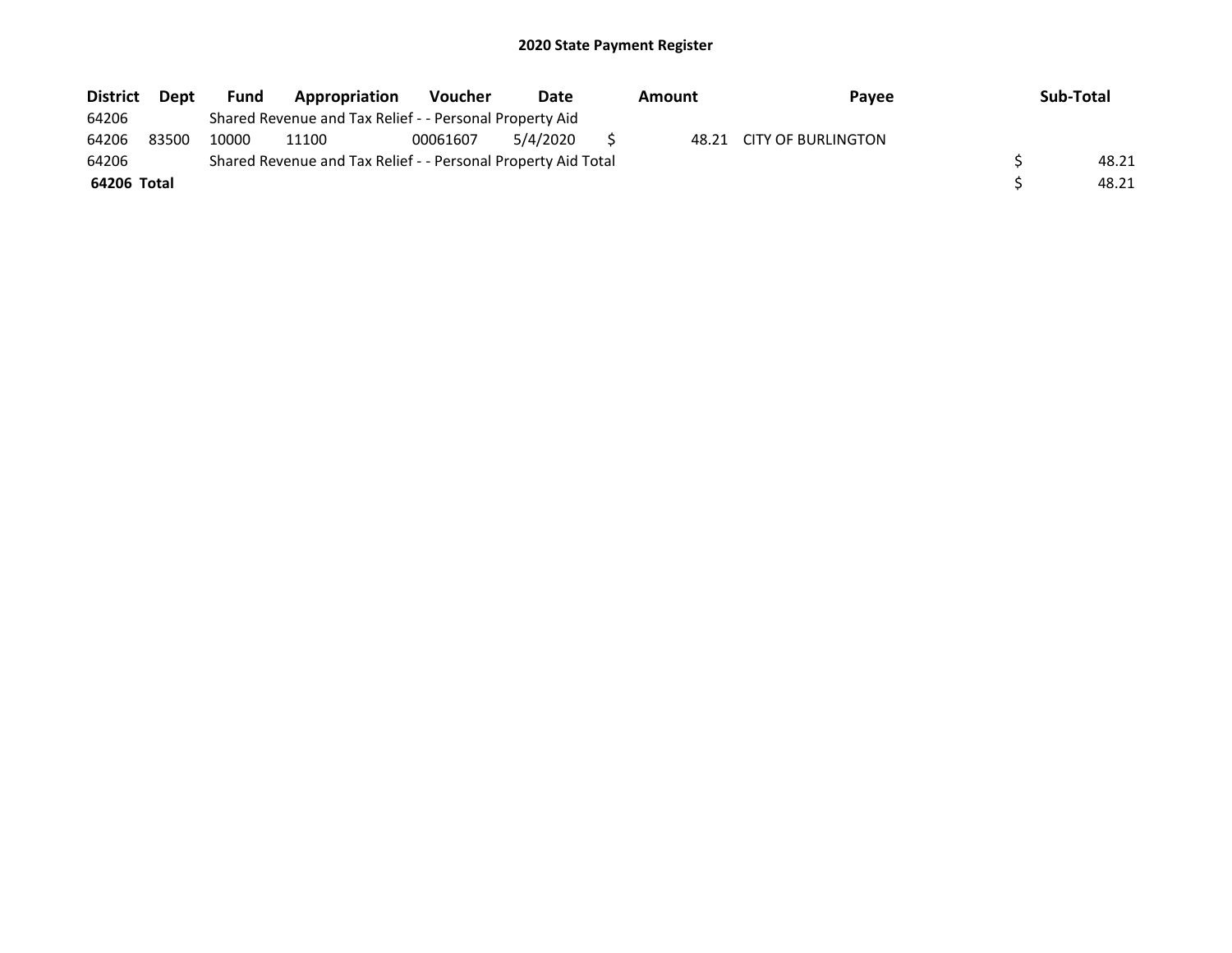| <b>District</b> | <b>Dept</b> | <b>Fund</b> | Appropriation                                                         | Voucher  | Date       |     | <b>Amount</b> | Payee           | Sub-Total        |
|-----------------|-------------|-------------|-----------------------------------------------------------------------|----------|------------|-----|---------------|-----------------|------------------|
| 64216           |             |             | Dept of Safety & Prof Services - - Fire Dues Distribution             |          |            |     |               |                 |                  |
| 64216           | 16500       | 10000       | 22500                                                                 | 00037198 | 7/20/2020  | \$  | 28,420.83     | City Of Delavan |                  |
| 64216           |             |             | Dept of Safety & Prof Services - - Fire Dues Distribution Total       |          |            |     |               |                 | \$<br>28,420.83  |
| 64216           |             |             | Dept of Natural Resources - - Fin Asst For Responsible Units          |          |            |     |               |                 |                  |
| 64216           | 37000       | 27400       | 67000                                                                 | 00413092 | 5/29/2020  | \$  | 25,796.49     | City Of Delavan |                  |
| 64216           |             |             | Dept of Natural Resources - - Fin Asst For Responsible Units Total    |          |            |     |               |                 | \$<br>25,796.49  |
| 64216           |             |             | WI Dept of Transportation - - Conn Hwy Aids St Fds                    |          |            |     |               |                 |                  |
| 64216           | 39500       | 21100       | 16200                                                                 | 00477445 | 1/6/2020   | \$  | 17,000.26     | City Of Delavan |                  |
| 64216           | 39500       | 21100       | 16200                                                                 | 00507300 | 4/6/2020   | \$  | 17,000.26     | City Of Delavan |                  |
| 64216           | 39500       | 21100       | 16200                                                                 | 00544292 | 7/6/2020   | \$  | 17,000.26     | City Of Delavan |                  |
| 64216           | 39500       | 21100       | 16200                                                                 | 00587118 | 10/5/2020  | \$  | 17,000.26     | City Of Delavan |                  |
| 64216           |             |             | WI Dept of Transportation - - Conn Hwy Aids St Fds Total              |          |            |     |               |                 | \$<br>68,001.04  |
| 64216           |             |             | WI Dept of Transportation - - Hwy Sfty Loc Aid Ffd                    |          |            |     |               |                 |                  |
| 64216           | 39500       | 21100       | 18500                                                                 | 00593666 | 10/2/2020  | \$  | 4,000.00      | City Of Delavan |                  |
| 64216           |             |             | WI Dept of Transportation - - Hwy Sfty Loc Aid Ffd Total              |          |            |     |               |                 | \$<br>4,000.00   |
| 64216           |             |             | WI Dept of Transportation - - Trns Aids To Mnc.-Sf                    |          |            |     |               |                 |                  |
| 64216           | 39500       | 21100       | 19100                                                                 | 00477145 | 1/6/2020   | \$  | 138,176.29    | City Of Delavan |                  |
| 64216           | 39500       | 21100       | 19100                                                                 | 00507000 | 4/6/2020   | \$  | 138,176.29    | City Of Delavan |                  |
| 64216           | 39500       | 21100       | 19100                                                                 | 00543992 | 7/6/2020   | \$  | 138,176.29    | City Of Delavan |                  |
| 64216           | 39500       | 21100       | 19100                                                                 | 00586818 | 10/5/2020  | \$  | 138,176.29    | City Of Delavan |                  |
| 64216           |             |             | WI Dept of Transportation - - Trns Aids To Mnc.-Sf Total              |          |            |     |               |                 | \$<br>552,705.16 |
| 64216           |             |             | Department of Justice - - Law Enforcement Train, Local                |          |            |     |               |                 |                  |
| 64216           | 45500       | 10000       | 23100                                                                 | 00091128 | 11/30/2020 | -\$ | 4,320.00      | City Of Delavan |                  |
| 64216           |             |             | Department of Justice - - Law Enforcement Train, Local Total          |          |            |     |               |                 | \$<br>4,320.00   |
| 64216           |             |             | Department of Administration - - Federal Aid                          |          |            |     |               |                 |                  |
| 64216           | 50500       | 10000       | 14200                                                                 | 00130238 | 10/2/2020  | \$  | 35,599.64     | City Of Delavan |                  |
| 64216           | 50500       | 10000       | 14200                                                                 | 00135273 | 12/10/2020 | \$  | 99,923.36     | City Of Delavan |                  |
| 64216           | 50500       | 10000       | 14200                                                                 | 00136580 | 12/17/2020 | \$  | 14,383.35     | City Of Delavan |                  |
| 64216           |             |             | Department of Administration - - Federal Aid Total                    |          |            |     |               |                 | \$<br>149,906.35 |
| 64216           |             |             | Elections Commission - - 2018 Hava Election Security                  |          |            |     |               |                 |                  |
| 64216           | 51000       | 22000       | 18200                                                                 | 00004200 | 8/17/2020  | \$  | 4,560.40      | City Of Delavan |                  |
| 64216           |             |             | Elections Commission - - 2018 Hava Election Security Total            |          |            |     |               |                 | \$<br>4,560.40   |
| 64216           |             |             | Shared Revenue and Tax Relief - - Expenditure Restraint Program       |          |            |     |               |                 |                  |
| 64216           | 83500       | 10000       | 10100                                                                 | 00069143 | 7/27/2020  | \$  | 183,268.52    | City Of Delavan |                  |
| 64216           |             |             | Shared Revenue and Tax Relief - - Expenditure Restraint Program Total |          |            |     |               |                 | \$<br>183,268.52 |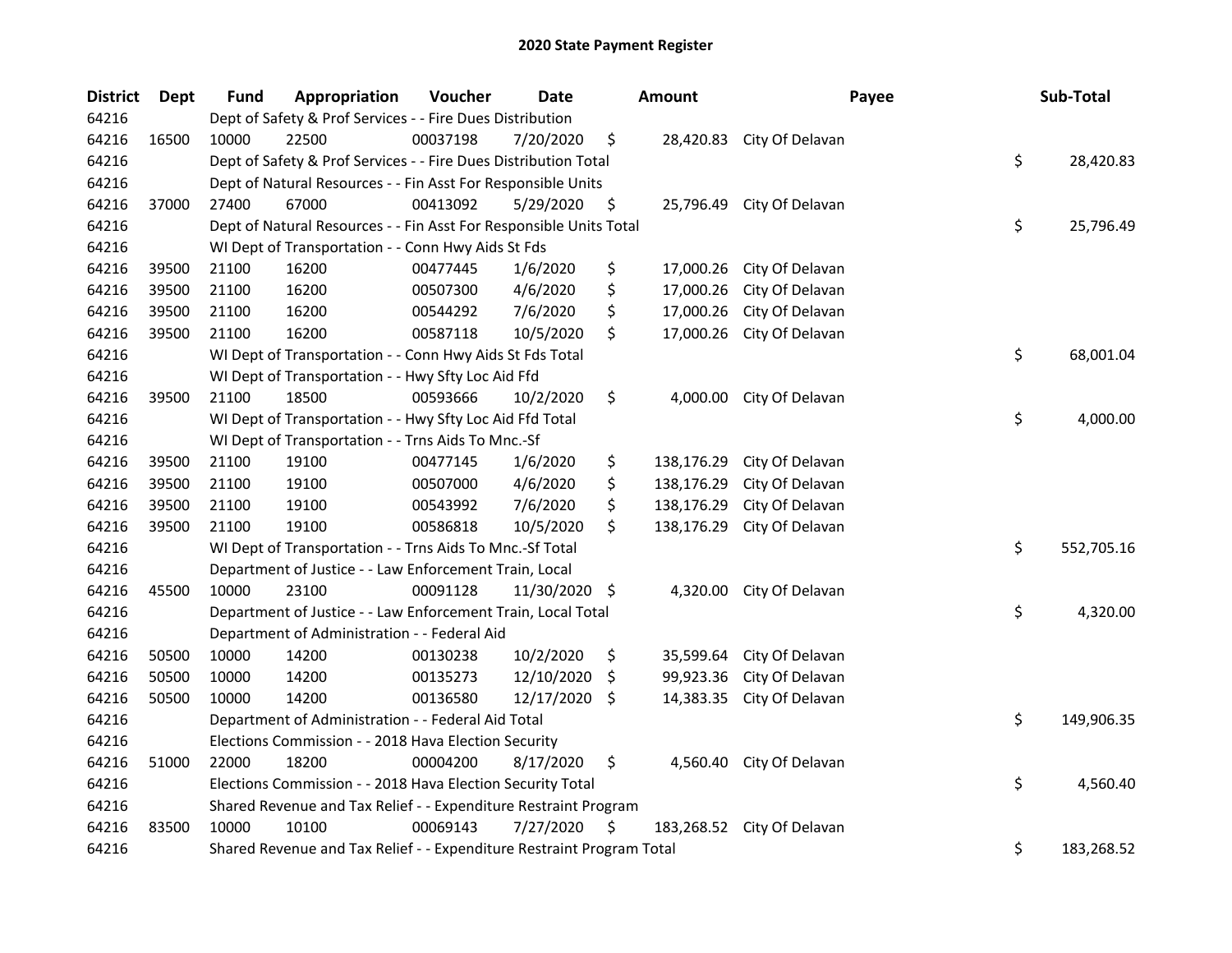| <b>District</b> | Dept  | <b>Fund</b> | Appropriation                                                                 | Voucher  | Date            |     | <b>Amount</b> | Payee           | Sub-Total          |
|-----------------|-------|-------------|-------------------------------------------------------------------------------|----------|-----------------|-----|---------------|-----------------|--------------------|
| 64216           |       |             | Shared Revenue and Tax Relief - - County And Municipal Aid                    |          |                 |     |               |                 |                    |
| 64216           | 83500 | 10000       | 10500                                                                         | 00069143 | 7/27/2020       | \$. | 51.740.94     | City Of Delavan |                    |
| 64216           | 83500 | 10000       | 10500                                                                         | 00073113 | 11/16/2020      | \$. | 293,198.66    | City Of Delavan |                    |
| 64216           |       |             | Shared Revenue and Tax Relief - - County And Municipal Aid Total              |          |                 |     |               |                 | \$<br>344,939.60   |
| 64216           |       |             | Shared Revenue and Tax Relief - - Exempt Computer Aid                         |          |                 |     |               |                 |                    |
| 64216           | 83500 | 10000       | 10900                                                                         | 00066185 | 7/27/2020       | S.  | 55,258.26     | City Of Delavan |                    |
| 64216           | 83500 | 10000       | 10900                                                                         | 00067229 | 7/27/2020       | \$  | 5,805.04      | City Of Delavan |                    |
| 64216           |       |             | Shared Revenue and Tax Relief - - Exempt Computer Aid Total                   |          |                 |     |               |                 | \$<br>61,063.30    |
| 64216           |       |             | Shared Revenue and Tax Relief - - Utility Aid                                 |          |                 |     |               |                 |                    |
| 64216           | 83500 | 10000       | 11000                                                                         | 00069143 | 7/27/2020       | \$  | 893.16        | City Of Delavan |                    |
| 64216           | 83500 | 10000       | 11000                                                                         | 00073113 | $11/16/2020$ \$ |     | 5,203.66      | City Of Delavan |                    |
| 64216           |       |             | Shared Revenue and Tax Relief - - Utility Aid Total                           |          |                 |     |               |                 | \$<br>6,096.82     |
| 64216           |       |             | Shared Revenue and Tax Relief - - Personal Property Aid                       |          |                 |     |               |                 |                    |
| 64216           | 83500 | 10000       | 11100                                                                         | 00061608 | 5/4/2020        | \$  | 34,143.33     | City Of Delavan |                    |
| 64216           | 83500 | 10000       | 11100                                                                         | 00062669 | 5/4/2020        | S   | 23,407.70     | City Of Delavan |                    |
| 64216           |       |             | Shared Revenue and Tax Relief - - Personal Property Aid Total                 |          |                 |     |               |                 | \$<br>57,551.03    |
| 64216           |       |             | Shared Revenue and Tax Relief - - State Aid; Video Service Provider Fee       |          |                 |     |               |                 |                    |
| 64216           | 83500 | 10000       | 11200                                                                         | 00064470 | 7/27/2020       | S.  | 8,478.11      | City Of Delavan |                    |
| 64216           |       |             | Shared Revenue and Tax Relief - - State Aid; Video Service Provider Fee Total |          |                 |     |               |                 | \$<br>8,478.11     |
| 64216           |       |             | Shared Revenue and Tax Relief - - Payments For Municipal Svcs                 |          |                 |     |               |                 |                    |
| 64216           | 83500 | 10000       | 50100                                                                         | 00054757 | 2/3/2020        | \$  | 63,021.74     | City Of Delavan |                    |
| 64216           |       |             | Shared Revenue and Tax Relief - - Payments For Municipal Svcs Total           |          |                 |     |               |                 | \$<br>63,021.74    |
| 64216 Total     |       |             |                                                                               |          |                 |     |               |                 | \$<br>1,562,129.39 |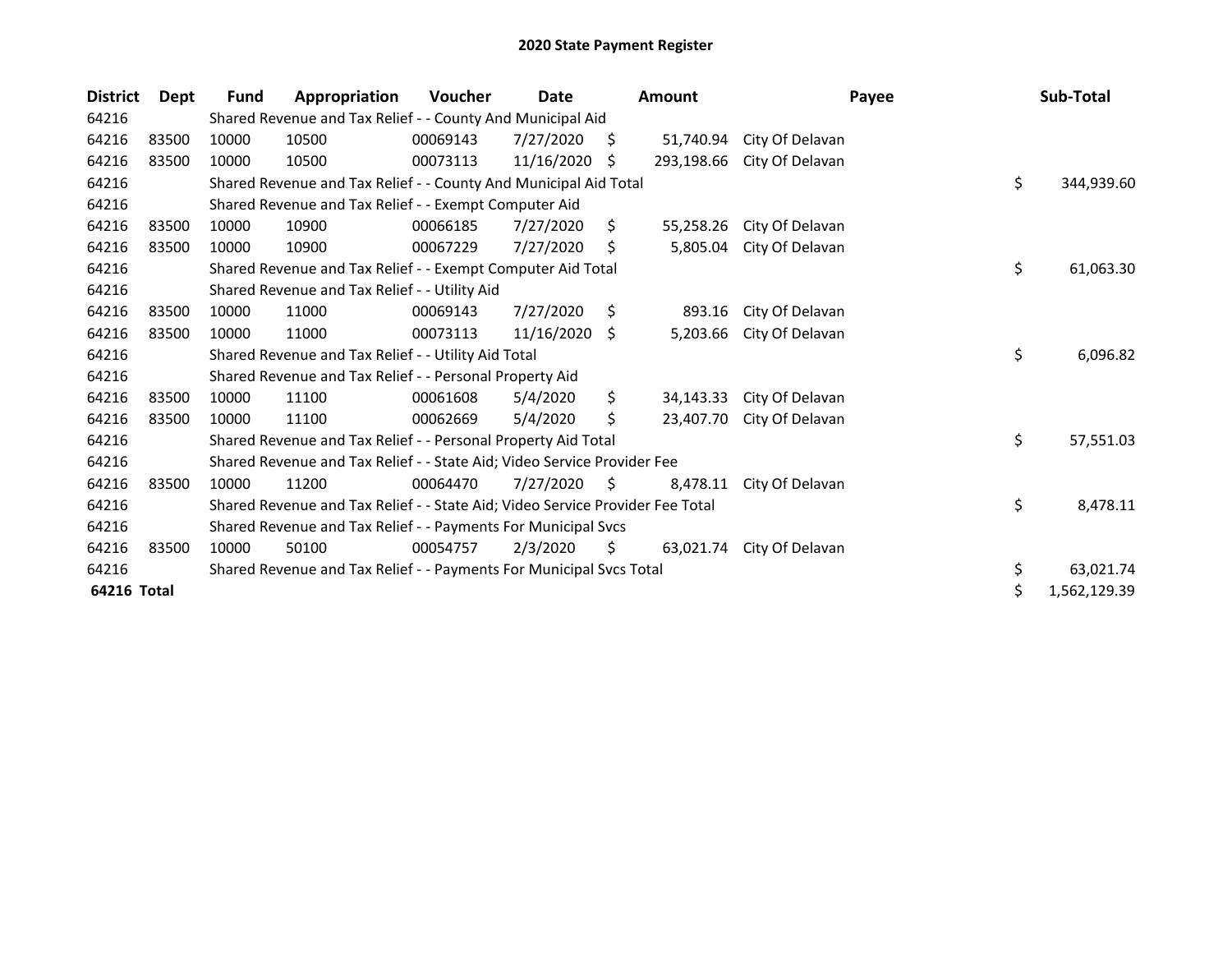| <b>District</b> | Dept  | <b>Fund</b> | Appropriation                                                      | Voucher  | <b>Date</b> |     | <b>Amount</b> | Payee                      | Sub-Total        |
|-----------------|-------|-------------|--------------------------------------------------------------------|----------|-------------|-----|---------------|----------------------------|------------------|
| 64221           |       |             | Dept of Safety & Prof Services - - Fire Dues Distribution          |          |             |     |               |                            |                  |
| 64221           | 16500 | 10000       | 22500                                                              | 00037199 | 7/17/2020   | \$  | 36,123.09     | City Of Elkhorn            |                  |
| 64221           |       |             | Dept of Safety & Prof Services - - Fire Dues Distribution Total    |          |             |     |               |                            | \$<br>36,123.09  |
| 64221           |       |             | Dept of Natural Resources - - Air Management -- Stationary S       |          |             |     |               |                            |                  |
| 64221           | 37000 | 10000       | 43700                                                              | 00381058 | 1/9/2020    | \$  | 54.06         | City Of Elkhorn            |                  |
| 64221           | 37000 | 10000       | 43700                                                              | 00388373 | 2/6/2020    | \$  | 54.73         | City Of Elkhorn            |                  |
| 64221           | 37000 | 10000       | 43700                                                              | 00394075 | 3/5/2020    | \$  | 60.95         | City Of Elkhorn            |                  |
| 64221           | 37000 | 10000       | 43700                                                              | 00400762 | 4/10/2020   | \$  | 59.16         | City Of Elkhorn            |                  |
| 64221           | 37000 | 10000       | 43700                                                              | 00410044 | 5/14/2020   | \$  | 50.05         | City Of Elkhorn            |                  |
| 64221           | 37000 | 10000       | 43700                                                              | 00416256 | 6/12/2020   | \$  | 48.88         | City Of Elkhorn            |                  |
| 64221           | 37000 | 10000       | 43700                                                              | 00423804 | 7/10/2020   | \$  | 48.04         | City Of Elkhorn            |                  |
| 64221           | 37000 | 10000       | 43700                                                              | 00429128 | 8/14/2020   | \$  | 40.53         | City Of Elkhorn            |                  |
| 64221           | 37000 | 10000       | 43700                                                              | 00435756 | 9/16/2020   | \$  | 47.41         | City Of Elkhorn            |                  |
| 64221           | 37000 | 10000       | 43700                                                              | 00440128 | 10/8/2020   | \$  | 43.79         | City Of Elkhorn            |                  |
| 64221           | 37000 | 10000       | 43700                                                              | 00446833 | 11/13/2020  | \$, | 45.23         | City Of Elkhorn            |                  |
| 64221           | 37000 | 10000       | 43700                                                              | 00451595 | 12/14/2020  | \$  | 49.65         | City Of Elkhorn            |                  |
| 64221           |       |             | Dept of Natural Resources - - Air Management -- Stationary S Total |          |             |     |               |                            | \$<br>602.48     |
| 64221           |       |             | Dept of Natural Resources - - Ea - Urban Nonpoint Source           |          |             |     |               |                            |                  |
| 64221           | 37000 | 27400       | 65800                                                              | 00427847 | 8/5/2020    | \$  | 44,839.18     | City Of Elkhorn            |                  |
| 64221           |       |             | Dept of Natural Resources - - Ea - Urban Nonpoint Source Total     |          |             |     |               |                            | \$<br>44,839.18  |
| 64221           |       |             | Dept of Natural Resources - - Fin Asst For Responsible Units       |          |             |     |               |                            |                  |
| 64221           | 37000 | 27400       | 67000                                                              | 00412663 | 5/29/2020   | \$  | 13,822.04     | City Of Elkhorn            |                  |
| 64221           |       |             | Dept of Natural Resources - - Fin Asst For Responsible Units Total |          |             |     |               |                            | \$<br>13,822.04  |
| 64221           |       |             | WI Dept of Transportation - - Conn Hwy Aids St Fds                 |          |             |     |               |                            |                  |
| 64221           | 39500 | 21100       | 16200                                                              | 00477446 | 1/6/2020    | \$  | 25,649.65     | City Of Elkhorn            |                  |
| 64221           | 39500 | 21100       | 16200                                                              | 00507301 | 4/6/2020    | \$  | 25,649.65     | City Of Elkhorn            |                  |
| 64221           | 39500 | 21100       | 16200                                                              | 00544293 | 7/6/2020    | \$  | 25,649.65     | City Of Elkhorn            |                  |
| 64221           | 39500 | 21100       | 16200                                                              | 00587119 | 10/5/2020   | \$  | 25,649.68     | City Of Elkhorn            |                  |
| 64221           |       |             | WI Dept of Transportation - - Conn Hwy Aids St Fds Total           |          |             |     |               |                            | \$<br>102,598.63 |
| 64221           |       |             | WI Dept of Transportation - - Hwy Sfty Loc Aid Ffd                 |          |             |     |               |                            |                  |
| 64221           | 39500 | 21100       | 18500                                                              | 00500078 | 3/9/2020    | \$  | 4,000.00      | City Of Elkhorn            |                  |
| 64221           | 39500 | 21100       | 18500                                                              | 00591150 | 9/28/2020   | \$  | 4,000.00      | City Of Elkhorn            |                  |
| 64221           |       |             | WI Dept of Transportation - - Hwy Sfty Loc Aid Ffd Total           |          |             |     |               |                            | \$<br>8,000.00   |
| 64221           |       |             | WI Dept of Transportation - - Trns Aids To Mnc.-Sf                 |          |             |     |               |                            |                  |
| 64221           | 39500 | 21100       | 19100                                                              | 00477146 | 1/6/2020    | \$  |               | 134,143.91 City Of Elkhorn |                  |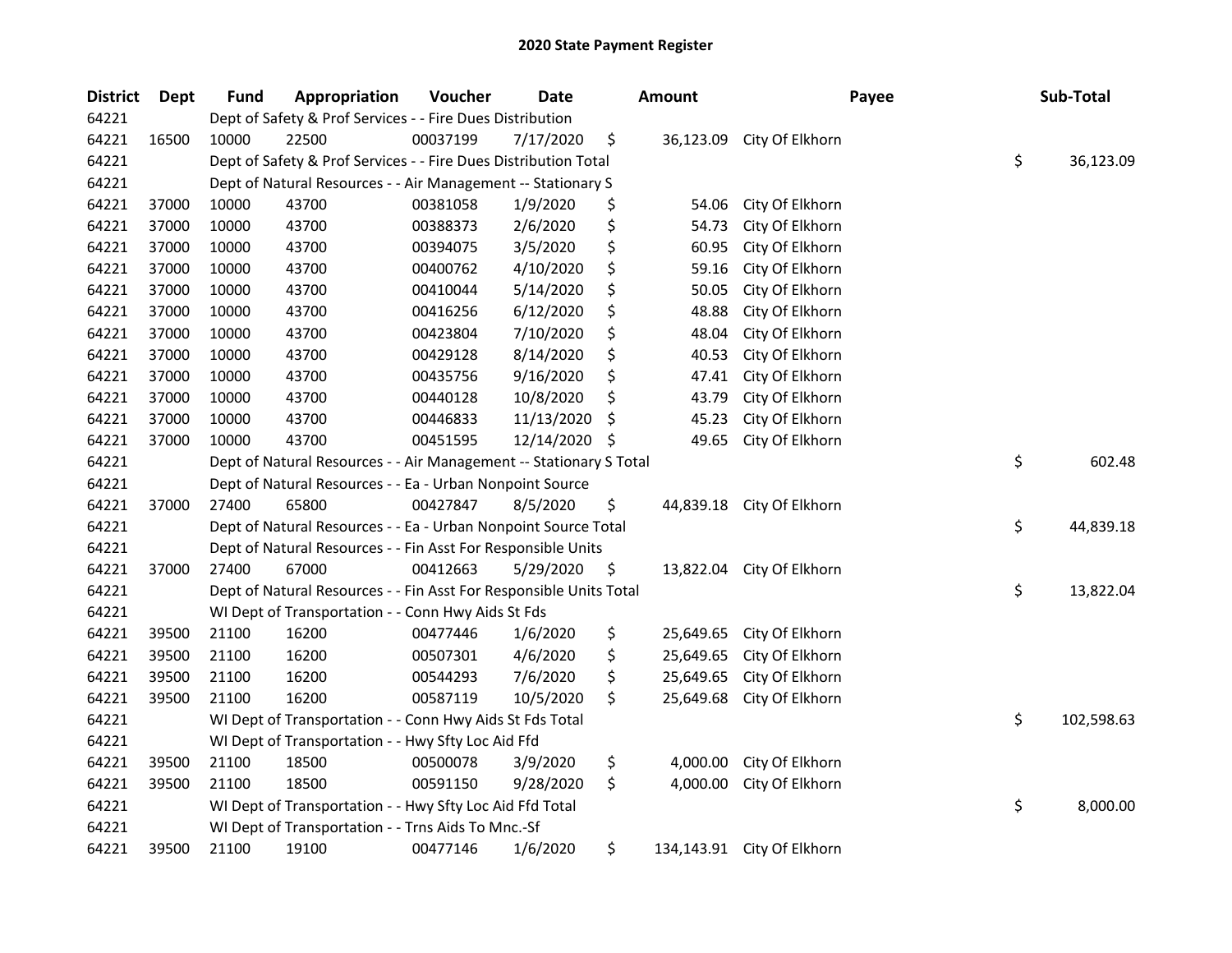| <b>District</b> | <b>Dept</b> | <b>Fund</b> | Appropriation                                                          | Voucher  | <b>Date</b> | <b>Amount</b>    |                 | Payee | Sub-Total        |
|-----------------|-------------|-------------|------------------------------------------------------------------------|----------|-------------|------------------|-----------------|-------|------------------|
| 64221           | 39500       | 21100       | 19100                                                                  | 00507001 | 4/6/2020    | \$<br>134,143.91 | City Of Elkhorn |       |                  |
| 64221           | 39500       | 21100       | 19100                                                                  | 00543993 | 7/6/2020    | \$<br>134,143.91 | City Of Elkhorn |       |                  |
| 64221           | 39500       | 21100       | 19100                                                                  | 00586819 | 10/5/2020   | \$<br>134,143.94 | City Of Elkhorn |       |                  |
| 64221           |             |             | WI Dept of Transportation - - Trns Aids To Mnc.-Sf Total               |          |             |                  |                 |       | \$<br>536,575.67 |
| 64221           |             |             | WI Dept of Transportation - - Hwy Mgmt & Opers Sf                      |          |             |                  |                 |       |                  |
| 64221           | 39500       | 21100       | 36500                                                                  | 00478710 | 1/6/2020    | \$<br>187.38     | City Of Elkhorn |       |                  |
| 64221           | 39500       | 21100       | 36500                                                                  | 00492343 | 2/13/2020   | \$<br>185.81     | City Of Elkhorn |       |                  |
| 64221           | 39500       | 21100       | 36500                                                                  | 00500647 | 3/9/2020    | \$<br>175.31     | City Of Elkhorn |       |                  |
| 64221           | 39500       | 21100       | 36500                                                                  | 00511775 | 4/6/2020    | \$<br>182.82     | City Of Elkhorn |       |                  |
| 64221           | 39500       | 21100       | 36500                                                                  | 00524003 | 5/8/2020    | \$<br>162.90     | City Of Elkhorn |       |                  |
| 64221           | 39500       | 21100       | 36500                                                                  | 00533699 | 6/4/2020    | \$<br>141.57     | City Of Elkhorn |       |                  |
| 64221           | 39500       | 21100       | 36500                                                                  | 00551652 | 7/14/2020   | \$<br>148.11     | City Of Elkhorn |       |                  |
| 64221           | 39500       | 21100       | 36500                                                                  | 00562274 | 8/6/2020    | \$<br>116.62     | City Of Elkhorn |       |                  |
| 64221           | 39500       | 21100       | 36500                                                                  | 00580601 | 9/10/2020   | \$<br>129.20     | City Of Elkhorn |       |                  |
| 64221           | 39500       | 21100       | 36500                                                                  | 00595171 | 10/6/2020   | \$<br>131.49     | City Of Elkhorn |       |                  |
| 64221           | 39500       | 21100       | 36500                                                                  | 00611278 | 11/4/2020   | \$<br>161.12     | City Of Elkhorn |       |                  |
| 64221           | 39500       | 21100       | 36500                                                                  | 00624599 | 12/8/2020   | \$<br>170.61     | City Of Elkhorn |       |                  |
| 64221           |             |             | WI Dept of Transportation - - Hwy Mgmt & Opers Sf Total                |          |             |                  |                 |       | \$<br>1,892.94   |
| 64221           |             |             | WI Dept of Transportation - - Dept Mgt & Oper St Fd                    |          |             |                  |                 |       |                  |
| 64221           | 39500       | 21100       | 46100                                                                  | 00478710 | 1/6/2020    | \$<br>777.00     | City Of Elkhorn |       |                  |
| 64221           | 39500       | 21100       | 46100                                                                  | 00492343 | 2/13/2020   | \$<br>750.08     | City Of Elkhorn |       |                  |
| 64221           | 39500       | 21100       | 46100                                                                  | 00500647 | 3/9/2020    | \$<br>790.21     | City Of Elkhorn |       |                  |
| 64221           | 39500       | 21100       | 46100                                                                  | 00511775 | 4/6/2020    | \$<br>760.00     | City Of Elkhorn |       |                  |
| 64221           | 39500       | 21100       | 46100                                                                  | 00524003 | 5/8/2020    | \$<br>702.08     | City Of Elkhorn |       |                  |
| 64221           | 39500       | 21100       | 46100                                                                  | 00533699 | 6/4/2020    | \$<br>609.99     | City Of Elkhorn |       |                  |
| 64221           | 39500       | 21100       | 46100                                                                  | 00551652 | 7/14/2020   | \$<br>762.73     | City Of Elkhorn |       |                  |
| 64221           | 39500       | 21100       | 46100                                                                  | 00562274 | 8/6/2020    | \$<br>835.09     | City Of Elkhorn |       |                  |
| 64221           | 39500       | 21100       | 46100                                                                  | 00580601 | 9/10/2020   | \$<br>1,187.94   | City Of Elkhorn |       |                  |
| 64221           | 39500       | 21100       | 46100                                                                  | 00595171 | 10/6/2020   | \$<br>853.86     | City Of Elkhorn |       |                  |
| 64221           | 39500       | 21100       | 46100                                                                  | 00611278 | 11/4/2020   | \$<br>755.68     | City Of Elkhorn |       |                  |
| 64221           | 39500       | 21100       | 46100                                                                  | 00624599 | 12/8/2020   | \$<br>709.82     | City Of Elkhorn |       |                  |
| 64221           |             |             | WI Dept of Transportation - - Dept Mgt & Oper St Fd Total              |          |             |                  |                 |       | \$<br>9,494.48   |
| 64221           |             |             | Department of Health Services - - Emergency Medical Services, Ai       |          |             |                  |                 |       |                  |
| 64221           | 43500       | 10000       | 11900                                                                  | 00379027 | 9/15/2020   | \$<br>6,265.64   | City Of Elkhorn |       |                  |
| 64221           |             |             | Department of Health Services - - Emergency Medical Services, Ai Total |          |             |                  |                 |       | \$<br>6,265.64   |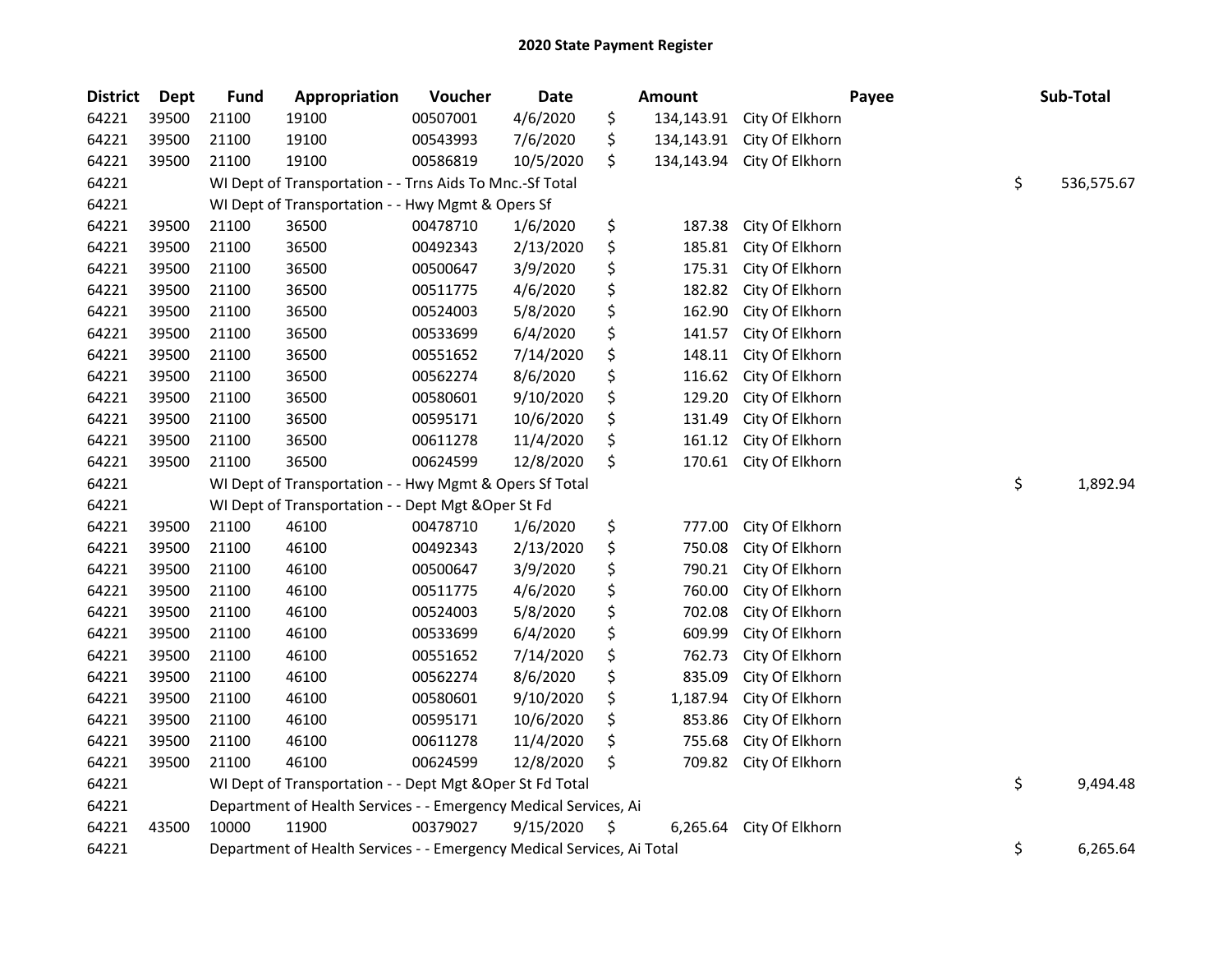| <b>District</b> | Dept  | <b>Fund</b> | Appropriation                                                                 | Voucher  | Date          |     | <b>Amount</b> | Payee                      | Sub-Total          |
|-----------------|-------|-------------|-------------------------------------------------------------------------------|----------|---------------|-----|---------------|----------------------------|--------------------|
| 64221           |       |             | Department of Justice - - Law Enforcement Train, Local                        |          |               |     |               |                            |                    |
| 64221           | 45500 | 10000       | 23100                                                                         | 00086117 | 9/3/2020      | \$  | 2,340.29      | City Of Elkhorn            |                    |
| 64221           | 45500 | 10000       | 23100                                                                         | 00091432 | 12/3/2020     | \$  | 1,920.00      | City Of Elkhorn            |                    |
| 64221           |       |             | Department of Justice - - Law Enforcement Train, Local Total                  |          |               |     |               |                            | \$<br>4,260.29     |
| 64221           |       |             | Department of Administration - - Federal Aid                                  |          |               |     |               |                            |                    |
| 64221           | 50500 | 10000       | 14200                                                                         | 00135274 | 12/9/2020     | \$  |               | 36,488.18 City Of Elkhorn  |                    |
| 64221           |       |             | Department of Administration - - Federal Aid Total                            |          |               |     |               |                            | \$<br>36,488.18    |
| 64221           |       |             | Shared Revenue and Tax Relief - - Expenditure Restraint Program               |          |               |     |               |                            |                    |
| 64221           | 83500 | 10000       | 10100                                                                         | 00069144 | 7/27/2020     | \$  | 109,449.39    | City Of Elkhorn            |                    |
| 64221           |       |             | Shared Revenue and Tax Relief - - Expenditure Restraint Program Total         |          |               |     |               |                            | \$<br>109,449.39   |
| 64221           |       |             | Shared Revenue and Tax Relief - - County And Municipal Aid                    |          |               |     |               |                            |                    |
| 64221           | 83500 | 10000       | 10500                                                                         | 00069144 | 7/27/2020     | \$  | 49,494.01     | City Of Elkhorn            |                    |
| 64221           | 83500 | 10000       | 10500                                                                         | 00073114 | 11/16/2020 \$ |     |               | 280,466.07 City Of Elkhorn |                    |
| 64221           |       |             | Shared Revenue and Tax Relief - - County And Municipal Aid Total              |          |               |     |               |                            | \$<br>329,960.08   |
| 64221           |       |             | Shared Revenue and Tax Relief - - Exempt Computer Aid                         |          |               |     |               |                            |                    |
| 64221           | 83500 | 10000       | 10900                                                                         | 00066186 | 7/27/2020     | \$. |               | 27,112.70 City Of Elkhorn  |                    |
| 64221           |       |             | Shared Revenue and Tax Relief - - Exempt Computer Aid Total                   |          |               |     |               |                            | \$<br>27,112.70    |
| 64221           |       |             | Shared Revenue and Tax Relief - - Utility Aid                                 |          |               |     |               |                            |                    |
| 64221           | 83500 | 10000       | 11000                                                                         | 00069144 | 7/27/2020     | \$  |               | 2,594.48 City Of Elkhorn   |                    |
| 64221           | 83500 | 10000       | 11000                                                                         | 00073114 | 11/16/2020 \$ |     |               | 15,965.33 City Of Elkhorn  |                    |
| 64221           |       |             | Shared Revenue and Tax Relief - - Utility Aid Total                           |          |               |     |               |                            | \$<br>18,559.81    |
| 64221           |       |             | Shared Revenue and Tax Relief - - Personal Property Aid                       |          |               |     |               |                            |                    |
| 64221           | 83500 | 10000       | 11100                                                                         | 00061609 | 5/4/2020      | \$  |               | 34,678.07 City Of Elkhorn  |                    |
| 64221           |       |             | Shared Revenue and Tax Relief - - Personal Property Aid Total                 |          |               |     |               |                            | \$<br>34,678.07    |
| 64221           |       |             | Shared Revenue and Tax Relief - - State Aid; Video Service Provider Fee       |          |               |     |               |                            |                    |
| 64221           | 83500 | 10000       | 11200                                                                         | 00064471 | 7/27/2020     | \$  | 9,044.48      | City Of Elkhorn            |                    |
| 64221           |       |             | Shared Revenue and Tax Relief - - State Aid; Video Service Provider Fee Total |          |               |     |               |                            | \$<br>9,044.48     |
| 64221           |       |             | Shared Revenue and Tax Relief - - Payments For Municipal Svcs                 |          |               |     |               |                            |                    |
| 64221           | 83500 | 10000       | 50100                                                                         | 00054759 | 2/3/2020      | \$  |               | 2,745.78 City Of Elkhorn   |                    |
| 64221           |       |             | Shared Revenue and Tax Relief - - Payments For Municipal Svcs Total           |          |               |     |               |                            | \$<br>2,745.78     |
| 64221           |       |             | Shared Revenue and Tax Relief - - Lottery & Gaming Credit                     |          |               |     |               |                            |                    |
| 64221           | 83500 | 52100       | 36300                                                                         | 00055581 | 3/23/2020     | \$  |               | 6,551.05 City Of Elkhorn   |                    |
| 64221           |       |             | Shared Revenue and Tax Relief - - Lottery & Gaming Credit Total               |          |               |     |               |                            | \$<br>6,551.05     |
| 64221 Total     |       |             |                                                                               |          |               |     |               |                            | \$<br>1,339,063.98 |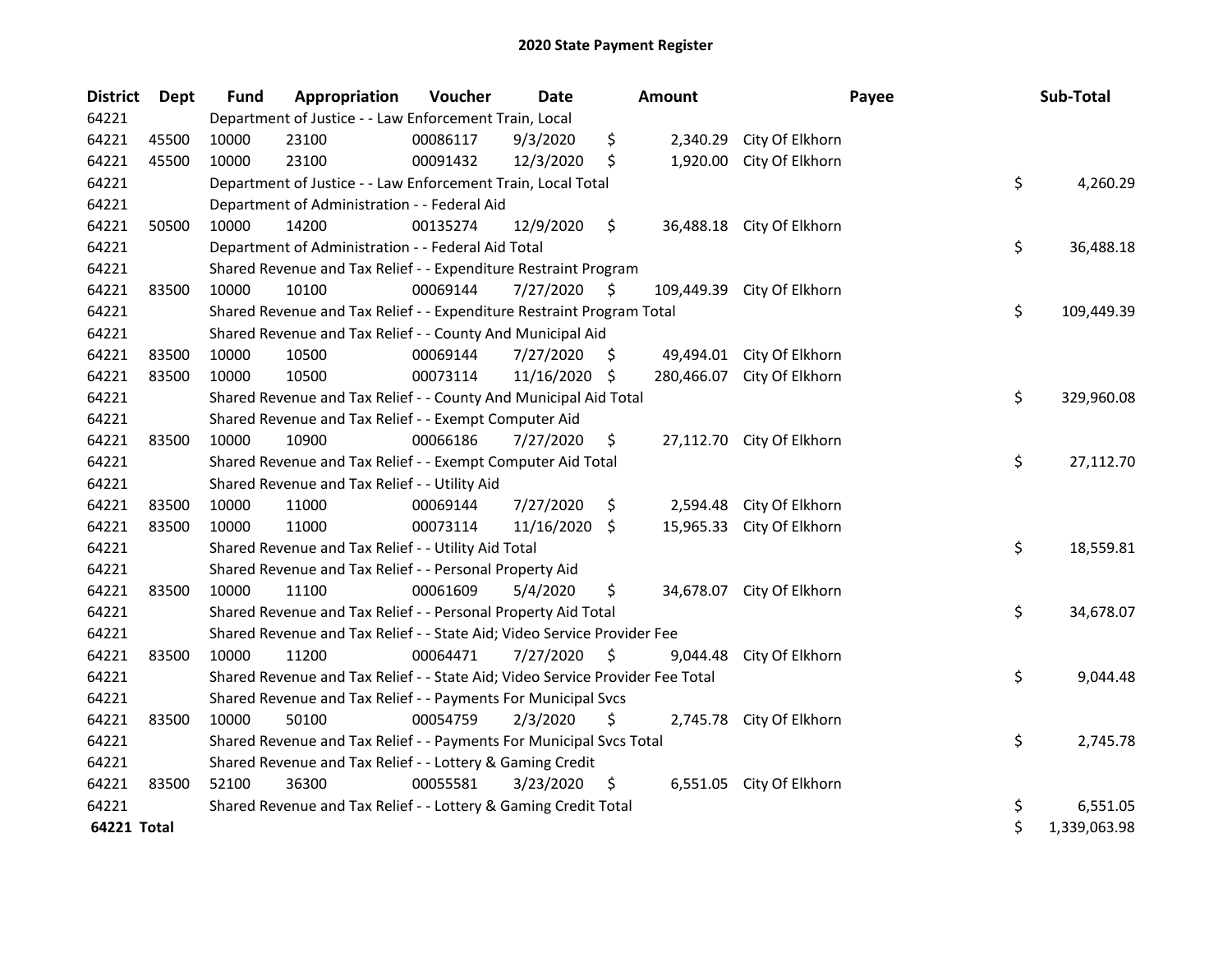## 2020 State Payment Register

| <b>District</b> | <b>Dept</b> | <b>Fund</b>                                                     | Appropriation                                                          | Voucher  | <b>Date</b> |    | <b>Amount</b> | Payee                          |    | Sub-Total  |
|-----------------|-------------|-----------------------------------------------------------------|------------------------------------------------------------------------|----------|-------------|----|---------------|--------------------------------|----|------------|
| 64246           |             | Dept of Safety & Prof Services - - Fire Dues Distribution       |                                                                        |          |             |    |               |                                |    |            |
| 64246           | 16500       | 10000                                                           | 22500                                                                  | 00037200 | 7/17/2020   | \$ |               | 54,449.51 Lake Geneva, City of |    |            |
| 64246           |             | Dept of Safety & Prof Services - - Fire Dues Distribution Total |                                                                        |          |             |    |               |                                |    |            |
| 64246           |             | Dept of Natural Resources - - Aids In Lieu Of Taxes - Sum S     |                                                                        |          |             |    |               |                                |    |            |
| 64246           | 37000       | 21200                                                           | 57900                                                                  | 00404580 | 4/21/2020   | \$ |               | 173.32 Lake Geneva, City of    |    |            |
| 64246           |             |                                                                 | Dept of Natural Resources - - Aids In Lieu Of Taxes - Sum S Total      |          |             |    |               |                                | \$ | 173.32     |
| 64246           |             |                                                                 | Dept of Natural Resources - - Fin Asst For Responsible Units           |          |             |    |               |                                |    |            |
| 64246           | 37000       | 27400                                                           | 67000                                                                  | 00412516 | 5/29/2020   | \$ |               | 23,801.54 Lake Geneva, City of |    |            |
| 64246           |             |                                                                 | Dept of Natural Resources - - Fin Asst For Responsible Units Total     |          |             |    |               |                                | \$ | 23,801.54  |
| 64246           |             |                                                                 | WI Dept of Transportation - - Conn Hwy Aids St Fds                     |          |             |    |               |                                |    |            |
| 64246           | 39500       | 21100                                                           | 16200                                                                  | 00477447 | 1/6/2020    | \$ |               | 12,328.61 Lake Geneva, City of |    |            |
| 64246           | 39500       | 21100                                                           | 16200                                                                  | 00507302 | 4/6/2020    | \$ |               | 12,328.61 Lake Geneva, City of |    |            |
| 64246           | 39500       | 21100                                                           | 16200                                                                  | 00544294 | 7/6/2020    | \$ | 12,328.61     | Lake Geneva, City of           |    |            |
| 64246           | 39500       | 21100                                                           | 16200                                                                  | 00587120 | 10/5/2020   | \$ | 12,328.64     | Lake Geneva, City of           |    |            |
| 64246           |             | WI Dept of Transportation - - Conn Hwy Aids St Fds Total        |                                                                        |          |             |    |               |                                |    | 49,314.47  |
| 64246           |             | WI Dept of Transportation - - Trns Aids To Mnc.-Sf              |                                                                        |          |             |    |               |                                |    |            |
| 64246           | 39500       | 21100                                                           | 19100                                                                  | 00477147 | 1/6/2020    | \$ | 177,854.48    | Lake Geneva, City of           |    |            |
| 64246           | 39500       | 21100                                                           | 19100                                                                  | 00507002 | 4/6/2020    | \$ | 177,854.48    | Lake Geneva, City of           |    |            |
| 64246           | 39500       | 21100                                                           | 19100                                                                  | 00543994 | 7/6/2020    | \$ | 177,854.48    | Lake Geneva, City of           |    |            |
| 64246           | 39500       | 21100                                                           | 19100                                                                  | 00586820 | 10/5/2020   | \$ | 177,854.49    | Lake Geneva, City of           |    |            |
| 64246           |             |                                                                 | WI Dept of Transportation - - Trns Aids To Mnc.-Sf Total               |          |             |    |               |                                | \$ | 711,417.93 |
| 64246           |             |                                                                 | Department of Health Services - - Emergency Medical Services, Ai       |          |             |    |               |                                |    |            |
| 64246           | 43500       | 10000                                                           | 11900                                                                  | 00379063 | 9/15/2020   | \$ | 5,808.84      | Lake Geneva, City of           |    |            |
| 64246           |             |                                                                 | Department of Health Services - - Emergency Medical Services, Ai Total |          |             |    |               |                                | \$ | 5,808.84   |
| 64246           |             |                                                                 | Department of Justice - - Law Enforcement Train, Local                 |          |             |    |               |                                |    |            |
| 64246           | 45500       | 10000                                                           | 23100                                                                  | 00088278 | 9/25/2020   | \$ | 2,298.00      | Lake Geneva, City of           |    |            |
| 64246           | 45500       | 10000                                                           | 23100                                                                  | 00091340 | 12/2/2020   | \$ | 4,160.00      | Lake Geneva, City of           |    |            |
| 64246           |             |                                                                 | Department of Justice - - Law Enforcement Train, Local Total           |          |             |    |               |                                | \$ | 6,458.00   |
| 64246           |             | Department of Justice - - Federal Aid, Local Assistance         |                                                                        |          |             |    |               |                                |    |            |
| 64246           | 45500       | 10000                                                           | 25100                                                                  | 00082152 | 4/15/2020   | \$ | 7,820.00      | Lake Geneva, City of           |    |            |
| 64246           |             |                                                                 | Department of Justice - - Federal Aid, Local Assistance Total          |          |             |    |               |                                | \$ | 7,820.00   |
| 64246           |             | Department of Administration - - Federal Aid                    |                                                                        |          |             |    |               |                                |    |            |
| 64246           | 50500       | 10000                                                           | 14200                                                                  | 00126758 | 8/11/2020   | \$ | 92,230.21     | Lake Geneva, City of           |    |            |
| 64246           | 50500       | 10000                                                           | 14200                                                                  | 00130239 | 10/1/2020   | \$ | 39,666.79     | Lake Geneva, City of           |    |            |
| 64246           | 50500       | 10000                                                           | 14200                                                                  | 00136581 | 12/16/2020  | \$ | 13,998.50     | Lake Geneva, City of           |    |            |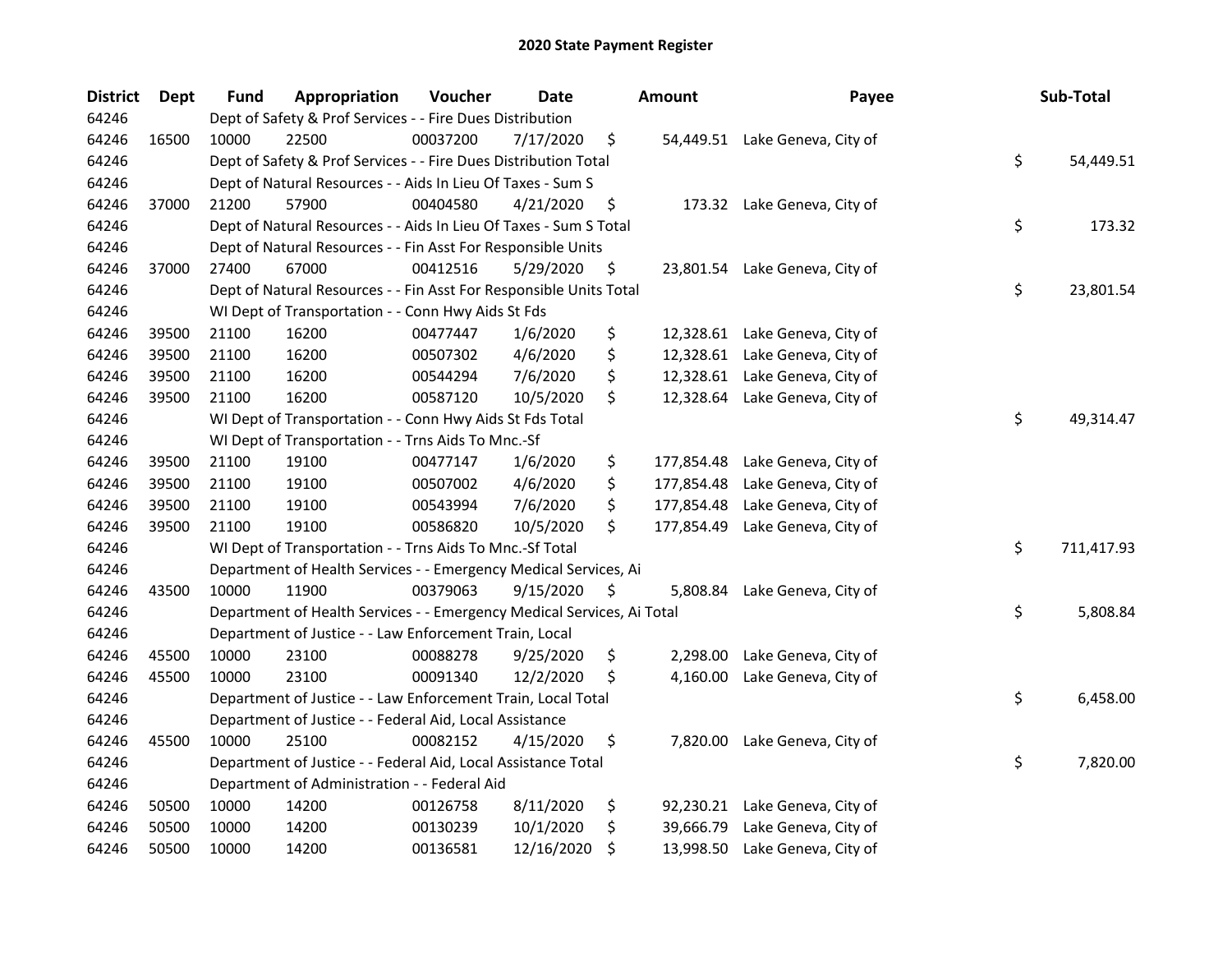## 2020 State Payment Register

| <b>District</b> | Dept  | <b>Fund</b>                                                             | Appropriation                                                                 | Voucher  | Date       |    | <b>Amount</b> | Payee                |              | Sub-Total  |
|-----------------|-------|-------------------------------------------------------------------------|-------------------------------------------------------------------------------|----------|------------|----|---------------|----------------------|--------------|------------|
| 64246           |       | Department of Administration - - Federal Aid Total                      |                                                                               |          |            |    |               |                      | \$           | 145,895.50 |
| 64246           |       | Shared Revenue and Tax Relief - - County And Municipal Aid              |                                                                               |          |            |    |               |                      |              |            |
| 64246           | 83500 | 10000                                                                   | 10500                                                                         | 00069145 | 7/27/2020  | S  | 14.371.14     | Lake Geneva, City of |              |            |
| 64246           | 83500 | 10000                                                                   | 10500                                                                         | 00073115 | 11/16/2020 | S. | 81,436.48     | Lake Geneva, City of |              |            |
| 64246           |       |                                                                         | Shared Revenue and Tax Relief - - County And Municipal Aid Total              |          |            |    |               |                      | \$           | 95,807.62  |
| 64246           |       |                                                                         | Shared Revenue and Tax Relief - - Exempt Computer Aid                         |          |            |    |               |                      |              |            |
| 64246           | 83500 | 10000                                                                   | 10900                                                                         | 00066187 | 7/27/2020  | S. | 19,204.41     | Lake Geneva, City of |              |            |
| 64246           |       |                                                                         | Shared Revenue and Tax Relief - - Exempt Computer Aid Total                   |          |            |    |               |                      | \$           | 19,204.41  |
| 64246           |       |                                                                         | Shared Revenue and Tax Relief - - Utility Aid                                 |          |            |    |               |                      |              |            |
| 64246           | 83500 | 10000                                                                   | 11000                                                                         | 00069145 | 7/27/2020  | \$ | 1,943.19      | Lake Geneva, City of |              |            |
| 64246           | 83500 | 10000                                                                   | 11000                                                                         | 00073115 | 11/16/2020 | S. | 11,808.94     | Lake Geneva, City of |              |            |
| 64246           |       |                                                                         | Shared Revenue and Tax Relief - - Utility Aid Total                           |          |            |    |               |                      | \$           | 13,752.13  |
| 64246           |       |                                                                         | Shared Revenue and Tax Relief - - Personal Property Aid                       |          |            |    |               |                      |              |            |
| 64246           | 83500 | 10000                                                                   | 11100                                                                         | 00061610 | 5/4/2020   | \$ | 24,259.81     | Lake Geneva, City of |              |            |
| 64246           |       | Shared Revenue and Tax Relief - - Personal Property Aid Total           |                                                                               |          |            |    |               |                      |              | 24,259.81  |
| 64246           |       | Shared Revenue and Tax Relief - - State Aid; Video Service Provider Fee |                                                                               |          |            |    |               |                      |              |            |
| 64246           | 83500 | 10000                                                                   | 11200                                                                         | 00064472 | 7/27/2020  | S  | 13.170.87     | Lake Geneva, City of |              |            |
| 64246           |       |                                                                         | Shared Revenue and Tax Relief - - State Aid; Video Service Provider Fee Total |          |            |    |               |                      | \$           | 13,170.87  |
| 64246           |       | Shared Revenue and Tax Relief - - Payments For Municipal Svcs           |                                                                               |          |            |    |               |                      |              |            |
| 64246           | 83500 | 10000                                                                   | 50100                                                                         | 00054768 | 2/3/2020   | \$ | 3,510.69      | Lake Geneva, City of |              |            |
| 64246           |       |                                                                         | Shared Revenue and Tax Relief - - Payments For Municipal Svcs Total           |          |            |    |               |                      | \$           | 3,510.69   |
| 64246 Total     |       |                                                                         |                                                                               |          |            |    |               | \$                   | 1,174,844.64 |            |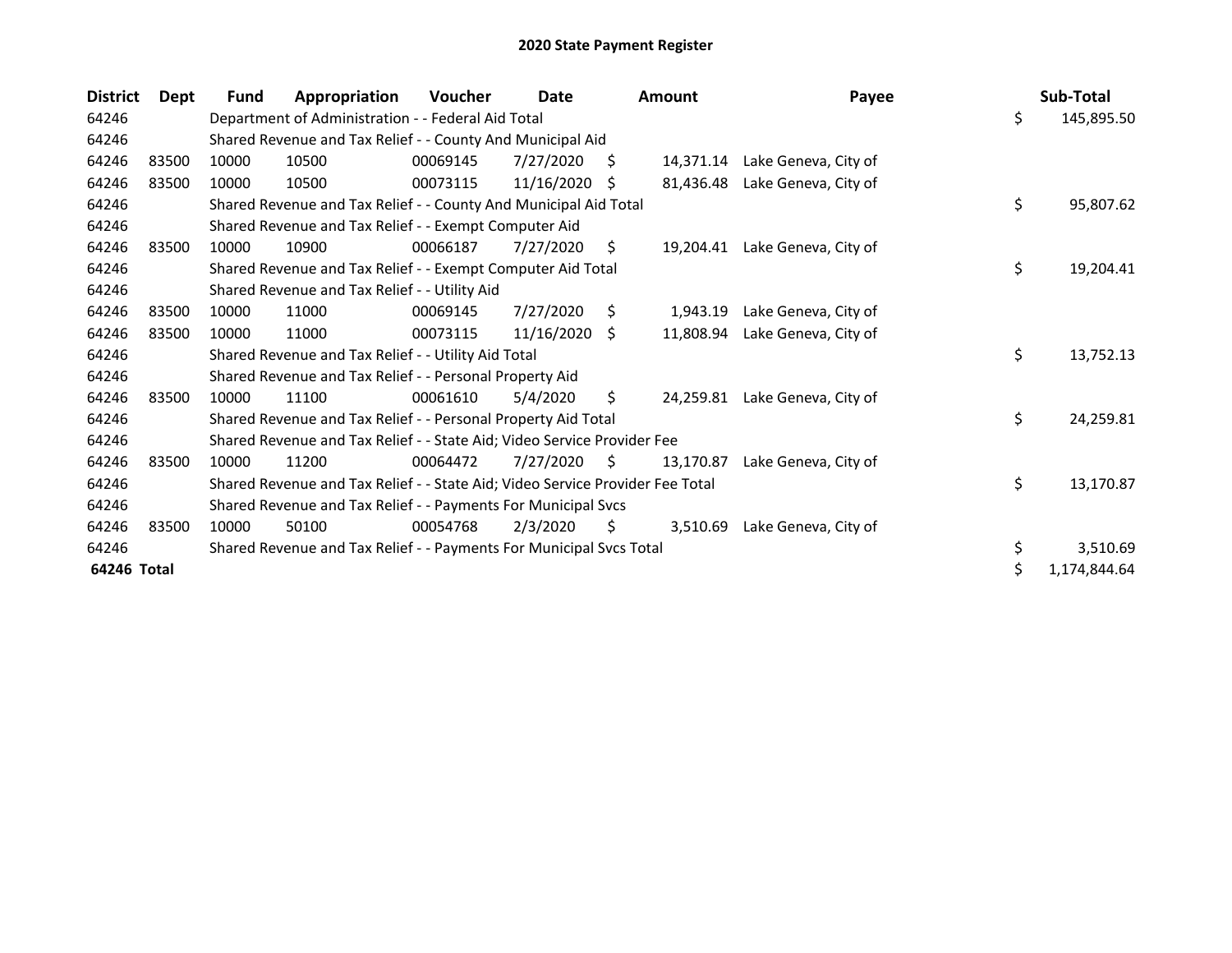## 2020 State Payment Register

| <b>District</b> | Dept  | <b>Fund</b>                                                                     | Appropriation                                                      | Voucher   | Date          |    | <b>Amount</b> | Payee                        |    | Sub-Total  |
|-----------------|-------|---------------------------------------------------------------------------------|--------------------------------------------------------------------|-----------|---------------|----|---------------|------------------------------|----|------------|
| 64291           |       |                                                                                 | Dept of Safety & Prof Services - - Fire Dues Distribution          |           |               |    |               |                              |    |            |
| 64291           | 16500 | 10000                                                                           | 22500                                                              | 00037201  | 7/20/2020     | \$ |               | 27,782.77 City of Whitewater |    |            |
| 64291           |       | Dept of Safety & Prof Services - - Fire Dues Distribution Total                 | \$                                                                 | 27,782.77 |               |    |               |                              |    |            |
| 64291           |       |                                                                                 | Dept of Natural Resources - - Fin Asst For Responsible Units       |           |               |    |               |                              |    |            |
| 64291           | 37000 | 27400                                                                           | 67000                                                              | 00412607  | 5/29/2020     | \$ | 31,730.64     | City of Whitewater           |    |            |
| 64291           |       |                                                                                 | Dept of Natural Resources - - Fin Asst For Responsible Units Total |           |               |    |               |                              | \$ | 31,730.64  |
| 64291           |       |                                                                                 | WI Dept of Transportation - - Conn Hwy Aids St Fds                 |           |               |    |               |                              |    |            |
| 64291           | 39500 | 21100                                                                           | 16200                                                              | 00477448  | 1/6/2020      | \$ | 7,042.25      | City of Whitewater           |    |            |
| 64291           | 39500 | 21100                                                                           | 16200                                                              | 00507303  | 4/6/2020      | \$ | 7,042.25      | City of Whitewater           |    |            |
| 64291           | 39500 | 21100                                                                           | 16200                                                              | 00544295  | 7/6/2020      | \$ | 7,042.25      | City of Whitewater           |    |            |
| 64291           | 39500 | 21100                                                                           | 16200                                                              | 00587121  | 10/5/2020     | \$ | 7,042.25      | City of Whitewater           |    |            |
| 64291           |       |                                                                                 | WI Dept of Transportation - - Conn Hwy Aids St Fds Total           |           |               |    |               |                              | \$ | 28,169.00  |
| 64291           |       |                                                                                 | WI Dept of Transportation - - Tc, Trns Oper Aid Sf                 |           |               |    |               |                              |    |            |
| 64291           | 39500 | 21100                                                                           | 17700                                                              | 00525275  | 5/13/2020     | \$ | 12,473.00     | City of Whitewater           |    |            |
| 64291           | 39500 | 21100                                                                           | 17700                                                              | 00574307  | 8/28/2020     | \$ | 37,417.00     | City of Whitewater           |    |            |
| 64291           |       | WI Dept of Transportation - - Tc, Trns Oper Aid Sf Total                        |                                                                    |           |               |    |               |                              |    | 49,890.00  |
| 64291           |       |                                                                                 | WI Dept of Transportation - - Trnst/Trns-Rel Aid F                 |           |               |    |               |                              |    |            |
| 64291           | 39500 | 21100                                                                           | 18200                                                              | 00502270  | 3/13/2020     | \$ | 21,204.54     | City of Whitewater           |    |            |
| 64291           | 39500 | 21100                                                                           | 18200                                                              | 00536806  | 6/12/2020     | \$ | 34,588.95     | City of Whitewater           |    |            |
| 64291           | 39500 | 21100                                                                           | 18200                                                              | 00566922  | 8/14/2020     | \$ | 29,600.00     | City of Whitewater           |    |            |
| 64291           | 39500 | 21100                                                                           | 18200                                                              | 00578318  | 9/4/2020      | \$ | 34,635.90     | City of Whitewater           |    |            |
| 64291           |       |                                                                                 | WI Dept of Transportation - - Trnst/Trns-Rel Aid F Total           |           |               |    |               |                              | \$ | 120,029.39 |
| 64291           |       |                                                                                 | WI Dept of Transportation - - Trns Aids To Mnc.-Sf                 |           |               |    |               |                              |    |            |
| 64291           | 39500 | 21100                                                                           | 19100                                                              | 00477148  | 1/6/2020      | \$ | 159,107.01    | City of Whitewater           |    |            |
| 64291           | 39500 | 21100                                                                           | 19100                                                              | 00507003  | 4/6/2020      | \$ | 159,107.01    | City of Whitewater           |    |            |
| 64291           | 39500 | 21100                                                                           | 19100                                                              | 00543995  | 7/6/2020      | \$ | 159,107.01    | City of Whitewater           |    |            |
| 64291           | 39500 | 21100                                                                           | 19100                                                              | 00586821  | 10/5/2020     | \$ | 159,107.01    | City of Whitewater           |    |            |
| 64291           |       | WI Dept of Transportation - - Trns Aids To Mnc.-Sf Total                        |                                                                    |           |               |    |               |                              | \$ | 636,428.04 |
| 64291           |       |                                                                                 | WI Dept of Transportation - - Loc Rd Imp Prg St Fd                 |           |               |    |               |                              |    |            |
| 64291           | 39500 | 21100                                                                           | 27800                                                              | 00618399  | 11/23/2020 \$ |    |               | 26,172.40 City of Whitewater |    |            |
| 64291           |       | WI Dept of Transportation - - Loc Rd Imp Prg St Fd Total                        |                                                                    |           |               |    |               |                              | \$ | 26,172.40  |
| 64291           |       | Department of Health Services - - Prepaid Medical Transport Reimbursement       |                                                                    |           |               |    |               |                              |    |            |
| 64291           | 43500 | 10000                                                                           | 16300                                                              | AMBULANCE | 11/16/2020 \$ |    |               | 22,171.49 City of Whitewater |    |            |
| 64291           |       | Department of Health Services - - Prepaid Medical Transport Reimbursement Total |                                                                    |           |               |    |               |                              |    | 22,171.49  |
| 64291           |       |                                                                                 | Department of Administration - - Federal Aid                       |           |               |    |               |                              |    |            |